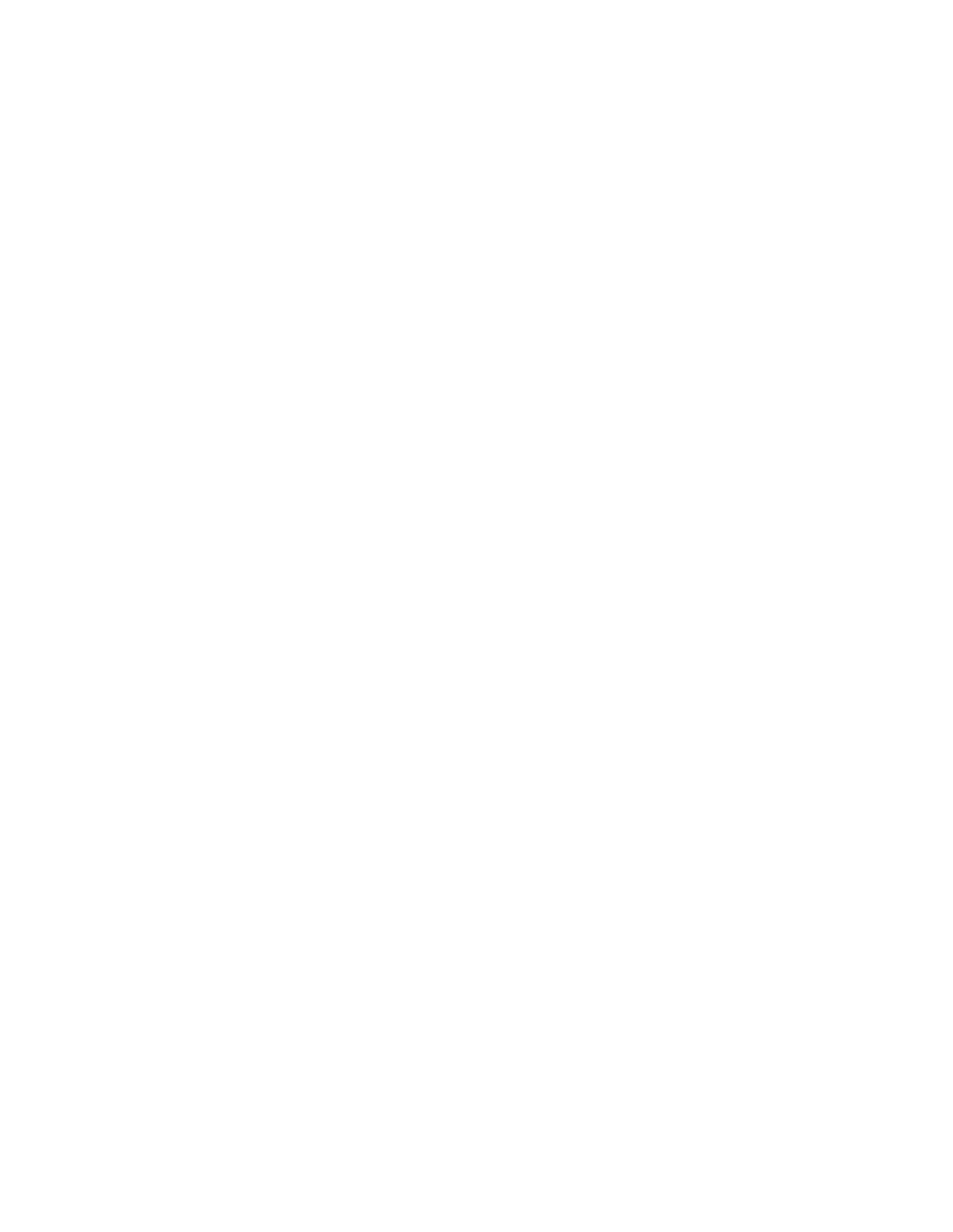# **Motion Picture Production in California**

*By Martha Jones, Ph.D.* 

**ISBN 1-58703-148-5**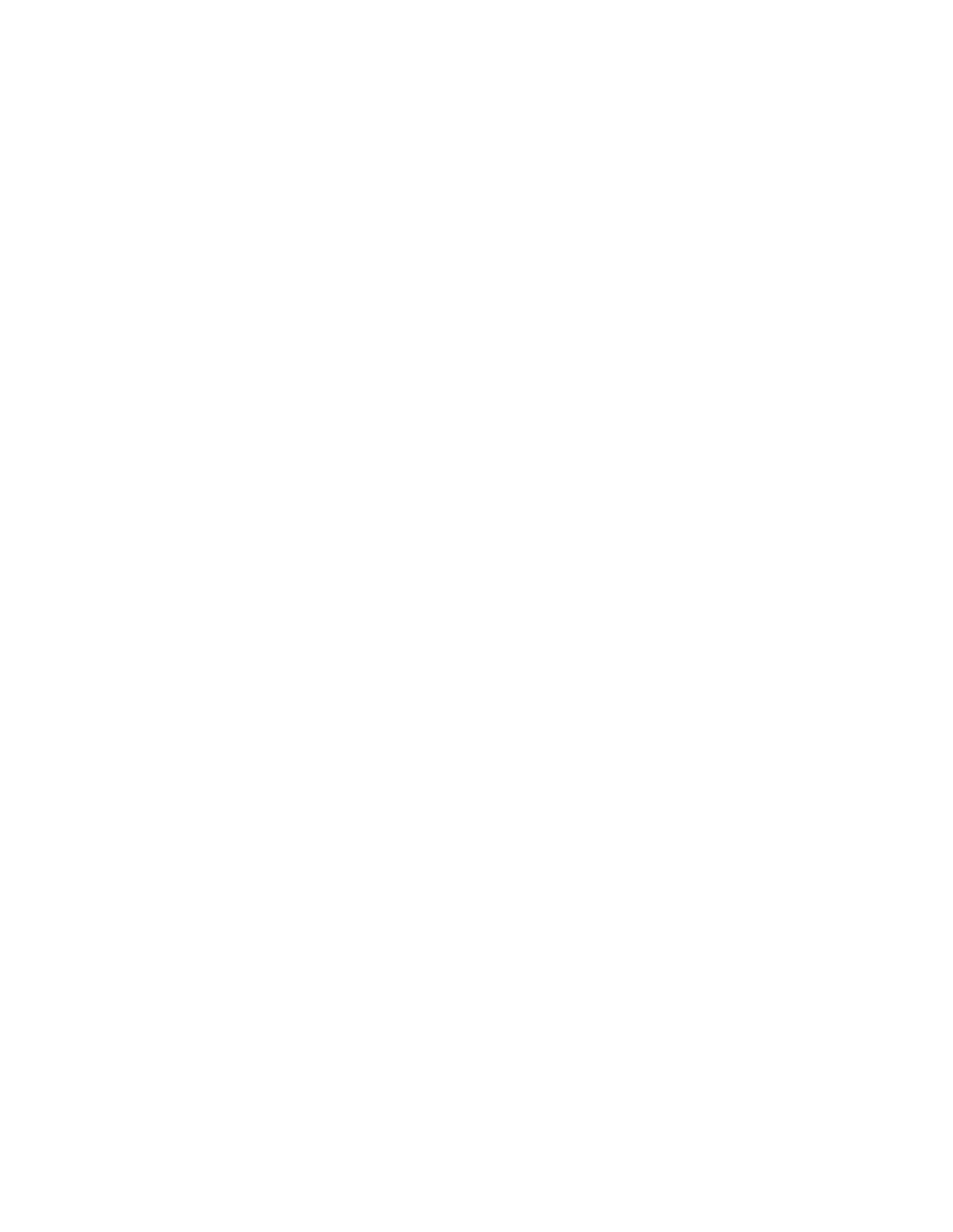#### *Acknowledgements*

Many people provided assistance in preparing a paper such as this, but several deserve special mention. Trina Dangberg helped immensely in the production of this report. Judy Hust and Roz Dick provided excellent editing support. Library assistance from the Information Services Unit of the California Research Bureau is gratefully acknowledged, especially John Cornelison, Steven DeBry, and Daniel Mitchell.

#### *Note from the Author*

An earlier version of this document was first presented at a roundtable discussion, *Film and Television Production: California's Role in the 21st Century,* held in Burbank, California on February 1, 2002, and hosted by Assembly Member Dario Frommer. Roundtable participants included the Entertainment Industry Development Corporation (EIDC), The Creative Coalition (TCC) and the Screen Actors Guild (SAG). Assembly Member Frommer is chair of the Select Committee on the Future of California's Film Industry. This is a revised version of the report.

#### *Internet Access*

This paper is also available through the Internet at the California State Library's home page (www.library.ca.gov) under CRB Reports.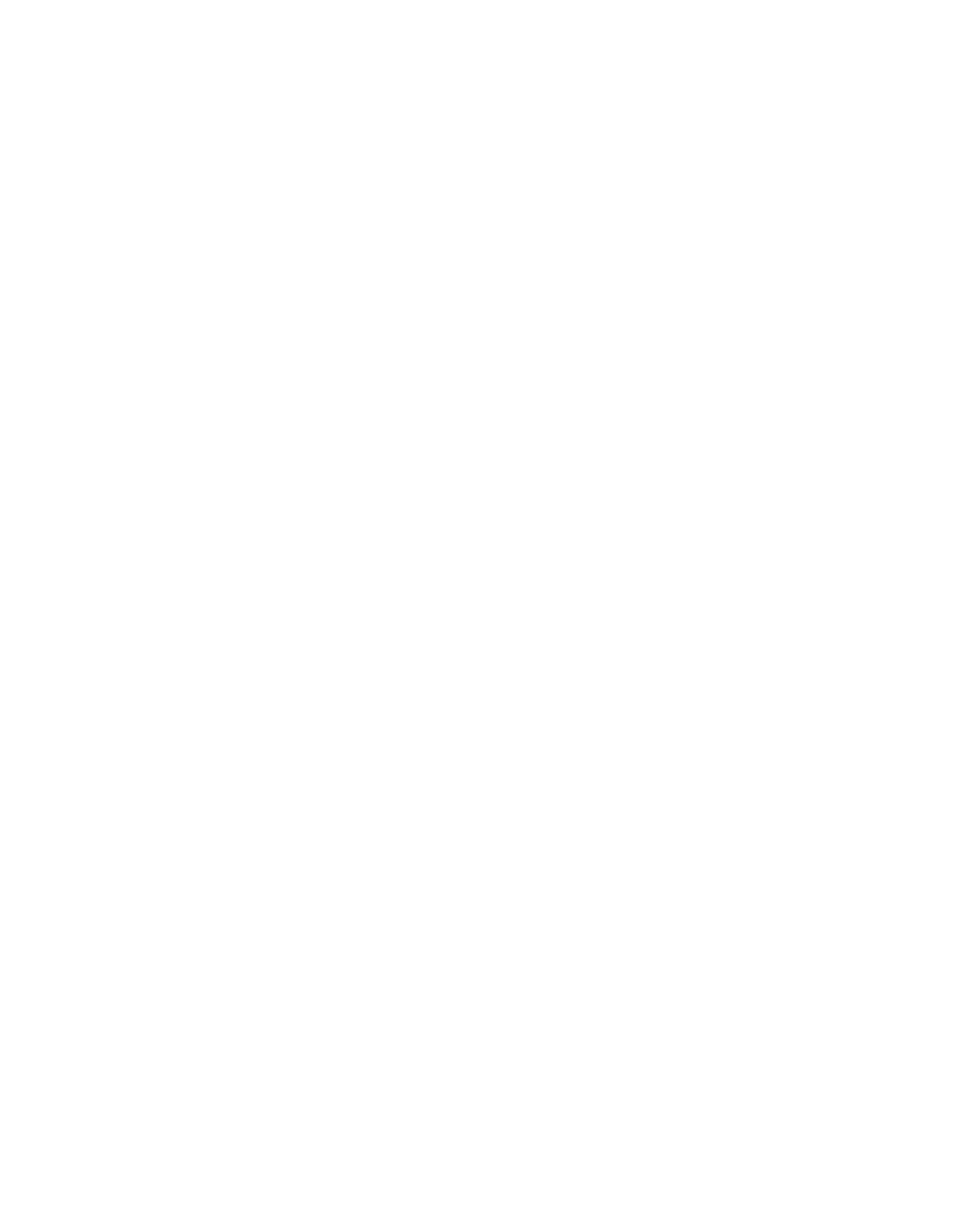# **Contents**

| I. OVERVIEW OF THE CALIFORNIA MOTION PICTURE INDUSTRY 5                                                                                                          |  |
|------------------------------------------------------------------------------------------------------------------------------------------------------------------|--|
| The Motion Picture Industry Measured by the Value of Output During the 1990s 5<br>The MPAA Report, Economic Impact of the Entertainment Industry on California 9 |  |
| The Number of Firms and Structure of the Motion Picture Industry 11                                                                                              |  |
|                                                                                                                                                                  |  |
|                                                                                                                                                                  |  |
| Film Industry Statistics: Film Starts and Releases, Television Movies, etc.  23                                                                                  |  |
| IMPACT OF THE FILM INDUSTRY ON OTHER INDUSTRIES (THE MULTIPLIER EFFECT) 30                                                                                       |  |
|                                                                                                                                                                  |  |
|                                                                                                                                                                  |  |
|                                                                                                                                                                  |  |
|                                                                                                                                                                  |  |
|                                                                                                                                                                  |  |
|                                                                                                                                                                  |  |
| THE IMPACT OF RUNAWAY PRODUCTION ON THE U.S. ECONOMY 44                                                                                                          |  |
| THE IMPACT OF RUNAWAY PRODUCTION ON THE CALIFORNIA ECONOMY  46                                                                                                   |  |
|                                                                                                                                                                  |  |
| SOME FILM PRODUCTION IS GOING TO OTHER COUNTRIES, ESPECIALLY CANADA  48<br>COMPARE MONITOR REPORT ESTIMATES OF U.S. JOB LOSSES WITH CANADIAN                     |  |
|                                                                                                                                                                  |  |
|                                                                                                                                                                  |  |
|                                                                                                                                                                  |  |
|                                                                                                                                                                  |  |
|                                                                                                                                                                  |  |
|                                                                                                                                                                  |  |
|                                                                                                                                                                  |  |
|                                                                                                                                                                  |  |
|                                                                                                                                                                  |  |
|                                                                                                                                                                  |  |
|                                                                                                                                                                  |  |
|                                                                                                                                                                  |  |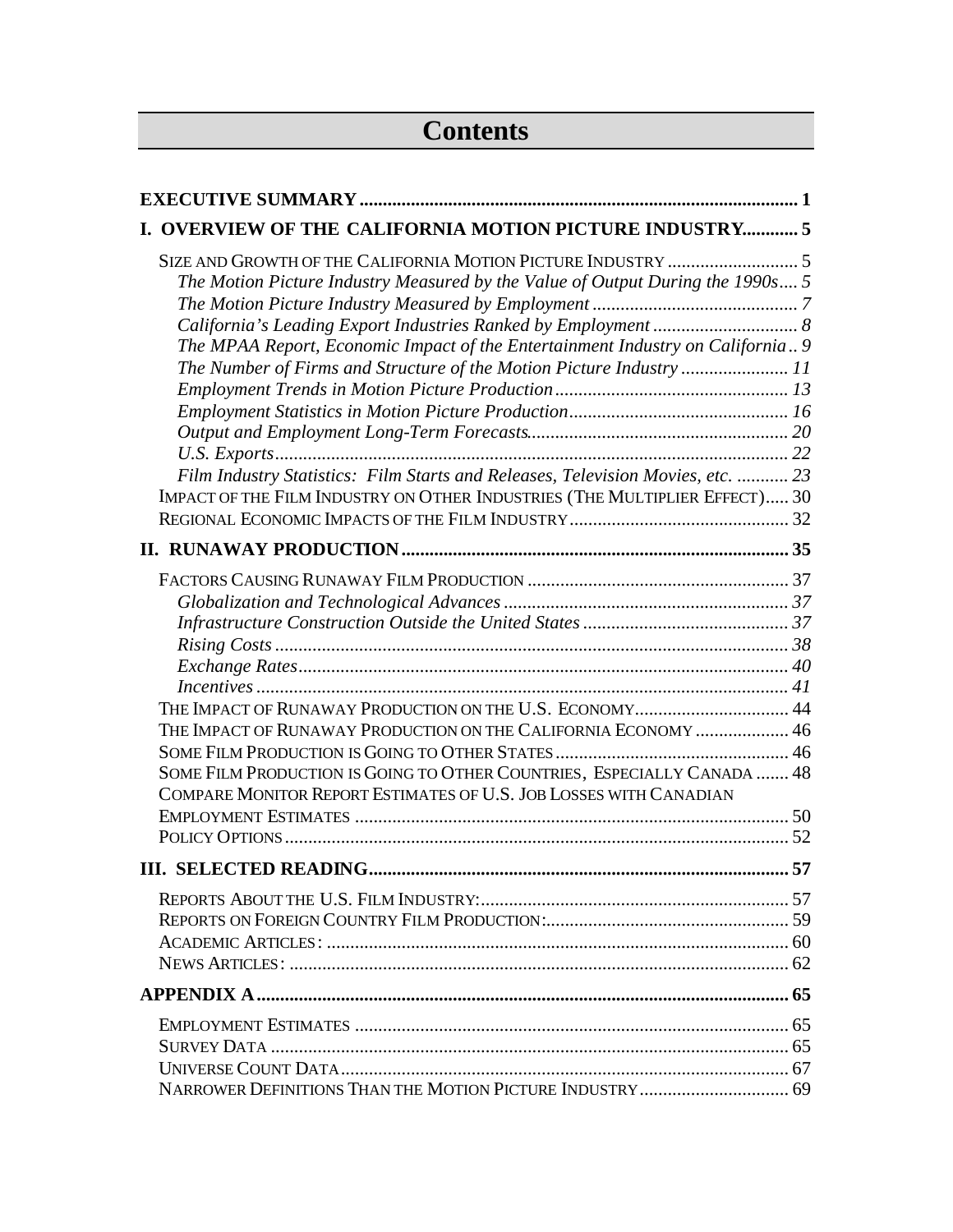| POLICIES AND MARKETING EFFORTS IN COUNTRIES OTHER THAN CANADA 102 |  |
|-------------------------------------------------------------------|--|
|                                                                   |  |
|                                                                   |  |
|                                                                   |  |
|                                                                   |  |
|                                                                   |  |
|                                                                   |  |
|                                                                   |  |
|                                                                   |  |
|                                                                   |  |
|                                                                   |  |
|                                                                   |  |
|                                                                   |  |
|                                                                   |  |
|                                                                   |  |
|                                                                   |  |
|                                                                   |  |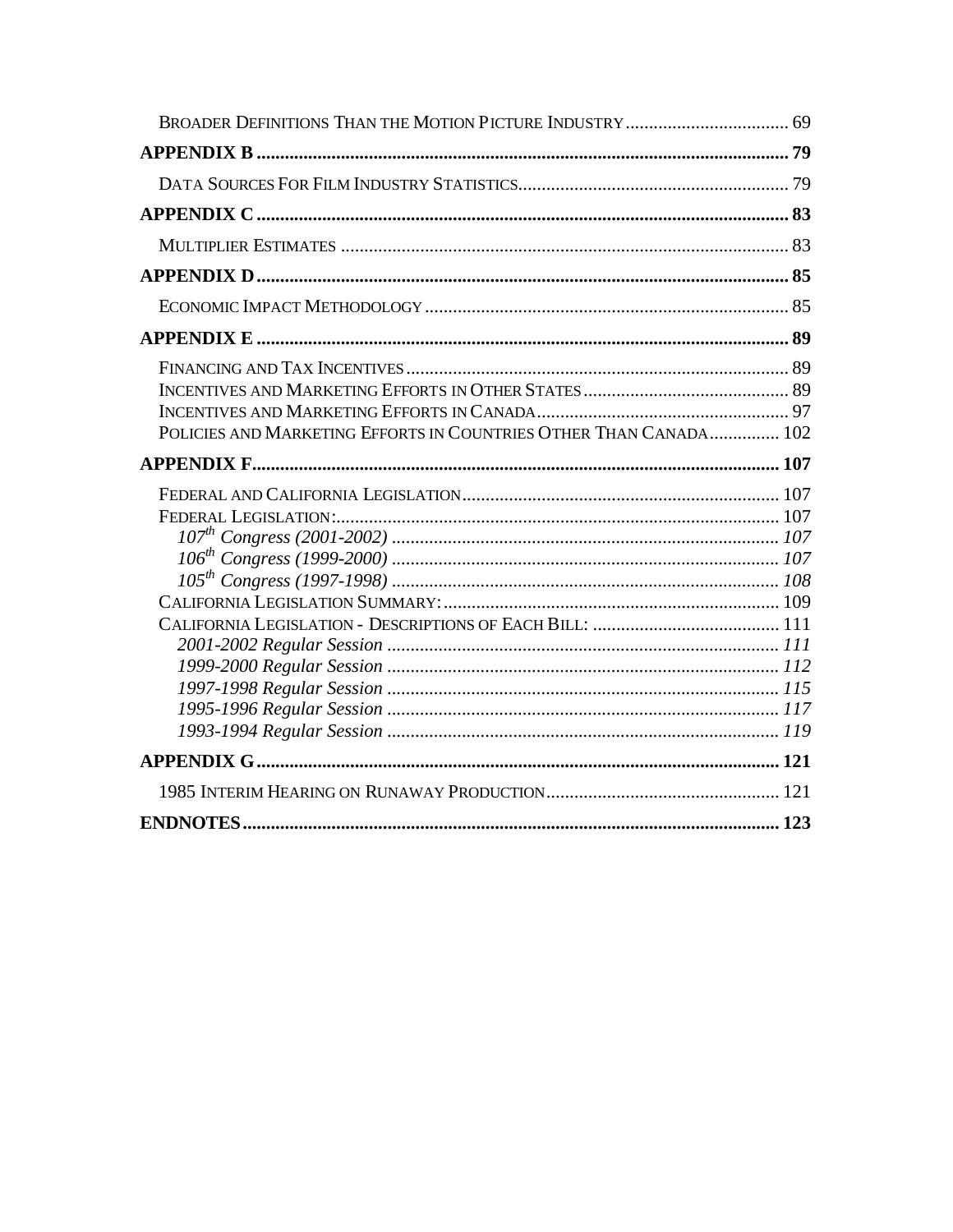## **EXECUTIVE SUMMARY**

The motion picture industry is part of California's mystique. It is also an important part of the state's economy. If we use standard aggregate numbers, motion picture production is our  $18<sup>th</sup>$  largest industry by share of gross state product. Of those core industries that drive California's economy by exporting goods outside the state, motion pictures are the tenth largest, and the fourth most rapidly growing. It is a high-wage sector, with average salaries 70 percent higher than salaries in other businesses statewide.

Although there is no doubt that motion picture production is of major economic importance in California, attempts to quantify that importance are troubled by remarkable variation and statistical softness. For example, the Motion Picture Association of America estimates that the entertainment industry generated \$27.5 billion in California in 1996, compared with a U.S. Bureau of Economic Analysis estimate of \$13.1 billion. Estimates of the number of people employed in motion picture production in California in 1996 vary from 127,000 to 480,000.

There are a number of reasons for this astounding imprecision. The most important arise from differences of opinion about whom to count. Clearly the director, producer and leading actors are counted as employed by the motion picture industry; they are called "above-the-line" employees. But much of the work of making a film is done by "belowthe-line" employees, such as people who work for contractors who build sets, produce costumes, or maybe do legal work. These people are more likely to be counted as carpenters, garment workers, and lawyers than as motion picture employees. There are also differences of opinion about where the edges of the film industry are, and which firms are in or out. There are no consensus definitions or standard practices for counting beans for this industry. One result is that many studies about the economic importance of the film industry, or, more importantly, about how it is faring over time, show widely different results and perhaps have less credibility.

The film industry is changing, including:

- • Demand for movies, television programs, commercials, home video, cable, and other film products is skyrocketing in the United States and around the world.
- While the "majors," studios producing big-budget films, have become part of international conglomerates, a second tier of small, independent production companies has apparently grown rapidly (apparently because three credible industry sources counted 709, or 1,177, or 3,500 motion picture production firms in Southern California in 1999).
- Contrary to the popular image of movie production by large studios, most production firms are small in terms of the number of employees. The industry has shifted from mass production to a project-by-project format in which much of the work is done by freelance workers and subcontractors.
- Production technology is shifting from traditional film to digital media.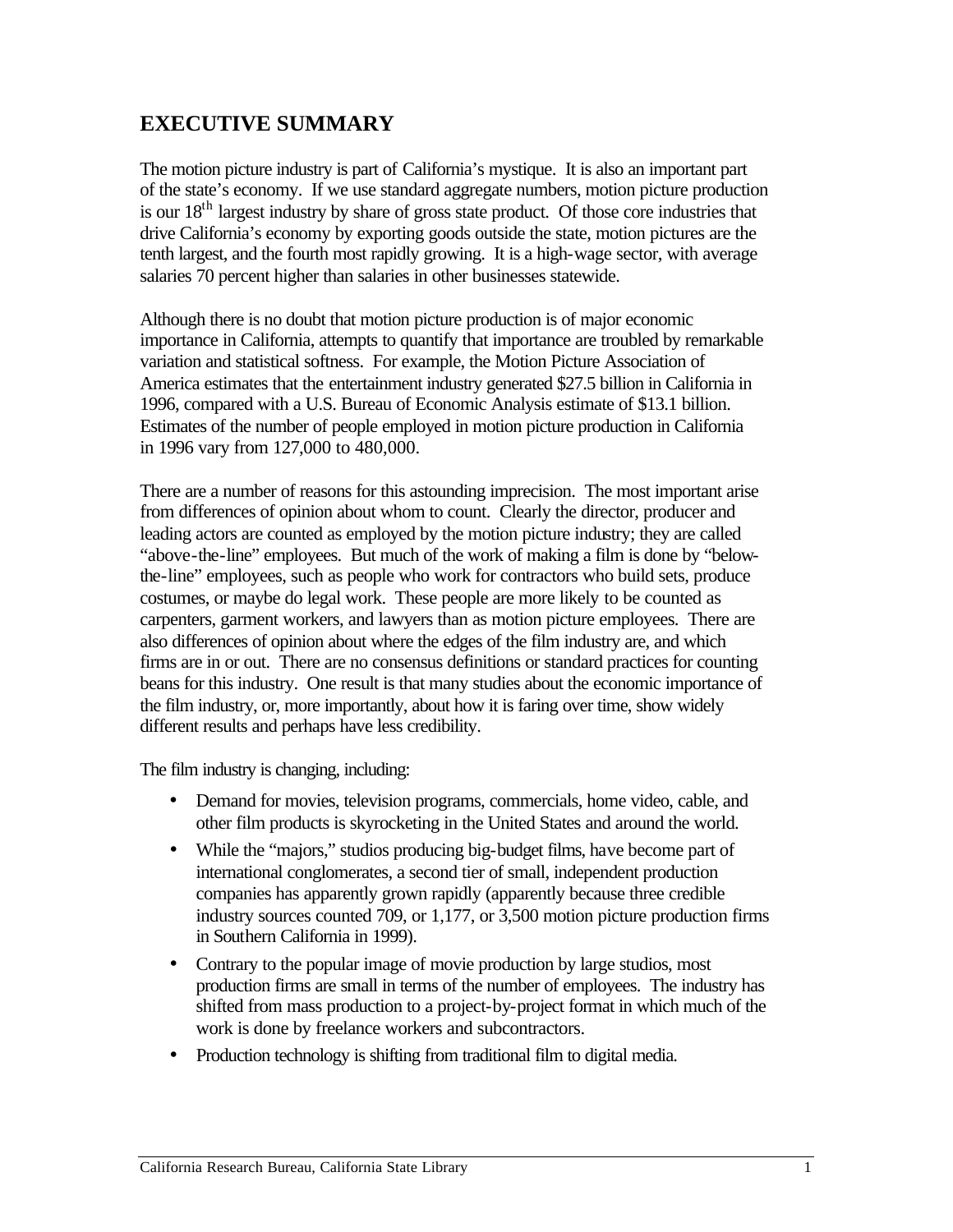• U.S.-developed film production is becoming geographically dispersed, with considerable activity in several other states, in the Canadian provinces of British Columbia, Quebec, and Ontario, and in other English-speaking countries.

It is natural to wonder if these changes will result in California's movie industry growing and prospering, or if they present a threat, one that perhaps appropriate state actions could reduce. The most troubling change at the moment appears to be geographic dispersal, known as "runaway production." Runaway production refers to films that were conceptually developed in the United States, but filmed somewhere else. If the conversation is at the federal level, runaway production goes to other countries. If at the state level, production that goes to other states is runaway.

Considerable evidence is at least consistent with the notion that California is losing film production to other places. Industry data for films and television programs, however, are plagued with a whole set of problems of their own. Data collection methods vary, resulting in different estimates. Feature film production often takes place in multiple locations, so keeping track of productions accurately is a challenge. Moreover, the ups and downs of the industry mean the numbers vary considerably from year to year, making it difficult to infer long-term trends. Evidence of runaway production from California includes:

- Eighty-two percent of U.S. film starts were in California in 1996, a recent record. Only 55 percent of U.S. film starts were in California in 1999, the same share as in 1988.
- From 1998 to 1999, film starts in Canada increased from 59 to 93, a gain of 34. In the United Kingdom the increase was from 15 to 63, a gain of 48. Film starts in California decreased from 510 to 440, a reduction of 70. These numbers look even worse if we go back to 1997, when California had 637 film starts.
- There is the notion that relocation of production to Canada has particularly affected movies made for television, called Movies-of-the-Week (MOWs). But the available numbers lead to significantly different views of this phenomenon. A Los Angeles Film Office study of MOWs found that Canadian production was already dominant in 1997 (45 percent of all MOWs), and that it maintained that share in 1999. California's produced 20 percent of MOWs in 1997, increasing slightly to 21 percent in 1999 (and to 24 percent in 1998, a high production year). The share of MOWs produced in other states dropped from 26 percent to 15 percent, with production going to other foreign countries. So while it may be regrettable that Canada's 45 percent share of MOWs is not filmed here, California is holding its own.
- A different source, the Katz report, which uses a broader definition of MOWs, found a more ominous trend. It shows California MOWs production declining slightly from 39 in 1998 to 36 in 1999, while Canadian production increased from 122 to 154. It also found that Canada had almost caught up with California in the number of filming weeks for large-budget feature films.
- A third source, the Monitor report, takes a longer-term, national view. It found that the foreign share of production of films and television programming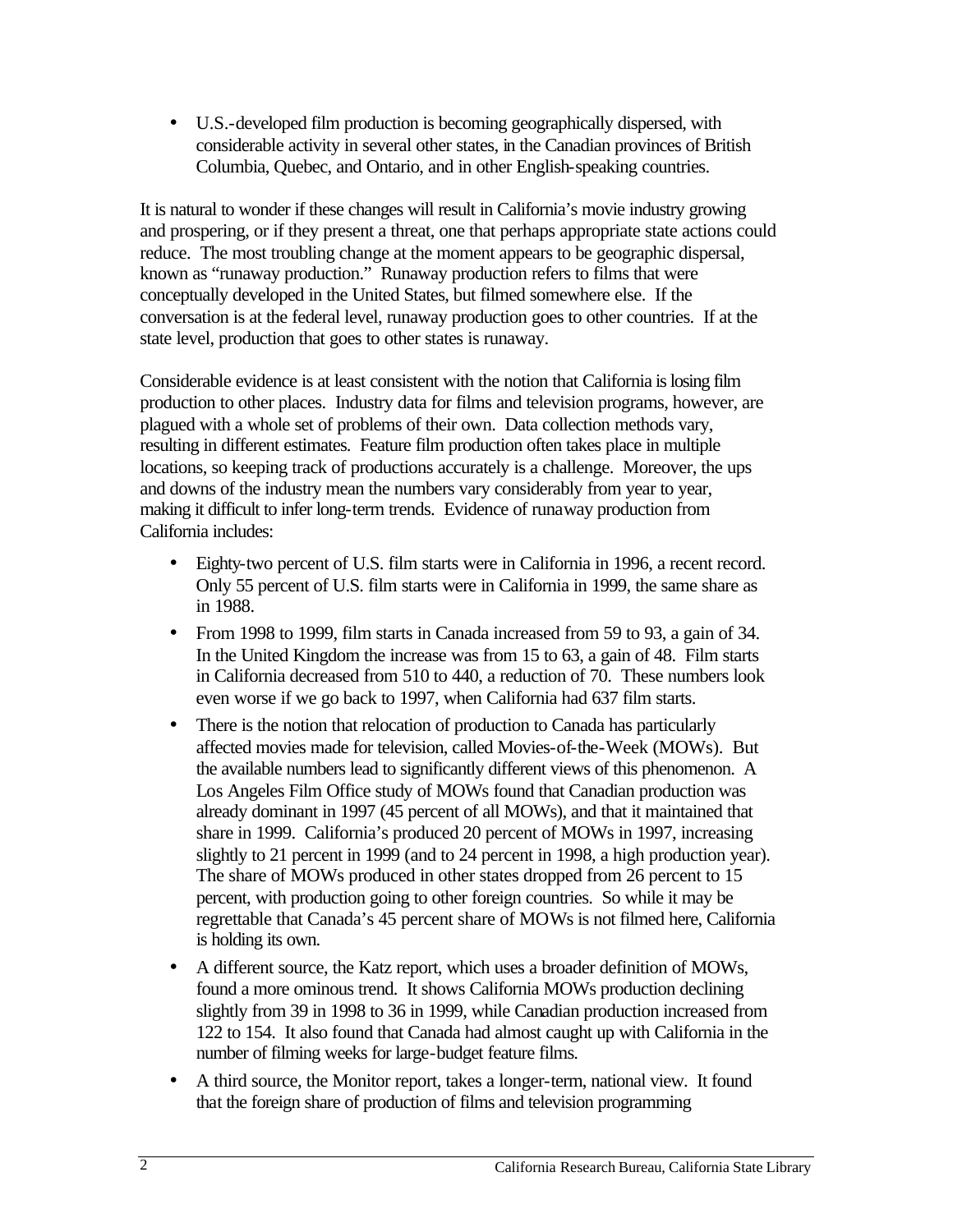combined increased from 29 percent of all starts in 1990 to 37 percent in 1998. The foreign share increase was most pronounced in television program production. The study also showed that the overall volume of production had increased so much that the numbers (as opposed to the percentage) of both films and television programs increased in the United States despite its declining share.

What we call runaway film production appears to occur for a number of fairly compelling reasons, including:

- Technological changes, especially digitization, make it easier to produce films in far-flung locations. Time Warner President Richard Parsons says, "digitization... will... completely eviscerate the concept of distance as a limiting factor in defining your marketplace."<sup>1</sup>
- The market for films and related entertainment has become global.
- Canada and other states have built sound stages and other film infrastructure, and they have people experienced in various aspects of film production. So filmmakers who go there are not pioneering.
- Costs are higher in California than in other states or other countries.
- A strong dollar makes production in other countries even cheaper.
- Other states and countries offer tax and other incentives. Several states rebate all or part of the sales tax on purchases associated with movie making. Some rebate hotel taxes for film crews. Many states allow free use of public places for filming. Many help film companies find filming locations. Some, such as Oklahoma, offer a rebate of up to 15 percent of filming costs incurring in the state. The Canadian national government and various provinces offer combinations of such incentives.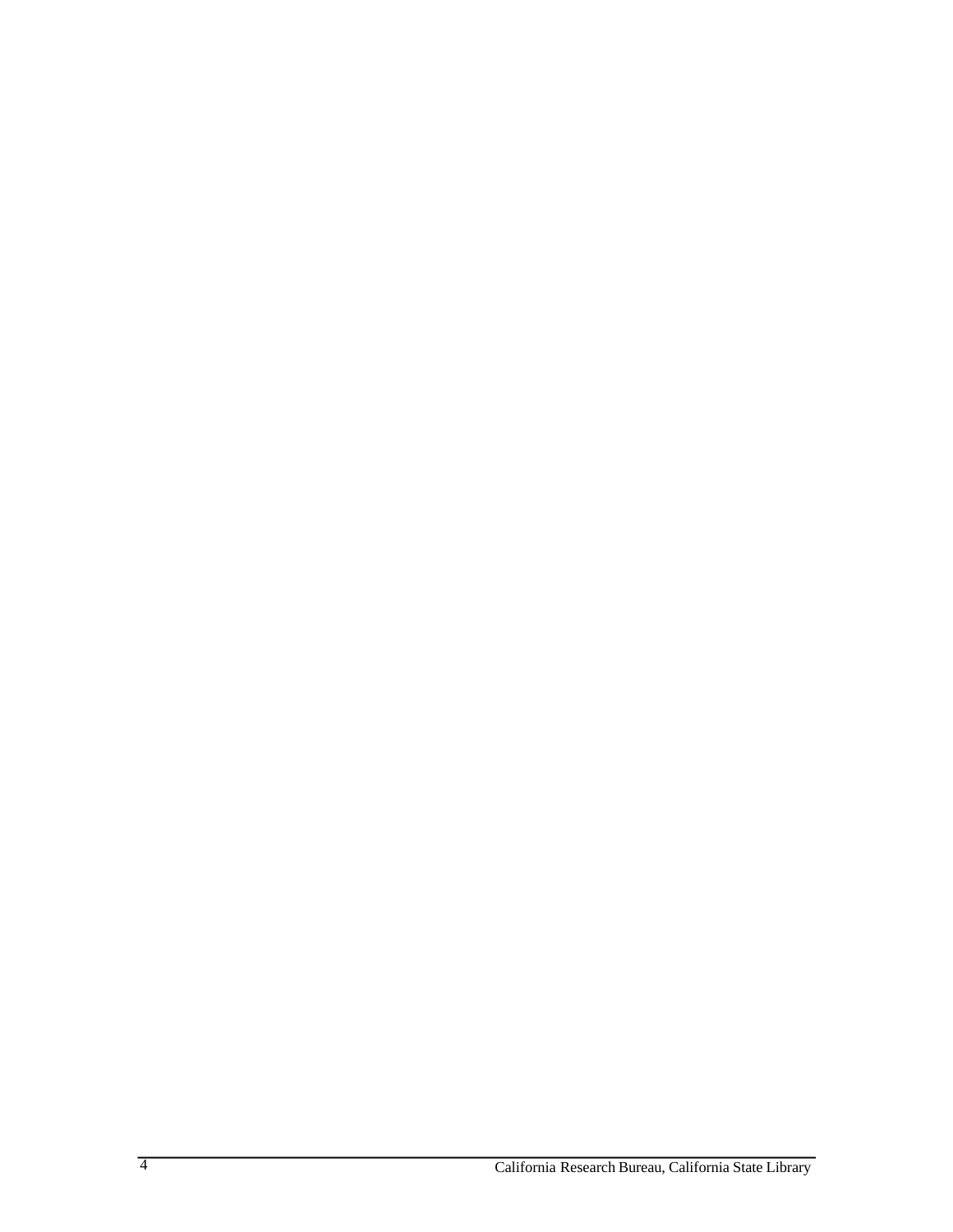### **I. OVERVIEW OF THE CALIFORNIA MOTION PICTURE INDUSTRY**

### **SIZE AND GROWTH OF THE CALIFORNIA MOTION PICTURE INDUSTRY**

#### *The Motion Picture Industry Measured by the Value of Output During the 1990s*

Economic activity in the motion picture industry is volatile and sensitive to the business cycle. Following a period of negative growth during the recession in the early 1990s, economic activity in motion pictures picked up significantly and contributed to California's emergence from the recession. Output growth, even when adjusted for inflation, was high in the motion picture industry between 1995 and 1998. In 1999, however, motion picture growth declined by two percent. Although the data are not yet available, further declines in motion picture growth are expected in 2000 and 2001 as the economy has slowed down. In most years, motion picture growth in California is about the same magnitude as motion picture growth in the nation. Compared with growth in gross state product, motion pictures generally follow the same pattern but are more volatile and have wider swings.



How large is the California motion picture industry in relation to the California economy and to the national motion picture industry? Table 1 shows that from 1995 to 1999, the California motion picture industry fluctuated between a 1.2 percent share of gross state product and a 1.4 percent share of the state economy. The California motion picture industry represented slightly over 50 percent of total U.S. motion picture industry output.

**Chart 1**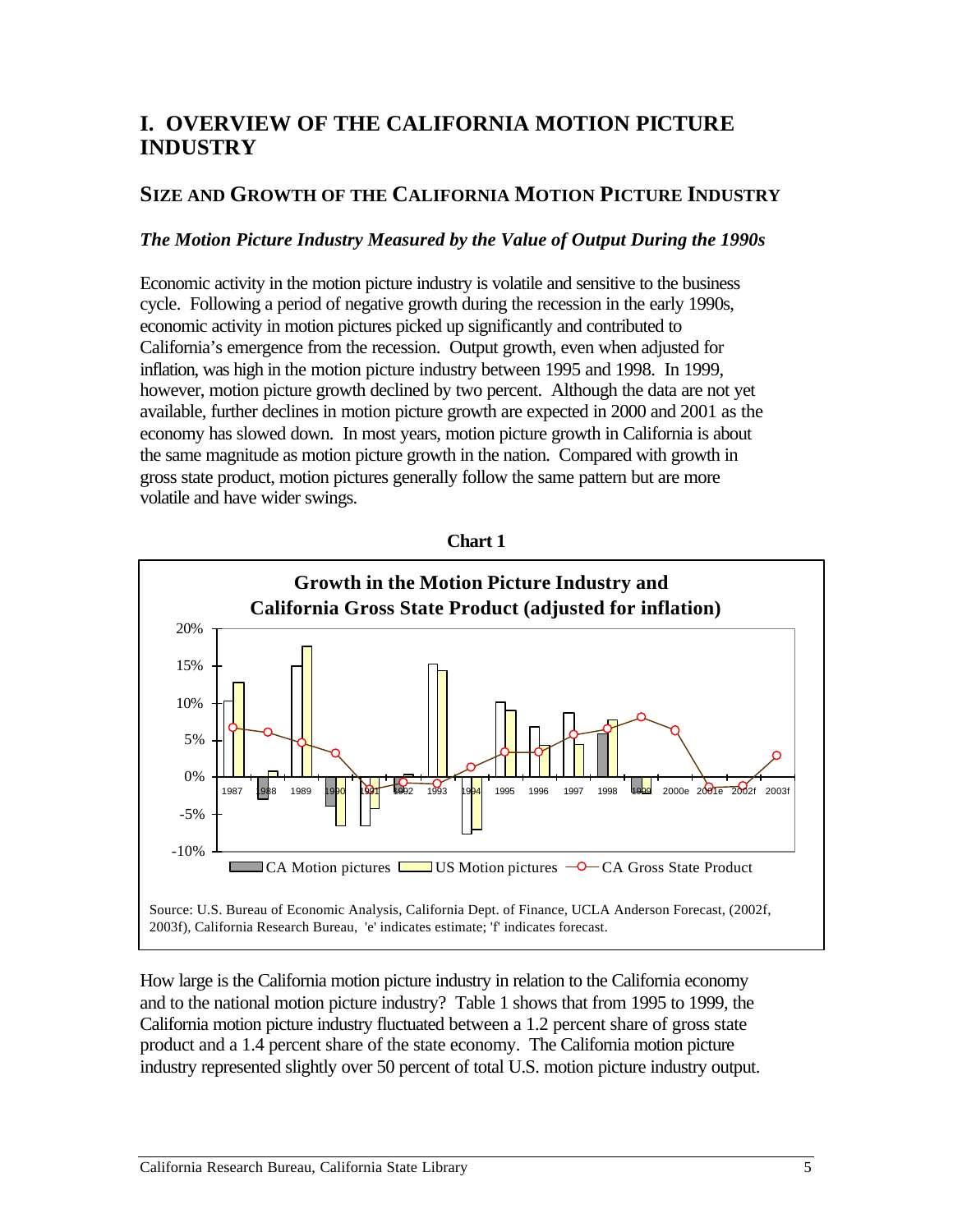| таню т                                                                  |                                                                                                          |       |         |         |         |  |
|-------------------------------------------------------------------------|----------------------------------------------------------------------------------------------------------|-------|---------|---------|---------|--|
| SIZE OF THE CALIFORNIA MOTION PICTURE INDUSTRY<br>(Billions of Dollars) |                                                                                                          |       |         |         |         |  |
| 1999<br>1995<br>1996<br>1998<br>1997                                    |                                                                                                          |       |         |         |         |  |
| CA Gross State Product (GSP)                                            | \$926                                                                                                    | \$973 | \$1,045 | \$1,126 | \$1,229 |  |
| <b>CA Motion Pictures</b>                                               | \$12                                                                                                     | \$13  | \$15    | \$16    | \$16    |  |
| CA Motion Pictures as a % of GSP                                        | 1.2%                                                                                                     | 1.3%  | 1.4%    | 1.4%    | 1.3%    |  |
| <b>U.S. Motion Pictures</b>                                             | \$22                                                                                                     | \$25  | \$26    | \$29    | \$30    |  |
| CA as % of U.S. Motion Pictures                                         | 52%                                                                                                      | 53%   | 55%     | 54%     | 54%     |  |
|                                                                         | Source: U.S. Dept. of Commerce, Bureau of Economic Analysis, http://www.bea.doc.gov/, Califomia Dept. of |       |         |         |         |  |
| Finance, California Research Bureau.                                    |                                                                                                          |       |         |         |         |  |

**Table 1** 

How does the value of output in the motion picture industry compare to output in other large California industries? In Table 2, industries are sorted by the value of their output in 1999.<sup>2</sup> The motion picture industry is only slightly smaller than the insurance carrier industry and legal services. After adjusting for inflation, the motion picture industry grew 30 percent between 1990 and 1999, slightly higher than the 28 percent growth rate attained by the state economy.

|                | <b>Size of Important California Industries</b><br><b>CALIFORNIA GROSS STATE PRODUCT, 1999</b>       |         |                                  |  |  |  |  |
|----------------|-----------------------------------------------------------------------------------------------------|---------|----------------------------------|--|--|--|--|
|                | Sort by 1999 GSP<br><b>Billions of Dollars</b>                                                      | 1999    | Real growth<br>From 1990 to 1999 |  |  |  |  |
|                | <b>Total Gross State Product</b>                                                                    | \$1,229 | 28%                              |  |  |  |  |
| 1              | Real estate                                                                                         | 190     | 17%                              |  |  |  |  |
| 2              | Retail trade                                                                                        | 113     | 41%                              |  |  |  |  |
| 3              | State and local government                                                                          | 100     | 11%                              |  |  |  |  |
| $\overline{4}$ | <b>Business services</b>                                                                            | 86      | 91%                              |  |  |  |  |
| 5              | Wholesale trade                                                                                     | 83      | 66%                              |  |  |  |  |
| 6              | Health services                                                                                     | 55      | $-5%$                            |  |  |  |  |
| 7              | Construction                                                                                        | 47      | $-2%$                            |  |  |  |  |
| 8              | Other services                                                                                      | 42      | 14%                              |  |  |  |  |
| 9              | Communication                                                                                       | 38      | 99%                              |  |  |  |  |
| 10             | Electronic equipment                                                                                | 37      | 336%                             |  |  |  |  |
| 11             | Industrial machinery                                                                                | 31      | 233%                             |  |  |  |  |
| 12             | Depository institutions                                                                             | 27      | $-35%$                           |  |  |  |  |
| 13             | Federal civilian                                                                                    | 21      | $-11%$                           |  |  |  |  |
| 14             | Electric, gas, & sanitary                                                                           | 19      | $-6%$                            |  |  |  |  |
| 15             | Legal services                                                                                      | 18      | $-6%$                            |  |  |  |  |
| 16             | Instruments and related products                                                                    | 17      | $-9%$                            |  |  |  |  |
| 17             | Insurance carriers                                                                                  | 17      | 8%                               |  |  |  |  |
| 18             | Motion pictures                                                                                     | 16      | 30%                              |  |  |  |  |
| 19             | Security brokers                                                                                    | 16      | 437%                             |  |  |  |  |
| 20             | Food & kindred products                                                                             | 15      | $-6%$                            |  |  |  |  |
| 21             | Amusement and recreation                                                                            | 13      | 25%                              |  |  |  |  |
|                | Sources: California Dept. of Finance, U.S. Bureau of Economic Analysis, California Research Bureau. |         |                                  |  |  |  |  |

**Table 2**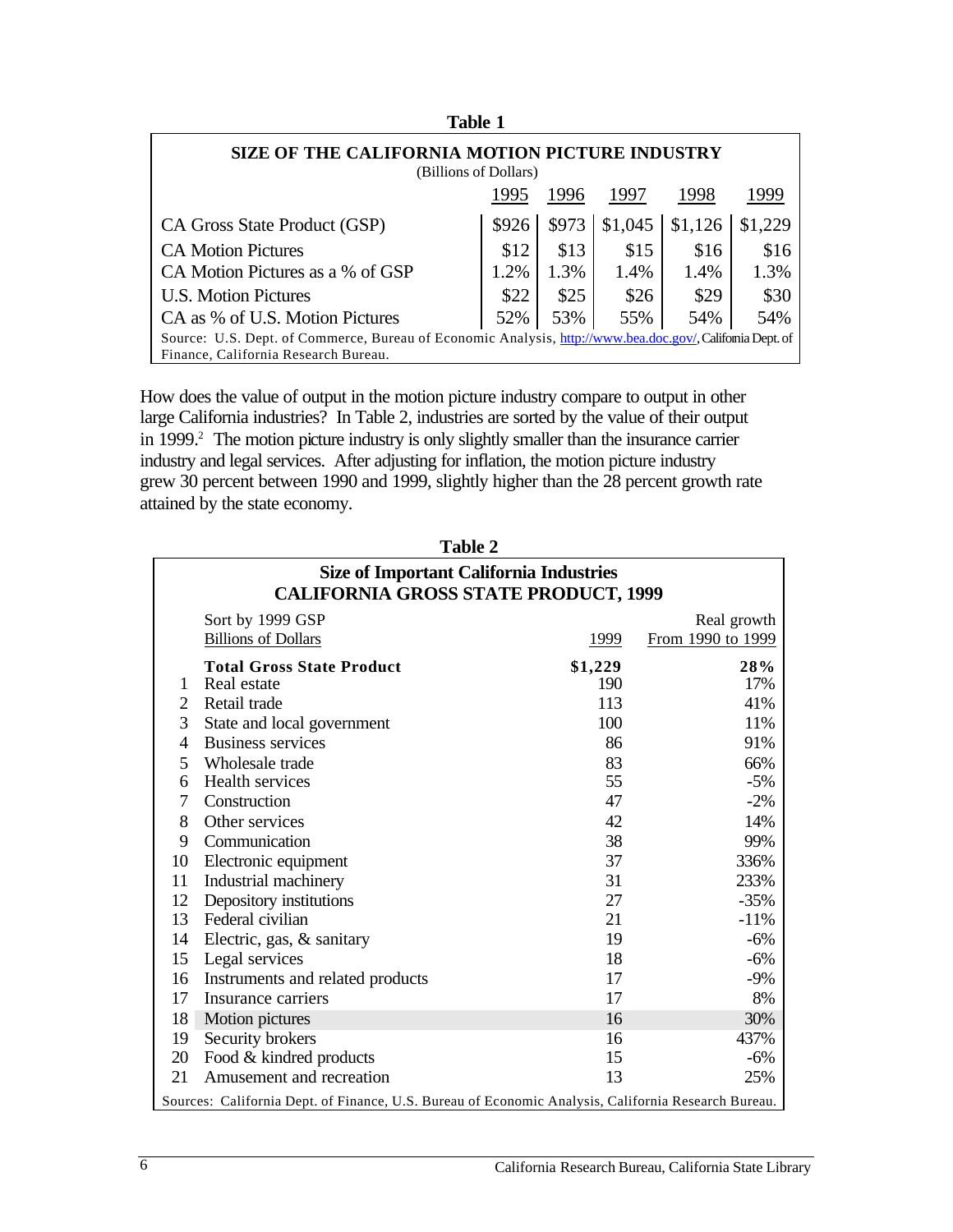#### *The Motion Picture Industry Measured by Employment*

In 2001, the motion picture industry in California accounted for 185,000 jobs, up from 122,000 jobs in 1992. Motion pictures had roughly the same number of jobs in 2001 as food and kindred products. The motion picture industry enjoyed rapid job growth in the 1990s. While total non-farm employment grew 21 percent from 1992 to 2001, motion picture growth of 52 percent was surpassed only by business services (which includes computer services) at 81 percent and special trade at 78 percent.

|                | <b>California's Largest Employers</b>                                                                                                                                               |             |             |         |  |
|----------------|-------------------------------------------------------------------------------------------------------------------------------------------------------------------------------------|-------------|-------------|---------|--|
|                |                                                                                                                                                                                     | 1992        | 2001        | Percent |  |
| Rank           | <b>Title</b>                                                                                                                                                                        | (Thousands) | (Thousands) | Growth  |  |
|                | <b>Total Non-Farm</b>                                                                                                                                                               | 12,154      | 14,697      | 21%     |  |
| 1              | <b>Local Government</b>                                                                                                                                                             | 1,366       | 1,666       | 22%     |  |
| $\overline{2}$ | <b>Business Services</b>                                                                                                                                                            | 724         | 1,309       | 81%     |  |
| 3              | Eating & Drinking Places                                                                                                                                                            | 775         | 954         | 23%     |  |
| $\overline{4}$ | <b>Health Services</b>                                                                                                                                                              | 822         | 950         | 16%     |  |
| 5              | Special Trade                                                                                                                                                                       | 298         | 528         | 78%     |  |
| 6              | Engineering & Management                                                                                                                                                            | 390         | 504         | 29%     |  |
| $\tau$         | Wholesale--Durable                                                                                                                                                                  | 412         | 487         | 18%     |  |
| 8              | <b>State Government</b>                                                                                                                                                             | 384         | 461         | 20%     |  |
| 9              | Miscellaneous Retail Trade                                                                                                                                                          | 277         | 338         | 22%     |  |
| 10             | Food Stores                                                                                                                                                                         | 305         | 329         | 8%      |  |
| 11             | Wholesale - Non-durable                                                                                                                                                             | 301         | 324         | 8%      |  |
| 12             | <b>Social Services</b>                                                                                                                                                              | 204         | 310         | 52%     |  |
| 13             | Electronic Equipment                                                                                                                                                                | 222         | 269         | 22%     |  |
| 14             | <b>Federal Government</b>                                                                                                                                                           | 346         | 255         | $-26%$  |  |
| 15             | General Merchandise                                                                                                                                                                 | 240         | 250         | 4%      |  |
| 16             | Automotive Dealers & Service                                                                                                                                                        | 202         | 245         | 21%     |  |
| 17             | <b>Private Educational Services</b>                                                                                                                                                 | 172         | 228         | 33%     |  |
| 18             | <b>Industrial Machinery</b>                                                                                                                                                         | 199         | 221         | 11%     |  |
| 19             | Amusement & Recreation Services                                                                                                                                                     | 161         | 220         | 37%     |  |
| 20             | <b>Real Estate</b>                                                                                                                                                                  | 191         | 210         | 10%     |  |
| 21             | Communications                                                                                                                                                                      | 152         | 201         | 33%     |  |
| 22             | Depository Institutions                                                                                                                                                             | 252         | 201         | $-20%$  |  |
| 23             | Hotels & Other Lodging Places                                                                                                                                                       | 181         | 199         | 10%     |  |
| 24             | Food & Kindred Products                                                                                                                                                             | 183         | 187         | 3%      |  |
| 25             | <b>Motion Picture Industry</b>                                                                                                                                                      | 122         | 185         | 52%     |  |
| 26             | <b>Instruments &amp; Related Products</b>                                                                                                                                           | 199         | 182         | $-9%$   |  |
| 27             | Trucking & Warehousing                                                                                                                                                              | 150         | 178         | 19%     |  |
| 28             | Auto Repair & Parking                                                                                                                                                               | 128         | 175         | 37%     |  |
| 29             | Membership Organization                                                                                                                                                             | 142         | 172         | 21%     |  |
| 30             | <b>General Building Contractors</b>                                                                                                                                                 | 117         | 170         | 46%     |  |
|                | Source: CA Employment Development Dept., http://www.edu.ca.gov, EDD 83-00 CA cal\$haw.xls. The<br>industries in this table use 1992 SIC codes at the 2-digit level, 2001 Benchmark. |             |             |         |  |

| abie |  |
|------|--|
|------|--|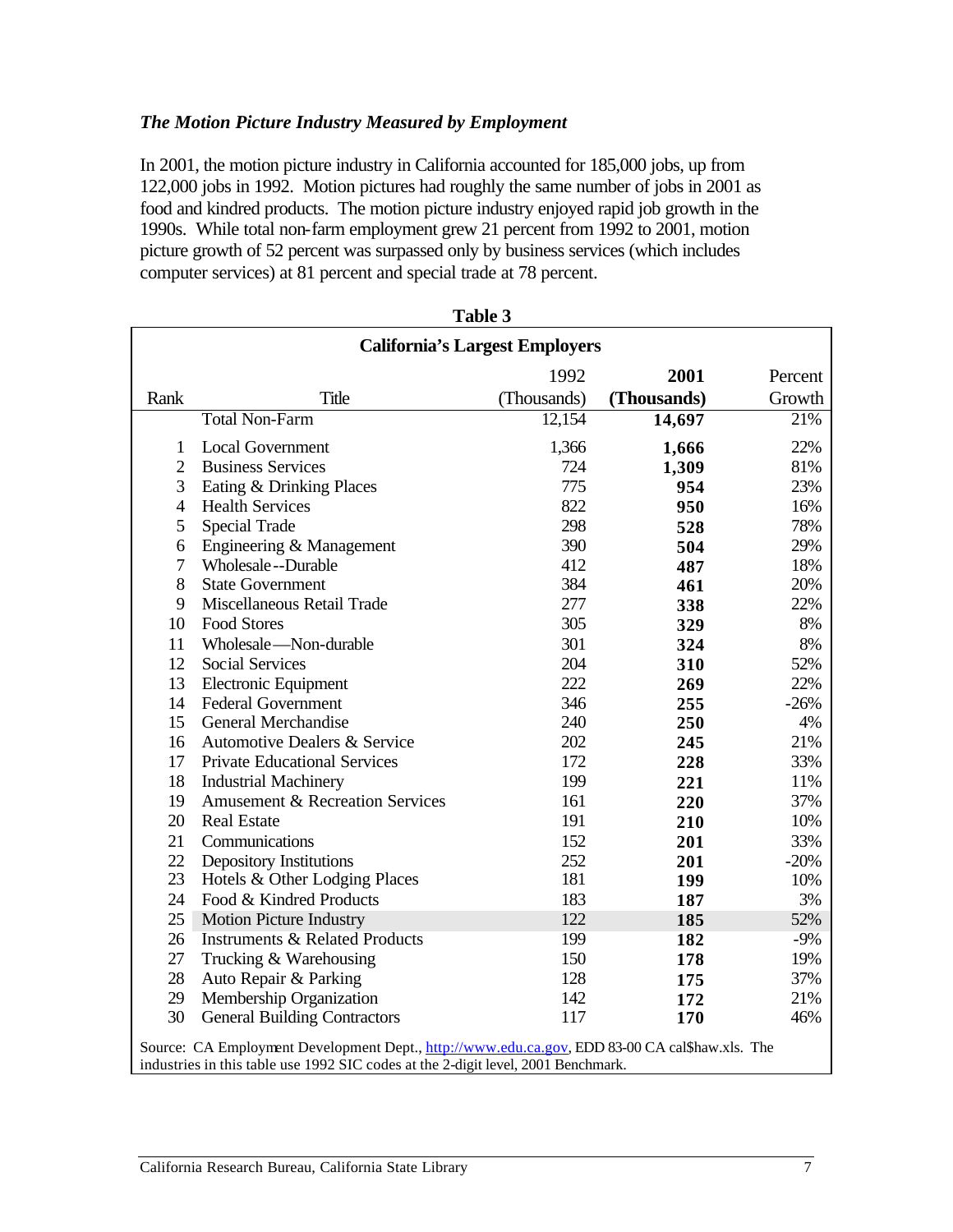#### *California's Leading Export Industries Ranked by Employment*

Another way to look at the motion picture industry is to examine its role in exporting products outside the state. The Center for Continuing Study of the California Economy (CCSCE)3 does an annual study of basic industries (goods and services) that sell primarily to markets outside California. Employment in these industries in 2000 represented about 25 percent of all employment in California.

| Employment in Basic Industries That Sell Primarily Outside California                                     |                                             |             |              |        |  |  |  |
|-----------------------------------------------------------------------------------------------------------|---------------------------------------------|-------------|--------------|--------|--|--|--|
|                                                                                                           | 1990 Jobs<br>2000 Jobs<br>Percent<br>Change |             |              |        |  |  |  |
|                                                                                                           | (Thousands)                                 | (Thousands) | Since 1990   | Growth |  |  |  |
| <b>Tourism &amp; Entertainment</b>                                                                        | 433                                         | 563         | 130          | 30%    |  |  |  |
| Hotels                                                                                                    | 192                                         | 199         | 7            | 4%     |  |  |  |
| <b>Motion Picture Production</b>                                                                          | 89                                          | 154*        | 65           | 72%    |  |  |  |
| Amusements                                                                                                | 152                                         | 210         | 58           | 38%    |  |  |  |
| <b>High Tech Manufacturing</b>                                                                            | 391                                         | 430         | 39           | 10%    |  |  |  |
| Computers                                                                                                 | 101                                         | 95          | -6           | $-6%$  |  |  |  |
| <b>Communication Equipment</b>                                                                            | 31                                          | 42          | 12           | 38%    |  |  |  |
| <b>Electronic Components</b>                                                                              | 139                                         | 163         | 24           | 17%    |  |  |  |
| <b>High Tech Instruments</b>                                                                              | 121                                         | 130         | 9            | 8%     |  |  |  |
| <b>Diversified Manufacturing</b>                                                                          | 918                                         | 996         | 79           | 9%     |  |  |  |
| <b>Textiles</b>                                                                                           | 16                                          | 27          | 11           | 69%    |  |  |  |
| Apparel                                                                                                   | 133                                         | 144         | 12           | 9%     |  |  |  |
| Furniture                                                                                                 | 55                                          | 61          | 6            | 11%    |  |  |  |
| <b>Drugs</b>                                                                                              | 23                                          | 40          | 17           | 73%    |  |  |  |
| Misc. Manufacturing                                                                                       | 36                                          | 49          | 13           | 37%    |  |  |  |
| <b>Plastics and Rubber Products</b>                                                                       | 77                                          | 74          | $-2$         | $-3%$  |  |  |  |
| <b>Metal Products</b>                                                                                     | 155                                         | 155         | $\mathbf{1}$ | $0\%$  |  |  |  |
| Special Industry Machinery                                                                                | 11                                          | 20          | 9            | 83%    |  |  |  |
| Other Non-High Tech Machinery                                                                             | 185                                         | 177         | $-8$         | $-4\%$ |  |  |  |
| <b>Aircraft/Space/Defense</b>                                                                             | 482                                         | 218         | $-264$       | $-55%$ |  |  |  |
| Aircraft/Space/Defense                                                                                    | 162                                         | 75          | $-87$        | $-54%$ |  |  |  |
| Shipbuilding                                                                                              | 13                                          | 11          | $-2$         | $-13%$ |  |  |  |
| Missiles/Space                                                                                            | 76                                          | 22          | $-54$        | $-71%$ |  |  |  |
| Search & Navigation Equipment                                                                             | 99                                          | 49          | $-51$        | $-51%$ |  |  |  |
| <b>Federal Civilian Defense</b>                                                                           | 131                                         | 61          | $-70$        | $-54%$ |  |  |  |
| <b>Resource Based</b>                                                                                     | 474                                         | 487         | 13           | 3%     |  |  |  |
| Agriculture                                                                                               | 364                                         | 408         | 44           | 12%    |  |  |  |
| Pressed Fruits & Vegetables                                                                               | 53                                          | 41          | $-12$        | $-23%$ |  |  |  |
| <b>Transportation-Wholesale Trade</b>                                                                     | 617                                         | 682         | 66           | 11%    |  |  |  |
| Air Transportation                                                                                        | 120                                         | 142         | 22           | 18%    |  |  |  |
| <b>Wholesale Trade - Durables</b>                                                                         | 459                                         | 499         | 41           | 9%     |  |  |  |
| <b>Professional Services</b>                                                                              | 635                                         | 963         | 328          | 52%    |  |  |  |
| <b>Computer Services</b>                                                                                  | 113                                         | 371         | 258          | 228%   |  |  |  |
| <b>Legal Services</b>                                                                                     | 130                                         | 124         | $-6$         | $-5%$  |  |  |  |
| <b>Engineering and Management</b>                                                                         | 393                                         | 469         | 76           | 19%    |  |  |  |
| <b>Total Export Industries</b>                                                                            | 3,979                                       | 4,370       | 390          | 10%    |  |  |  |
| <b>Total Jobs</b>                                                                                         | 14,193                                      | 16,303      | 2,110        | 15%    |  |  |  |
| Source: California Employment Development Dept. Center for the Continuing Study of the California Economy |                                             |             |              |        |  |  |  |

**Table 4a** 

Source: California Employment Development Dept., Center for the Continuing Study of the California Economy. 2000 estimates are for ten months only. \*The current EDD 2000 production estimate is 149,000.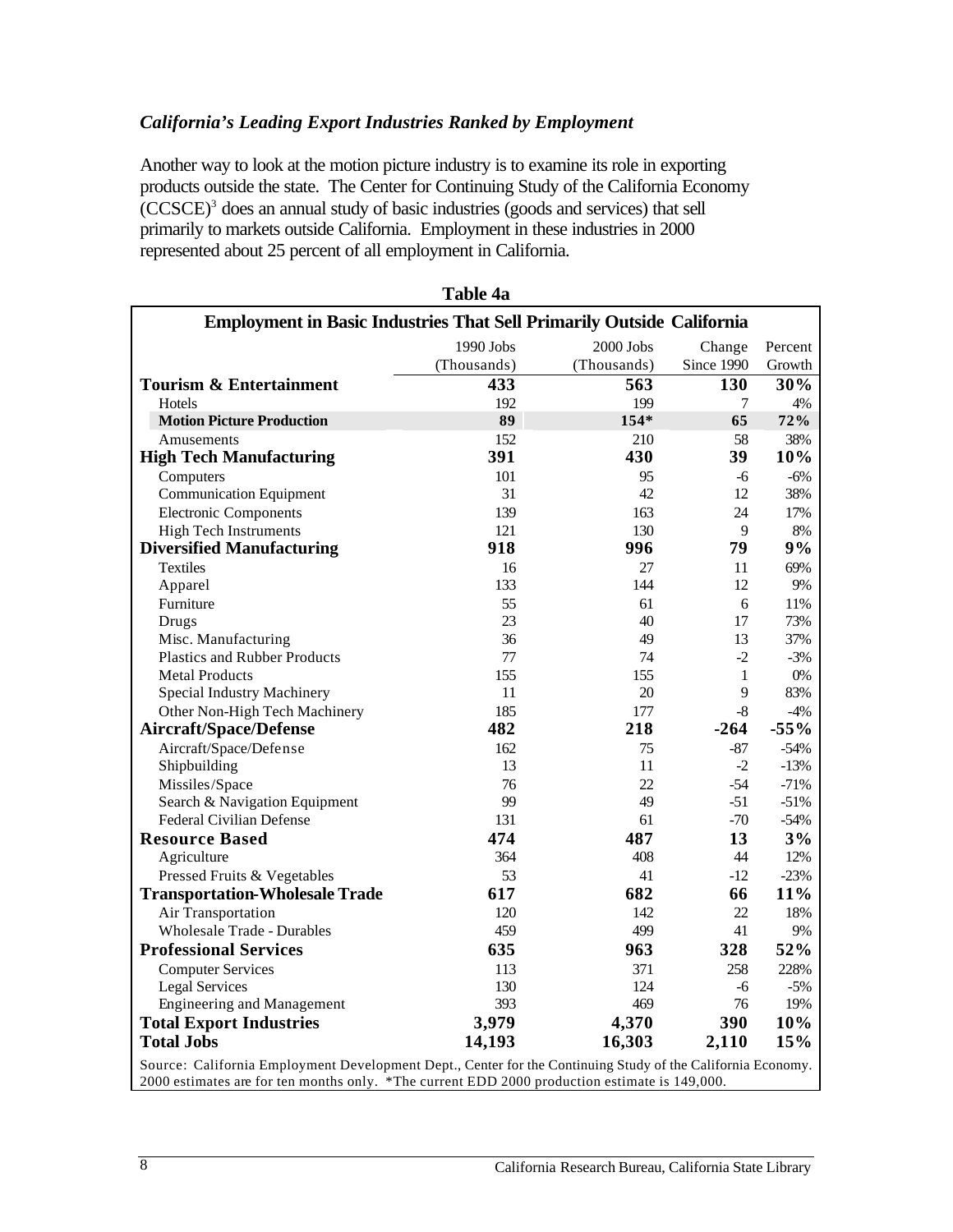One of the export industries is motion picture production (film production, distribution, and exhibition make up the industry). Employment in motion picture production increased by 72 percent from 89,000 jobs in 1990 to 154,000 jobs in 2000, representing about one percent of the 16.3 million jobs in the state. The 72 percent employment growth was about the same as growth in textiles and in drugs. Only two industries grew faster: special industry machinery (83 percent) and computer services (228 percent). In terms of the number of jobs in 2000, motion picture production ranked tenth at 154,000 jobs, about the same as metal products (Table 4b).

Over a longer time horizon, an important shift in employment has taken place as the aircraft industry has declined and the motion picture industry has grown. In 1972, the California aircraft industry accounted for three times as many jobs as motion picture production. In 2000, California had 80,000 more jobs in motion picture production than in aircraft. Salaries were higher in motion picture production, averaging \$67,000 compared to \$58,000 in aircraft.<sup>4</sup>

|    | <b>Employment in Basic Industries That Sell Primarily Outside California</b><br><b>Industries With More Than 100,000 Jobs</b><br>Sorted by 2000 Jobs |            |                  |       |         |  |  |
|----|------------------------------------------------------------------------------------------------------------------------------------------------------|------------|------------------|-------|---------|--|--|
|    | Change                                                                                                                                               |            |                  |       |         |  |  |
|    |                                                                                                                                                      | 1990 Jobs  | <b>2000 Jobs</b> | Since | Percent |  |  |
|    |                                                                                                                                                      | Thousands) | (Thousands)      | 1990  | Growth  |  |  |
|    | Wholesale Trade - Durables                                                                                                                           | 459        | 499              | 41    | 9%      |  |  |
| 2  | Engineering & Management Services                                                                                                                    | 393        | 469              | 76    | 19%     |  |  |
| 3  | Agriculture                                                                                                                                          | 364        | 408              | 44    | 12%     |  |  |
| 4  | <b>Computer Services</b>                                                                                                                             | 113        | 371              | 258   | 228%    |  |  |
| 5  | Amusements                                                                                                                                           | 152        | 210              | 58    | 38%     |  |  |
| 6  | Hotels                                                                                                                                               | 192        | 199              | 7     | 4%      |  |  |
| 7  | Other Non-High-Tech Machinery                                                                                                                        | 185        | 177              | -8    | $-4\%$  |  |  |
| 8  | <b>Electronic Components</b>                                                                                                                         | 139        | 163              | 24    | 17%     |  |  |
| 9  | <b>Metal Products</b>                                                                                                                                | 155        | 155              |       | 0%      |  |  |
| 10 | <b>Motion Picture Production</b>                                                                                                                     | 89         | $*154$           | 65    | 72%     |  |  |
| 11 | Apparel                                                                                                                                              | 133        | 144              | 12    | 9%      |  |  |
| 12 | Air Transportation                                                                                                                                   | 120        | 142              | 22    | 18%     |  |  |
| 13 | High-Tech Instruments                                                                                                                                | 121        | <b>130</b>       | 9     | 8%      |  |  |
| 14 | <b>Legal Services</b>                                                                                                                                | 130        | 124              | -6    | $-5%$   |  |  |
|    | Source: California Employment Development Dept., Center for the Continuing Study of the California                                                   |            |                  |       |         |  |  |

**Table 4b** 

#### *The MPAA Report, Economic Impact of the Entertainment Industry on California*

Economy. 2000 estimates are for ten months only. \*The current EDD 2000 production estimate is 149,000.

The size of motion picture production is usually measured using official estimates for direct production and employment. However, since the film industry affects jobs and output in many industries, a broader analysis of the economic impact of films can be done. The broader analysis includes the indirect economic impacts of motion picture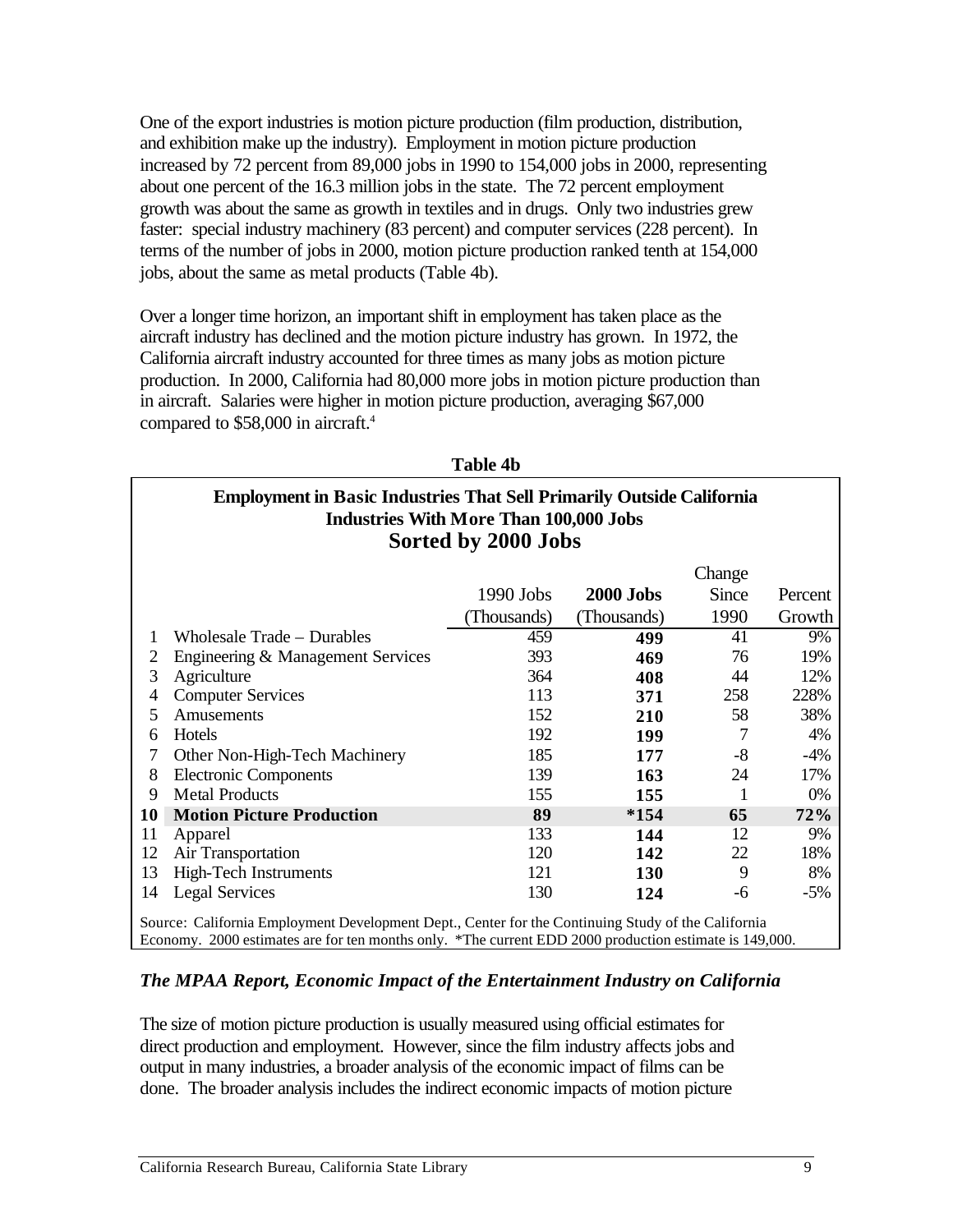production on other industries as well as the direct effects measured in official statistics. One such analysis is the 1998 Motion Picture Association of America (MPAA) report called "State of the Industry: The Economic Impact of the Entertainment Industry on California." The report also measures the size of the industry by looking at the number of California-based films, television programs, and commercials.

According to the MPAA report, entertainment production exploded in California from 1992-1996 by almost all measures for two main reasons:

- (1) The demand for movies, television programs, commercials, home video, and similar products skyrocketed as multiplex theaters grew dramatically, cabletelevision-channel capacity generated new program services, and VCR penetration was peaking; and
- (2) California retained new film production activity despite concerns that it would relocate to other states or countries.<sup>5</sup>

In addition, the State of California took steps to change what many perceived as an unfriendly approach to business in general and to the entertainment industry in particular. For example, permit delay and location access problems were addressed.

The MPAA report chronicles large increases in the numbers of California-based films, television programming, and commercials. Between 1992 and 1996, the number of California-based films rose from 319 to 572 while out-of-state production, despite aggressive relocation incentives, fell from  $157$  to  $131$ .<sup>6</sup> In 1996, California accounted for 80 percent of U.S. television programming and 81 percent of U.S. motion-picture starts, up from only 67 percent in 1992. The production of commercials also flourished in California, generating an estimated \$2.3 billion of payroll, vendor expenditures, and other economic activity in 1996, up from just \$1.5 billion in 1992. About 70 percent of total U.S. expenditures on commercials were spent in California in 1997.<sup>7</sup>

The MPAA report estimates that the entertainment industry generated \$27.5 billion in economic activity in California in 1996, more than double the U.S. Bureau of Economic Analysis motion picture output estimate of \$13.1 billion in 1996 (Table 1). Almost all of this economic activity took place in Los Angeles County, with \$14.2 billion in the City of Los Angeles alone. The methodology used for the MPAA economic impact estimate is discussed in Appendix D, Method 1.

The \$27.5 billion in economic activity generated \$895 million in personal income and sales taxes (\$468 million due to personal income taxes paid by industry workers and \$427 million due to sales taxes paid on vendor purchases). The loss of even one percent of entertainment production would have amounted to a loss of almost \$9 million in tax revenue to the state and local governments. In the California labor market, entertainment production generated 226,000 jobs directly and at least 233,000 to 253,100 jobs indirectly, bringing the industry's total employment to well over 450,000.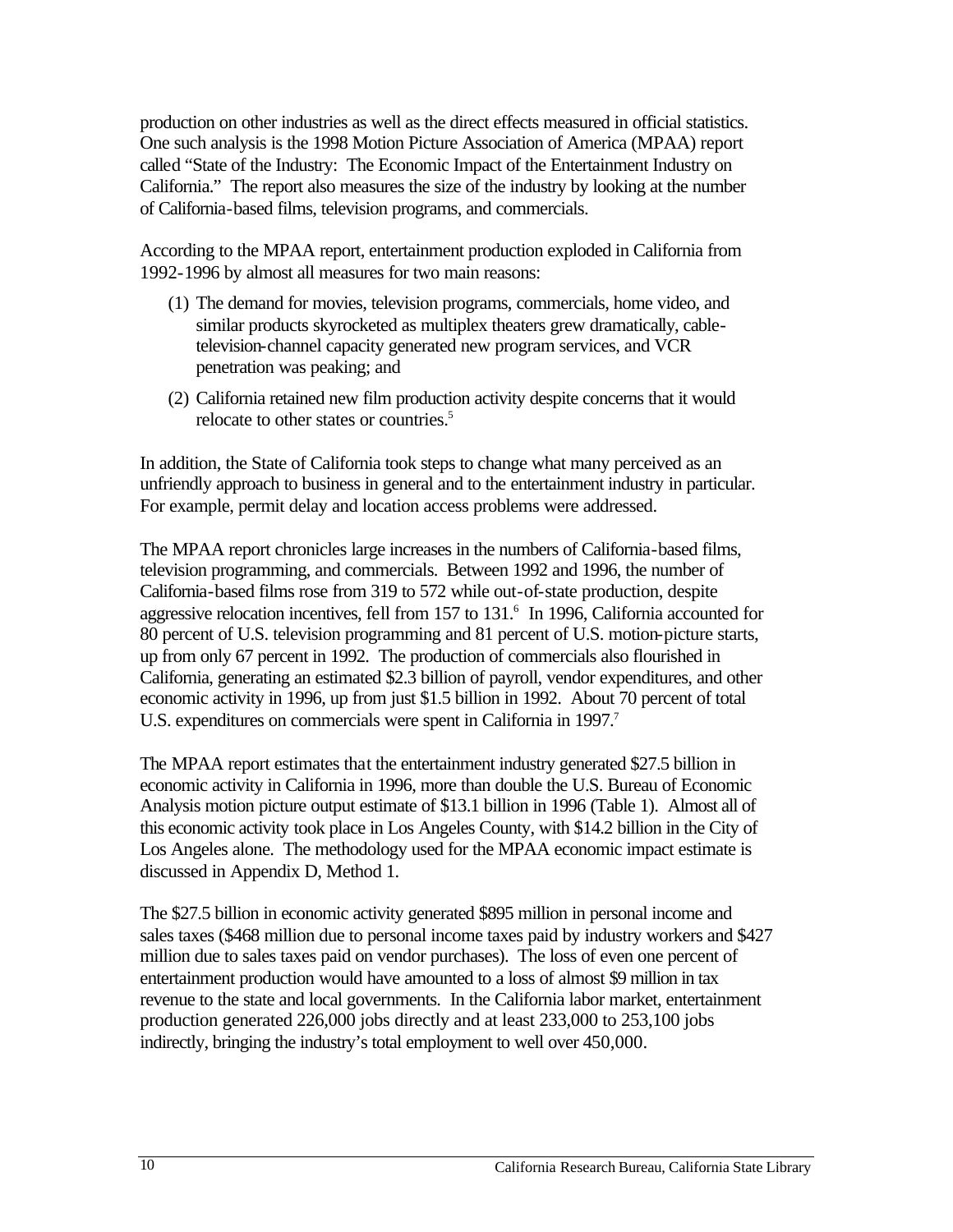The MPAA report found that between 1992 and 1996:

- The \$27.5 billion economic impact from entertainment production in 1996 was an increase of 69 percent over the 1992 estimate of \$16.3 billion. The \$27.5 billion was divided between \$12 billion in payroll and \$15.5 billion in purchases of goods and services used in entertainment production.
- Direct production employment increased 38 percent, from 164,000 to 226,000. By contrast, California's total non-farm employment grew five percent.
- Entertainment production payrolls climbed 62 percent, from \$7.4 billion to \$12 billion, and grew almost three times faster than California's total payroll.
- Average entertainment salaries grew to \$53,000, nearly 70 percent higher than average salaries statewide (\$31,773) and over 80 percent higher than salaries nationwide. Average salaries rose by 18 percent over 1992, compared with just ten percent growth statewide.
- In 1996, 91 percent of movie production firms employed ten or fewer employees, compared with 85 percent in 1992. Contrary to the popular image of movie production by large studios, most motion picture/video production firms are small, and getting smaller, in terms of the number of employees.

#### *The Number of Firms and Structure of the Motion Picture Industry*

Hollywood's major studios dominate the film industry. The major studios have an important and long-standing presence in production and distribution, own substantial film library assets, and usually operate studio production facilities. Most of the Hollywood majors constitute operating units within even larger multinational media and entertainment conglomerates. Fox, Columbia Tri-Star, and Vivendi are part of foreign corporations. As of the late 1990s, there were six major theatrical-film studios: The Walt Disney Company, Sony Pictures, Paramount, Twentieth Century Fox, Warner Bros., and Universal. Major studios of smaller size are Metro-Goldwyn-Mayer, Inc. and the socalled mini-majors such as New Line Cinema and DreamWorks.

In recent years, the majors have relied more and more on smaller subsidiaries and independent production companies to spread risks, diversify market offerings and explore emerging market opportunities. Since 1980, the number of films released annually by the majors has remained constant at about 100 films per year, while the number of films released by their subsidiaries has increased dramatically.<sup>8</sup>

The second tier of production companies consists of independent producers. Counting the number of motion picture production firms is difficult. According to County Business Patterns data, there were a total of 3,500 establishments in motion picture and video production in the five counties of Southern California in 1999 and the median size of these establishments was just two employees.<sup>9</sup> Other sources of information, the Hollywood Reporter's Blu-Book and Ifilm's Producers, identify 709 and 1,177 film production companies in Southern California.10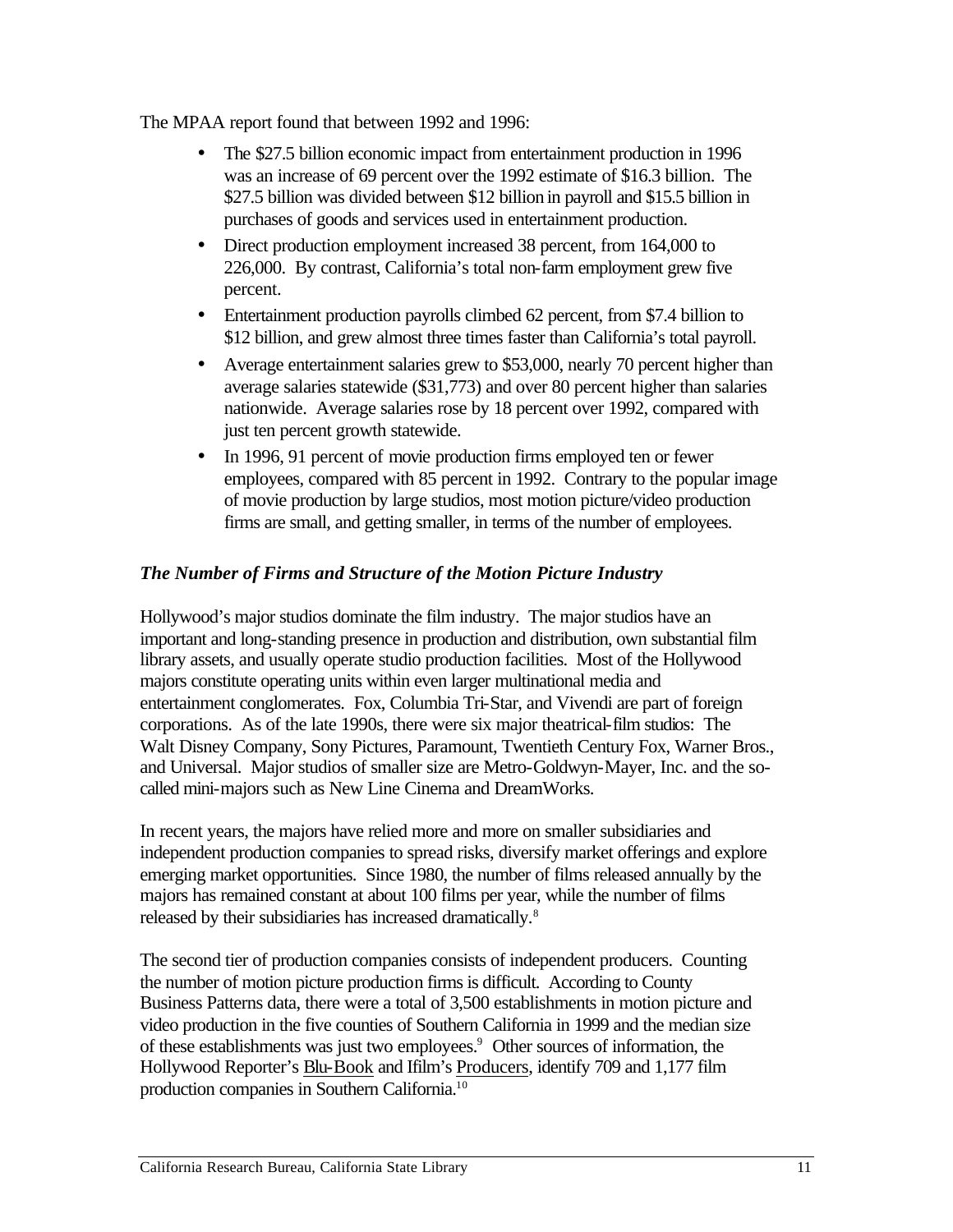For Los Angeles County, County Business Patterns data show trends in employment and firm size.<sup>11</sup> Production employed is reported in two subcategories: production alone and services allied to production.

(1) Motion picture and video production in Los Angeles County

From 1980 to 1999, *employment declined* from 39,318 to 29,262; by contrast, the number of establishments increased from 983 to 3,237. This resulted in a *significant downsizing of the number* of *persons per establishment*, from 40 in 1980 to nine in 1999, reflecting increasing numbers of small independent producers.

(2) Services allied to motion picture production in Los Angeles County

• From 1980 to 1997, *employment grew* from 10,946 to 120,000, and the number of establishments grew from 509 to 2,326. This clearly reflects the great rise in demand for intermediate inputs to the industry, including special effects and other digital services. The number of *persons per establishment grew* from 22 in 1980 to 52 in 1997.<sup>12</sup>

Smaller firms have a greater propensity than larger firms to vary their intake of labor by employing part-time and freelance workers. Scott  $(1998)^{13}$  conducted face-to-face interviews with multimedia industry<sup>\*</sup> representatives in smaller firms and found that:

- A common employment strategy is to maintain a small cadre of full-time workers and periodically supplement with part-time and freelance workers as the need for labor rises and falls. Within sampled firms, there were 1.4 part-time workers and 3.5 freelance workers for every ten full-time workers on average.
- There is a statistically significant inverse relationship between the ratio of parttime workers or freelancers to full-time employees on one hand and the number of full-time workers employed in any firm on the other hand. Scott surmises these flexible employment practices are a response to the many market uncertainties in this business.
- The skills demanded by employers fall into three broad categories: creative (content development), technical, and business or managerial. Workers in the multimedia industry are on the whole highly skilled and receive high average salaries. Some 41.7 percent of the labor force consists of females.

How has the Hollywood production system evolved over time and what is the current relationship between the majors and the independent producers? The old studio system of the 1930s originally was a dominant group of seven majors, each of them vertically integrated across production, distribution, and exhibition. Filmmaking was characterized as a mass production process. The restructuring of this system was induced by two main factors: The 1948 Paramount antitrust decision forced the majors to divest themselves of their extensive theater chains (i.e. production/distribution was separated from exhibition). Then in the late 1950s, television drained off theater audiences. The net effect was a

<sup>1</sup> \* In addition to motion picture production, the larger multimedia industry includes other industries such as computer equipment, computer programming and software, cable, radio and television broadcasting, etc.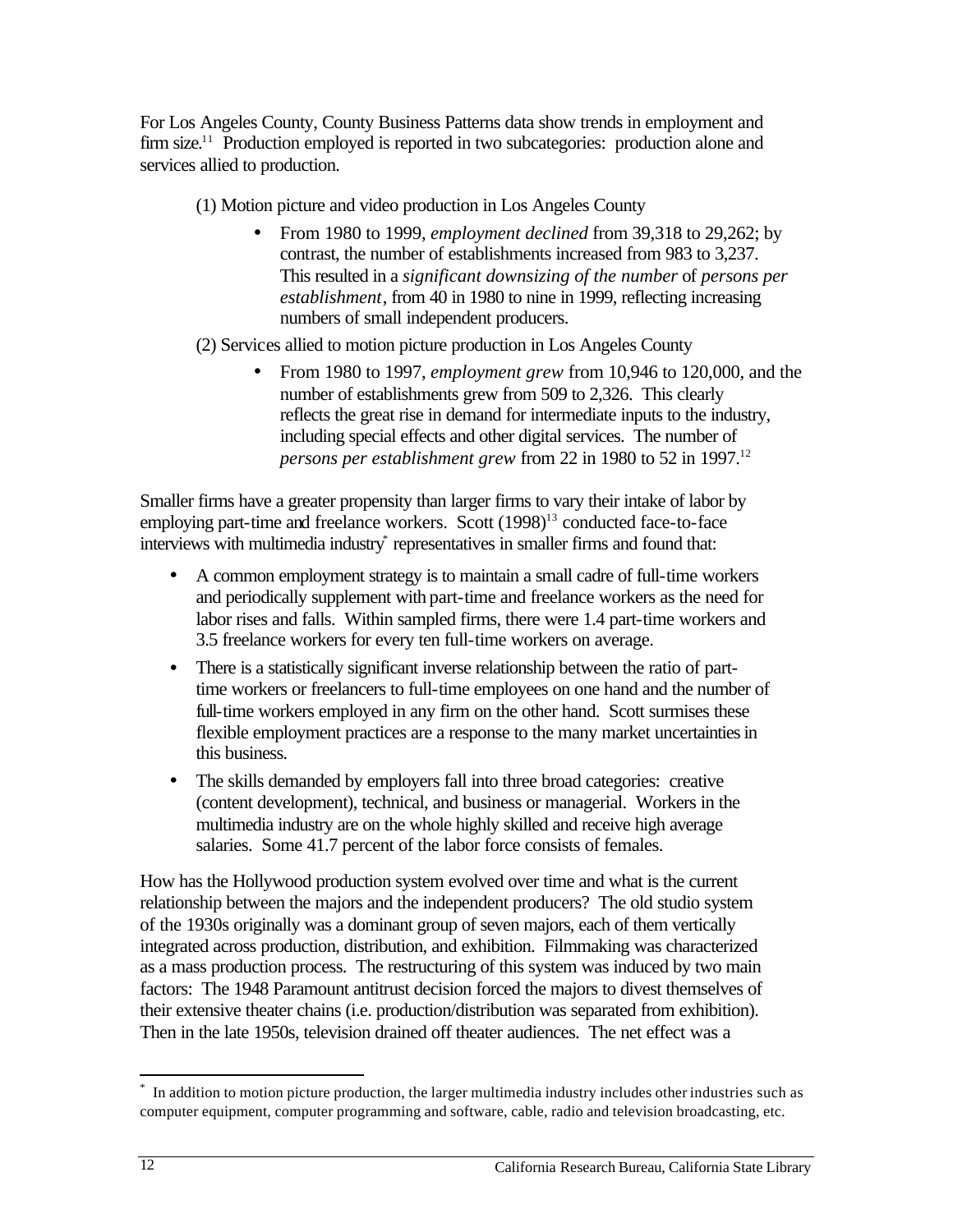dramatic rise in competitiveness, uncertainty and instability in the motion picture industry, and the break-up of studio-based mass production.<sup>14</sup>

As a result, the majors divested themselves of much of their former productive capacity and contractual engagements and became the nerve centers of vertically disintegrated production networks. In the process, many kinds of skilled employees who had previously been on studio payrolls became freelance agents.<sup>15</sup> Large numbers of small, flexibly specialized firms were formed, providing direct and indirect inputs to the majors. This allowed the majors to cut overheads, pursue more diversified forms of production, and flourish in the "New Hollywood."

The feature film business does not fit neatly into well-defined industrial structures because of its unusual characteristics.<sup>16</sup> Industries that require sizable capital investments, like feature films, can normally be expected to evolve into purely oligopolistic forms with only a few very large firms, such as in steel and automobile manufacturing. Movies, however, are not a homogeneous product but are each uniquely designed and packaged. The result is a combination of large oligopolistic organizations that interface with and depend on small, specialized service and production firms. Some independent producers have regular contact with the major studios but the vast majority does not.<sup>17</sup> Vogel (2001) describes this interesting interaction between the majors and the independents as follows:

"At least in Hollywood, energetic little fish often can swim with great agility and success among the giant whales, assorted sharks, and hungry piranha. Hollywood is always in flux, a prototype of the emerging network economy, assembling and disassembling itself from one deal and one picture and one technology to the next."18

#### *Employment Trends in Motion Picture Production*

Employment in motion picture production grew rapidly in the late 1980s, dipped during the recession of the early 1990s, grew again in the mid-to-late 1990s, and then leveled off in 2000. In 2001, employment fell in both the motion picture industry and production (Table 5). Almost half the industry employment decline and two-thirds of the production decline took place in Los Angeles. Production employment in Los Angeles fell by 7,400 jobs from its peak of 137,900 in 1999 to 130,500 in 2001.

Charts 2 and 3 show employment estimates and shares for the United States, California and Los Angeles. Between 1988 and 2001, California employment accounted for between 50 and 60 percent of national employment in motion picture production. The Los Angeles share of California production fluctuated between 91 percent and 95 percent during the period. Annual growth rates for employment in motion picture production, the motion picture industry and total non-farm are shown in Chart 4: The line represents growth in non-farm employment; the columns represent growth in the motion picture categories. Motion picture employment shows much wider swings in growth than total non-farm, similar to the output growth pattern in Chart 1. Production employment dropped almost five percent during the recession in 1992; rebounded more quickly than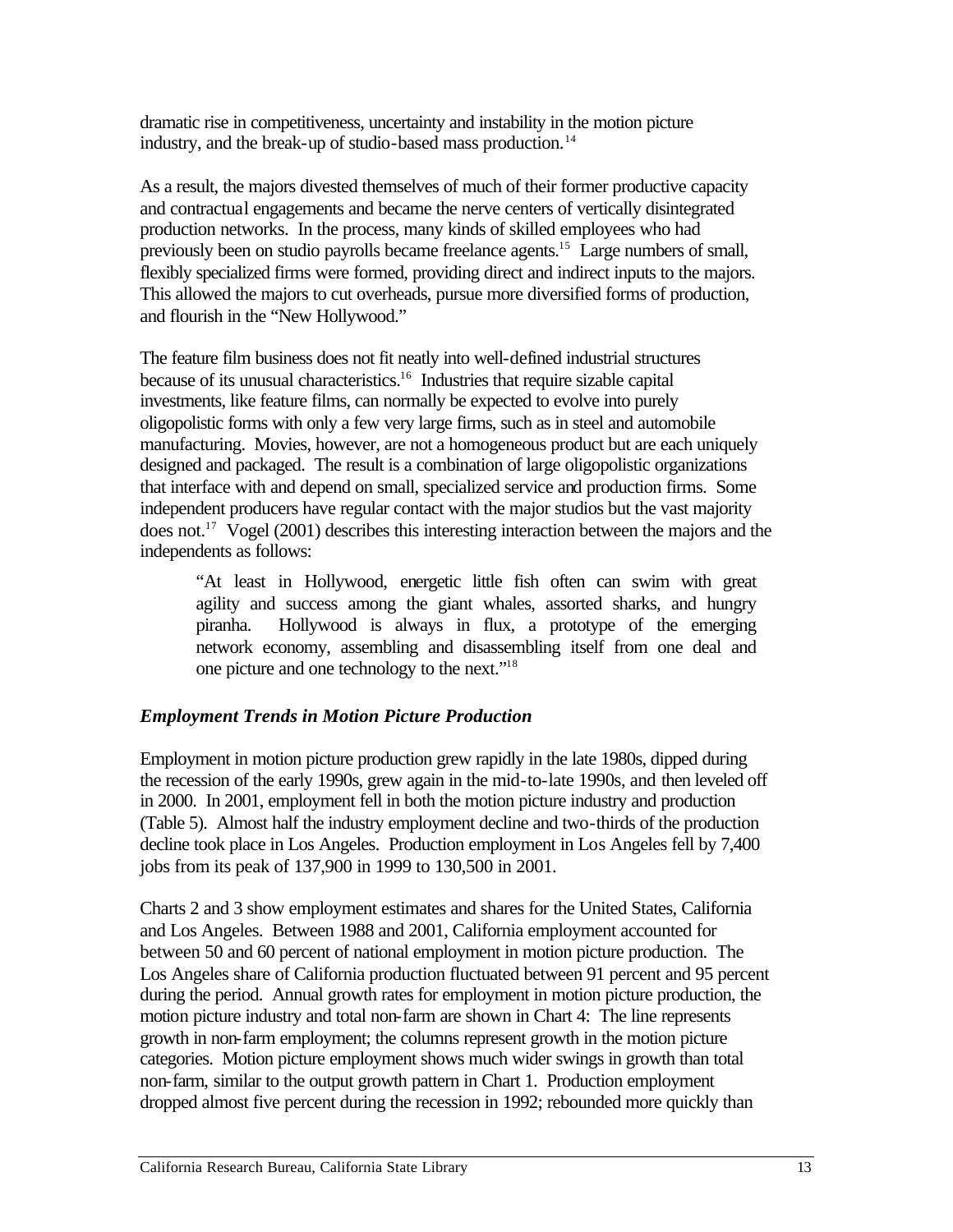non-farm employment in 1993; stayed at about ten percent through 1997; then slowed down and turned negative again in 2000 and 2001. In most years, motion picture production employment had slightly higher growth than the motion picture industry. UCLA Anderson Forecast data show motion picture industry employment with negative growth in 2002 (-5 percent) and then picking up again to 4.4 percent growth in 2003. UCLA forecasts for production are not available.

| <b>Motion Picture Employment (Thousands) 1999 - 2001</b>                |       |             |       |                     |                                |
|-------------------------------------------------------------------------|-------|-------------|-------|---------------------|--------------------------------|
|                                                                         | 1999  | <b>2000</b> | 2001  | Change<br>1999-2001 | Percent<br>Growth<br>1999-2001 |
| <b>Motion Picture Industry (SIC 78)</b>                                 |       |             |       |                     |                                |
| <b>United States</b>                                                    | 598.8 | 593.8       | 591.9 | $-6.9$              | $-1\%$                         |
| California                                                              | 195.0 | 191.8       | 185.1 | $-9.9$              | $-5%$                          |
| Los Angeles-Long Beach MSA                                              | 153.1 | 150.0       | 144.9 | $-8.2$              | $-5%$                          |
| New York                                                                | 60.7  | 65.5        | 65.4  | 4.7                 | 8%                             |
| Florida                                                                 | 25.2  | 24.0        | 24.0  | $-1.2$              | $-5%$                          |
| <b>Other States</b>                                                     | 318.1 | 315.7       | 305.5 | $-12.6$             | $-4%$                          |
| <b>Motion Picture Production and Services (SIC 781)</b>                 |       |             |       |                     |                                |
| <b>United States</b>                                                    | 270.9 | 269.9       | 259.0 | $-11.9$             | $-4%$                          |
| California                                                              | 150.6 | 149.0       | 142.8 | $-7.8$              | $-5%$                          |
| Los Angeles-Long Beach MSA                                              | 137.9 | 135.3       | 130.5 | $-7.4$              | $-5%$                          |
| <b>Other States</b>                                                     | 120.3 | 120.9       | 116.2 | $-4.1$              | $-3%$                          |
| Source: Current Employment Statistics, U.S. Bureau of Labor Statistics. |       |             |       |                     |                                |

**Table 5** 



**Chart 2**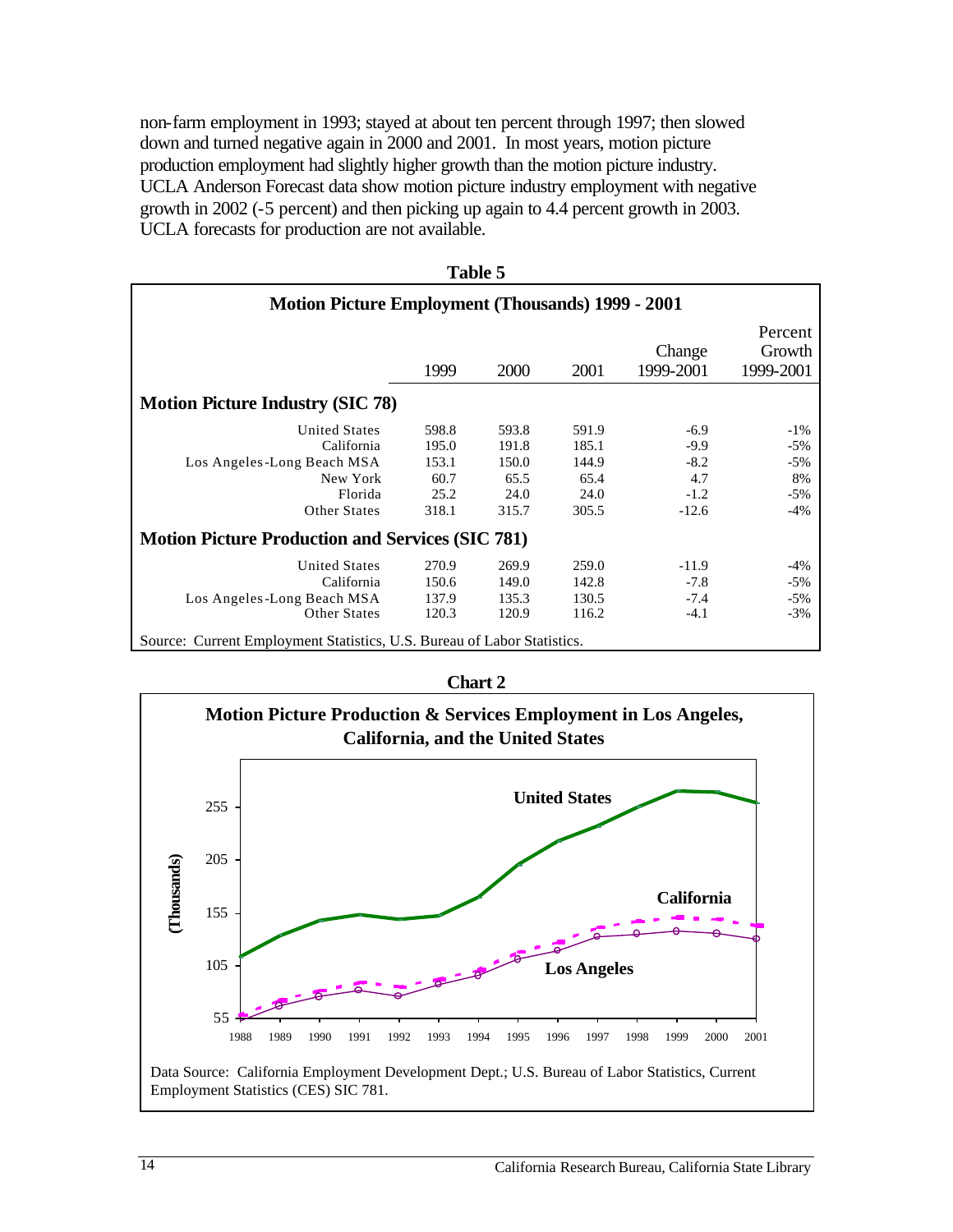



**Chart 4**

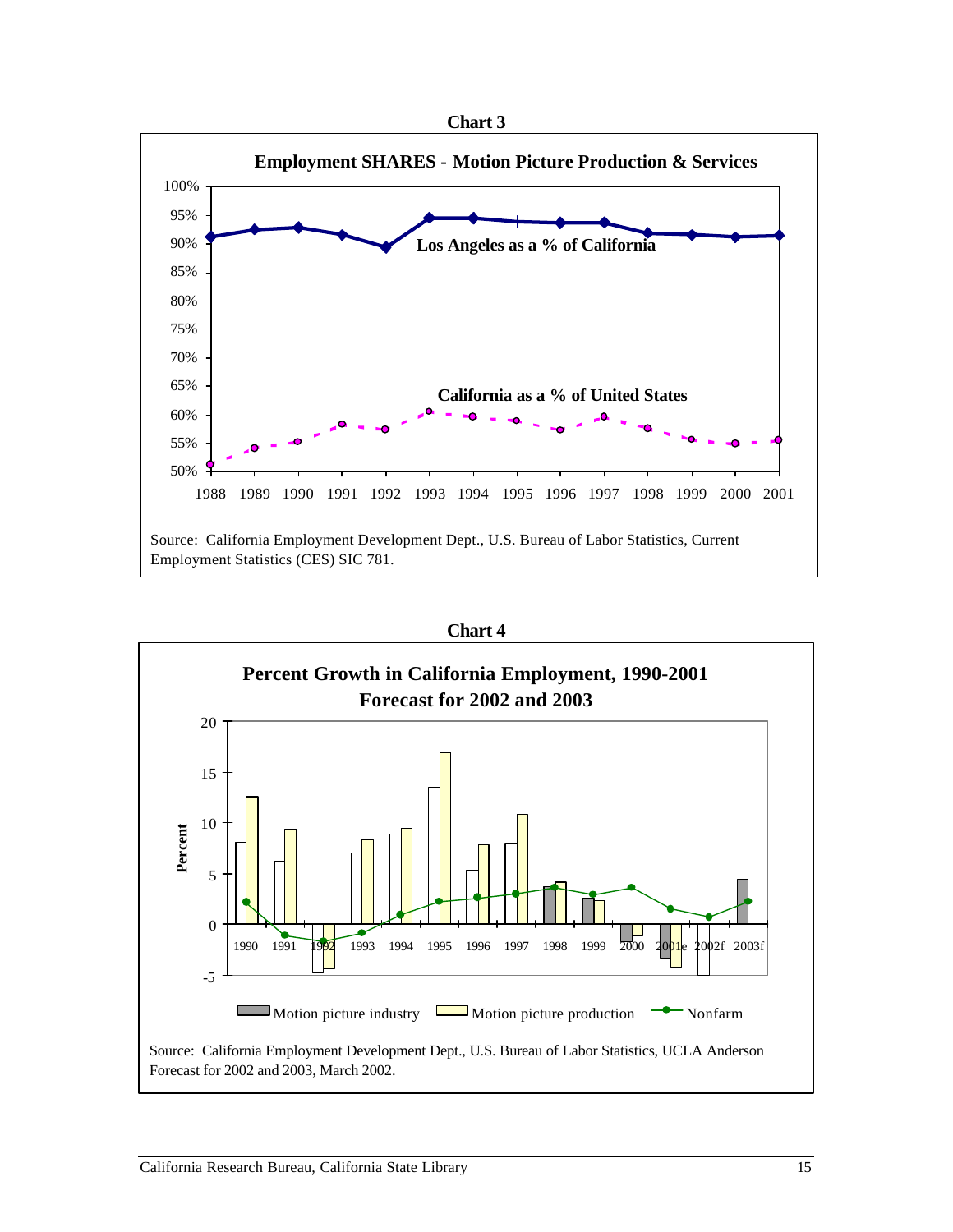#### *Employment Statistics in Motion Picture Production*

Employment statistics in the film industry are no less confusing than estimates of the industry's size. Employment estimates already cited above are very different: The MPAA report found that 226,000 Californians worked directly in motion picture production in 1996, but the total would be more than 450,000 Californians if indirect employment were included; the official Employment Development Department (EDD) estimate was only 127,400 workers employed in motion picture production in 1996 and 169,900 workers in the industry. Why are these estimates so different?

- *No standard definition of the "film industry."* Some analysts look at motion picture production defined very narrowly, while others look at broader definitions, such as the motion picture industry (which includes production, distribution, and exhibition), the entertainment industry, or the multimedia industry.
- • *Different data sources and methodologies*. Some estimates are based on data from a sample survey of firms and others attempt to count workers in all establishments. The Employment Development Department estimates employment using monthly payroll data from a sample of firms (Current Employment Statistics). Examples of data sources that include all firms in the universe are Covered Employment and Wages, which use quarterly tax return data for all firms with unemployment insurance, and County Business Patterns, which use annual administrative records from the U.S. Census Bureau.
- *Underestimates of the number of people employed.* Official data for motion picture production employment count "above-the-line" workers, which generally refer to producers, writers, directors, and principal actors employed by studios. The film industry, however, employs many "below-the line" workers, such as the tens of thousand of technicians, less-well-known actors, assistant directors, set movers, cab drivers, painters, carpenters, post-production workers, and make-up artists who labor behind the scenes. Official data include some below-the-line workers, but omit those who are self-employed or who work on film projects occasionally on a contract basis. Organizations such as the Center for the Continuing Study of the California Economy (CCSCE) and the Los Angeles Economic Development Corporation (LAEDC) have developed methodologies to adjust official CES data for undercounted workers.
- • *Different industry classifications*. Researchers classify firms into industries using various systems of classification. Data sources are currently moving from the old system, the 1987 Standard Industrial Classifications (SIC), to the new system, the North American Industrial Classification System (NAICS). One disadvantage of switching to NAICS is the lack of comparability with previous years for many categories of employees. While the new industry classification is intended to more accurately reflect the current industrial structure, the new NAICS classification in motion picture production results in smaller employment numbers because many services formerly counted as allied to production were moved into other categories. (Appendix A, Table A5).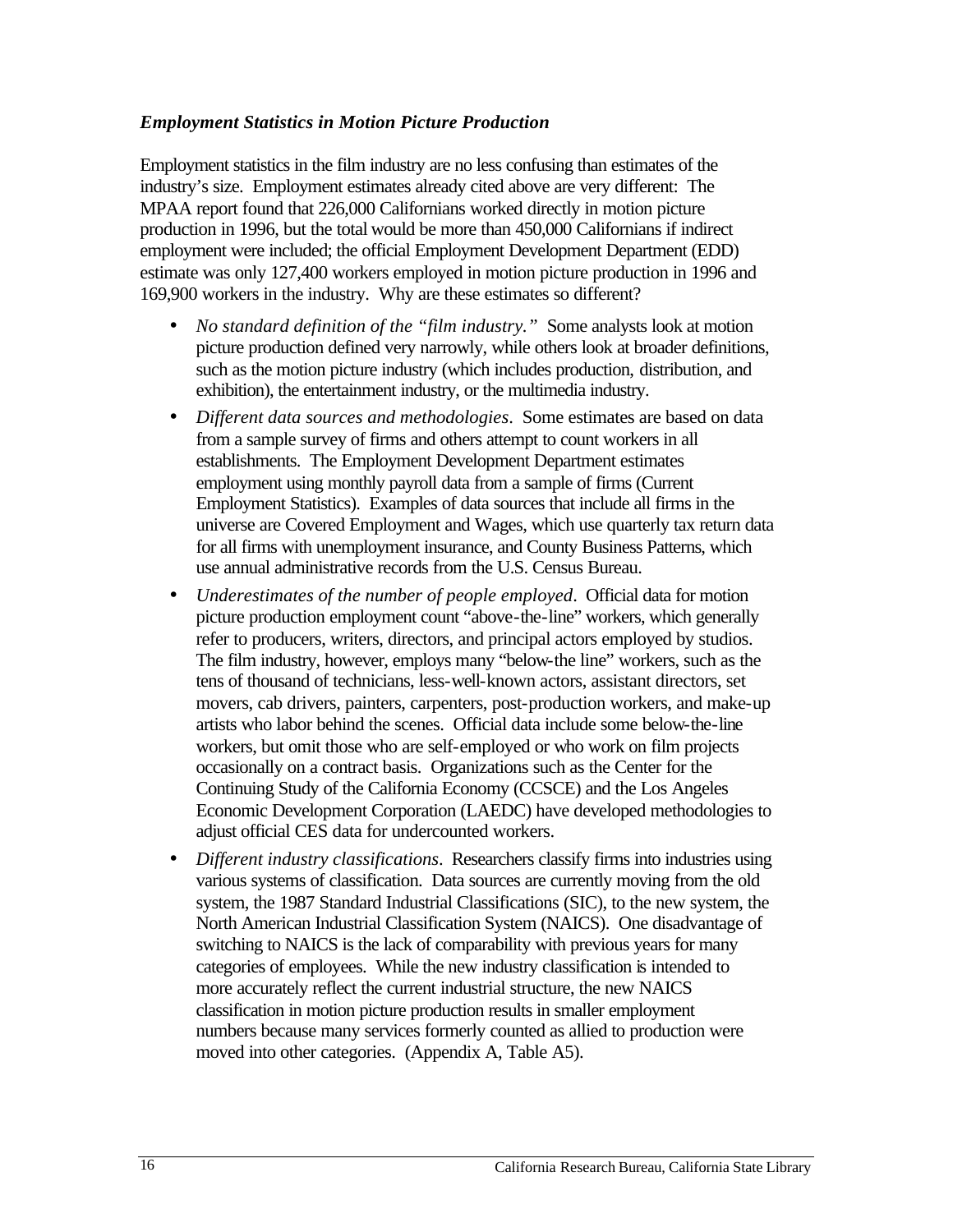• *Different data release schedules*. Data series issued monthly are quite timely; data series issued annually by the U.S. Census Bureau are out-of-date by the time they are released, especially since they are issued with a lag of several years.

Alternative data sources for establishment-based employment estimates† are presented in Appendix A and show detailed examples of various estimates for motion pictures: official estimates for production, those that adjust for the undercount, and estimates for broader categories such as multimedia. In this section, a comparison is made between the Motion Picture Association of America (MPAA) employment estimates for 1996 and those from two other sources: Current Employment Statistics (from EDD using sample payroll data) and County Business Patterns data (from the U.S. Census Bureau using administrative records of all establishments). These data are shown in Table 6.

The MPAA employment estimate of over 450,000 workers in 1996 includes both direct and indirect employment. Current Employment Statistics and County Business Patterns estimates for motion picture production only include direct employment. County Business Patterns data are further disaggregated into production alone (SIC 7812) and services allied to production (SIC 7819).

|                                                                               | 1996 Employment in the Motion Picture Industry<br>(thousands of workers)                                                                    |                           |  |  |  |
|-------------------------------------------------------------------------------|---------------------------------------------------------------------------------------------------------------------------------------------|---------------------------|--|--|--|
|                                                                               | <b>MPAA</b><br>Direct Employment<br><b>Indirect Employment</b><br><b>Total Employment</b>                                                   | 226<br>233-253<br>459-479 |  |  |  |
| SIC code<br>781                                                               | <b>Current Employment Statistics (CES)</b><br><b>Total Production</b>                                                                       | 127                       |  |  |  |
| 7812<br>7819<br>781                                                           | <b>County Business Patterns (CBP)</b><br><b>Motion Picture Production Alone</b><br>Services Allied to Production<br><b>Total Production</b> | 53<br>118<br>171          |  |  |  |
| Source: MPAA, California Employment Development Dept., U.S. Census<br>Bureau. |                                                                                                                                             |                           |  |  |  |

**Table 6** 

Table 6 should give the reader a feel for the range of employment estimates available in this industry at any one point in time. When these different series are analyzed over time, they also show conflicting trends. In the mid-1990s, the MPAA numbers showed booming employment and production between 1992 and 1996. The MPAA report also finds that "the possibility that this new production activity would occur in states outside of California, or in other countries, did not materialize."19

 $\overline{a}$ 

<sup>†</sup> Establishment-based employment statistics are reported by place of work. Household-based estimates, such as the Current Population Survey, are not considered in this analysis.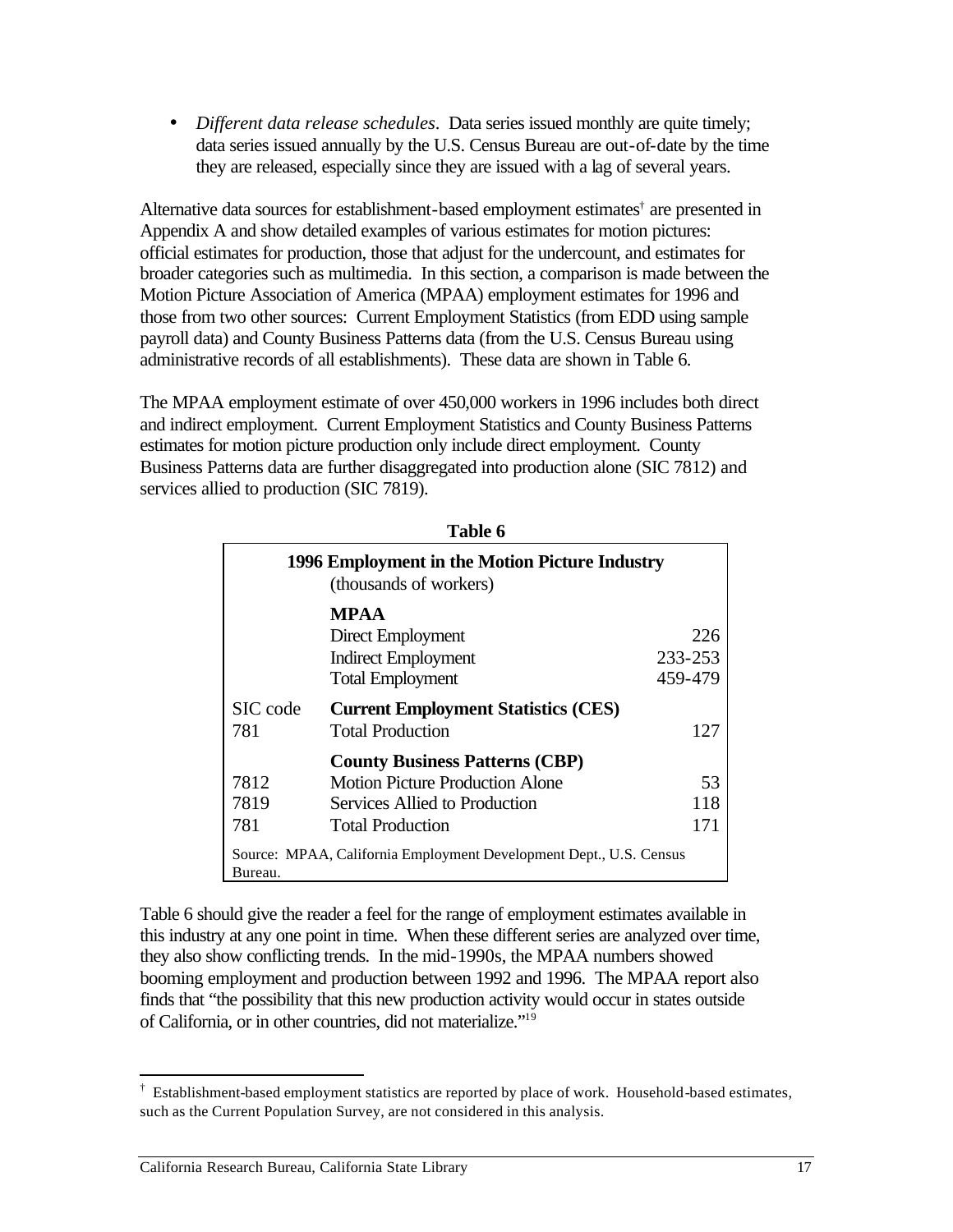Using County Business Patterns data, however, the opposite conclusion has been reached by several analysts. Between 1988 and 1997, employment for production alone (dotted lines with triangles) actually decreased and services allied to production (solid thin line with boxes) increased substantially (Chart 5). The California shares of U.S. employment in the same motion picture categories are shown in Chart 6. The California share of employment in the narrowly defined production alone category (dotted lines with triangles) decreased while the share for the whole industry was basically flat.





| и<br>П<br>ι. |  |
|--------------|--|
|--------------|--|

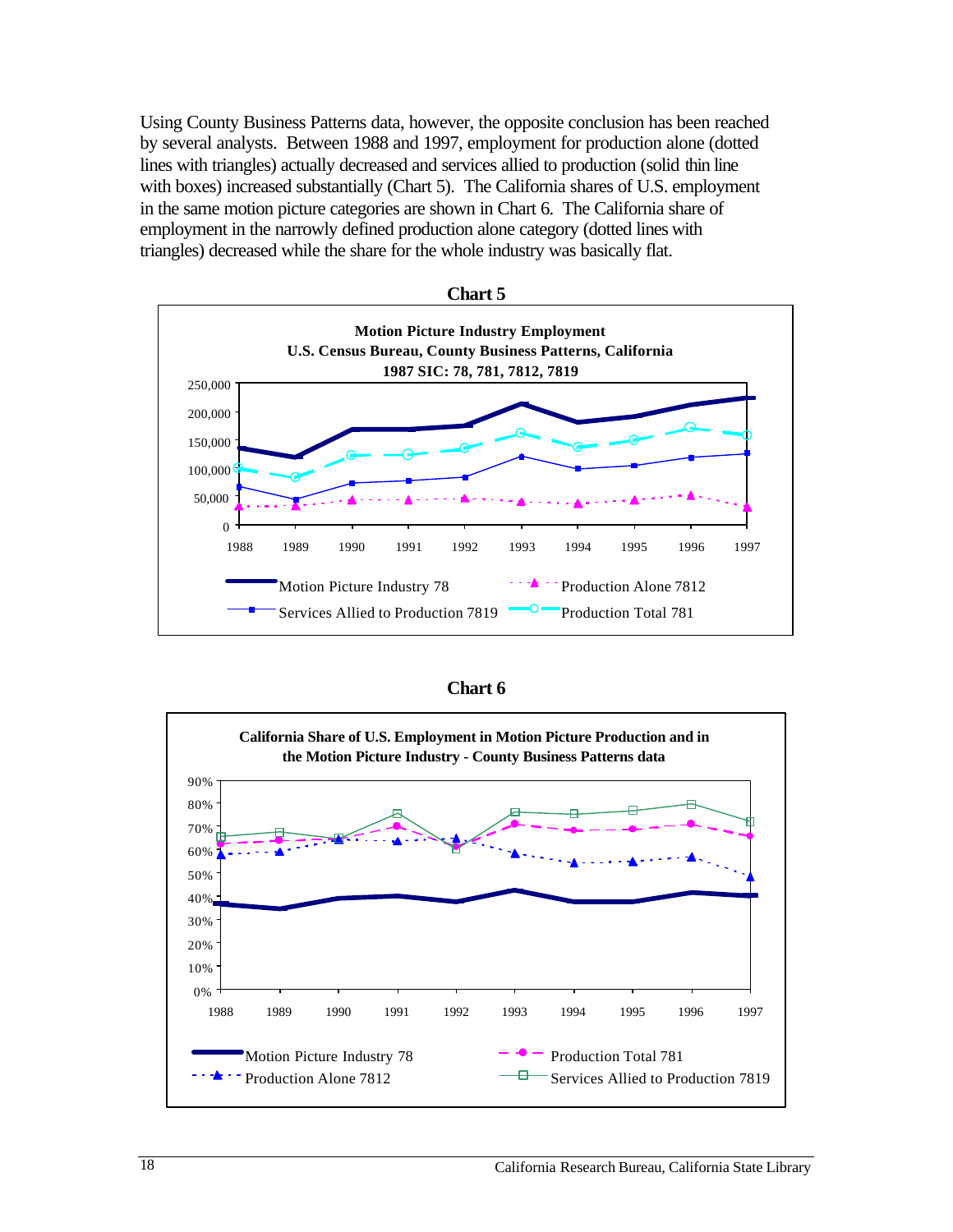These County Business Patterns trends have been widely cited as evidence that motion picture production was dispersing away from California during 1993 to 1997. The U.S. Commerce 2001 report on *The Migration of U.S. Film and Television Production* states:

"Thirty years ago, the economic benefits from the film industry accrued overwhelmingly to California, except in certain niche markets, such as television commercials, where New York was long the leader. Then a dramatic change took place, and the California film industry began to fan out across the country."20

The "Economic Assessment of the Florida Film and Entertainment Industry" report issued in December 2000 highlights the successes of the Florida film industry at the expense of California.<sup>21</sup> Using the same County Business Patterns data, the report claims:

- "The motion picture and video production sector has moved out of the State of *California*. California had just 48 percent of the total number of employees in 1997, compared to 58 percent in 1993. The State also had 67 percent of the total payroll in 1997, compared to 72 percent in 1993. California's share of the total number of establishments remained steady at 37 percent. New York, New Jersey, and Florida captured the majority of California's declines. All three states increased their shares in total number of employees and total payroll between 1993 and 1997."
- • *"Services allied to motion picture production moved away from both California and New York between 1993 and 1997*. In the State of California, the number of employees fell from 77 percent of the total in 1993 to 72 percent in 1997."

Why do the MPAA and the County Business Patterns data give such different interpretations of the film industry in the same time period? Mainly because the data were collected differently and different workers were included in each category. If production employment numbers should be defined broadly to accurately reflect employment in motion picture production as many analysts have argued, it seems misguided to rely so heavily on shares based on a very narrow segment of the industry. Moreover, a look at the absolute changes, and not just the changes in shares, reveals that while California's share of services allied to motion picture production decreased from 1993 to 1997, the number of people employed in services increased from 121,150 to 125,935. Even as California's share in services allied to production declined somewhat, employment in services did grow over the period.‡

The tendency to describe employment trends in motion picture production on the basis of narrowly-defined categories might become more widespread after all employment data series change to NAICS codes. The NAICS category "motion picture production" is narrower than the SIC category with the same label. (Appendix A, Table A5).

 $\overline{a}$  $\ddot{\text{ } }$  In the case of production alone, however, both California's share and the absolute number of workers declined over the period.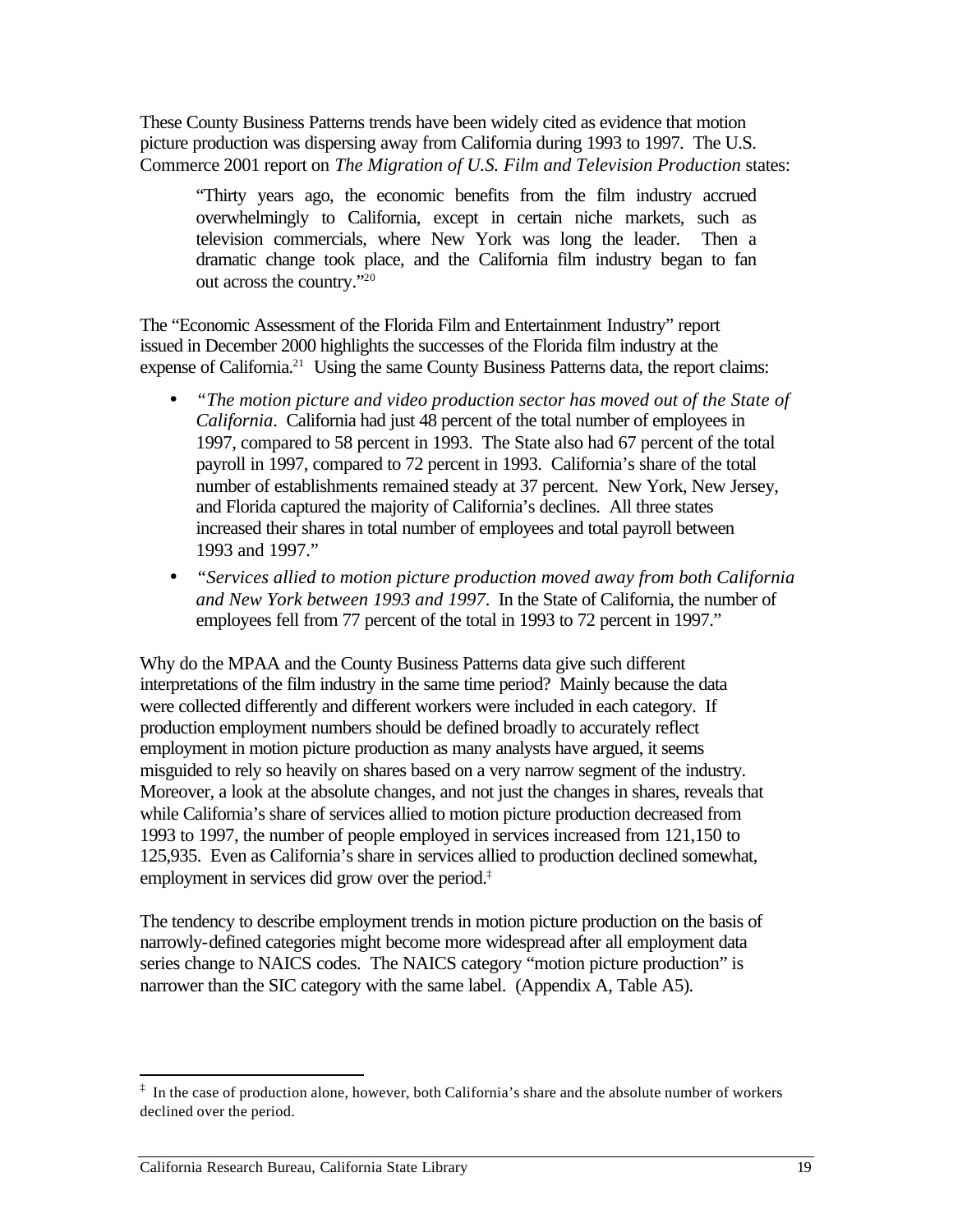#### *Output and Employment Long-Term Forecasts*

Motion picture production and computer services have been among the fastest growing, high-wage industries in California and the nation since 1990. Recent forecasts show continued growth in the motion picture industry through 2010, although at much lower rates than the 1990s.

For the United States, forecasts published by the U.S. Bureau of Labor Statistics show that for the motion picture industry, expected average annual growth in real output between 2000 and 2010 is 1.1 percent, down from 5.7 percent between 1990 and 2000 (Table 7). For employment, annual growth in the motion picture industry is projected at only 1.2 percent between 2000 and 2010, down from 3.8 percent during the 1990s.

California forecasts provide a separate motion picture production forecast in addition to the forecast for the industry total (Table 8). The California Employment Development Department (EDD) forecasts that growth in motion picture production employment in California will drop from an average annual 6.2 percent growth in the 1990s to 2.3 percent between 1998 and 2008.§

The Center for Continuing Study of the California Economy (CCSCE) expects motion picture production to continue to be one of the fastest growing basic industries in the decades ahead.<sup>22</sup> CCSCE projects an additional 89,400 jobs will be added in motion picture production between 2000 and 2010, about 4.7 percent average annual growth.

In its September 2001 forecast, UCLA Anderson<sup>23</sup> projected that motion picture industry employment in California would continue to grow rapidly through 2020, adding about 100,000 workers every decade. In their March 2002 forecast, however, estimates for employment growth in the motion picture industry were published only through 2003. Annual rates of growth were negative in 2002 (-5.0 percent), then rebound in 2003 with 4.4 percent growth. On average, the motion picture industry is projected to decline by 1.4 percent per year between 2000 and 2003.

The LAEDC 2001-2002 Economic Forecast and Industry Outlook<sup>24</sup> provides an employment forecast for 2001 that leaves employment unchanged from the previous year's level. While box office results were disappointing in 2000, they were forecast to be more upbeat in 2001. The report provides background information on important issues in the industry such as the 2001 contract negotiations between the studios and the Writers and Screen Actors guilds. To protect themselves in case of a strike, the studios rushed production at the beginning of the year, resulting in a slowdown in production activity at the end of 2001. To cut costs, the networks continue to look at reality series, which are much less expensive (and less labor-intensive) to produce. Other major issues are technology, runaway production, the industry roster, and piracy problems. In its 2002-2003 forecast for Los Angeles County, LAEDC projects that motion picture/TV production employment will add 1,600 jobs in 2002 and 1,500 in 2003.<sup>25</sup>

 $\overline{a}$ 

<sup>§</sup> The current EDD forecast for California uses a 1998 benchmark. It will be updated soon. The EDD forecast for Los Angeles has already been updated to the 2000 benchmark.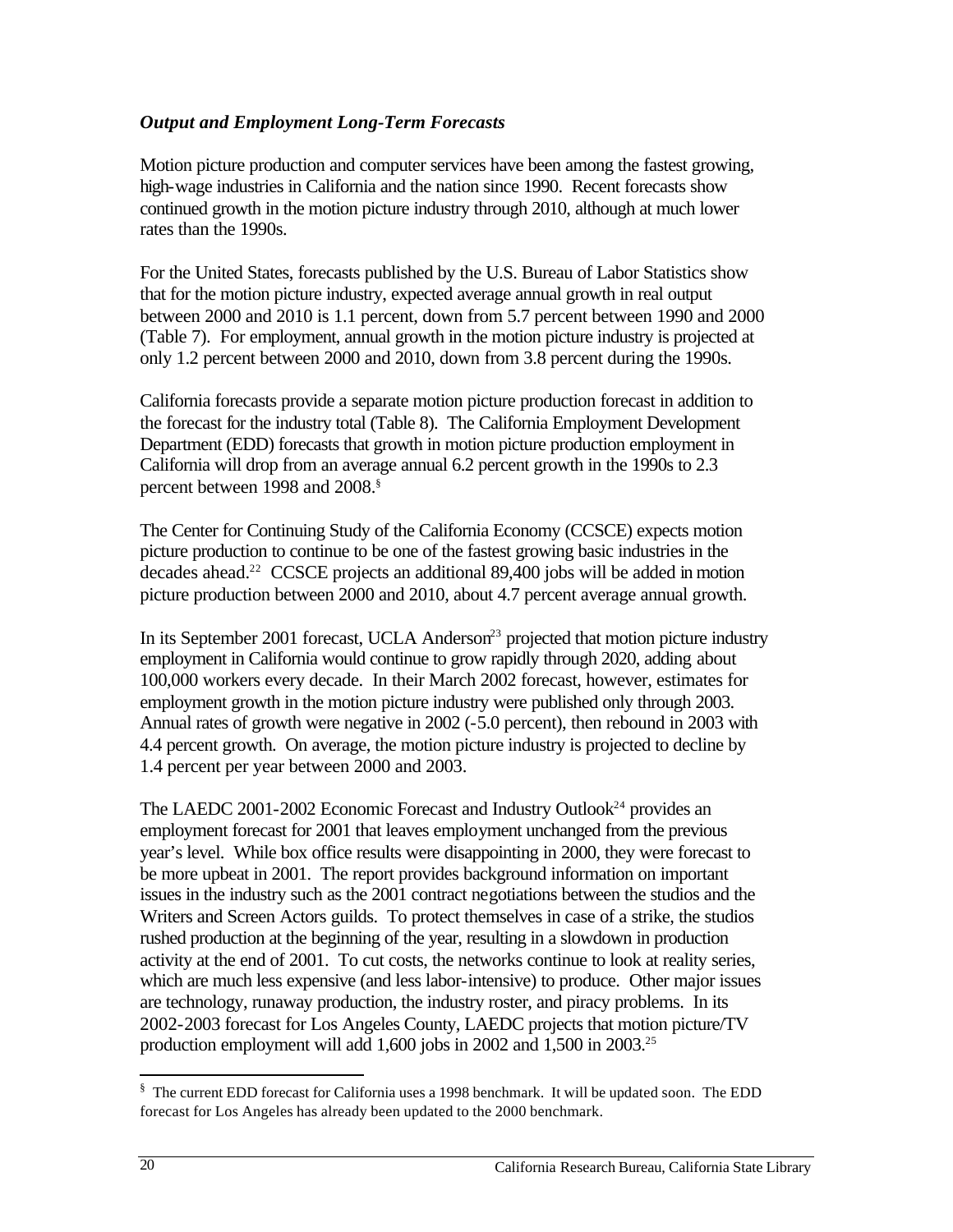|                                                                                                       | <b>Forecasts to 2010 for Motion Picture Employment</b><br>and Real Output Growth for the United States |             |                                                  |           |  |
|-------------------------------------------------------------------------------------------------------|--------------------------------------------------------------------------------------------------------|-------------|--------------------------------------------------|-----------|--|
|                                                                                                       | <b>United States</b>                                                                                   |             | <b>Employment</b><br>(Thousands of jobs)         |           |  |
| <b>SIC</b>                                                                                            |                                                                                                        | 1990        | 2000                                             | 2010      |  |
| 78                                                                                                    | Motion picture industry                                                                                | 408         | 594                                              | 672       |  |
| 781-783                                                                                               | Motion picture production,<br>distribution and exhibition                                              | 274         | 426                                              | 499       |  |
| 784                                                                                                   | Video tape rental                                                                                      | 134         | 168                                              | 173       |  |
|                                                                                                       |                                                                                                        |             | Average annual rate of change                    |           |  |
|                                                                                                       |                                                                                                        |             | 1990-2000                                        | 2000-2010 |  |
| 78 Motion picture industry                                                                            |                                                                                                        |             | 3.8                                              | 1.2       |  |
| 781-783                                                                                               | Motion picture production, distribution and<br>exhibition                                              |             |                                                  |           |  |
|                                                                                                       |                                                                                                        |             | 4.5                                              | 1.6       |  |
| 784                                                                                                   | Video tape rental                                                                                      |             | 2.3                                              | 0.3       |  |
|                                                                                                       | <b>United States</b>                                                                                   |             | <b>Real Output</b><br>(Billions of 1996 dollars) |           |  |
| <b>SIC</b>                                                                                            |                                                                                                        | <b>1990</b> | 2000                                             | 2010      |  |
| 78                                                                                                    | Motion picture industry                                                                                | 45          | 77                                               | 86        |  |
| 781-783                                                                                               | Motion picture production,<br>distribution and exhibition                                              | 40          | 69                                               | 77        |  |
| 784                                                                                                   | Video tape rental                                                                                      | 5           | 9                                                | 9         |  |
|                                                                                                       |                                                                                                        |             | Average annual rate of change                    |           |  |
|                                                                                                       |                                                                                                        |             | 1990-2000                                        | 2000-2010 |  |
| 78                                                                                                    | Motion picture industry                                                                                |             | 5.7                                              | 1.1       |  |
| 781-783                                                                                               | Motion picture production, distribution and                                                            |             | 5.6                                              | 1.1       |  |
| 784                                                                                                   | exhibition<br>Video tape rental                                                                        |             | 5.8                                              | 0.6       |  |
| Source: U.S. Bureau of Labor Statistics, Office of Occupational Statistics and Employment Projections |                                                                                                        |             |                                                  |           |  |

**Table 7**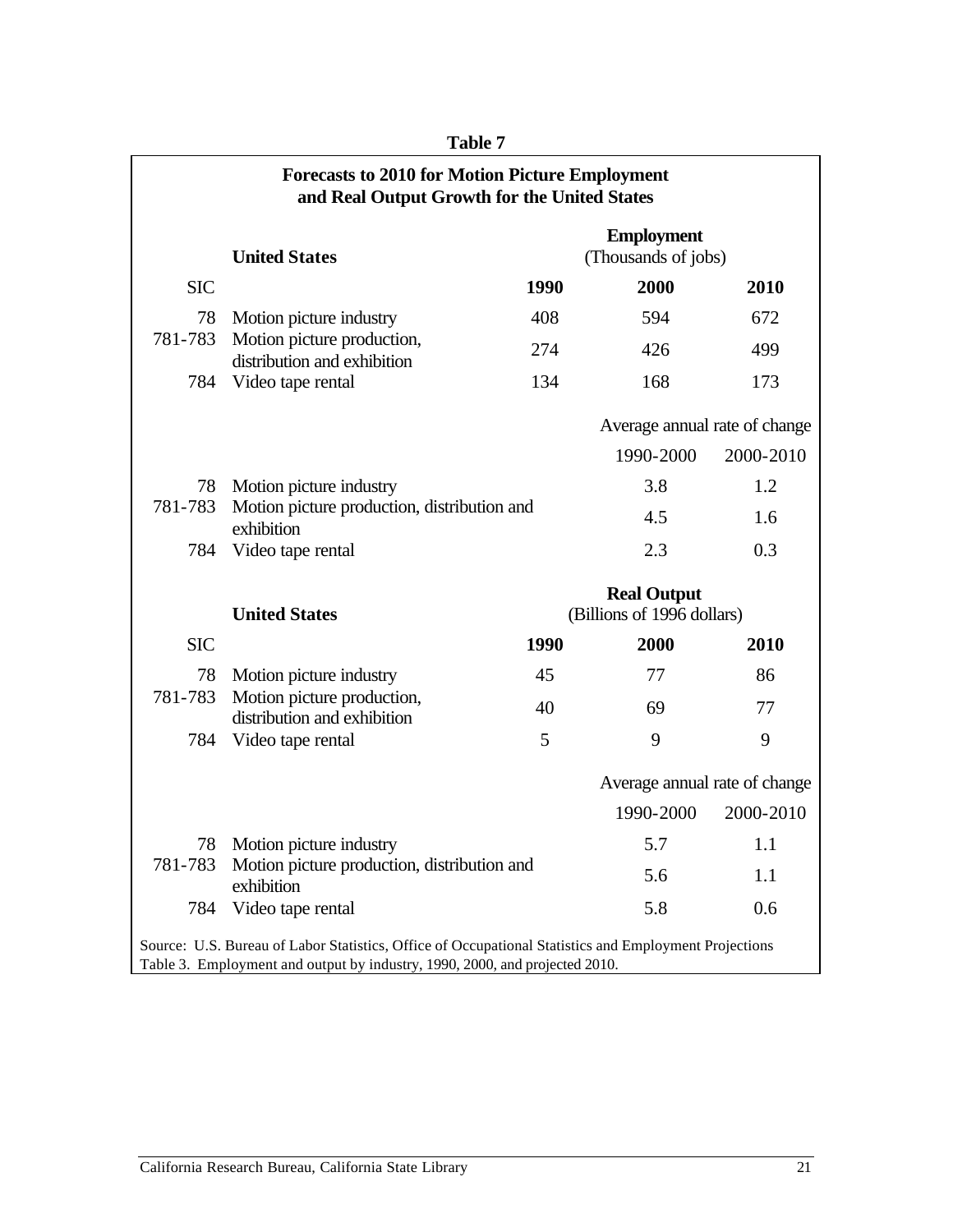| <b>SIC</b> | <b>CALIFORNIA</b><br><b>Current Employment Statistics</b>                                           | 1990  | 2000  |       | Increase in<br>number of jobs | Average annual<br>rate of change (%) |
|------------|-----------------------------------------------------------------------------------------------------|-------|-------|-------|-------------------------------|--------------------------------------|
| 78         | Motion picture industry                                                                             | 120.7 | 191.8 |       | 71.1                          | 4.7                                  |
| 781        | Motion picture production                                                                           | 81.6  | 149.0 |       | 67.4                          | 6.2                                  |
| 782-784    | Other motion pictures                                                                               | 39.1  | 42.8  |       | 3.7                           | 0.9                                  |
|            | EDD forecast, California                                                                            |       | 1998  | 2008  |                               |                                      |
| 78         | March 1998 benchmark<br>Motion picture industry                                                     |       | 185.9 | 231.0 | 45.1                          | 2.2                                  |
| 781        | Motion picture production                                                                           |       | 143.3 | 179.8 | 36.5                          | 2.3                                  |
| 782-784    | Other motion pictures                                                                               |       | 42.6  | 51.2  | 8.6                           | 1.9                                  |
|            | <b>CCSCE</b> forecast - California                                                                  |       | 2000  | 2010  |                               |                                      |
| 781        | Motion picture production                                                                           |       | 153.8 | 243.2 | 89.4                          | 4.7                                  |
|            | <b>UCLA Anderson forecast - California</b>                                                          |       | 2000  | 2003  |                               |                                      |
| 78         | Motion picture industry                                                                             |       | 191.8 | 184.0 | $-7.8$                        | $-1.4$                               |
|            | <b>Los Angeles-Long Beach</b>                                                                       |       |       |       |                               |                                      |
| <b>SIC</b> | <b>Current Employment Statistics</b>                                                                | 1990  | 2000  |       |                               |                                      |
| 78         | Motion picture industry                                                                             | 90.6  | 150.0 |       | 59.4                          | 5.2                                  |
| 781        | Motion picture production                                                                           | 75.8  | 135.3 |       | 59.5                          | 6.0                                  |
| 782-784    | Other motion pictures                                                                               | 14.8  | 14.7  |       | $-0.1$                        | $-0.1$                               |
|            | <b>EDD forecast, Los Angeles County</b><br>March 2000 benchmark                                     |       | 1999  | 2006  |                               |                                      |
| 78         | Motion picture industry                                                                             |       | 153.1 | 161.7 | 8.6                           | 0.8                                  |
| 781        | Motion picture production                                                                           |       | 137.9 | 145.1 | 7.2                           | 0.7                                  |
| 782-784    | Other motion pictures                                                                               |       | 15.2  | 16.6  | 1.4                           | 1.3                                  |
|            | Source: Current Employment Statistics, CA Employment Development Dept. and the U.S. Bureau of Labor |       |       |       |                               |                                      |

#### **Table 8**

#### *U.S. Exports*

The U.S. has long been the dominant exporter for film and television programming; its net trade balance for these products has recently been approximately \$3 billion per year.<sup>26</sup> Despite the international financial turmoil of the past few years, demand for U.S. entertainment products is strong. The explosive growth of motion picture and television exports continued through 2000. Film and video rentals, which are cross-border exports, rose from \$1.9 billion in 1991 to \$8.9 billion in 2000. Sales of foreign affiliates of U.S. companies, which are not U.S. cross-border exports because they are transactions between a foreign affiliate and a foreigner who purchases the service, were \$7.9 billion in 1998. Adding cross-border exports to sales of foreign affiliates, film production and distribution recently generated about \$18 billion in direct and indirect export revenues.<sup>27</sup>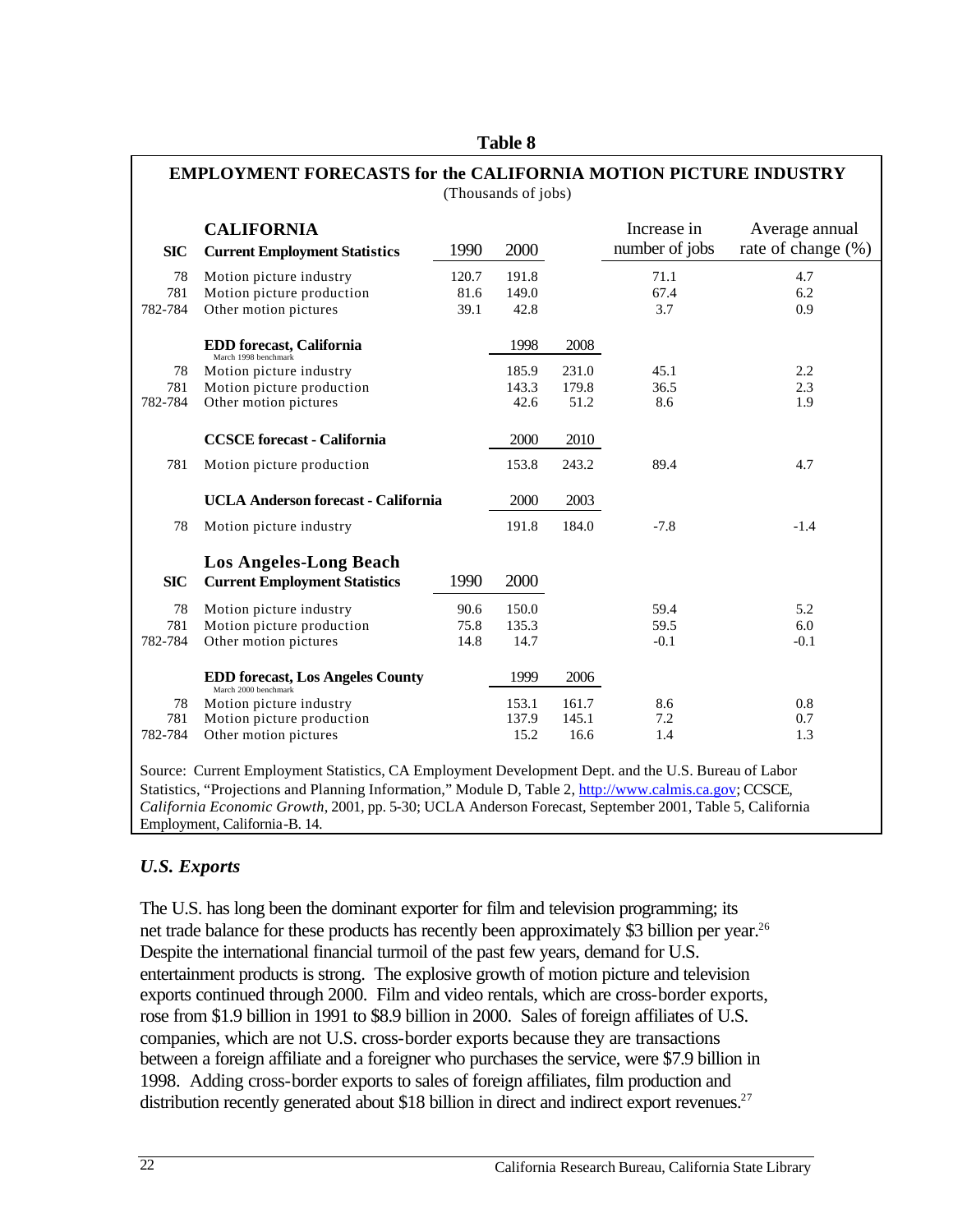#### *Film Industry Statistics: Film Starts and Releases, Television Movies, etc.*

The size of the motion picture industry and its economic impact fundamentally depend on the demand for and supply of filmed entertainment: the number of movies being made, the size of their production budgets, the scope of each project, the number of movie admission tickets sold, and the profitability of the industry. Relationships between these variables are complicated: Variations in movie production starts are eventually reflected in the number of films released to theaters. The number of releases and the rate of theater admissions influence industry profits. The number of releases and ticket admissions are not independent of each other, however, and profits are also influenced by the demand for filmed entertainment in other markets such as television.

In this section, film industry statistics are reviewed for both feature films and made-fortelevision movies. Film industry data are problematic because there are many different methods of data collection. The short-term nature of film production and the fact that production often takes place in multiple locations make it challenging to keep track of all productions and to count them accurately. Moreover, within each series, data vary considerably from year to year, making it difficult to infer long-term trends. The methodology for calculating economic impact is particularly problematic. Some analysts use production days; others use film starts; others use production budgets. Efforts to estimate total economic impact using multipliers are often suspect because multiplier estimates vary considerably and are applied inconsistently. Data sources for film statistics used in this report are discussed in Appendix B.

In Chart 7, the number of feature film starts**\*\*** since 1988 are displayed for California, the United States and four English-speaking countries combined: the United States, the United Kingdom, Canada, and Australia. After increasing steadily since 1990, the number of film starts dipped in 1995 and again in 1998. In 1999, film starts recovered in the United States and abroad, but declined in California for the second year in a row.

Table 9 lists the states and countries with differences of four or more film starts between 1997 and 1999. The difference column on the right shows an increase of 68 starts for the four-country total between 1997 and 1999. Clearly, the state that lost the most between 1997 and 1999 was California, with a decrease in 197 films. The places that gained the most film starts were Canada, the United Kingdom, New York, Illinois, Nevada, and Australia. For many of the states and countries, these data vary considerably from year to year. They do not increase slowly each year in a predictable way.

 $\overline{a}$ 

Feature film starts are defined as the date a production begins shooting (that may include principal photography or effects). A production is counted once, even if it shoots in two separate calendar years.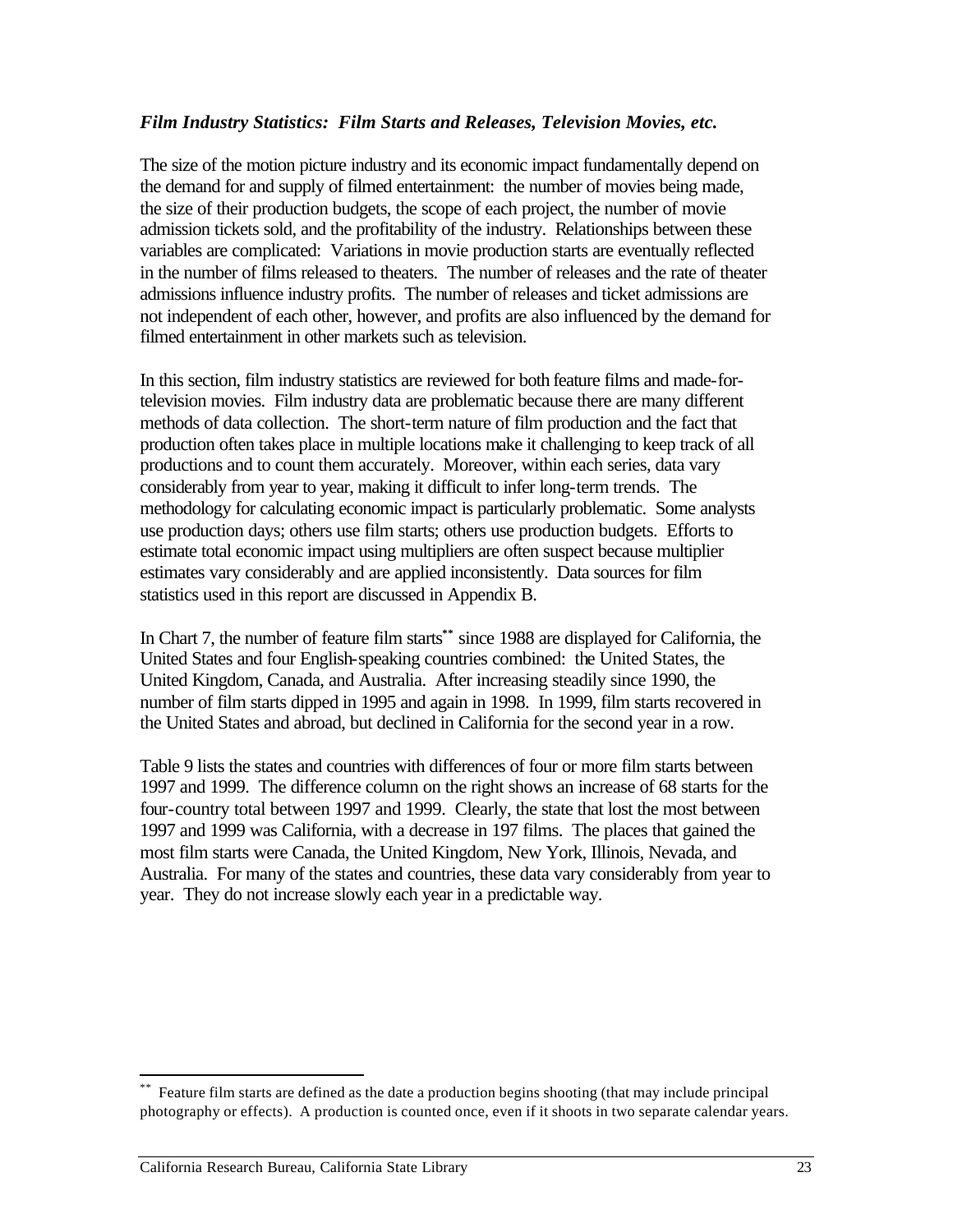



| וח<br>ı<br>۱<br>н.<br>и |  |
|-------------------------|--|
|-------------------------|--|

| <b>COMPARISON OF FEATURE FILM PRODUCTION STARTS: 1994 - 1999</b> |                                                                       |          |                |          |                |                |          |                             |
|------------------------------------------------------------------|-----------------------------------------------------------------------|----------|----------------|----------|----------------|----------------|----------|-----------------------------|
|                                                                  |                                                                       | 1994     | 1995           | 1996     | 1997           | 1998           | 1999     | Difference<br>$1999 - 1997$ |
|                                                                  | $Total = (U.S + U.K. +$                                               |          |                |          |                |                |          |                             |
|                                                                  | Canada + Australia)                                                   | 726      | 644            | 805      | 900            | 827            | 968      | 68                          |
|                                                                  | State/Countries with at least 4 more film starts in 1999 than in 1997 |          |                |          |                |                |          |                             |
| 1                                                                | <b>Canada</b>                                                         | 56       | 38             | 58       | 38             | 59             | 93       | 55                          |
| 2                                                                | <b>United Kingdom</b>                                                 | 37       | 33             | 37       | 32             | 15             | 63       | 31                          |
| 3                                                                | New York                                                              | 73       | 60             | 63       | 79             | 75             | 99       | 20                          |
| 4                                                                | <b>Illinois</b>                                                       | 9        | 8              | 18       | 10             | 6              | 21       | 11                          |
| 5                                                                | Nevada                                                                | 15       | 13             | 17       | 9              | 11             | 20       | 11                          |
| 6                                                                | <b>Australia</b>                                                      | 32       | 4              | 8        | 7              | 9              | 17       | 10                          |
| 7                                                                | New Jersey                                                            | 9        | 9              | 9        | 14             | 12             | 22       | 8                           |
| 8                                                                | Pennsylvania                                                          | 9        | 6              | 3        | 3              | 4              | 11       | 8                           |
| 9                                                                | Indiana                                                               | 1        | $\overline{2}$ | 1        | $\overline{0}$ | 1              | 5        | 5                           |
| 10                                                               | South Carolina                                                        | 4        | 4              | 5        | $\overline{c}$ | 1              | 7        | 5                           |
| 11                                                               | Texas                                                                 | 18       | 17             | 34       | 17             | 36             | 22       | 5                           |
| 12                                                               | Florida                                                               | 19       | 20             | 21       | 17             | 8              | 21       | 4                           |
| 13                                                               | Virginia                                                              | 2        | 5              | 4        | $\overline{c}$ | $\overline{c}$ | 6        | 4                           |
| 14                                                               | Wisconsin                                                             | $\Omega$ | 3              | 1        | $\Omega$       | $\overline{c}$ | 4        | $\overline{4}$              |
| State/Countries with 4 or fewer film starts in 1999 than in 1997 |                                                                       |          |                |          |                |                |          |                             |
| 1                                                                | Michigan                                                              | 3        | 3              | 4        | 5              | 6              | 1        | $-4$                        |
| 2                                                                | Montana                                                               |          | $\theta$       | $\theta$ | 5              | $\theta$       | $\Omega$ | $-5$                        |
| 3                                                                | <b>United States</b>                                                  | 601      | 569            | 702      | 823            | 744            | 795      | $-28$                       |
| 4                                                                | California                                                            | 445      | 439            | 574      | 637            | 510            | 440      | $-197$                      |
|                                                                  | Source: California Film Commission.                                   |          |                |          |                |                |          |                             |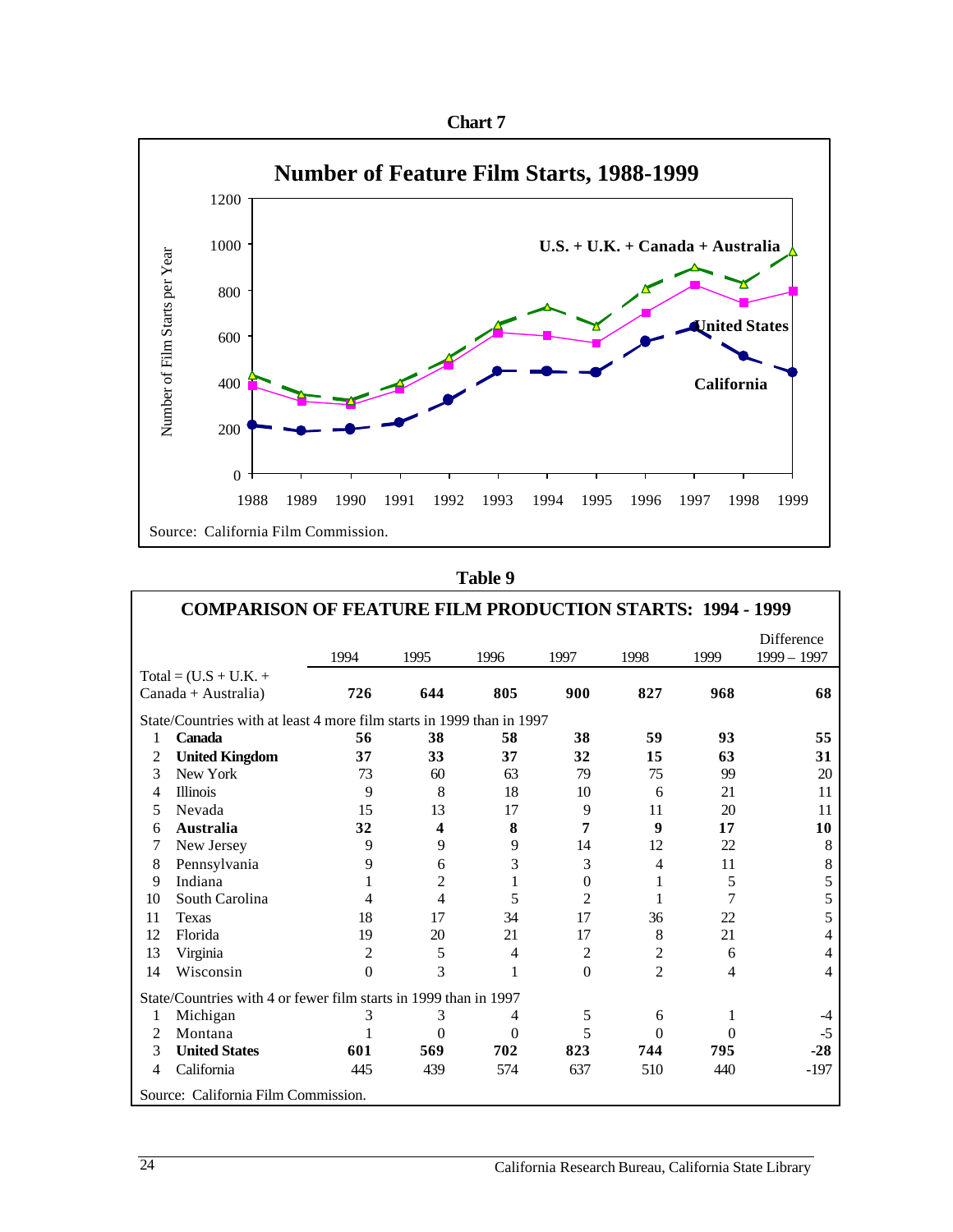Chart 8 shows the share of California film starts out of U.S. starts, and the share of U.S. starts out of total starts. In 1999, California feature film starts were only 55 percent of U.S. film starts, down from recent highs of 82 percent in 1996, but at the same level as in 1988. As a percentage of film starts in the four countries, U.S. film starts declined from 95 percent of the total in the early 1990s to 90 percent in the mid-to-late 1990s. In 1999, U.S. film starts represented 82 percent of the four-country total, about the same as in 1994. Updates are not currently available because the California Film Commission is reviewing its methodology for classifying film starts.

| กลา<br>г |  |
|----------|--|
|----------|--|



| ทวา |  |
|-----|--|
|-----|--|

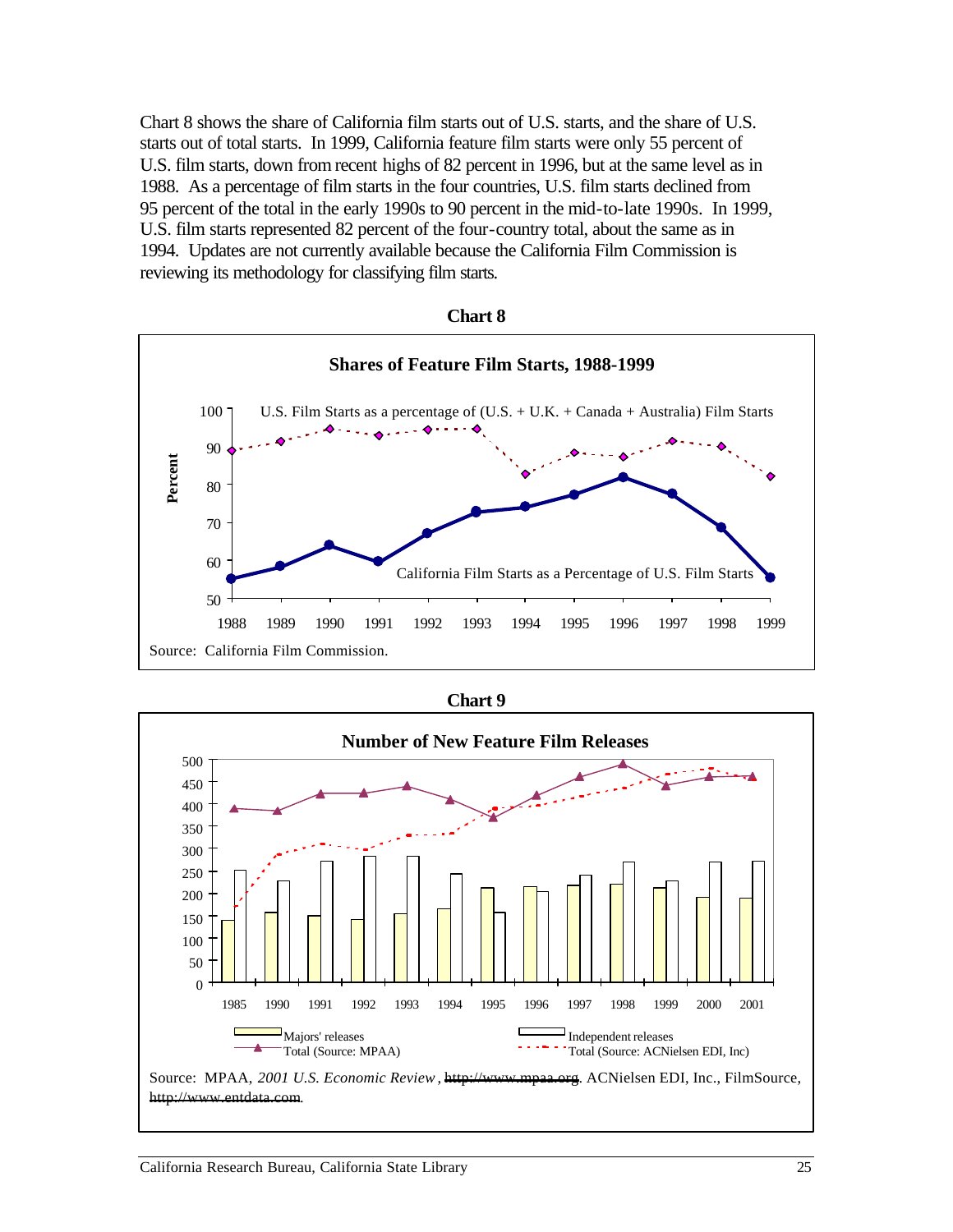Like film starts, film releases vary from year to year. New release counts also differ between sources. Chart 9 shows new releases since 1985 according to both the MPAA and ACNielsen EDI. For most of the period, the ACNielsen counts were lower than the MPAA counts, and did not always move in the same direction. MPAA counts for new releases by both major and independent producers are shown in Table 10 and also as bars in Chart 9. In 1999, for example, 442 new films were released, of which 48 percent were released by the major studios. In terms of expenditures, these 1999 releases totaled \$11 billion in total feature-film expenditures of which \$10 billion, or 90 percent, was spent by the majors.<sup>28</sup> The majors' share of the number of new releases is smaller than their share of expenditures because the majors make the high-budget films.

|      |        | <b>New Feature Films Released in the United States</b>        |       |               |
|------|--------|---------------------------------------------------------------|-------|---------------|
|      | Majors | Independents                                                  | Total | Majors' Share |
| 2001 | 189    | 273                                                           | 462   | 41%           |
| 2000 | 191    | 270                                                           | 461   | 41%           |
| 1999 | 213    | 229                                                           | 442   | 48%           |
| 1998 | 221    | 269                                                           | 490   | 45%           |
| 1997 | 219    | 242                                                           | 461   | 48%           |
| 1996 | 215    | 205                                                           | 420   | 51%           |
| 1995 | 212    | 158                                                           | 370   | 57%           |
| 1994 | 166    | 244                                                           | 410   | 40%           |
| 1993 | 156    | 284                                                           | 440   | 35%           |
| 1992 | 141    | 284                                                           | 425   | 33%           |
| 1991 | 150    | 273                                                           | 423   | 35%           |
| 1990 | 158    | 227                                                           | 385   | 41%           |
| 1985 | 138    | 252                                                           | 390   | 35%           |
| 1980 | 134    | 57                                                            | 191   | 70%           |
|      |        | Source: MPAA, 2001 U.S. Economic Review, http://www.mpaa.org. |       |               |

| `able 1 |  |
|---------|--|
|---------|--|

Where are the production locations of feature films released in the U.S. domestic market? The Center for Entertainment Industry Data and Research (CEIDR) did a study in 2001 of the migration of feature film production from the United States to Canada. The film data, which are based on the annual list "The Top 250 Films,"29 show declines in the number of films shot in the U.S., a result both of the general slowdown in the film industry and the shift in production locations to Canada (Tables 11, 12, and 13). For films in the \$5 million to \$50 million-budget range, the decline in films shot in both California and the U.S., with an offsetting increase in Canada, is even more pronounced.

Many of the films produced in Canada were less profitable than those produced in the U.S. For films released in the U.S., the percentage ratio of gross domestic box office receipts to estimated budget was negative for films shot in Canada in 1998 and 1999.†† The low profitability of the films shot in Canada resulted from either "a poorer quality

 $\overline{a}$ 

<sup>††</sup> Box office receipts to estimated budget = (Box Office Receipts – Estimated Budget)/Estimated Budget.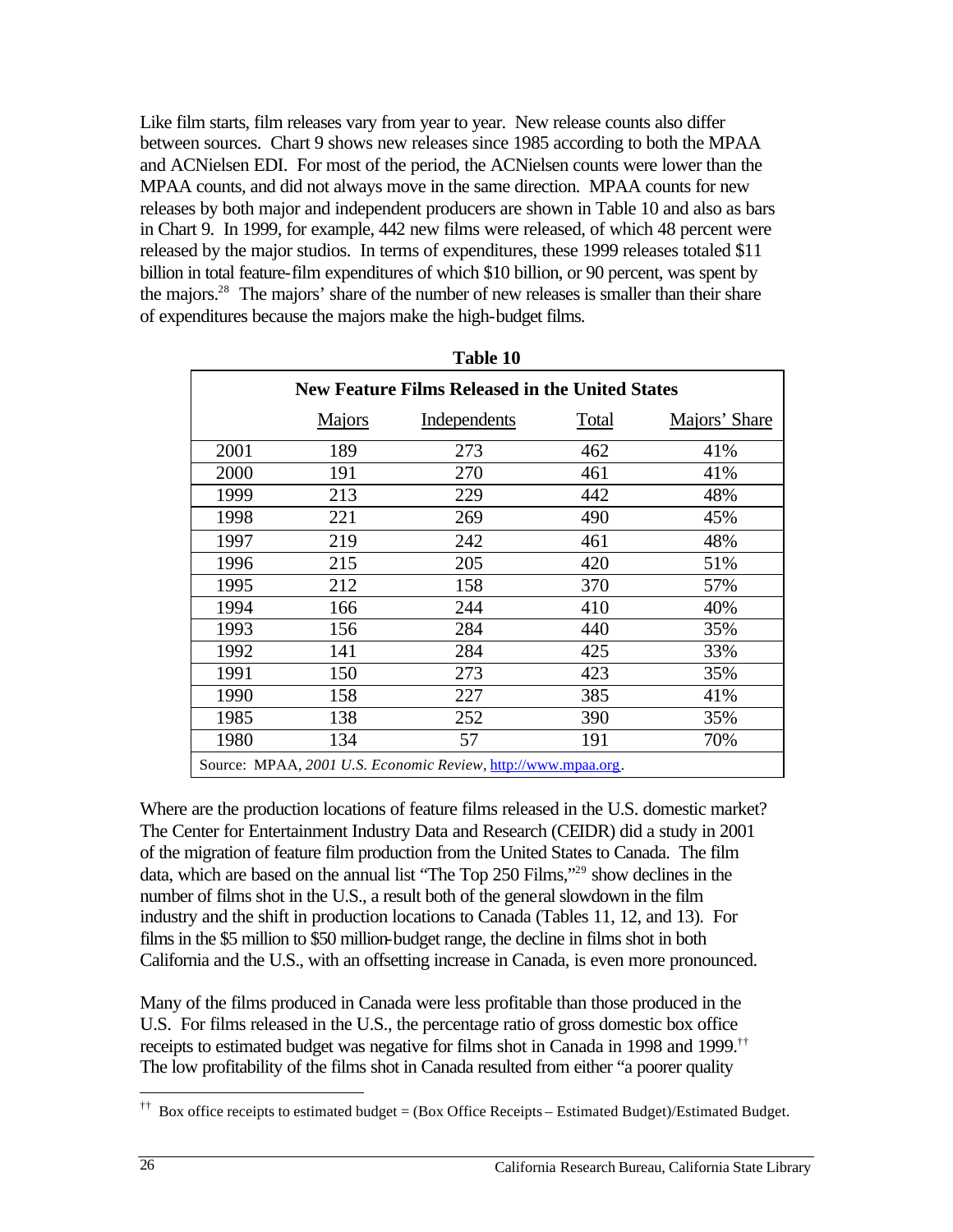product made in Canada or simply the fact that marginal films were produced in Canada because they could be done 'for less.'"30

| Table 11                                                               |      |        |       |       |  |  |
|------------------------------------------------------------------------|------|--------|-------|-------|--|--|
| <b>Production Location of U.S. Domestic Releases</b>                   |      |        |       |       |  |  |
|                                                                        | U.S. | Canada | Other | Total |  |  |
| 1998                                                                   | 127  | 23     | 45    | 195   |  |  |
| 1999                                                                   | 122  | 18     | 46    | 186   |  |  |
| 2000                                                                   | 108  | 37     | 52    | 183   |  |  |
| Source: Center for Entertainment Industry Data Research (CEIDR), 2001. |      |        |       |       |  |  |

**Table 11** 

| ank<br>ш<br>г. |
|----------------|
|----------------|

| Films Shot in North America with Budgets between \$5 Million and \$50 Million |                                                                        |        |            |          |              |  |  |
|-------------------------------------------------------------------------------|------------------------------------------------------------------------|--------|------------|----------|--------------|--|--|
|                                                                               | North America                                                          | Canada | California | New York | Rest of U.S. |  |  |
| 1998                                                                          | 96                                                                     | 20     | 40         |          | 24           |  |  |
| 1999                                                                          | 105                                                                    | 16     | 38         | 19       | 32           |  |  |
| 2000                                                                          | 89                                                                     | 31     | 24         | 11       | 23           |  |  |
|                                                                               | Source: Center for Entertainment Industry Data Research (CEIDR), 2001. |        |            |          |              |  |  |

| `able |  |
|-------|--|
|-------|--|

| Box Office to Estimated Budget for Films Released Domestically         |      |        |  |  |  |
|------------------------------------------------------------------------|------|--------|--|--|--|
|                                                                        | U.S. | Canada |  |  |  |
| 1998                                                                   | 8%   | $-18%$ |  |  |  |
| 1999                                                                   | 29%  | $-28%$ |  |  |  |
| 2000                                                                   | 24%  | 10%    |  |  |  |
| Source: Center for Entertainment Industry Data Research (CEIDR), 2001. |      |        |  |  |  |

Much of the discussion of runaway production to Canada revolves around made-fortelevision movies, or movies-of-the-week (MOWs), which have significantly smaller budgets – usually around \$3 million – than feature films. On low-budget MOWs, producers can lower their overhead by as much as ten percent to 30 percent by shooting in Canada, in addition to other savings resulting from buying out residuals and reduced health and pension costs.<sup>31</sup>

There are at least three data sources for television movies. Differences in methodology between these sources are discussed in Appendix B.

- (1) The Entertainment Industry Development Corporation (EIDC), which is the L.A. Film Office, "MOWs – A Three-Year Study, 1997-98, 1998-99, 1999-00."
- (2) Steve Katz and Associates (SKA) of Los Angeles, "1999 Motion Picture and Movie of the Week Production Survey."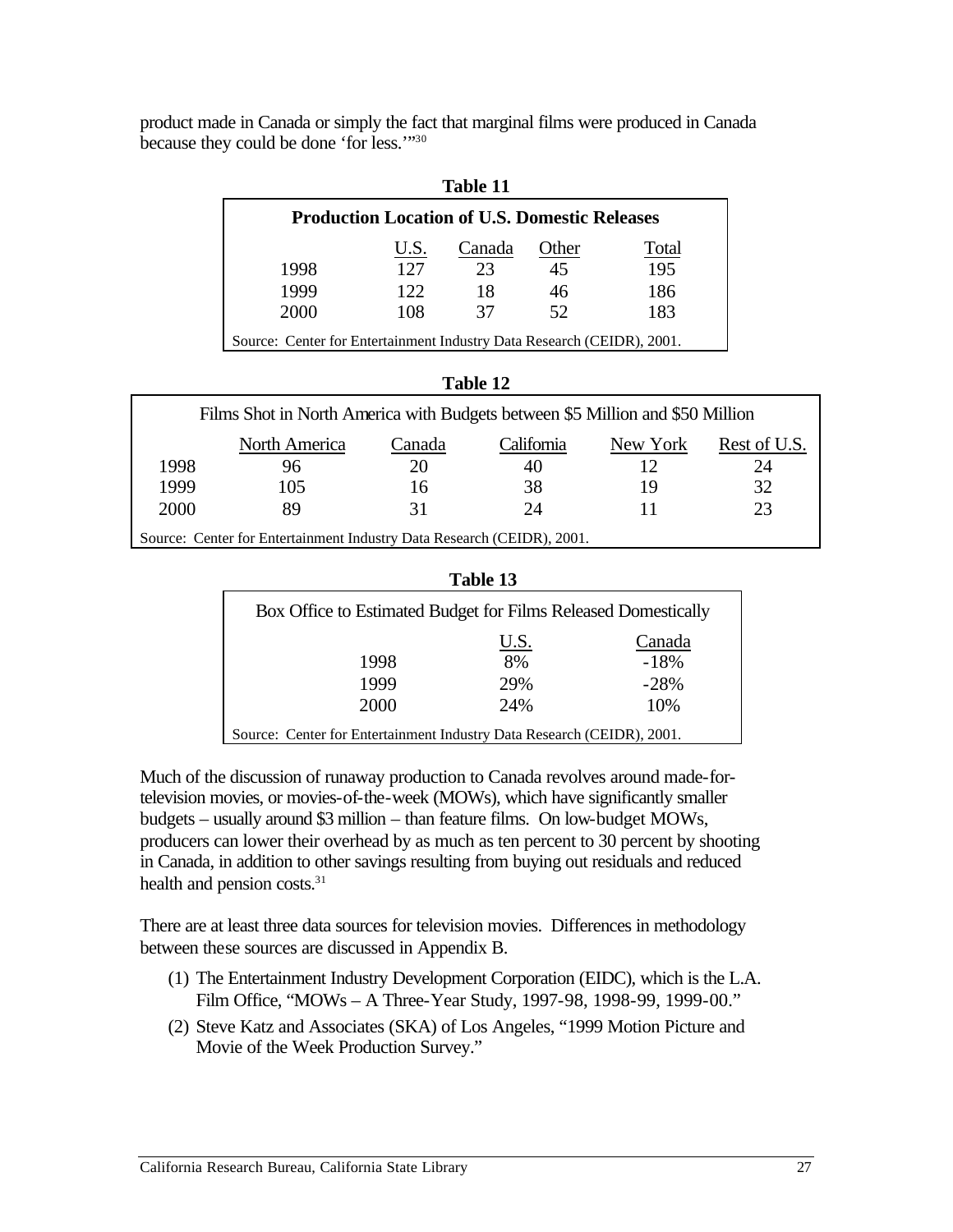(3) The 1999 Monitor Company report, "U.S. Runaway Film and Television Production Study Report." These 1990-1998 data are summarized in the runaway production section later in this report.

Using EIDC data, MOWs filming sites for projects that were broadcast on network television or cable are shown in Table 14. Over the past three television seasons, Canada has consistently captured nearly half of all MOWs shot worldwide. The share of U.S. MOWs dropped from 46 percent in 1997-98 to 36 percent in 1999-00. In terms of absolute numbers, Canada produced more MOWs than the U.S. in 1998-99 and 1999-00.

These EIDC data support the conclusion that Canada has maintained its 45 percent share of the MOWs market over the last three seasons, but not at the expense of California. Rather, EIDC data suggest that while the U.S. share of MOWs declined for the third consecutive year, California's share out of U.S. production actually increased. EIDC concludes that:

"While Canada continues to grab a large percentage of MOWs, California – with its unique variety of locations and crew depth – is still home to a significant amount of MOWs work. In fact, the numbers suggest California is holding onto MOWs at the expense of smaller production centers in the U.S. This is not to suggest California – or Los Angeles – isn't losing production to foreign countries, or downplay the human factor associated with men and women who haven't worked as a result. Rather, production flight in combination with the changing economics of filmed entertainment is having a tremendous ripple effect throughout the workforce."32

The 1999 Katz report documents a drop in movies-of-the-week filmings in California and a compensating increase of MOWs filmings in Canada. The survey shows that the number of MOWs filmed in California dropped from 39 productions in 1998 to 36 in 1999. As MOWs production decreased in California, Canada's increased from 122 productions in 1998 to 154 in 1999. Moreover, California had a total of 152 weeks of MOWs production, whereas Canada had 696. Canada is also making inroads into largebudget feature film production. In 1999, Canada had 523 weeks of production compared to California's 569 weeks in the category of feature films with a production schedule of more than six weeks.<sup>33</sup>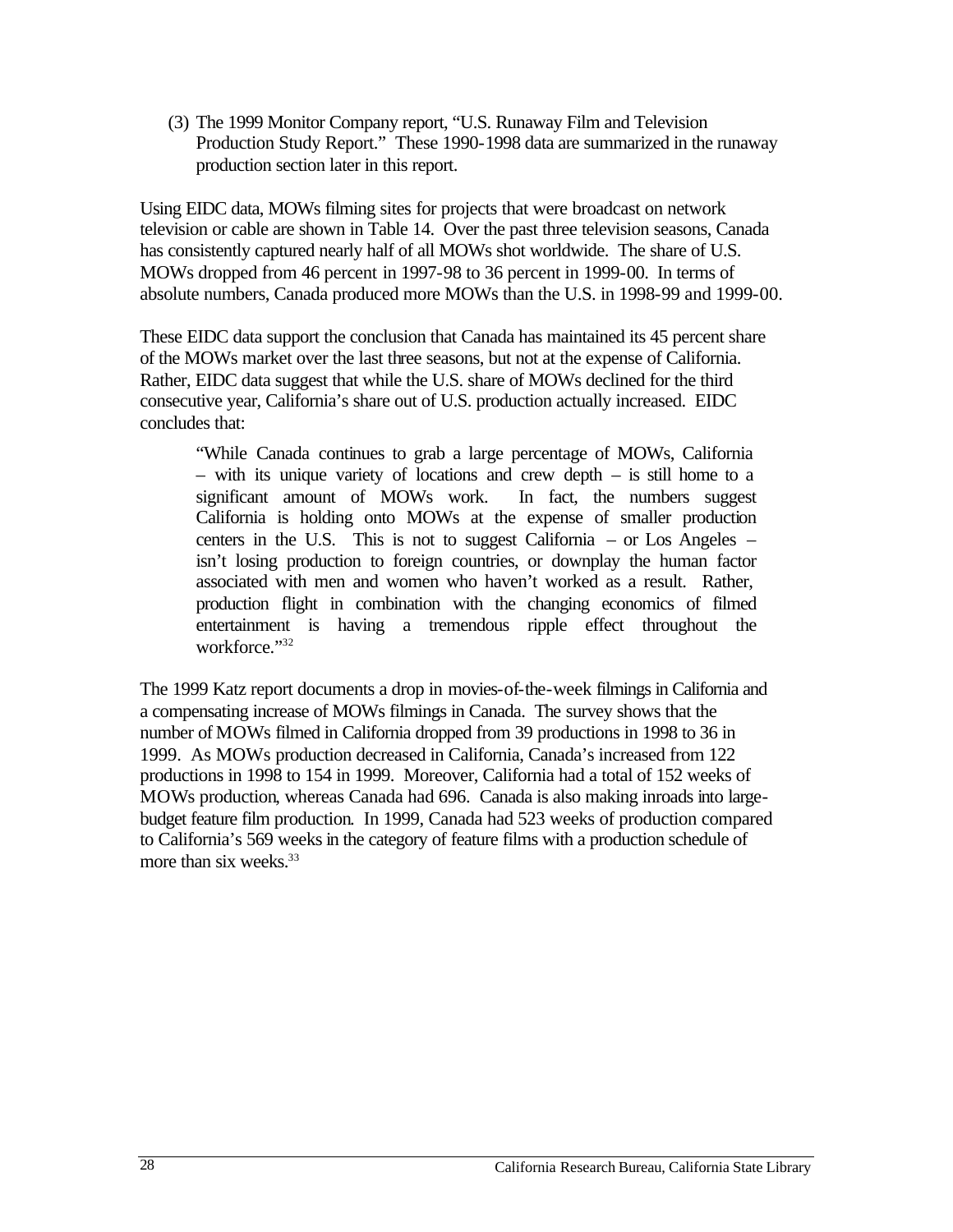| <b>MOVIES-OF-THE-WEEK (MOWs)</b>                                             |         |         |         |                                                      |         |         |  |  |  |
|------------------------------------------------------------------------------|---------|---------|---------|------------------------------------------------------|---------|---------|--|--|--|
| Number of MOWs broadcast on network cable<br>Television Season:              |         |         |         | Shares of Worldwide Production<br>Television Season: |         |         |  |  |  |
| Filming Site:                                                                | 1997-98 | 1998-99 | 1999-00 | 1997-98                                              | 1998-99 | 1999-00 |  |  |  |
| Canada                                                                       | 88      | 101     | 85      | 45%                                                  | 46%     | 45%     |  |  |  |
| Australia                                                                    | 5       | 8       |         | 3%                                                   | 4%      | 4%      |  |  |  |
| California                                                                   | 39      | 52      | 40      | 20%                                                  | 24%     | 21%     |  |  |  |
| Other U.S.                                                                   | 50      | 42      | 29      | 26%                                                  | 19%     | 15%     |  |  |  |
| Other Foreign                                                                | 14      | 18      | 29      | 7%                                                   | 8%      | 15%     |  |  |  |
| Total                                                                        | 196     | 221     | 190     |                                                      |         |         |  |  |  |
| California's Share of MOWs shot in the U.S.                                  |         |         |         |                                                      |         |         |  |  |  |
| California                                                                   | 39      | 52      | 40      | 44%                                                  | 55%     | 58%     |  |  |  |
| U.S.                                                                         | 89      | 94      | 69      |                                                      |         |         |  |  |  |
| Source: Entertainment Industry Development Corporation (EIDC), January 2001. |         |         |         |                                                      |         |         |  |  |  |

**Table 14** 

Other EIDC data measuring film industry size and activity are production days, the number of projects, revenues of production firms, and production expenditures. The number of production days is often cited as an indicator of the level of Los Angeles filming activity outside studio back lots and sound stages. Total production days show a similar pattern to many other measures of film activity: rapid growth in the mid-1990s and a decline in the late 1990s.



**Chart 10**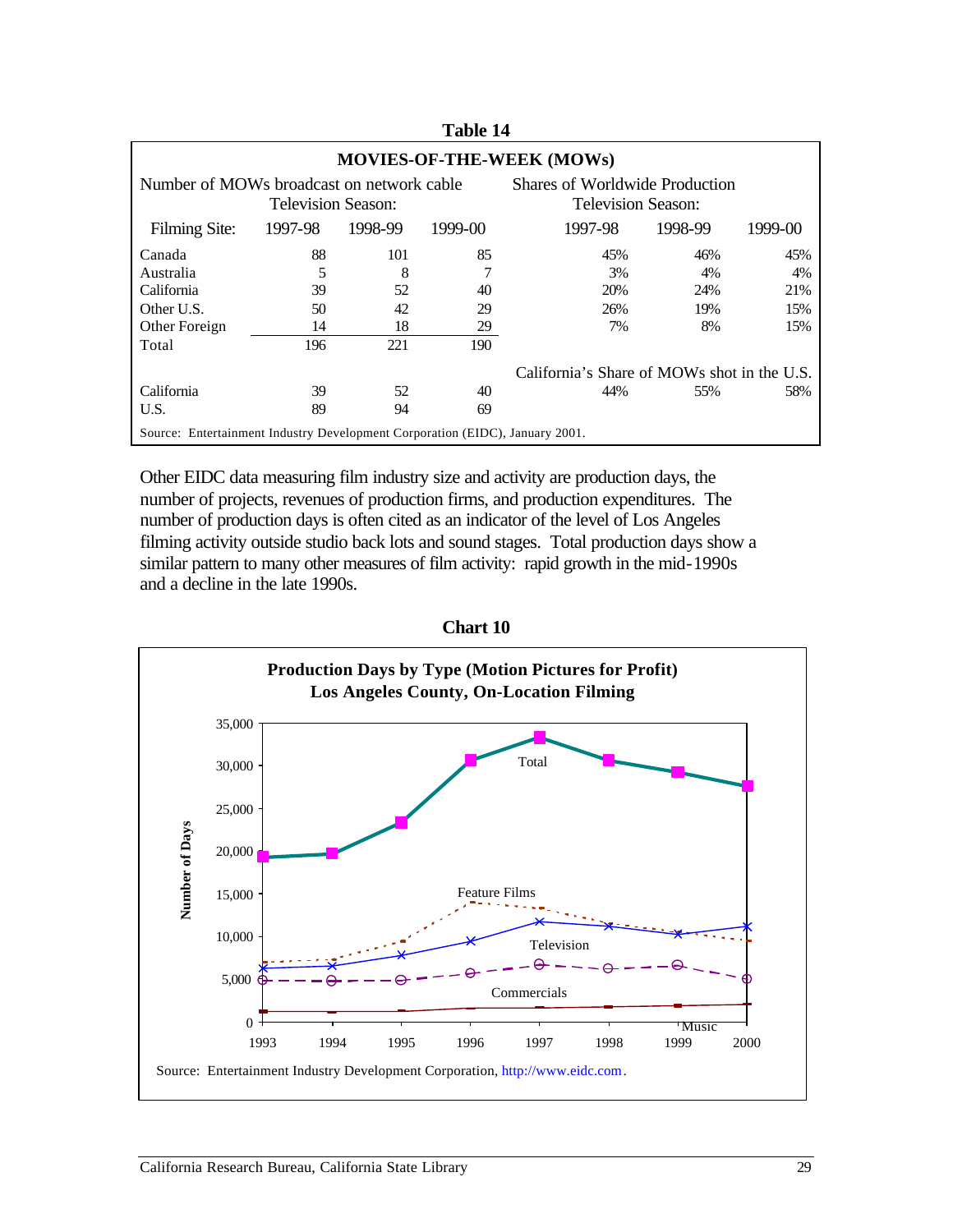The EIDC also collects data on the number of projects in Los Angeles for feature films, television and commercials. Feature film projects in Los Angeles increased from 537 in 1996 to 581 in 2000. For other production centers in 2000, feature film project counts were: New York (201), Chicago (28), North Carolina (19), Orlando (15), Miami (13), British Columbia (55), and Ontario (46). Television projects in Los Angeles increased from 491 in 1996 to 634 in 2000. Commercial projects in Los Angeles increased from 1,317 in 1996 to 1,971 in 1999 and then declined to 1,449 in 2000.34

Economic impact is measured by EIDC using gross revenues for motion picture production firms. For 2000, EIDC shows revenues of about \$31 billion for Los Angeles, \$35 billion for California, and \$71 billion for the United States.<sup>35</sup> By 2003, revenues are projected to increase to about \$34 billion (L.A.), \$39 billion (CA), and \$79 billion (U.S.).

The direct economic impact of the motion picture industry can also be measured by production expenditures. Los Angeles clearly dwarfs other production centers: its expenditures were more than ten times larger than those of New York, the second largest center. Over time, direct expenditures in Los Angeles have increased from \$25.5 billion in 1995 to \$31.0 billion in 2000. Direct expenditures by production center in 1999 and 2000 were: 36

| 1999                                    | 2000           |
|-----------------------------------------|----------------|
| \$29.4 billion<br>$(1)$ Los Angeles     | \$31.0 billion |
| \$2.5 billion                           | \$2.45 billion |
| (3) British Columbia<br>\$1.1 billion   | \$1.18 billion |
| (4) Toronto, Ontario<br>\$834.5 million | \$1.01 billion |
| (5) Orlando, Florida<br>\$390 million   | \$432 million  |
| \$300.2 million<br>(6) North Carolina   | \$250 million  |
| (7) Chicago, Illinois<br>\$124 million  | \$84 million   |
| (8) Miami, Florida<br>\$31 million      | \$160 million  |
|                                         |                |

# **IMPACT OF THE FILM INDUSTRY ON OTHER INDUSTRIES (THE MULTIPLIER EFFECT)**

In film production, the number of people directly working in the industry belies its true impact on the economy because many upstream, downstream, and peripheral industries depend on the primary industry. Examples of other industries that have similar indirect effects are housing construction and automobile production. When the direct contributions of an industry are multiplied through indirect effects on other industries, a "multiplier effect" is said to take place. Many industry insiders believe that the film industry's true economic impact is seriously underestimated unless multiplier effects are taken into account.

A multiplier is a coefficient that determines how much output will change as a result of a given change in spending. A multiplier of two would mean that a given level of expenditure would lead to total output equal to twice the size of the initial expenditure. The multiplier effect occurs because the economy is characterized by repetitive, continuous flows of expenditures and income. Estimates of the multiplier effect of film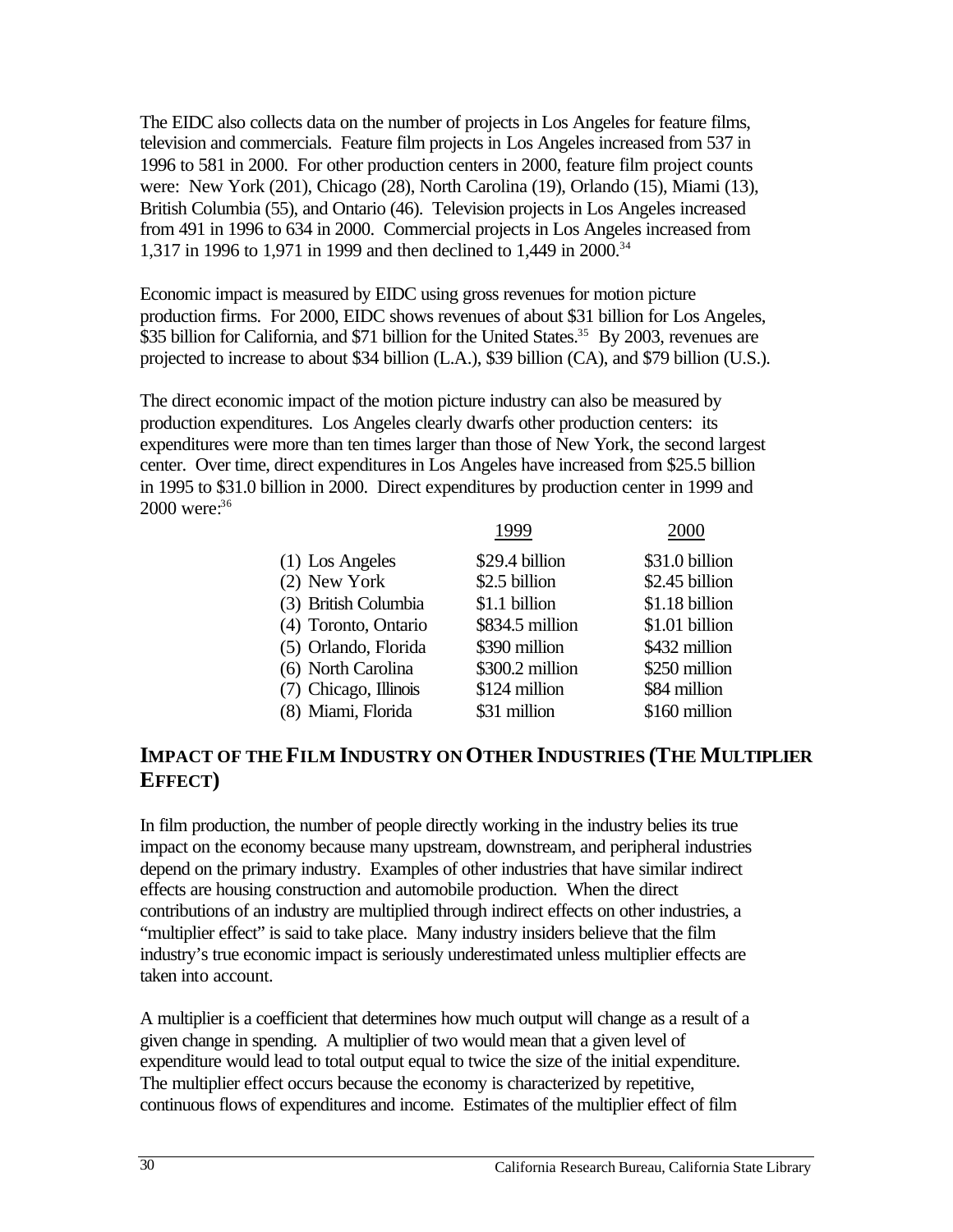production on the economy range from twice to triple the official statistics (multipliers range from 1.7 to over 3.5) and are discussed in Appendix  $C^{37}$  Examples of different economic impact methodologies are given in Appendix D.

The film industry has significant effects on industries such as hotels, computer services, tourism, toys, games, apparel, and furniture manufacturing. In 2000-2001, for example, the Entertainment Industry Development Corporation estimates a typical feature film project shooting in Los Angeles spends about \$200,000 per day. A typical one-hour television episode averages \$125,000 per day.<sup>38</sup>

Several studies have measured both the direct and the indirect economic impacts of the film industry expenditures. One example is the 1999 Monitor study, *U.S. Runaway Film and Television Production Study Report*, which used multipliers to estimate indirect impacts of runaway production. The Monitor report's \$2.8 billion estimate of total direct spending lost in the 1998 due to runaway production can be broken down into \$2 billion in wages and salaries and \$800 million in goods and services. The largest industries in the \$800 million of goods and services are equipment rentals (\$100 million), travel and hotel revenues (\$50 million), and catering (\$30 million).

Direct spending of \$2.8 billion indirectly stimulated an additional \$5.6 billion in economic activity, of which goods and services account for \$3.0 billion and wages and salaries accounted for \$2.6 billion.<sup>39</sup> The report further breaks down the \$3.0 billion of goods and services by industry and found that the hotel industry was the one most affected by indirect film industry expenditures:

- \$1.3 billion hotels.
- \$0.2 billion real estate,
- \$0.2 billion professional services,
- \$0.1 billion retail trade.
- \$0.1 billion medical services,
- \$0.05 billion restaurants and bars, and
- \$1.0 billion in all other industries.

In 1997, Arthur Anderson analyzed the economic impact of a \$14 million-budget, local film production in Chicago. Anderson found that the 90-day production period produced a direct economic impact of over \$12.5 million and an indirect impact of more than \$21 million.<sup>40</sup> Another analysis by the Dallas Film Commission (DFC) found that, in addition to personnel employed from the local film industry itself, an average of 300 different non-film businesses provided goods and services for each film production. DFC detailed numerous non-film expenditures during a motion picture filming, including \$420,000 on car rentals, \$136,000 on the rental of a private residence, \$66,000 on cell phones, \$50,400 on janitorial services, \$22,000 on freeway tolls, and \$6,000 on local transportation.<sup>41</sup>

In 1988, a study by KPMG Peat Marwick commissioned by the California Film Office found that motion picture production has significant trickle-down effects: an average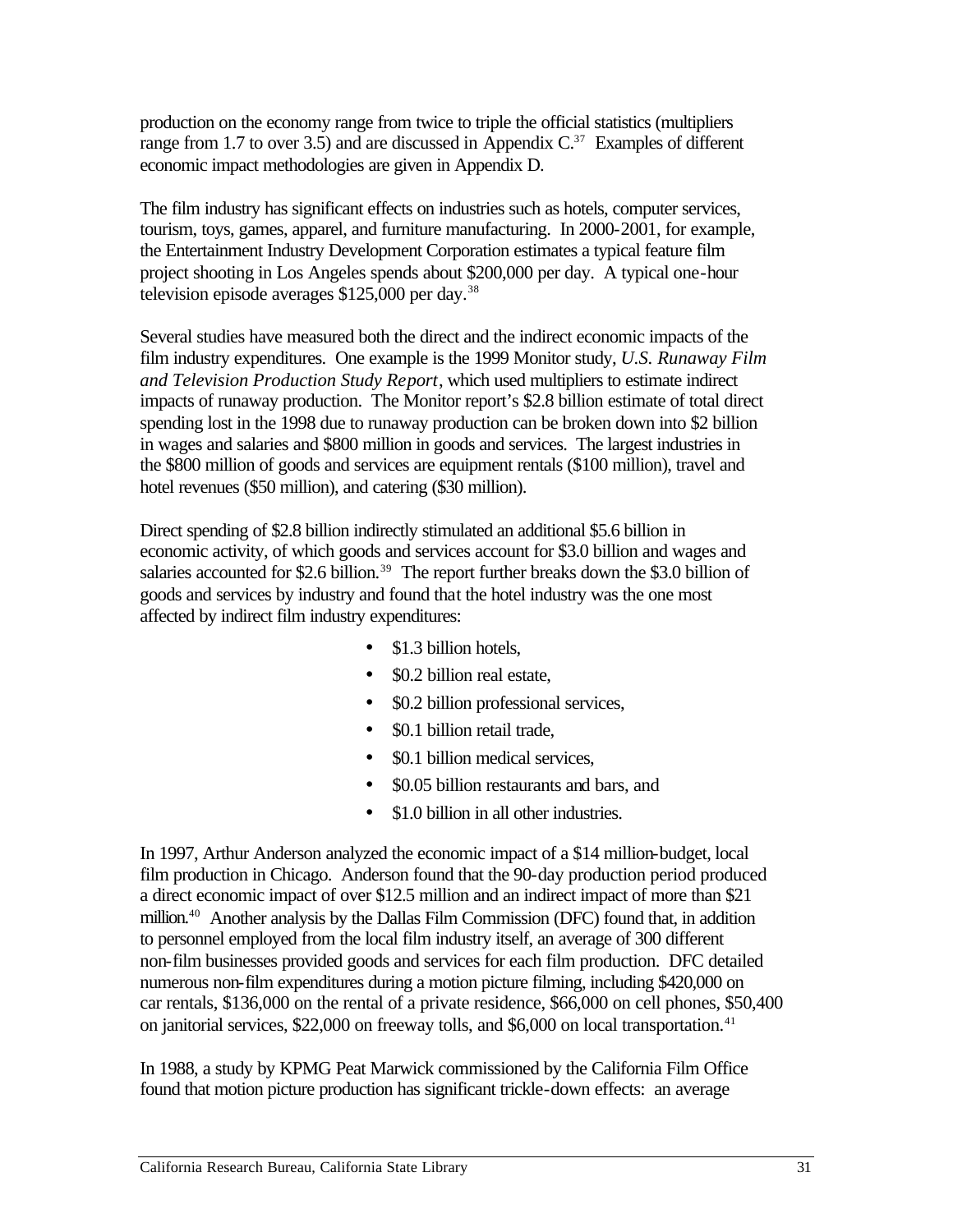film production company spent \$32,450 per day (about \$50,000 after adjustment for inflation) when filming in Los Angeles on items such as dry cleaning, catering, donuts, equipment rentals, props, and so on.

# **REGIONAL ECONOMIC IMPACTS OF THE FILM INDUSTRY**

The film industry remains centered in Southern California, although some firms are located in the San Francisco Bay Area. The following reports analyze regional impacts of the film industry in California.

**Los Angeles County Economic Development Corporation (LAEDC)**<sup>42</sup>

The LAEDC Economic Information and Research department provides current and forecasted data for Southern California. In September 2001, LAEDC issued a film industry profile. On the basis of employment, the movie business ranks fifth in Los Angeles County. Its 2000 annual average employment of  $255,300^{43}$  is exceeded by (1) business and professional services, (2) health science/bio-medical, (3) direct international trade, and (4) tourism. However, the movie industry has direct links to other export industries, such as fourth-ranked tourism and seventh-ranked apparel design/manufacturing.

## **Los Angeles County, Entertainment Industry Development Corporation (EIDC)**

EIDC annual reports also analyze the film industry in Los Angeles County. Many of the film industry statistics cited in the previous section are collected by EIDC. In the EIDC 1998-99 Annual Report, reasons for lackluster employment trends are explored. EIDC proposed a variety of reasons for the flattening out in industry employment in Los Angeles County: the Asian economic crisis, cutbacks in feature film production, and the slowdown in demand for product and foreign competition, especially from Canada. They identify three important trends to watch in the coming year: more local production activity for the international market, labor negotiations, and changing technology.

**Los Angeles, Milken Institute**: The Milken Institute study in 2001 of the potential impact of a television and movie strike on the Los Angeles economy shows that entertainment in Los Angeles is among the strongest urban industry agglomerations in the nation. In 2000, Los Angeles accounted for more than one quarter of the nation's movie and television production, a larger national presence than New York enjoys in financial services, Detroit in automobile production, and Las Vegas in gambling. For motion pictures by itself, Los Angeles accounted for 52.8 percent of national activity. In addition, it accounted for 18.7 percent of total U.S. employment in movie and television production. In 2000, Milken estimates that the motion picture and television production industries in Los Angeles County directly accounted for \$24 billion in output. Jobs increased from less than 70,000 in 1980 to roughly 185,000 in 2000, representing faster employment growth than in other industrial sectors in the county.<sup>44</sup>

**The San Fernando Valley Economic Research Center<sup>45</sup> report on the San Fernando** Valley economy defines the entertainment industry as a combination of production and distribution activities.<sup>46</sup> In 1999, the entertainment industry was a major contributor to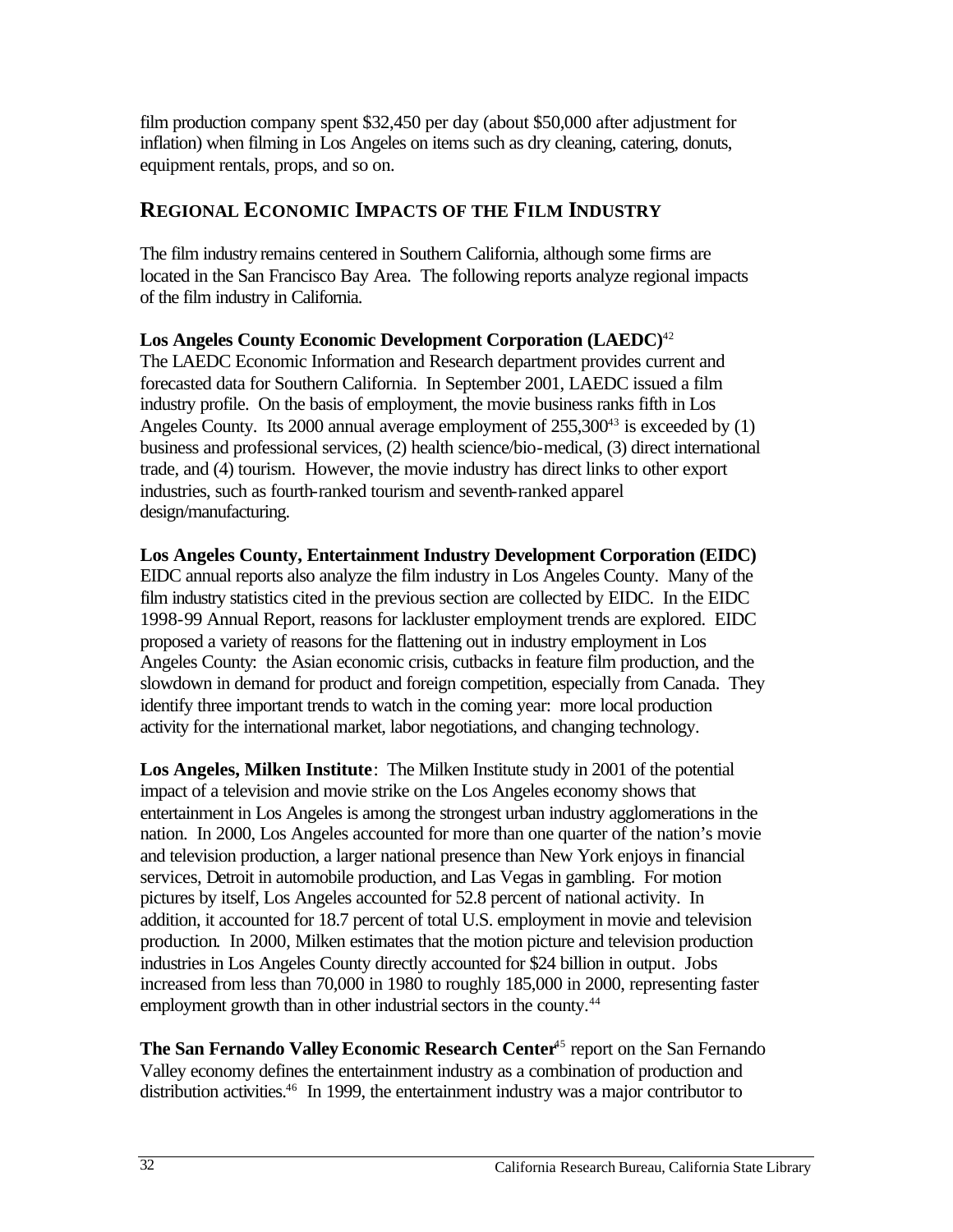the economy, accounting for 26 percent of the Valley's private sector payroll and 18 percent of its private sector employment. 1995 and 1996 were years of dramatic expansion in this industry, with payroll increasing about 12 percent in both years and employment surging 20 to 25 percent. After almost no growth in 1997 and 1998, payroll and employment increased ten percent in 1999.

**San Diego Regional Employment Clusters,**<sup>47</sup> a 2001 report by the San Diego Association of Governments (SANDAG), defines "Entertainment and Amusement" more narrowly than the San Fernando Valley report.<sup>48</sup> Employment and real wages in this cluster have fluctuated from 1990 to 1998. A surge in employment growth starting in 1994 has resulted in a 70 percent rise in jobs over the 1990 level. Wages, however, were up less than 15 percent.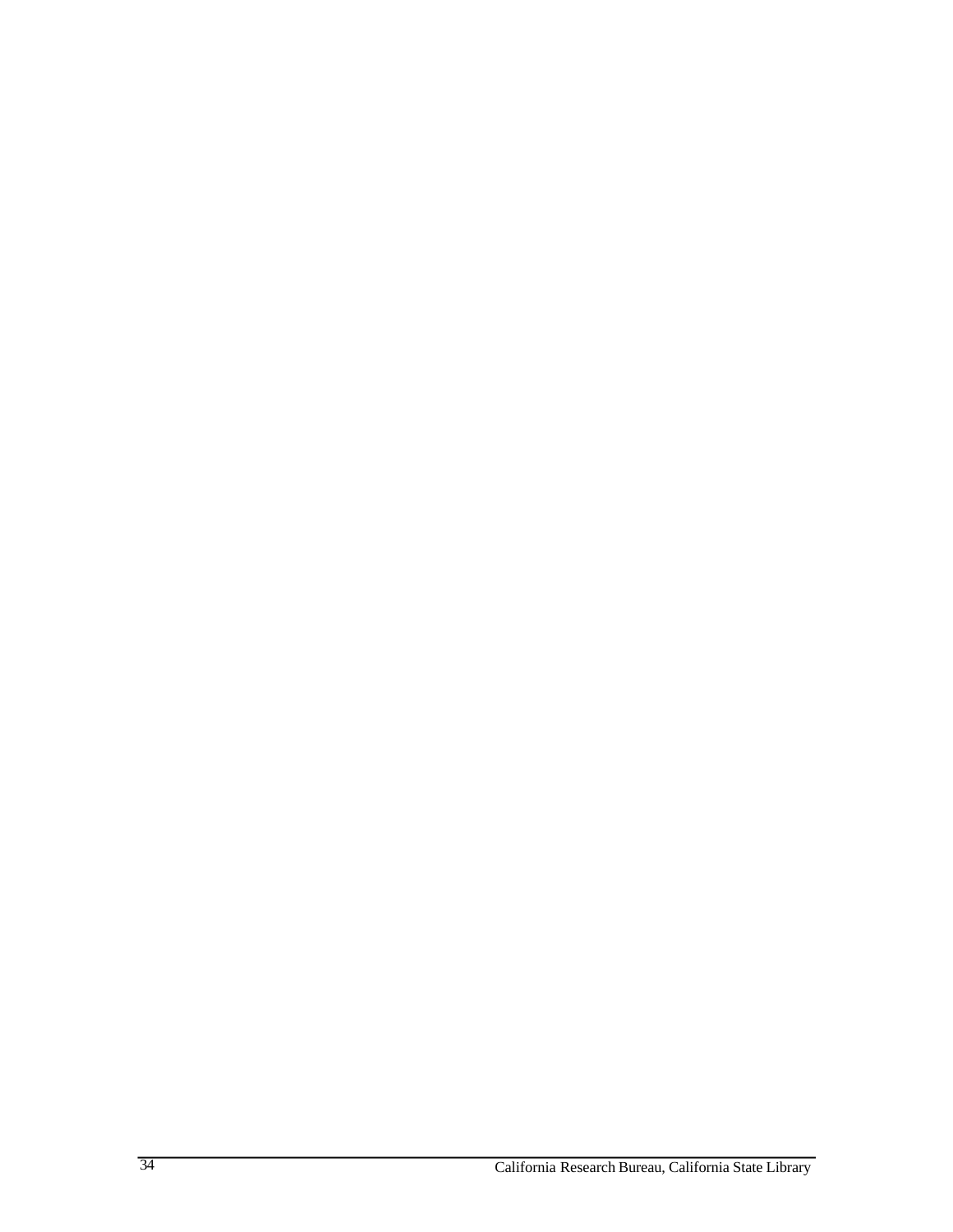# **II. RUNAWAY PRODUCTION**

Runaway production generally refers to film industry products developed in the U.S. and intended for initial release/exhibition in the U.S., but filmed partly or entirely outside the U.S.<sup>49</sup> Runaway production is a problem for U.S. film production workers, especially below-the-line workers, because foreign artists and crews are employed instead of Americans. Often, analysts differentiate economic runaways from creative runaways. A creative runaway is a production filmed outside the U.S. due to script or setting requirements, or actor/director preference. An economic runaway is filmed outside the U.S. to reduce production costs.

In California, the term "runaway" is often used from a more local perspective. Since California has been the capital of the film industry for many years, industry relocation anywhere outside the state, whether to a foreign country or to another state, is often referred to as a "runaway." Even more locally, the term can be used to denote runaways from Hollywood to other parts of California.

A widely cited 1999 report by the Monitor Company entitled *U.S. Runaway Film and Television Production Study Report* provides an in-depth look at runaway production at the national level between 1990 and 1998. The report was commissioned by the Screen Actors Guild and the Directors Guild of America. Much of the analysis in the Monitor report is also discussed in the 2001 U.S. Department of Commerce report entitled *The Migration of U.S. Film and Television Production*.

The Monitor report finds that "economic runaway film and television productions are a persistent, growing and very significant issue for the United States."50 Table 15 shows the location of production for U.S.-developed films between 1990 and 1998. The share of runaways as a percentage of total U.S.-developed production increased from 29 percent in 1990 to 37 percent in 1998. While the shares shifted in favor of runaways, it is also the case that production grew in every category on the chart. The situation, then, is an increasing pie, with growth in all categories but shifting shares.

Chart 11 shows U.S.-developed production in 1990 and 1998, broken down by location of production, type of production and type of runaway. In 1998, of the 1,075 U.S. developed film and television productions, 285 were economic runaways, up from 100 in 1990. Of the 285 economic runaways in 1998, 100 were theatrical productions and 185 were for television. The most prevalent type of economic runaway television productions was television movies (MOWs). Most economic runaways went to Canada: 81 percent of total economic runaways, and 91 percent of television movies, went to Canada. Further analysis of these data is available in the Monitor report.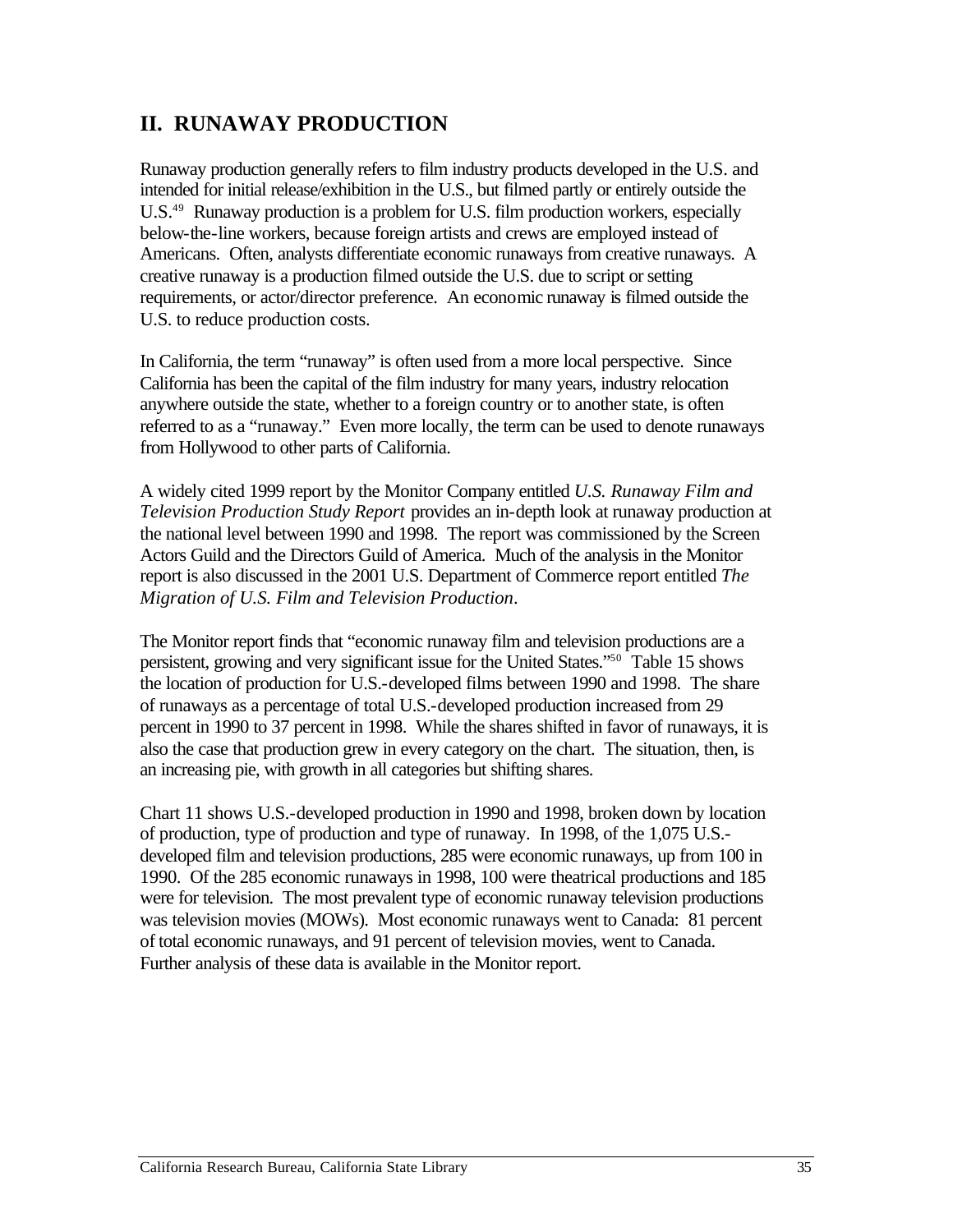|                                                                                                | <b>U.S.-DEVELOPED FILMS AND TELEVISION - Location of Production</b> |               |       |              |      |         |  |
|------------------------------------------------------------------------------------------------|---------------------------------------------------------------------|---------------|-------|--------------|------|---------|--|
|                                                                                                |                                                                     | <b>Number</b> |       | <b>Share</b> |      | Growth  |  |
|                                                                                                |                                                                     | 1990          | 1998  | 1990         | 1998 | 1990-98 |  |
| <b>Theatrical</b>                                                                              | Foreign-produced                                                    |               |       |              |      |         |  |
| Films                                                                                          | (runaway)                                                           | 96            | 171   | 30%          | 32%  | 78%     |  |
|                                                                                                | U.S. Domestic                                                       | 223           | 363   | 70%          | 68%  | 63%     |  |
|                                                                                                | Total Films                                                         | 319           | 534   |              |      | 67%     |  |
|                                                                                                | Foreign-produced                                                    |               |       |              |      |         |  |
| <b>Television</b>                                                                              | (runaway)                                                           | 113           | 228   | 28%          | 42%  | 102%    |  |
|                                                                                                | U.S. Domestic                                                       | 284           | 313   | 72%          | 58%  | 10%     |  |
|                                                                                                | <b>Total Television</b>                                             | 397           | 541   |              |      | 36%     |  |
|                                                                                                | Foreign-produced                                                    |               |       |              |      |         |  |
| Films & TV                                                                                     | (runaway)                                                           | 209           | 399   | 29%          | 37%  | 91%     |  |
|                                                                                                | U.S. Domestic                                                       | 507           | 676   | 71%          | 63%  | 33%     |  |
|                                                                                                | Total Films & TV                                                    | 716           | 1,075 |              |      | 50%     |  |
| Source: Monitor Company, U.S. Runaway Film and Television Production Study Report, 1999, p. 7. |                                                                     |               |       |              |      |         |  |

**Table 15** 

**Chart 11** 

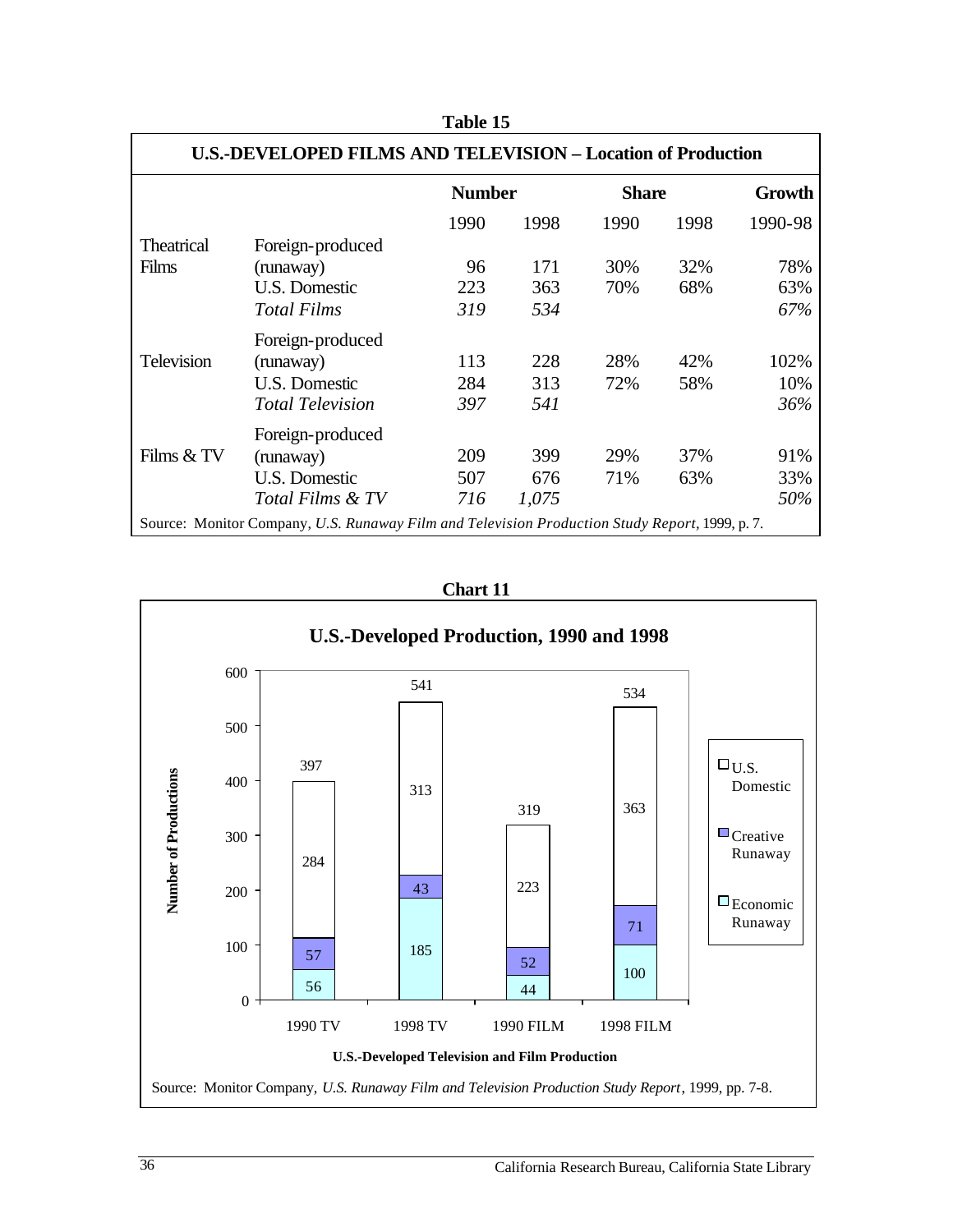# **FACTORS CAUSING RUNAWAY FILM PRODUCTION**

Runaway film production from the United States to other countries is due to:

- 1. globalization,
- 2. technological advances,
- 3. infrastructure construction and the development of local film expertise outside the United States,
- 4. rising costs in the United States,
- 5. exchange rates, and
- 6. wage, tax, and financing incentives.

The relative importance of each of these factors in encouraging runaway production is an unresolved issue and a subject of much debate. Each factor is briefly discussed below.

## *Globalization and Technological Advances*

The International Monetary Fund defines globalization as "the increasing integration of economies around the world, particularly through trade and financial flows. The term sometimes also refers to the movement of people (labor) and knowledge (technology) across international borders."51 This process is radically changing the world. In addition to being affected by globalization, the filmed entertainment market is playing a critical role in this process. Revolutions in transport, communications, and the growing privatization and deregulation of the media industry have created markets for filmed entertainment far larger than ever before.

The globalization process has been greatly accelerated by digitization. In the words of Time Warner President Richard Parsons, "digitization… will… completely eviscerate the concept of distance as a limiting factor in defining your marketplace."52

For the entertainment business, the world has become one big market and the potentially large economic gains to be made from developing a film cluster are a powerful incentive for other countries to do so. The expansion of television channels worldwide via cable has created a huge demand for productions that typically require lower budgets. New technologies have also made location shooting away from the Hollywood studios easier. Moreover, locations other than Hollywood are developing the infrastructure to support large-scale film production. These factors suggest that foreign production will most likely continue to increase.<sup>53</sup>

## *Infrastructure Construction Outside the United States*

Shooting on location requires infrastructure investments such as sound stages as well as available pools of skilled actors, labor crews and technicians. The Monitor report indicates that largely as a result of investments by U.S. companies in infrastructure, British Columbia and Ontario are emerging as significant production clusters and have as much sound stage space as New York and North Carolina combined.<sup>54</sup> In the long run,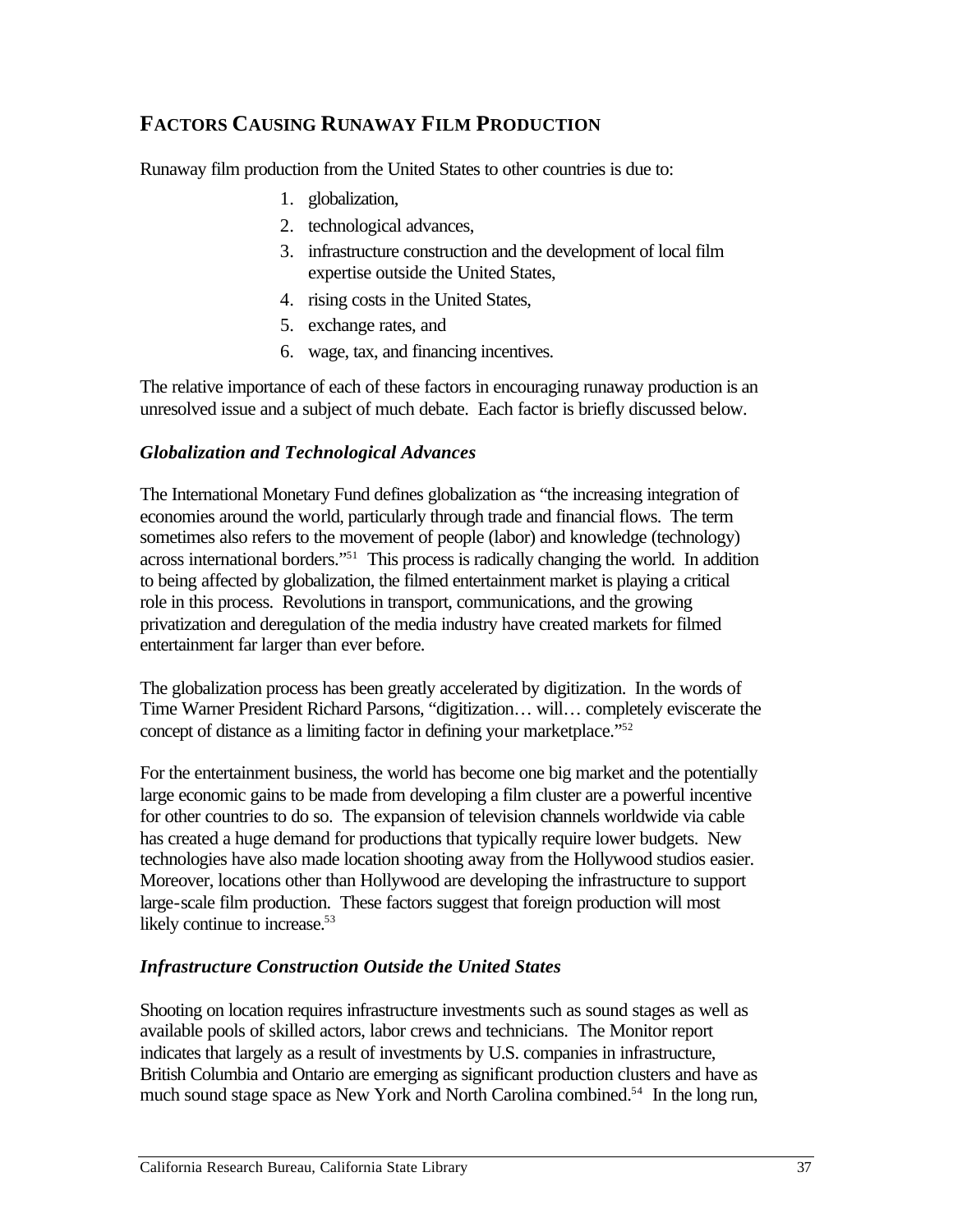runaway production could become self-reinforcing by helping to develop the cluster infrastructure necessary to attract even more production later.<sup>55</sup>

Examples of major studio investments between 1996 and 1998 are:<sup>56</sup>

- 1996 Disney purchases a studio in Victoria, British Columbia.
- 1996 Disney Animation Canada opens a new studio in Vancouver, British Columbia.
- 1996 Fox builds a water-tank-based studio in Rosarito Beach, Mexico.
- 1997 Paramount Studios invests in the construction of four sound stages and production offices in Vancouver.
- 1997 MGM and Bridge Studios open a new studio in Vancouver.
- 1998 Fox opens a new studio in Sydney, Australia.

## *Rising Costs*

According to Hozic (2001), the main impetus for location shooting from 1980 to 2000 is the rising average cost of film production and distribution.<sup>57</sup> Negative costs, which are the average costs of production for feature films produced by the majors, rose to \$54.8 million per film in 2000 (Table 16). Even after controlling for inflation, negative costs have risen substantially over the past 25 years (Chart 12). In 2001, however, negative costs declined to \$47.7 million, a decrease of \$7.1 million or 13 percent.

#### **Negative Cost Components include:**

| (1) Story rights acquisition<br>(2) Pre-production | Concepts, books, screenplays<br>Script development, set design, casting, crew selection,           |
|----------------------------------------------------|----------------------------------------------------------------------------------------------------|
| (3) Principal photography                          | costume design, location scouting, budget<br>Above-the-line: actors, producers, directors, writers |
|                                                    | Below-the-line: soundstage, wardrobe, set construction,<br>labor                                   |
| (4) Post-production                                | Film editing, scoring, titles $\&$ credits, dubbing special<br>effects, sound track                |

Marketing costs have also increased since 1980, mainly due to the dependence on expensive TV advertising and "saturation releases," the simultaneous opening of films in several thousand theaters. Most analysts agree that negative costs have been pushed up by escalating salaries for "above-the-line workers," such as top stars and screenwriters. As a result, below-the-line costs became the only variable costs that studios and producers can manipulate. In Los Angeles, below-the-line costs were high because of the high cost of living and the union-controlled wage scale. As a result, producers took production to Southern "right-to-work" states,<sup>‡‡</sup> Canada, and, less frequently, Australia or

 $\overline{a}$ 

<sup>&</sup>lt;sup>‡‡</sup> A right-to-work law secures the right of employees to decide for themselves individually whether or not to join or financially support a union, meaning there cannot be a union closed shop. These states are listed on Table 17.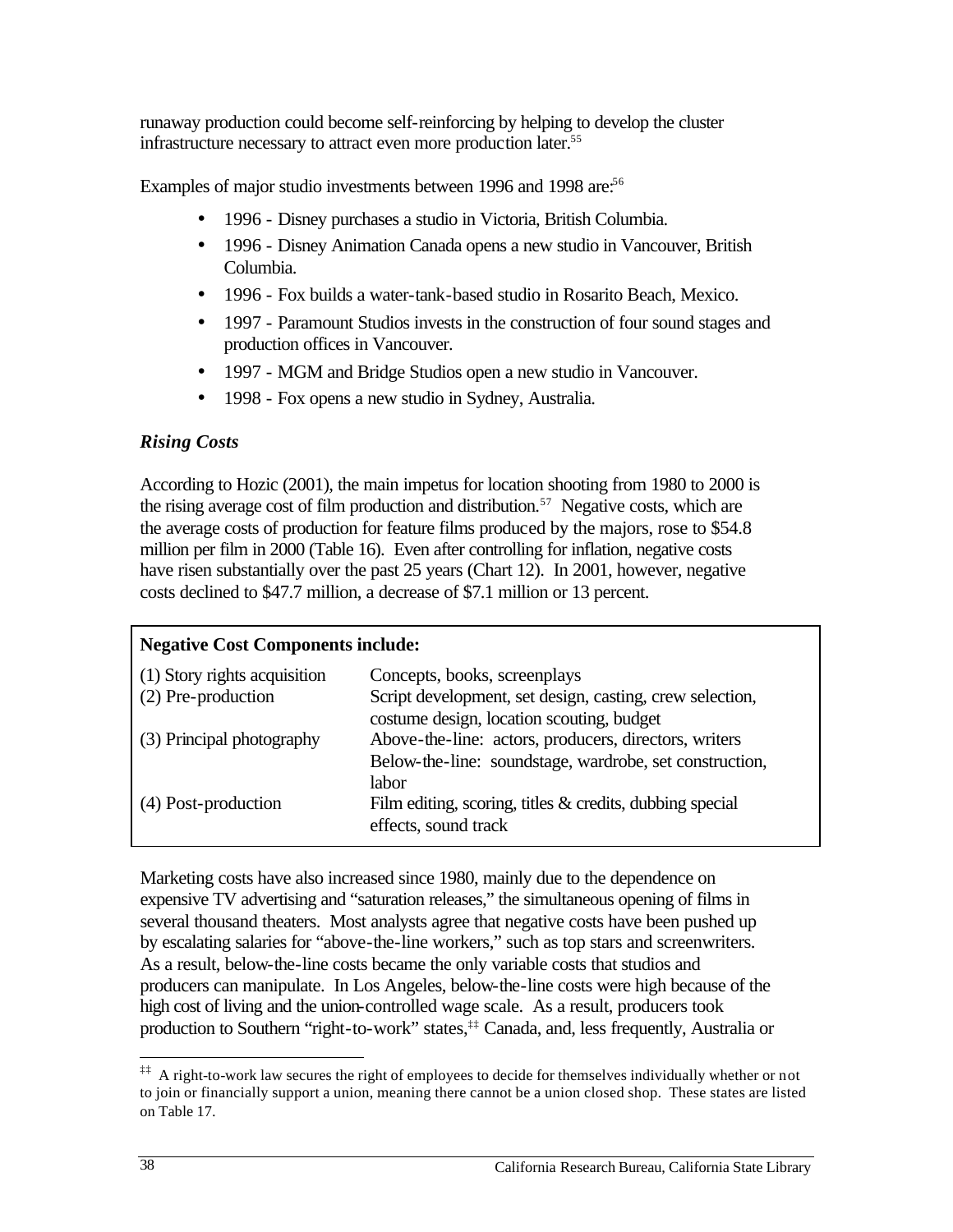other countries. Since below-the-line workers are mostly hired locally, employment opportunities shifted away from California to the new production locations.



**Chart 12** 

In the 1980s, below-the-line labor cost differentials between producing in Hollywood and producing elsewhere were large. According to Department of Labor statistics from 1987, residents of right-to-work states employed in film and TV productions were earning on average 83 percent less than their counterparts in non-right-to-work states.<sup>58</sup> The general level of fringe benefits was about three percent of the payroll in right-to-work states compared with 32 percent in Southern California.59 In the case of Canada, these cost differentials were magnified by the strength of the U.S. dollar.

Labor unions have an important influence on the economics of filmmaking. Union guidelines for compensation at each defined level of trade skill are used to calculate below-the-line costs. According to Vogel (2001), a film can be produced with no noticeable qualitative differences for as much as 40 percent less in nonunion or flexibleunion territories outside of Hollywood, and independent producers may sometimes attempt to reduce below-the-line costs by filming in such territories.<sup>60</sup> Studios may also make use of an International Alliance of Theatrical Stage Employees<sup>61</sup> contract provision (Article 20) that allows the financing of low-budget nonunion movies and television shows if the studio claims to have no creative control.<sup>62</sup> Article 20 is controversial because studios can cut costs by developing a film concept, farming it out to a nonunion independent, and then taking it back for distribution as a negative pickup while claiming to have no creative control.<sup>63</sup>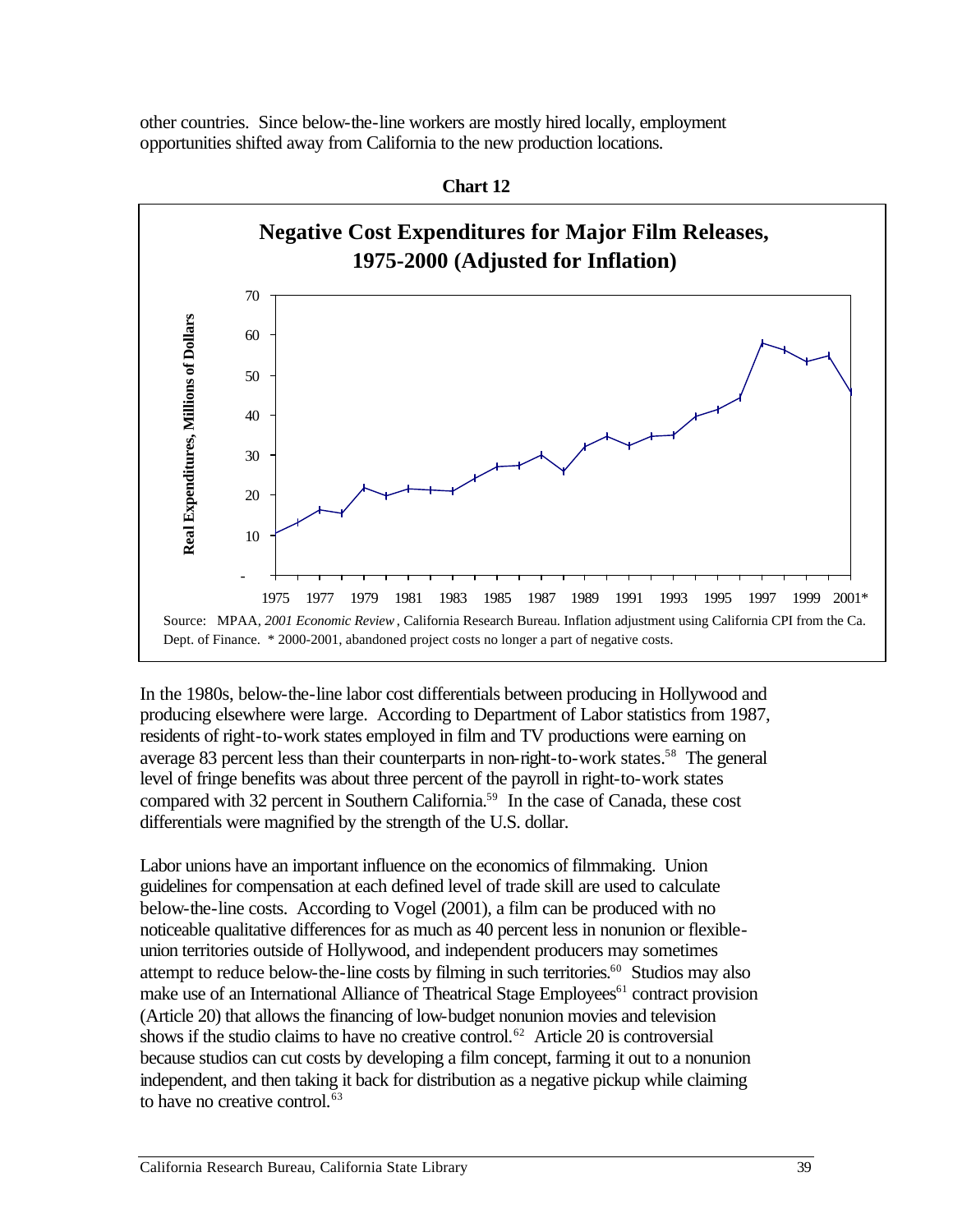| <b>Negative and Marketing Cost Expenditures for Major Film Releases</b><br>(Average Cost per Film in Millions of Dollars) |                                      |                  |      |                |                              |                                                     |  |  |
|---------------------------------------------------------------------------------------------------------------------------|--------------------------------------|------------------|------|----------------|------------------------------|-----------------------------------------------------|--|--|
|                                                                                                                           | Number of<br><b>MPAA</b><br>releases | <b>Negatives</b> | Ads  | Prints         | Total<br><b>Release Cost</b> | Real Growth in<br><b>Negative Costs</b><br>per Film |  |  |
| 1980                                                                                                                      | 161                                  | 9.4              | 3.5  | 0.8            | 13.7                         | $-9%$                                               |  |  |
| 1981                                                                                                                      | 173                                  | 11.3             | 3.5  | 0.9            | 15.7                         | 8%                                                  |  |  |
| 1982                                                                                                                      | 173                                  | 11.8             | 4.1  | 0.9            | 16.8                         | $-2%$                                               |  |  |
| 1983                                                                                                                      | 190                                  | 11.9             | 4.2  | $\mathbf{1}$   | 17.1                         | $-1\%$                                              |  |  |
| 1984                                                                                                                      | 167                                  | 14.4             | 5.4  | 1.3            | 21.1                         | 15%                                                 |  |  |
| 1985                                                                                                                      | 153                                  | 16.8             | 5.2  | 1.2            | 23.2                         | 12%                                                 |  |  |
| 1986                                                                                                                      | 139                                  | 17.5             | 5.4  | 1.2            | 24.1                         | 1%                                                  |  |  |
| 1987                                                                                                                      | 129                                  | 20.1             | 6.9  | 1.4            | 28.4                         | 10%                                                 |  |  |
| 1988                                                                                                                      | 160                                  | 18.1             | 7.1  | 1.4            | 26.6                         | $-14%$                                              |  |  |
| 1989                                                                                                                      | 169                                  | 23.5             | 7.8  | 1.4            | 32.7                         | 24%                                                 |  |  |
| 1990                                                                                                                      | 169                                  | 26.8             | 10.2 | 1.7            | 38.7                         | 8%                                                  |  |  |
| 1991                                                                                                                      | 164                                  | 26.1             | 10.4 | 1.7            | 38.2                         | $-6%$                                               |  |  |
| 1992                                                                                                                      | 150                                  | 28.9             | 11.5 | $\overline{2}$ | 42.4                         | 7%                                                  |  |  |
| 1993                                                                                                                      | 161                                  | 29.9             | 12.1 | 1.9            | 43.9                         | 1%                                                  |  |  |
| 1994                                                                                                                      | 183                                  | 34.3             | 13.9 | 2.2            | 50.4                         | 13%                                                 |  |  |
| 1995                                                                                                                      | 234                                  | 36.4             | 15.4 | 2.4            | 54.2                         | 4%                                                  |  |  |
| 1996                                                                                                                      | 240                                  | 39.8             | 17.2 | 2.6            | 59.6                         | 7%                                                  |  |  |
| 1997                                                                                                                      | 253                                  | 53.4             | 19.2 | 3              | 75.6                         | 31%                                                 |  |  |
| 1998                                                                                                                      | 235                                  | 52.7             | 22.1 | 3.3            | 78.1                         | $-3%$                                               |  |  |
| 1999                                                                                                                      | 218                                  | 51.5             | 21.4 | 3.1            | 76.0                         | $-5%$                                               |  |  |
| 2000*                                                                                                                     | 197                                  | 54.8             | 24.0 | 3.3            | 82.1                         | 3%                                                  |  |  |
| 2001*                                                                                                                     | 196                                  | 47.7             | 27.3 | 3.7            | 78.7                         | $-16%$                                              |  |  |

**Table 16** 

 Average Negative Costs include production costs, studio overhead and capitalized interest. \*Due to changes in financial reporting regulations, abandoned project costs are no longer a part of negative costs. Source: MPAA Worldwide Market Research, *2001 U.S. Economic Review*, http://www.mpaa.org.

#### *Exchange Rates*

While feature film costs have risen dramatically, a strong U.S. dollar also makes it attractive to shift production elsewhere. Chart 13 shows trends for the average number of Canadian, Australian, and New Zealand dollars per U.S. dollar from 1990 to 2001. Since 1990, a rising number of Canadian dollars has been needed to purchase one U.S. dollar, representing a decrease in the value of the Canadian dollar against the U.S. dollar. The value of the U.S. dollar affects movie profitability because 30 to 40 percent of gross rentals earned by the majors are generated outside the domestic market (the U.S. and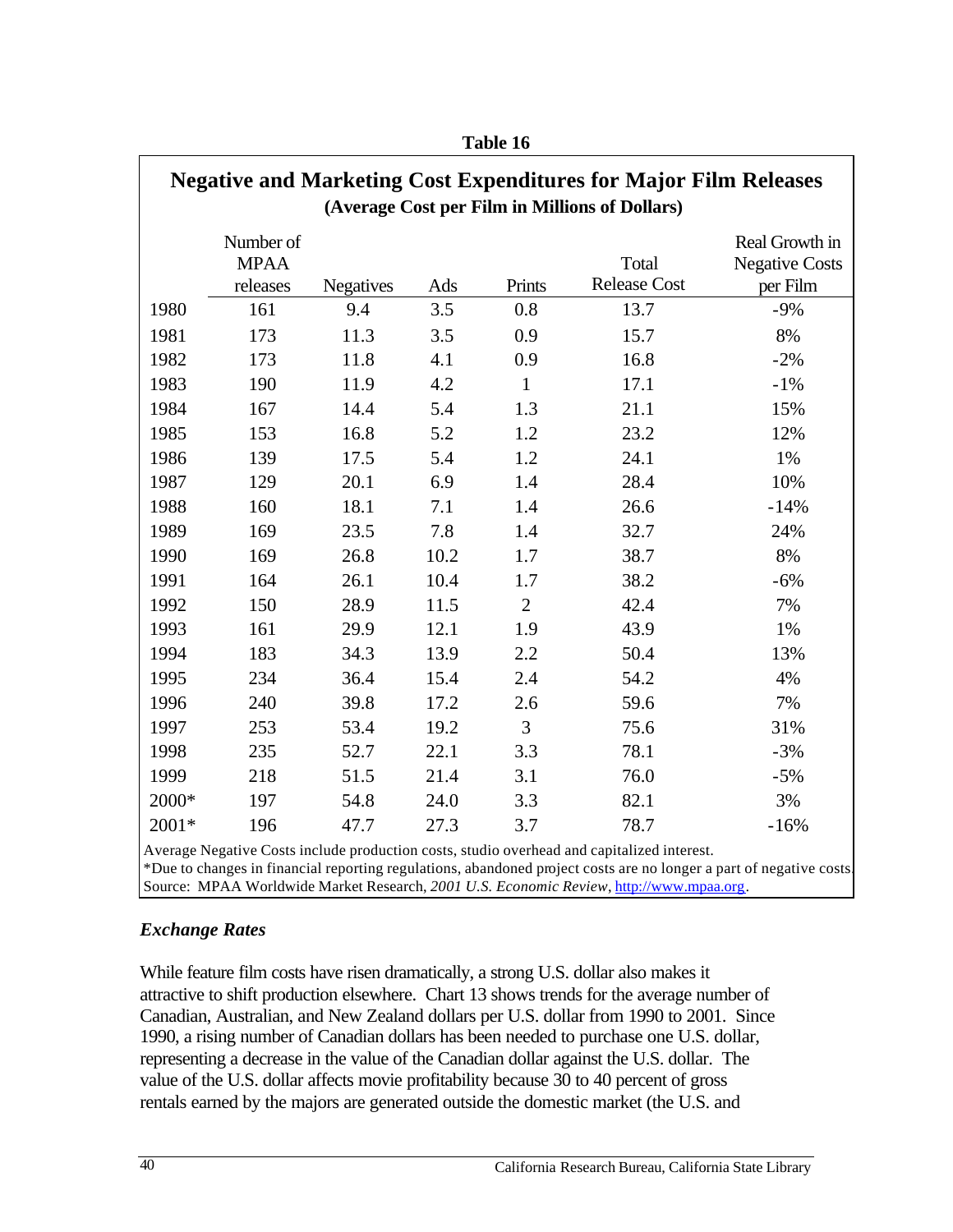Canada). According to Vogel (2001), a strong dollar is associated with lower foreign ticket revenues and studio profitability. Although there is some countervailing effect from the lower costs of shooting pictures in weak-currency countries and from maintaining foreign-territory distribution and sales facilities in such locations, a strengthening U.S. dollar exchange rate will, on balance, noticeably decrease movie industry profitability.64



#### *Incentives*

One measure of increased interest in encouraging entertainment production is the proliferation of film offices worldwide. Many countries and all 50 U.S. states have film commissions, plus many local offices. Fifty-six local California jurisdictions have film offices.65 Many film offices have extensive websites.

Another measure of interest in attracting film production is the range of financing and tax incentives offered by countries, states, and some cities. Within the United States, common types of incentives are sales tax incentives, rebate/exemption of transient occupancy (hotel) taxes, no fees for filming on state properties, and a simplified permit process. Some states have no permits. California has numerous incentives for the film industry, including a sales tax exemption for some purchases. Most of these incentives were enacted by the California legislature in the mid-1990s. Relative to other states, California has a good incentive program, but some states have even stronger ones. Minnesota and Oklahoma, for example, have production cost rebates. North Carolina, Florida, and New York also have wide-ranging incentives.

Most of these tax breaks represent a small portion of operating expenses, and are really only a small incentive. "What distinguished some states from others is the degree to which they finance or subsidize both the physical and human infrastructure that supports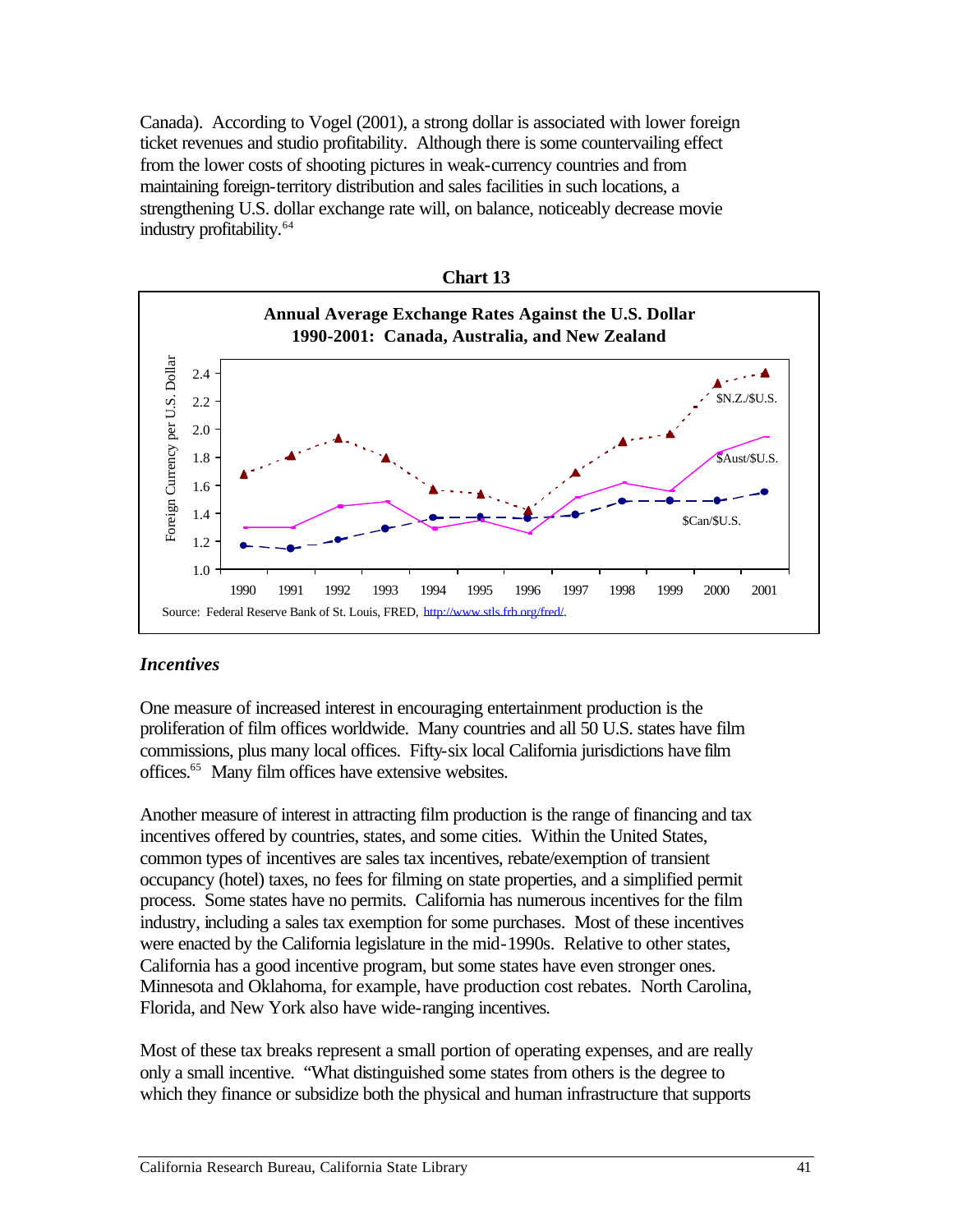the industry."66 North Carolina has been the one of the most aggressive states in pursuing the film industry and has had generous public resource support to do so.<sup>67</sup> It has more studio production complexes and soundstages than any state outside of California as well as an excellent school of filmmaking with good film production facilities. Florida also has a filmmaking master's degree program at Florida State University with a modern soundstage facility.

Common state-based incentives are summarized in Table 17. These include sales tax incentives, state hotel tax exemptions, and few or no permits. The minimum length of stay (number of days) before obtaining the hotel tax exemption is listed in the state hotel tax column. Other incentives summarized are income tax breaks and production cost rebates. Some states consider filming a manufacturing activity, and thus grant producers many tax breaks. Right-to-work states are also identified.<sup>68</sup> Not all of them advertise their right-to-work laws as an incentive to filmmakers, but some do.

Most developed countries except the United States offer financing and tax incentives to attract film production. Some countries offer incentives to domestic producers only, while other countries target both domestic and foreign producers. Canada seems to be viewed by other U.S. states as the most aggressive foreign country with respect to efforts to attract film production. To advertise their incentives, Canadian film commissions have elaborate websites and their representatives attend events in Los Angeles, New York City, and other U.S. production centers. Canadian incentives aimed primarily at reducing labor costs both at the federal and the provincial level are more attractive than those currently offered by U.S. states, including California.

Incentives offered by U.S. states and by English-speaking countries such as Canada, the United Kingdom, Australia, Ireland, and New Zealand are described in Appendix E.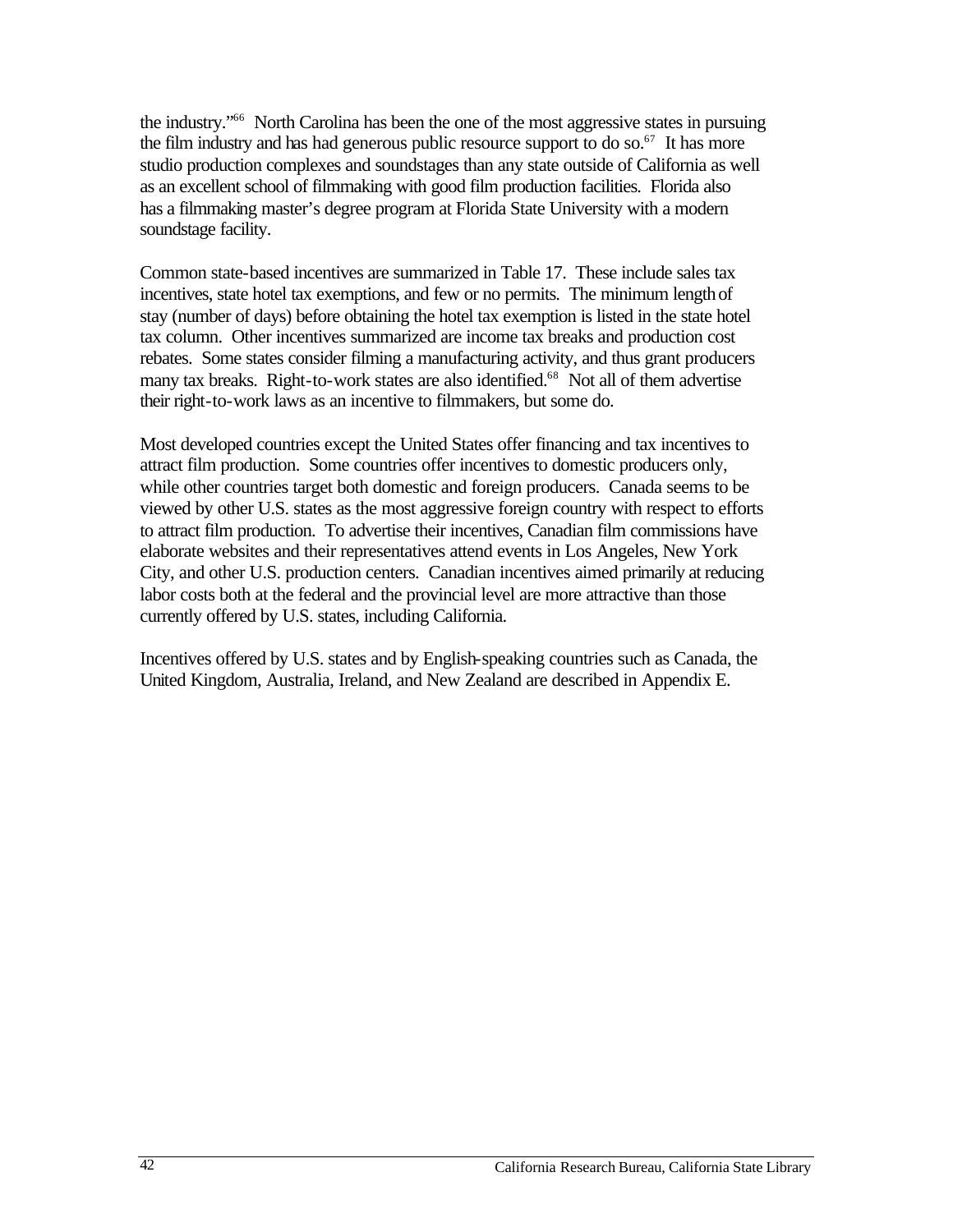## Table 17

|                                         |                  |               | Table 17           |                       |                |                     |           |  |
|-----------------------------------------|------------------|---------------|--------------------|-----------------------|----------------|---------------------|-----------|--|
| <b>Film Incentive Programs by State</b> |                  |               |                    |                       |                |                     |           |  |
|                                         |                  |               |                    | <b>State</b>          |                |                     |           |  |
|                                         |                  | <b>Income</b> | <b>Production</b>  | <b>Hotel</b>          |                | <b>Filming As</b>   | Right-to- |  |
| <b>State</b>                            | <b>Sales Tax</b> | <b>Tax</b>    | <b>Cost Rebate</b> | <b>Tax</b>            | <b>Permits</b> | <b>Manufacturer</b> | Work      |  |
| Alabama                                 | Yes              |               |                    | $\overline{30}$       | None           |                     | Yes       |  |
| Alaska                                  |                  |               |                    |                       |                |                     |           |  |
| Arizona                                 | Yes              |               |                    | >30                   |                |                     | Yes       |  |
| Arkansas                                | Yes              |               |                    |                       |                |                     | Yes       |  |
| California                              | Yes              |               |                    |                       |                |                     |           |  |
| Colorado                                |                  |               |                    | 30                    |                |                     |           |  |
| Connecticut                             | Yes              |               |                    | >30                   |                |                     |           |  |
| Delaware                                |                  |               |                    | >28                   |                |                     |           |  |
| District of Columbia                    |                  |               |                    |                       |                |                     |           |  |
| Florida                                 | Yes              |               |                    |                       |                |                     | Yes       |  |
| Georgia                                 | Yes              |               |                    |                       |                |                     | Yes       |  |
| Hawaii                                  |                  | <b>Yes</b>    |                    |                       |                |                     |           |  |
| Idaho                                   |                  |               |                    | $\overline{30}$       |                |                     | Yes       |  |
| <b>Illinois</b>                         |                  |               |                    | $\overline{30}$       |                |                     |           |  |
| Indiana                                 |                  |               |                    |                       |                |                     |           |  |
| Iowa                                    |                  |               |                    | $\overline{30}$       | Few            |                     | Yes       |  |
| Kansas                                  | Yes              |               |                    |                       |                |                     | Yes       |  |
| Kentucky                                | Yes              |               |                    |                       |                |                     |           |  |
| Louisiana                               | Yes              |               |                    | >30                   |                |                     | Yes       |  |
| Maine                                   | Yes              |               |                    | >28                   |                |                     |           |  |
| Maryland                                | Yes              |               |                    |                       |                |                     |           |  |
| Massachusetts                           |                  |               |                    |                       |                |                     |           |  |
| Michigan                                |                  |               |                    | > 30                  |                |                     |           |  |
| Minnesota                               | Yes              |               | Yes                |                       |                |                     |           |  |
| Mississippi                             |                  |               |                    |                       | None           | Yes                 | Yes       |  |
| Missouri                                |                  | Yes           |                    |                       |                |                     |           |  |
| $\overline{\mathrm{M}}$ ontana          |                  |               |                    | >30                   |                |                     |           |  |
| Nebraska                                |                  |               |                    |                       | Few            |                     | Yes       |  |
| Nevada                                  |                  |               |                    |                       |                |                     |           |  |
| New Hampshire                           |                  |               |                    |                       | None           |                     |           |  |
| New Jersey                              | Yes              |               |                    | $90\,$                |                |                     |           |  |
| <b>New Mexico</b>                       |                  | Yes           |                    | 30                    |                |                     |           |  |
| New York (City)                         | Yes              |               |                    | Varies                |                | Yes                 |           |  |
| North Carolina                          | Yes              |               |                    |                       |                |                     | Yes       |  |
| North Dakota                            |                  |               |                    |                       |                |                     | Yes       |  |
| Ohio                                    |                  |               |                    |                       |                |                     |           |  |
| Oklahoma                                | Yes              |               | Yes                |                       |                |                     | Yes       |  |
| Oregon                                  |                  |               |                    |                       |                |                     |           |  |
| Pennsylvania                            | Yes              |               |                    | 30                    |                |                     |           |  |
| Rhode Island                            |                  |               |                    |                       |                |                     |           |  |
| South Carolina                          | Yes              |               |                    |                       |                |                     | Yes       |  |
| South Dakota                            |                  |               |                    |                       |                |                     | Yes       |  |
| Tennessee                               | Yes              |               |                    |                       | Few            |                     | Yes       |  |
| Texas                                   | Yes              |               |                    | $\overline{30}$       | None           | Yes                 | Yes       |  |
| Utah                                    |                  |               |                    | 30<br>$\overline{31}$ | None           |                     | Yes       |  |
| Vermont                                 | Yes              | Yes           |                    |                       | Few            |                     |           |  |
| Virginia                                | Yes              |               |                    | > 90                  |                |                     | Yes       |  |
| Washington                              | Yes              |               |                    | $\overline{30}$       |                |                     |           |  |
| West Virginia<br>Wisconsin              |                  |               |                    |                       | None           |                     |           |  |
|                                         |                  |               |                    |                       |                |                     |           |  |
| Wyoming                                 | Yes              |               | Discount           | 30                    |                |                     | Yes       |  |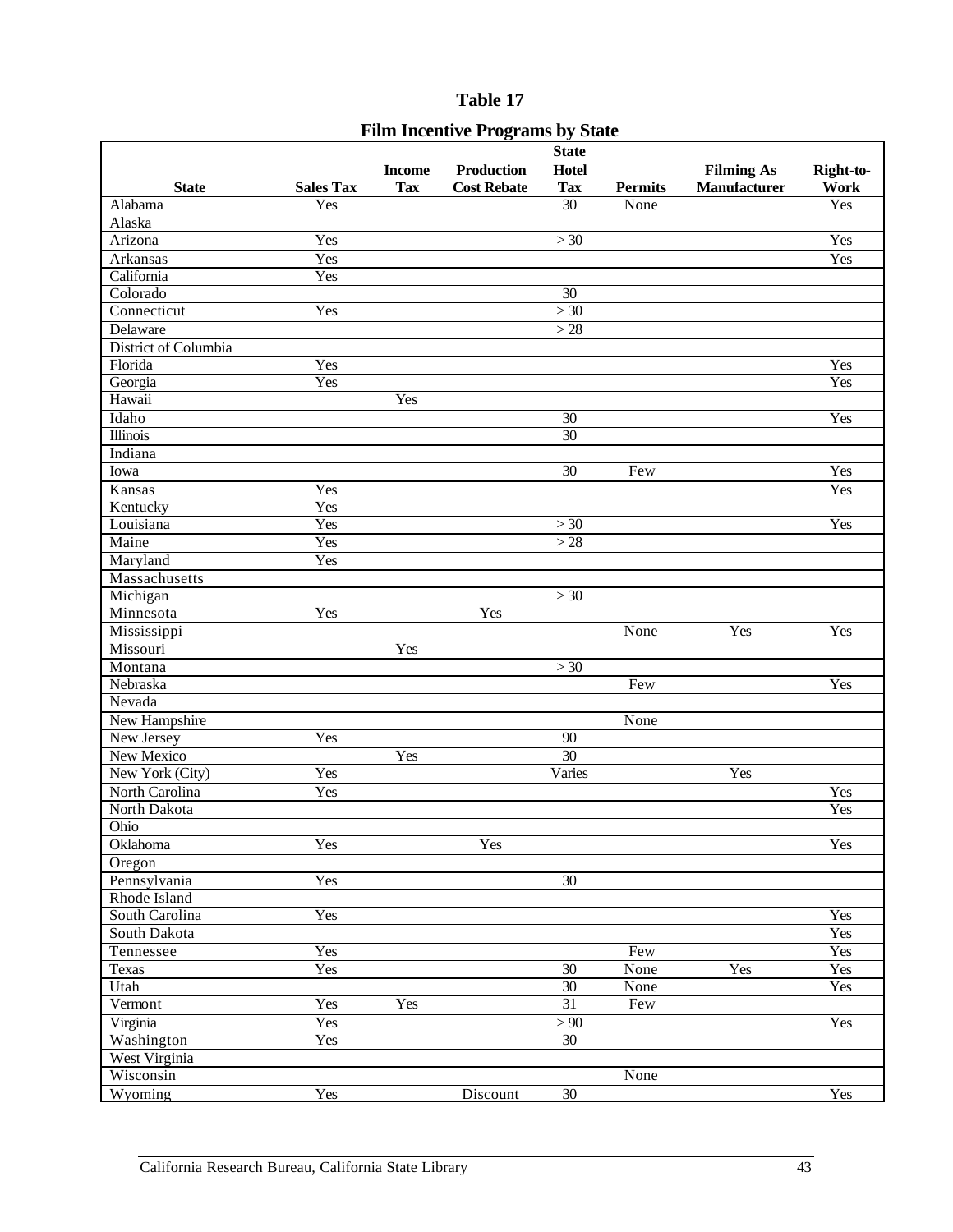# **THE IMPACT OF RUNAWAY PRODUCTION ON THE U.S. ECONOMY**

The Monitor report finds that runaway film production is having an increasingly dramatic impact on U.S. film and television production, especially in the area of made-fortelevision movies. The report documents how runaway film production has affected thousands of workers in industries from computer graphics to construction and catering. Each time a film or television production leaves the U.S., ten to 30 supporting actors; stunt and background performers and 40 to 150 crewmembers are hired in a foreign location instead of in the U.S. From 1989 to 1998, a total of 125,100 full-time equivalent positions were lost due to "economic" runaway film production, a trend the report expects to increase. Nearly four times as many jobs were lost in 1998, estimated at 23,500 full-time equivalent positions, as in 1990, estimated at 6,900 jobs. These estimates are direct job losses, not including multiplier effects.<sup>\*</sup>

The Monitor report estimate of a \$10.3 billion loss to the U.S. in 1998 due to economic runaway production comprises:

- \$2.8 billion in lost direct production spending
- \$5.6 billion in multiplier effects
- \$1.9 billion in lost tax revenue<sup>†</sup>

How large is this \$10.3 billion loss in relation to the total impact of film production expenditures of U.S.-developed theatrical films and television on the U.S. economy? Monitor estimates the total impact on the U.S. economy from direct production expenditures at \$74.3 billion. This includes expenditures on projects that were filmed wholly or partially in the U.S. The \$10.3 billion lost due to U.S. economic runaway productions represents almost 14 percent of the total \$74.3 billion. The economic impact methodology used in the Monitor report, which relies on multipliers, is discussed in Appendix D, Method 2.

Canadian sources dispute the magnitude of the Monitor findings. If direct production expenditure dollars lost due to economic runaways were \$2.8 billion, as the Monitor report found, the presumed Canadian share (81 percent) would be \$2.24 billion in 1998.

- An Ernst & Young study, commissioned by the Directors Guild of Canada in response to the Monitor report, derived a much smaller, but still significant, economic loss: \$1.74 billion.<sup>69</sup>
- The Canadian Film and Television and Production Association estimates that total revenues from foreign film shooting in Canada in 1998/99 were just \$740 million  $(C$1.1 billion)$  and in 1999/00 were \$1 billion  $(C$1.5 billion).<sup>70</sup>$

 $\overline{a}$ 

These U.S. job loss estimates seem high. According to Canadian industry estimates, there were 41,900 direct jobs in 1998-99 in film and television production in Canada. Official Canadian job estimates were 30,496 in 1998. (Chart 16).

 $\dagger$  The tax revenue is lost from the point of view of U.S. government revenue collection but not from the U.S. as a whole. Most economists would agree that including the \$1.9 billion in the total \$10.3 billion amounts to double counting.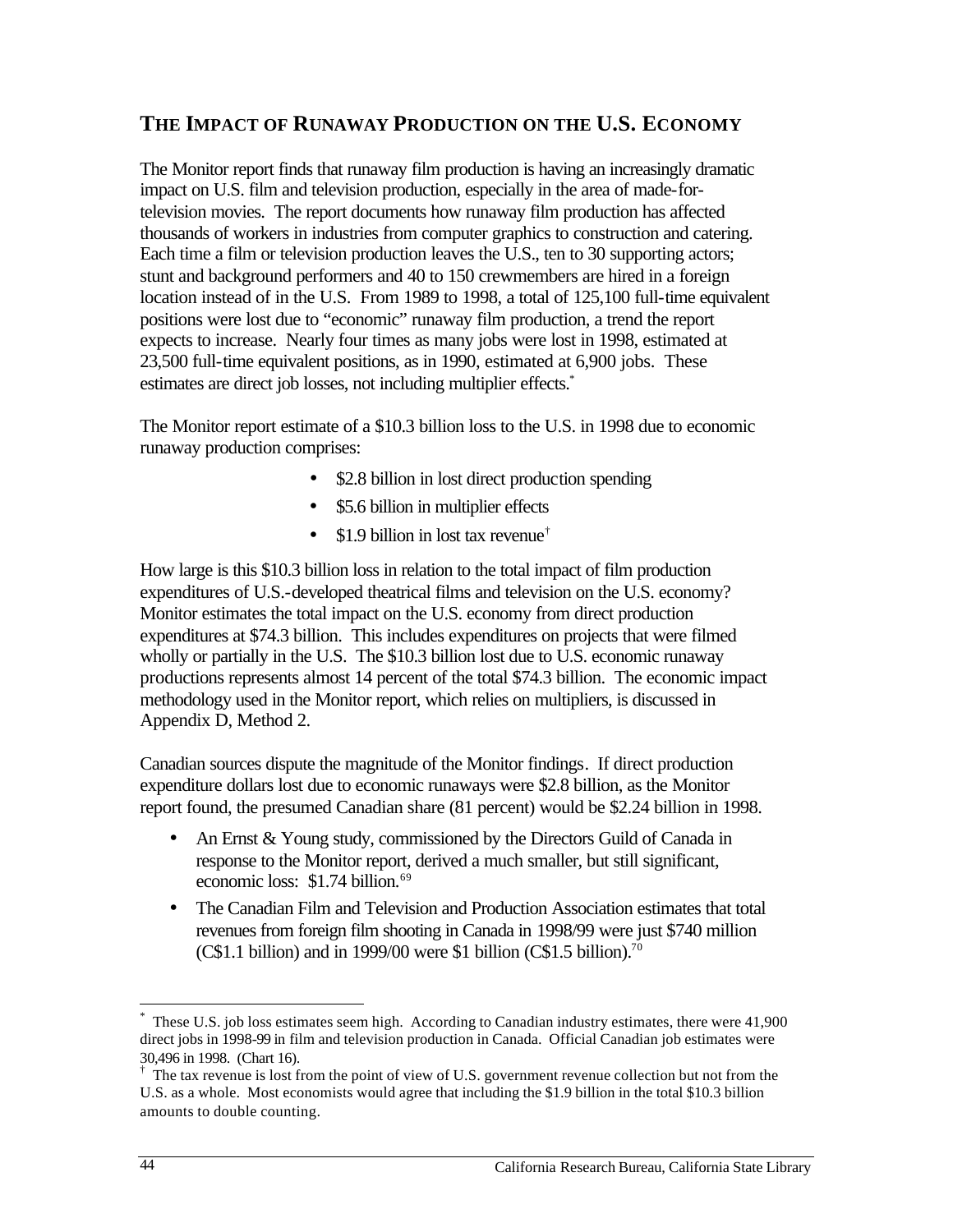• According to Pamela Brand, National Executive Director, Directors Guild of Canada (DGC), 5/29/00: Based on the number of films registered with the Commission, DGC estimates that U.S. filmmakers spent \$573 million in 1998.<sup>71</sup>

Major discrepancies also exist between estimates for the amount spent in Canada by U.S. filmmakers. The 2001 U.S. Commerce report, *The Migration of U.S. Film and Television Production* contrasts estimates using official U.S. trade data with estimates using production budget data from Steve Katz & Associates:<sup>72</sup>

- U.S. trade statistics: Payments by a U.S. film company to foreigners are considered a U.S. import of services. One of the line items in the services trade data, "Miscellaneous disbursements," includes subcategories "disbursements to fund production costs of motion pictures" and "disbursements to fund production costs of broadcast program material other than news."73 Using these data and several other assumptions, the U.S. Commerce report estimates total payments to Canada in 1999 for motion picture and non-news television production of about \$630 million.74
- Using data from the 1999 Katz report, total budgets for runaway productions to Canada were estimated at \$2 billion (constituting \$1.5 billion in payments for feature-film production in 1999, \$300 million for MOWs and \$200 million for television series programming and commercials). Assuming that half the film budget is spent in Canada, about \$1 billion was spent there, a bit less than twice the estimate of \$630 million based on official data.<sup>75</sup> The methodology used to obtain economic impact estimates using sample production budgets is also described in Appendix D, Method 4.

The U.S. Commerce report notes that these estimates ignore multiplier effects and concludes that:

"What is clear from this discussion is that the official data on disbursements and the industry data collected and analyzed by Katz & Associates produce different results for total film import figures from Canada. The analysis of U.S. payments for film and television production in Canada suggests that the payments may be considerably higher than what the official import statistics would seem to indicate. Thus, if the Katz data are accurate, and most industry observers believe that they are, once again, official import data do not give a satisfactory picture of what is happening in the industry."76

For movies-of-the-week, lost revenues are estimated in the Association of Imaging Technology and Sound report. This report estimates that approximately \$775 million in direct production and post-production revenues were lost due to runaway production between 1996 and 2000.77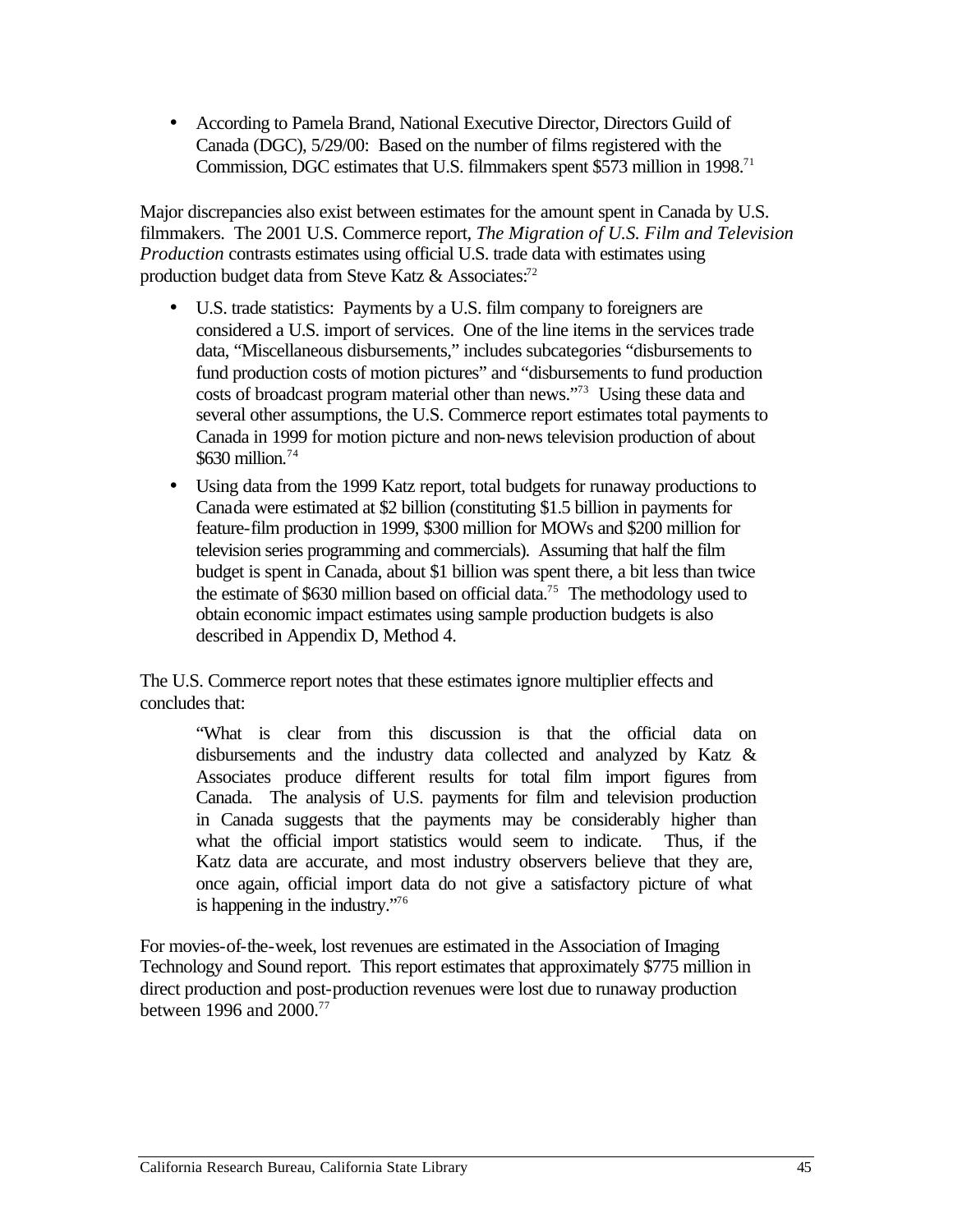# **THE IMPACT OF RUNAWAY PRODUCTION ON THE CALIFORNIA ECONOMY**

U.S. regional impacts of runaway production were measured in the Monitor report by using direct production expenditure data. From 1990 to 1998, larger production centers such as New York City and Los Angeles experienced growth in production expenditures while smaller production centers, which often get small-budget projects, were more affected by runaway production. Direct production expenditures in North Carolina declined 35.8 percent from 1995 to 1998, a decrease of \$120 million. Washington State, Illinois, and Texas also experienced declines of 37.5 percent, 19.8 percent and 31 percent respectively. Collectively, these four states lost almost \$200 million in direct production expenditures between 1995 and 1998. Using production expenditure criteria, therefore, California suffered less between 1990 and 1998 because of production runaways to foreign countries than many other states did.78

What is the effect on output and employment of a film that "runs away?" Estimates vary.

- According to a May 1999 report by the Film and Television Action Committee, California's loss of a relatively low budget, \$18 million feature film to a foreign location, would cost the state a total of \$7 million and 592 jobs in above-the-line and below-the-line employment.79
- Ron Ver Kuilen, director of the Illinois Film Office, estimates that the expenditure of \$10 million of total production dollars represents a loss or gain of 300 to 400 jobs.<sup>80</sup>
- According to estimates by the Chicago Film Office and the Illinois Film Office, every \$10 million of lost or gained revenue results in  $2,500$  jobs lost or gained.<sup>81</sup>

# **SOME FILM PRODUCTION IS GOING TO OTHER STATES**

Thirty years ago, California was the world's only major film producer. It still dominates the industry, but production capacity has spread to other states and countries. States with major film industries are California, New York, Texas, Florida, Illinois, and North Carolina. States with growing film industries are Nevada, New Jersey, Arizona, Utah, Louisiana, Washington, and Massachusetts.

most from production that ran away from Los Angeles.<sup>82</sup> The North Carolina film In the late 1980s and 1990s, North Carolina and Florida were the states that benefited the industry developed 29 sound stages (more than any state other than California), a statesponsored film school in Winston-Salem, and a large pool of well-trained technicians and crewmembers. Wilmington, North Carolina, grew into the second largest filmproduction center on the East Coast. Factors such as North Carolina's right-to-work status, its nonunion labor, and its business incentives packages have transformed the state into one of the most attractive, low-cost production areas in the U.S. as well as the most business-friendly. North Carolina did not develop its own local film production, however. In the late 1980s, Florida became the site of two large studios: Universal and Disney/MGM, both located next to Disney World and the Epcot Center in Orlando.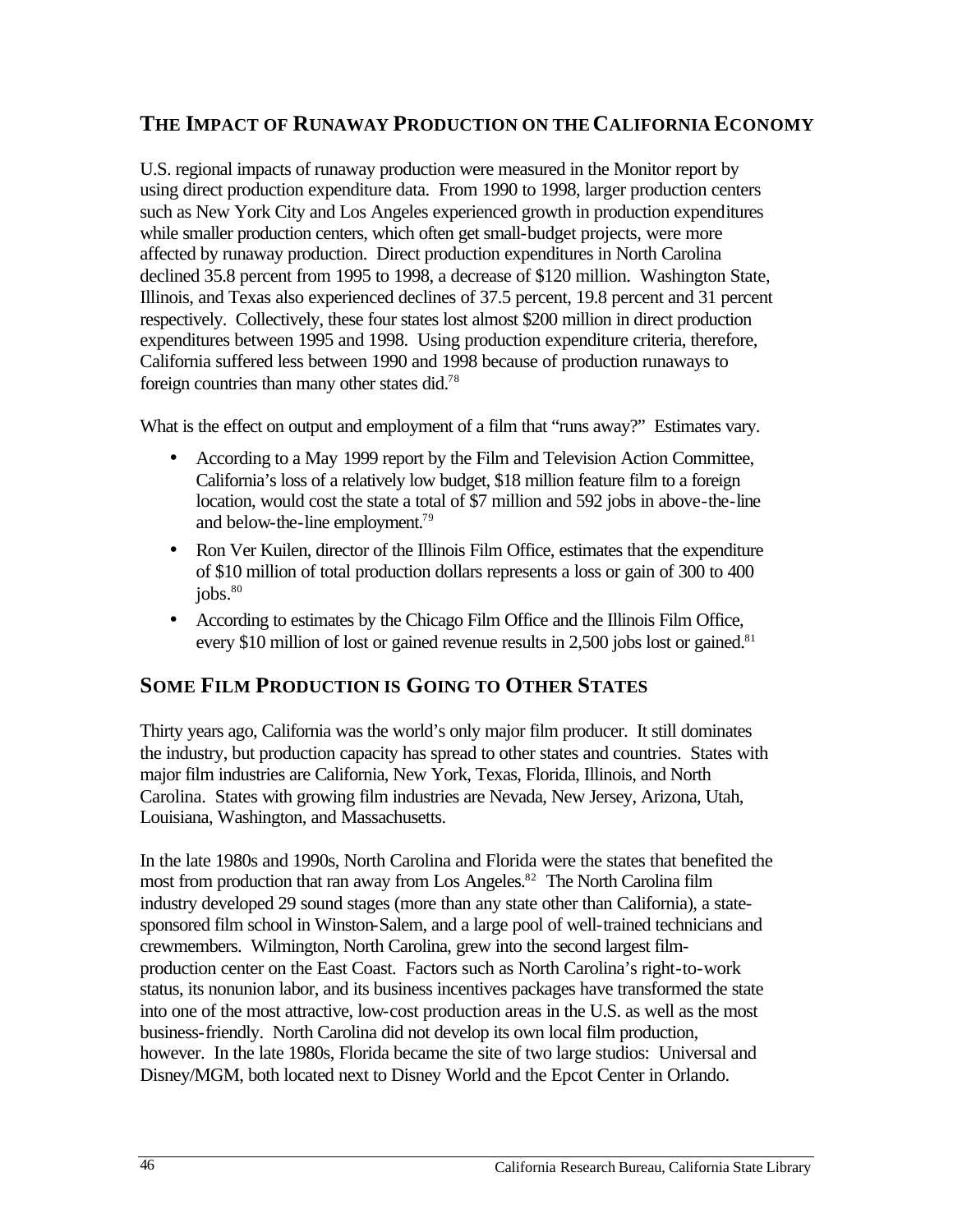What are other states saying about their movie production industry? How do they view Hollywood and runaway production? The Florida Economic Assessment report issued in December 2000 highlights its concerns with runaway production and intentions to change state policies accordingly.<sup>83</sup>

- • *"Runaway productions are becoming an increasing problem*. Currently, with the incentives provided by international governments and exchange rate issues, U.S. developed productions can save up to 23 percent on the cost of production by filming in Canada, Australia, or the United Kingdom…."
- • *"The State has not provided adequate incentives to businesses in the film and entertainment industry."* In 2001, Florida improved its tax incentive program by adding a sales tax incentive.
- • *"There is a lack of cooperation among regions, businesses, and organizations within the industry in the State."* Florida's competing regional film commissions are often cited as examples of intense competition with some counterproductive results. According to Hozic, "The effects of their fratricidal struggle were such that the state started lagging behind North Carolina both in the number of films produced and the revenue generated by film productions."84

The report on the New York City film industry done by the Boston Consulting Group (BCG) in 2000, on the other hand, points out the reasons for New York City's failure to attract more films. The BCG report also analyzes a firm's location decisions using interview data. Among the study's most interesting findings:

- • *Traditional media location decisions are driven by cost, script requirements and talent preferences.* Generally, in the absence of unique script or talent situations, cost will be the main driver of the location decision. Within traditional media, features, television, and commercials value the three main criteria differently. In general, as budgets get smaller for television movies and commercials, cost becomes more important in location decisions. *In comparison with the three main criteria, government incentives are not very important.*
- • *Digital media location decisions are driven by availability of labor, industry cluster advantages, and availability/cost of space*. Access to talent is a primary concern. This section of the report compares New York and California, finding:<sup>85</sup>
	- (1) *California attracts more talent than New York*. Support for this claim rests mainly on education statistics: "Although New York State has a relatively equal share in top creative programs, New York State is disadvantaged in top engineering programs. Two of the top three computer engineering specialty programs are located in Silicon Valley, for example. Moreover, California schools have the best reputations in computer-aided graphics/digital media."
	- (2) *Lack of industry critical mass in New York further hurts the ability to attract talent*. Critical mass is needed to support freelance worker community: "Talent moves to California because they need a large pool of companies who can offer a steady stream of work – New York lacks the critical mass to supply a strong job network," said one digital media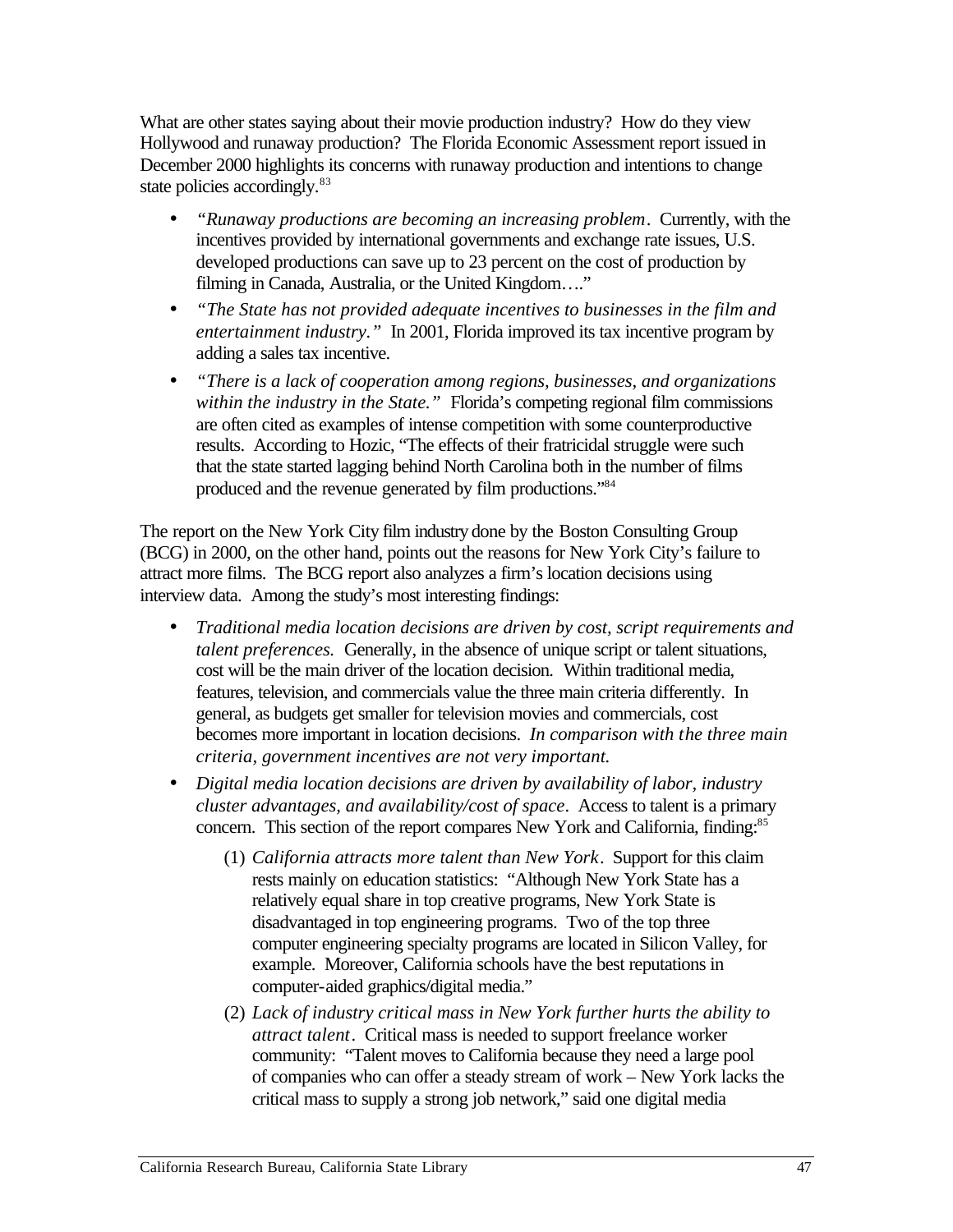executive. Moreover, talent attracts more talent: "I lose a lot of people to California because they feel that they have learned all they can here in New York and need to move on to more 'cutting edge' work," said another digital media executive.

Other comments on New York's competitive position:

- Among major production centers, Canada is the most aggressive with direct subsidies.
- U.S. film companies have not benefited from federal subsidies. Other English-speaking countries are offering direct budget support.

# **SOME FILM PRODUCTION IS GOING TO OTHER COUNTRIES, ESPECIALLY CANADA**

Canada's share of total U.S. economic runaways increased from 63 percent in 1990 to 81 percent in 1998. In 1998, there were 285 economic runaways, of which 232 went to Canada. The Monitor report estimates that U.S.-developed productions located in Canada have been able to realize direct savings of approximately 17 percent to 20 percent. After the production is completed, additional savings can be realized by applying for tax rebates associated with Canadian labor spending, resulting in total budget savings of up to 26 percent. Approximately 60 percent of the direct savings come from below-the-line labor cost differences. Labor rates and fringe benefits, for example, are lower in Canada.

Canada's film industry grew rapidly in the 1990s, with U.S.-developed productions widely recognized as making a major contribution to that growth. Most production took place in British Columbia, Ontario, and Quebec. The industry experienced 13 percent average annual growth for the last five years, increasing in volume from C\$1.9 billion in 1993-94 to C\$5.0 billion in 2000-01 (Chart 14).

Foreign location shooting in Canada, the majority of which can be presumed to be U.S. runaway production, increased almost six-fold during the period 1993-94 to 2000-01. In 2000-01, foreign production volume was C\$1.8 billion, representing a 17 percent increase over the previous year. Foreign location television production, which represents 24 percent of all television production in Canada, increased 35 percent in 2000-01 to C\$904 million. Foreign theatrical production, which represented 70 percent of all theatrical production in Canada, grew only three percent to C\$858 million in 2000-01. This slow growth in foreign theatrical production is down substantially from the high growth in the two previous years (Chart 14 and Table 18). In 2001, U.S. runaway production to Canada reportedly slowed because (1) Hollywood studios and networks required less product after hoarding programming in anticipation of a strike by Los Angeles writers and actors in Spring 2001, and (2) the September 11 terrorist attack cut into travel. Canadian producers and actors are not anticipating a steady return of runaway production before Spring 2002.<sup>86</sup>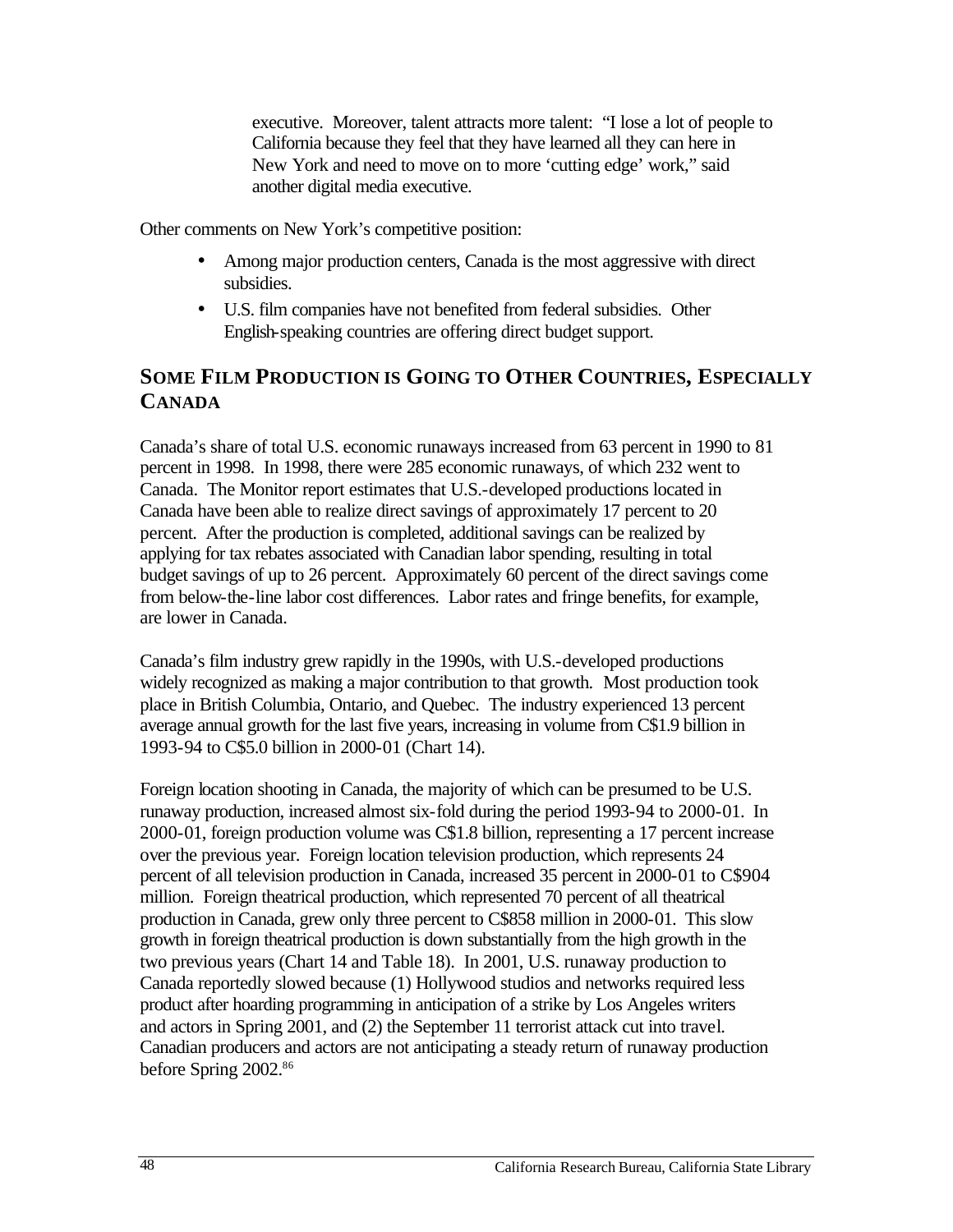| nar |  |
|-----|--|
|-----|--|



#### **Table 18**

| <b>Foreign Location Television and Theater Production in Canada</b><br><b>Millions of Canadian Dollars</b> |       |       |       |       |         |  |  |  |
|------------------------------------------------------------------------------------------------------------|-------|-------|-------|-------|---------|--|--|--|
| 1997-98<br>1998-99<br>2000-01<br>1996-97<br>1999-00                                                        |       |       |       |       |         |  |  |  |
| Foreign Location Television                                                                                | \$448 | \$523 | \$530 | \$672 | \$904   |  |  |  |
| Foreign Location Theater                                                                                   | \$320 | \$295 | \$566 | \$834 | \$858   |  |  |  |
| Foreign Location<br>\$768<br>\$818<br>\$1,096<br>\$1,506                                                   |       |       |       |       | \$1,762 |  |  |  |
| Foreign Location as a Percent of<br><b>Total Canadian Production</b>                                       | 25%   | 25%   | 27%   | 33%   | 35%     |  |  |  |
| Source: CFTPA, APFTO, and PricewaterhouseCoopers, <i>Profile 2002</i> , Exhibits 9 and 11.                 |       |       |       |       |         |  |  |  |

In Canada, total motion picture production employment, including direct and indirect jobs, more than doubled from 52,300 jobs in 1993-94 to 134,400 jobs in 2000-01. Direct jobs correspond to official employment statistics in the motion picture industry while indirect jobs include jobs related to films in other industries. Of the 134,400 jobs in 2000-01, 51,700 were direct jobs and 82,700 were indirect jobs. $87$  Chart 15 shows Canadian estimates for direct and indirect jobs between 1993 and 2000. On a percentage basis, Canadian estimates for indirect jobs are higher than California estimates done by LAEDC, CCSCE and MPAA.<sup>88</sup> See Appendix A for indirect job estimate details.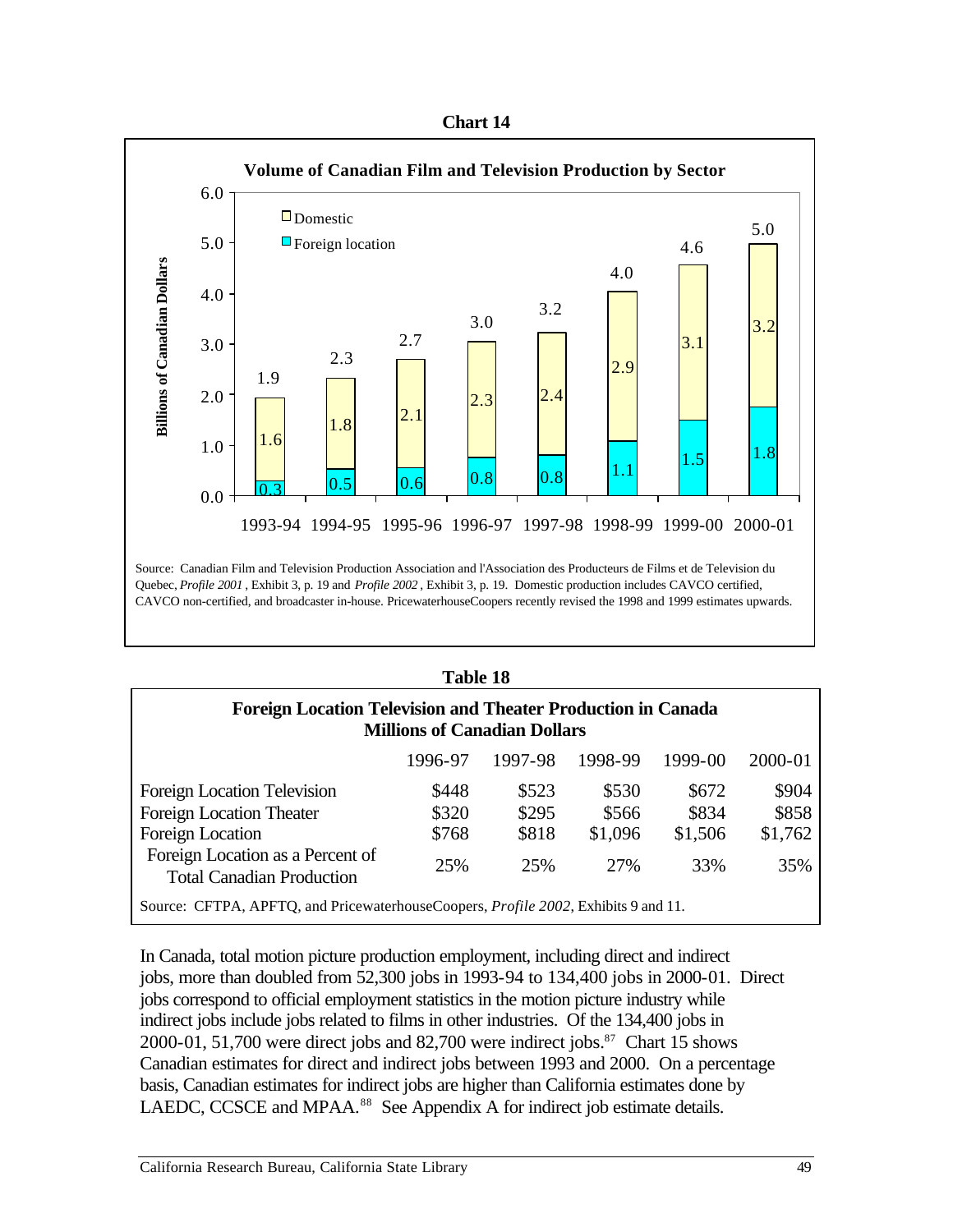**Chart 15** 



# **COMPARE MONITOR REPORT ESTIMATES OF U.S. JOB LOSSES WITH CANADIAN EMPLOYMENT ESTIMATES**

Since most U.S. economic runaway productions go to Canada, U.S. job losses should show up as job gains in Canada. Chart 16 compares Monitor report estimates of U.S. job losses to Canada with Canadian employment figures in motion pictures. For 1993 to 1998, Chart 16 includes:

- the Monitor report's estimate of the number of U.S. jobs lost to the rest of the world due to economic runaways,
- the number of U.S. jobs lost to Canada due to economic runaways, $\ddot{\phi}$
- the Canadian industry estimate of direct jobs in motion picture production. calculated by PricewaterhouseCoopers (PwC ) in conjunction with the Canadian Film and Television Producers Association (CFTPA) and l'Association des Producteurs de Film et de Television du Quebec (APFTQ), and

1

 $\ddagger$  The Canadian share of total U.S. economic runaways (in terms of the number of productions) was 76 percent in 1993, 71 percent in 1994, 76 percent in 1995, 71 percent in 1996, 78 percent in 1997 and 81 percent in 1998. (Monitor report, p. 9).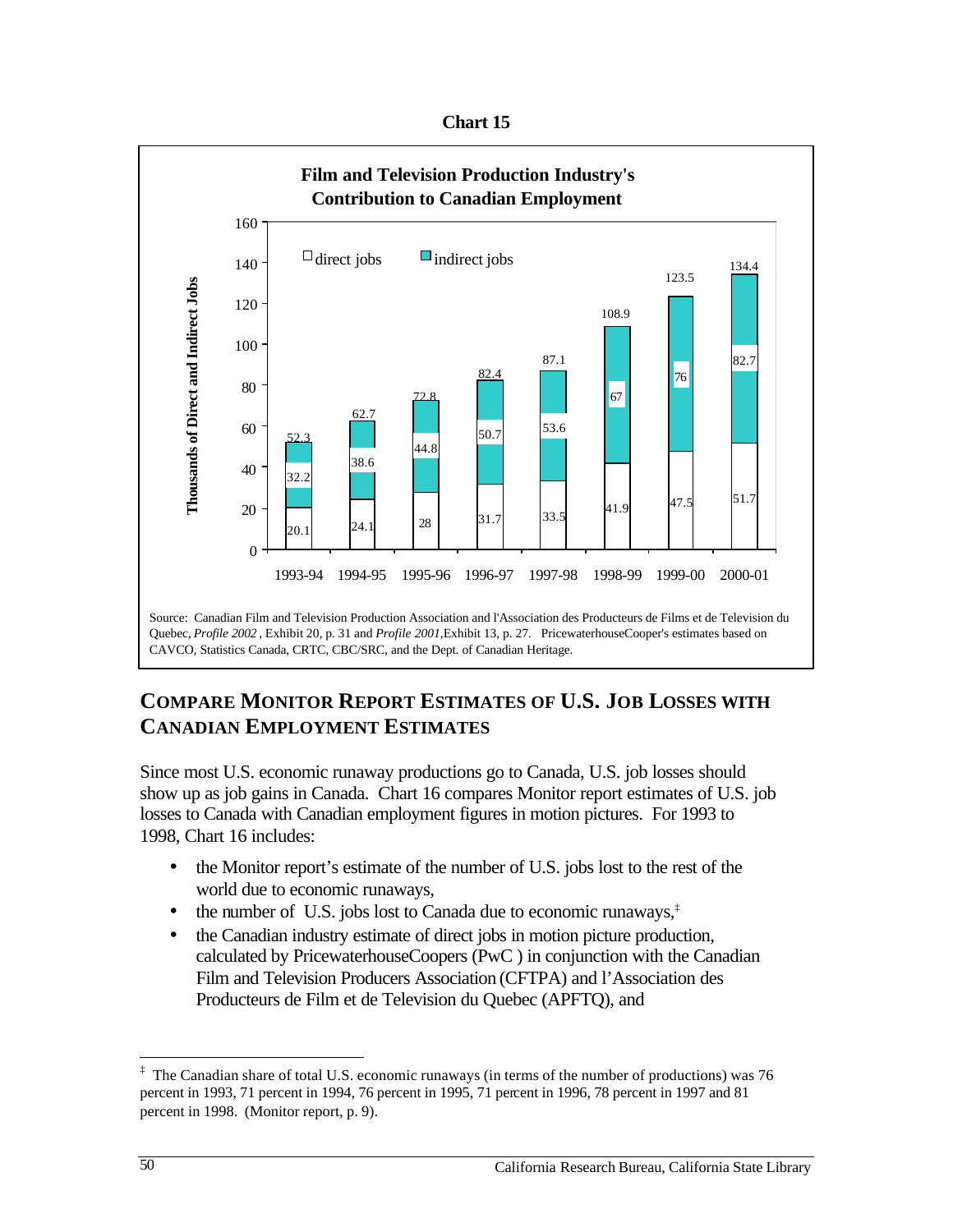• an official estimate of motion picture industry employment calculated by Statistics Canada using administrative data in its report, *Annual Estimates of Employment, Earnings and Hours*. 89





PwC job estimates are not strictly comparable to those of Statistics Canada because PwC's employment figures are an estimate of full-time jobs and full-time equivalents while Statistics Canada's figures represent the sum of all full-time and part-time jobs.<sup>90</sup> As the last two columns in Chart A4 illustrate, Canadian film industry estimates show higher employment growth than the official source. Canadian data using fiscal years are matched to calendar years as follows: 1993-94 fiscal year equals 1993 calendar year.

Using the higher Canadian estimates done by their film industry, U.S. economic runaway jobs to Canada as a share of total Canadian motion picture employment range from 35 percent in 1995 (10,000 jobs lost in the U.S. in 1996 out of 28,000 total in Canada) to 50 percent in both 1993 and 1996 (16,000 U.S. jobs lost in 1996 out of 32,000 total in Canada).§ The 35 to 50 percent shares seem high relative to the proportion of total production dollars spent in Canada on foreign location production (Table 18), which are on the order of 25 to 35 percent. Further research matching U.S. job losses and Canadian job gains should be carried out.

 $\overline{a}$ § If creative runaway jobs from the U.S. to Canada were included, then these shares would be even higher. Production locations of U.S. creative runaways were not reported in the Monitor report.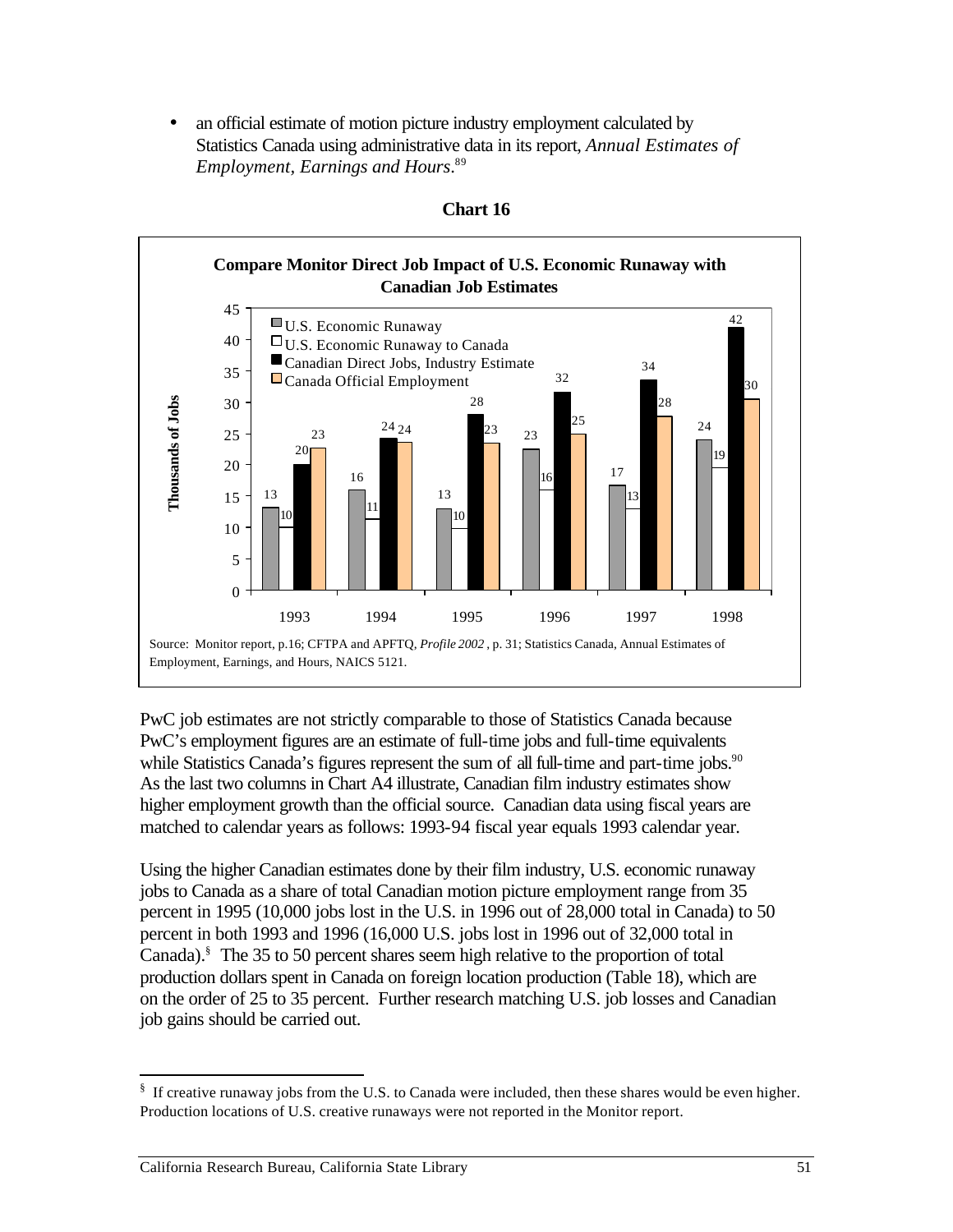The Monitor Company derived its estimates of full-time equivalent positions by dividing the number of runaway productions by the average number of projects a director, production manager, artist or craftsperson, etc. completes in a year. Screen Actors Guild full-time equivalent positions, on the other hand, were based on an average annual utilized member income.<sup>91</sup>

# **POLICY OPTIONS**

Examples of steps that have been taken recently to stem the tide of runaway film production by U.S. legislators and industry activists are:

- Federal legislation has been proposed for wage tax credits in the motion picture production industry.
- Several bills have been proposed in the California legislature for tax credits for film production costs, loan guarantees for California films, and commitments to improve the business climate in the State.
- Governor Gray Davis has proposed a wage tax credit for California-based productions, effective 2004.
- Many states, including California, are introducing or expanding incentive programs to attract and retain film production. Minnesota, for example, increased its "Snowbate" program in Summer 2001 from a five percent production cost rebate to a ten percent rebate. Oklahoma now offers a 15 percent rebate on production dollars spent in state.
- A coalition of Hollywood unions submitted a petition to the International Trade Administration (U.S. Dept. of Commerce) and the U.S. International Trade Commission requesting that countervailing duties be imposed on film and television products imported from Canada to the United States.

In this section, policy options and analyses by various authors are outlined.

The Los Angeles County Economic Development Corporation (LAEDC) 2001 Film Industry Profile notes that the motion picture industry continues to be in a period of major change and has been "traversing a bumpy road."92 LAEDC recommends that Los Angeles should:

- Acknowledge that motion picture/TV production is an important component of the local economy, and step up efforts to support it.
- Acknowledge that motion picture production is becoming a global business, that studios are part of conglomerates and that not everything will be produced locally.
	- o The Los Angeles film community needs to recognize the level of competition for production business, and review its cost structures to keep them competitive.
- Care must be taken with the incentive game, as this is a never-ending spiral. If the U.S. government institutes incentives, how soon will the competition respond?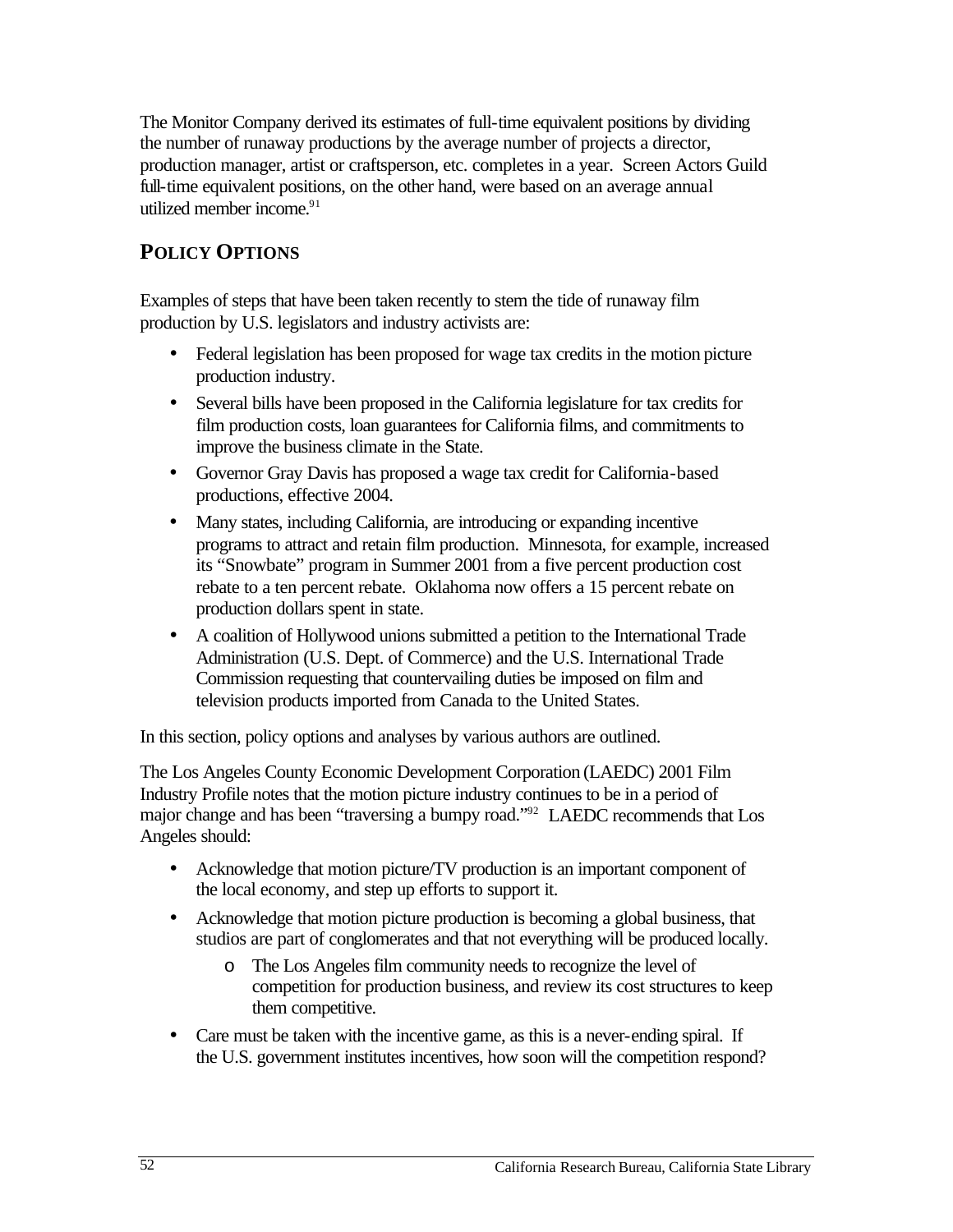• Recognize the many local assets for the film industry  $-$  the cluster of allied industries, the large and skilled pool of local talent, and the access to cutting-edge technology. These assets may need to be communicated more vigorously.

Clough (2000**)** notes the following key findings on the subject of runaway production and the industry's long-term future:

- In a large and fast-growing industry, expanding production outside of Southern California need not depress activity within the region – much as the Silicon Valley high-tech economy expands even as production facilities move elsewhere.
- Southern California retains a strong competitive edge in pre-production and postproduction activities – segments with high wages and high value added.
- The dominant future trend in the industry is digitization  $-$  the conversion of images, sound and text into machine-readable form – and the growth of computers and the Internet as both a production and distribution medium. Whoever wins in the competition for leadership here will be the industry leader, and Southern California can act to strengthen its initial advantages. Clough adds that one of Southern California's competitors could be the San Francisco Bay Area.

While foreign productions may have reduced the total share of films and television shows shot in Hollywood, absolute levels of production in Hollywood increased during the 1990s. According to the EIDC, the total number of film production days in L.A. (which include commercials, theatrical films, music and TV shows) increased from 26,640 in 1993 to 46,808 in 2000.<sup>93</sup> According to the Monitor report, U.S. domestic productions increased from 507 in 1990 to 676 in 1998. The Monitor report comments, "To a certain extent, this growth has masked the true impact of runaway production by creating a 'rising tide' for the domestic production industry." Clough looks at the same increase in production and has a different point of view: "This suggests the situation is not a zero sum game. If, as foreign production increases, the global demand for filmed entertainment also increases, Hollywood could prosper even if its overall share of world production decreases."94

As the global market for filmed entertainment (and digital content, more generally) grows, Clough notes that foreign production will inevitably expand because:

- Tremendous market growth has increased the economic gains to be made from developing a competitive filmed entertainment cluster.
- The transport/communications revolution has made it easier for film producers to work in locations outside Hollywood.
- Globalization has had the paradoxical effect of heightening fears that local cultures will be "Americanized;" so new impetus has been given to efforts to protect indigenous "cultural industries."
- As the importance of the non-U.S. market has grown, producers are now more concerned about making sure that their product will sell as well in the global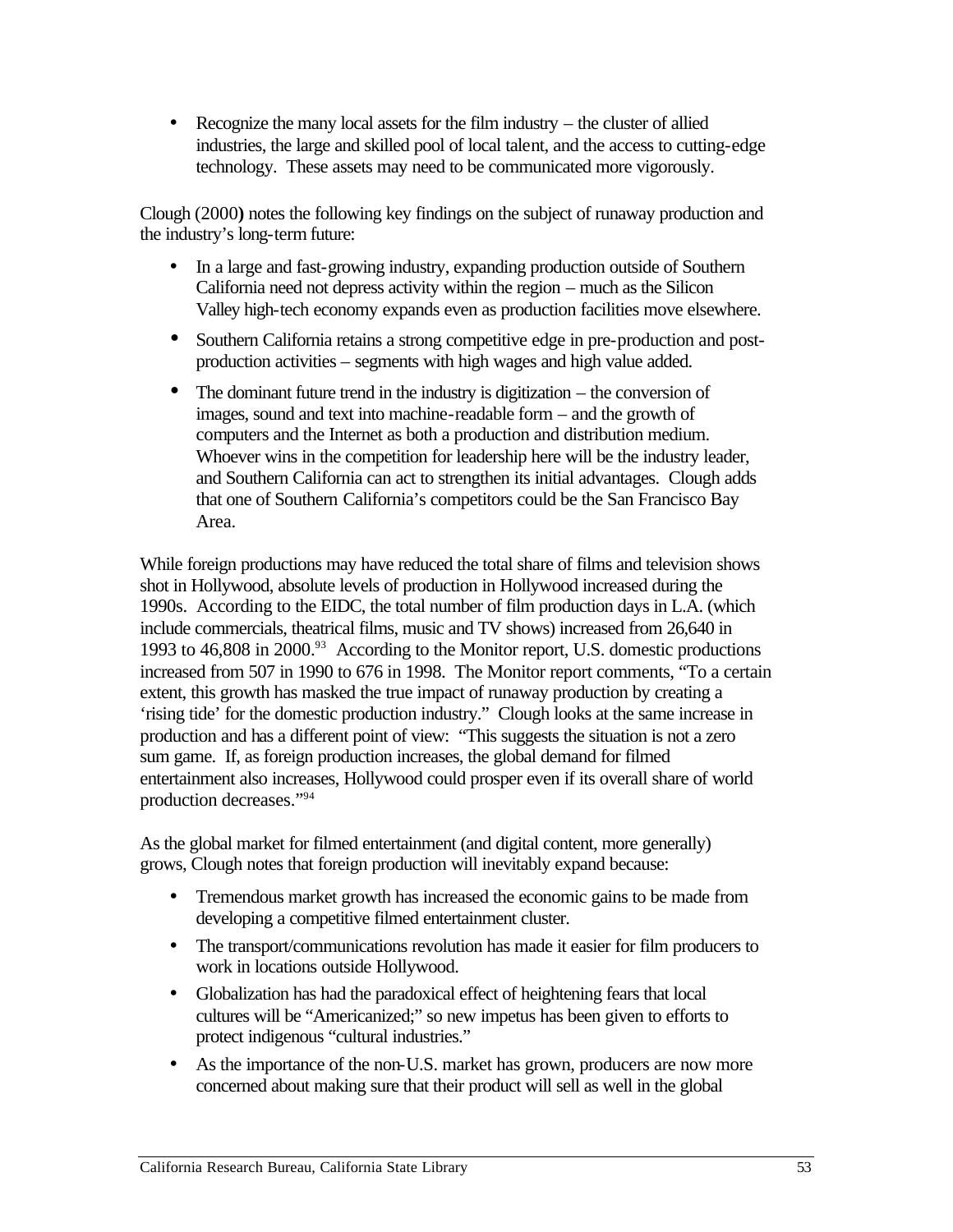market as in the domestic market. To do that, they need to be close to the market to better understand local audience tastes and ensure local appeal.

In the foreign television market, incentives for Hollywood studios to expand television production in other countries (by engaging in co-production with foreign companies or building additional facilities abroad) are greater than the incentives for them to expand film production in other countries. Hollywood productions of television shows in other countries are certain to increase because foreign television viewers tend to prefer local fare. Moreover, because of the size of the budgets, cost considerations are very important in deciding where television films are produced.

Clough lists barriers to developing effective regional strategies:

- The assumption that the filmed entertainment market can be divided into domestic and foreign segments. This assumption underlies the mistaken belief that Southern California's interests lie mainly in protecting Hollywood's ability to produce films and shows for the U.S. domestic market.
- Problems with the Monitor report's definition of 'runaway productions:'\*\*
	- o It fails to take into account the fact that, even if Americans aren't the primary audience for a film, the global reach of U.S. media outlets presents powerful marketing reasons to release a film in the U.S. first.
	- o It fails to recognize the growing importance of the transnational segments (such as Latinos) of the global market.
	- o It assumes that the norm is for filmed entertainment to be developed and produced in the same country or region.
- Clough believes that focusing narrowly on efforts to change the economic equation that makes it more profitable to film some productions in places such as Canada and Australia is misguided. Southern California should pay more attention to enhancing its existing advantages in pre- and post-production. It should recognize that some production will run away, and it should work to ensure that other regions do not have strong incentives to strengthen their own pre-production/development capabilities. The region's advantages in preproduction may become its strongest advantage.
- Not recognizing that the most serious threat to Hollywood is likely to be posed by digitization and restructuring, not runaway production.

Hollywood is likely to remain a major filmed entertainment production center for the indefinite future because of its comparative advantages in workforce size, skills and production infrastructure. It is also home to so many of the industry's leading producers, actors and directors. Clough's strategy for Southern California follows:

(1) The need for regional leadership – "the ability of the Southland to realize the dream of becoming "Tech Coast" will depend largely on its ability to use the

 $\overline{a}$ 

According to the Monitor report, runaway productions are ones that "are developed and are intended for initial release/exhibition or television broadcast in the U.S. but are produced in foreign countries." P. 2.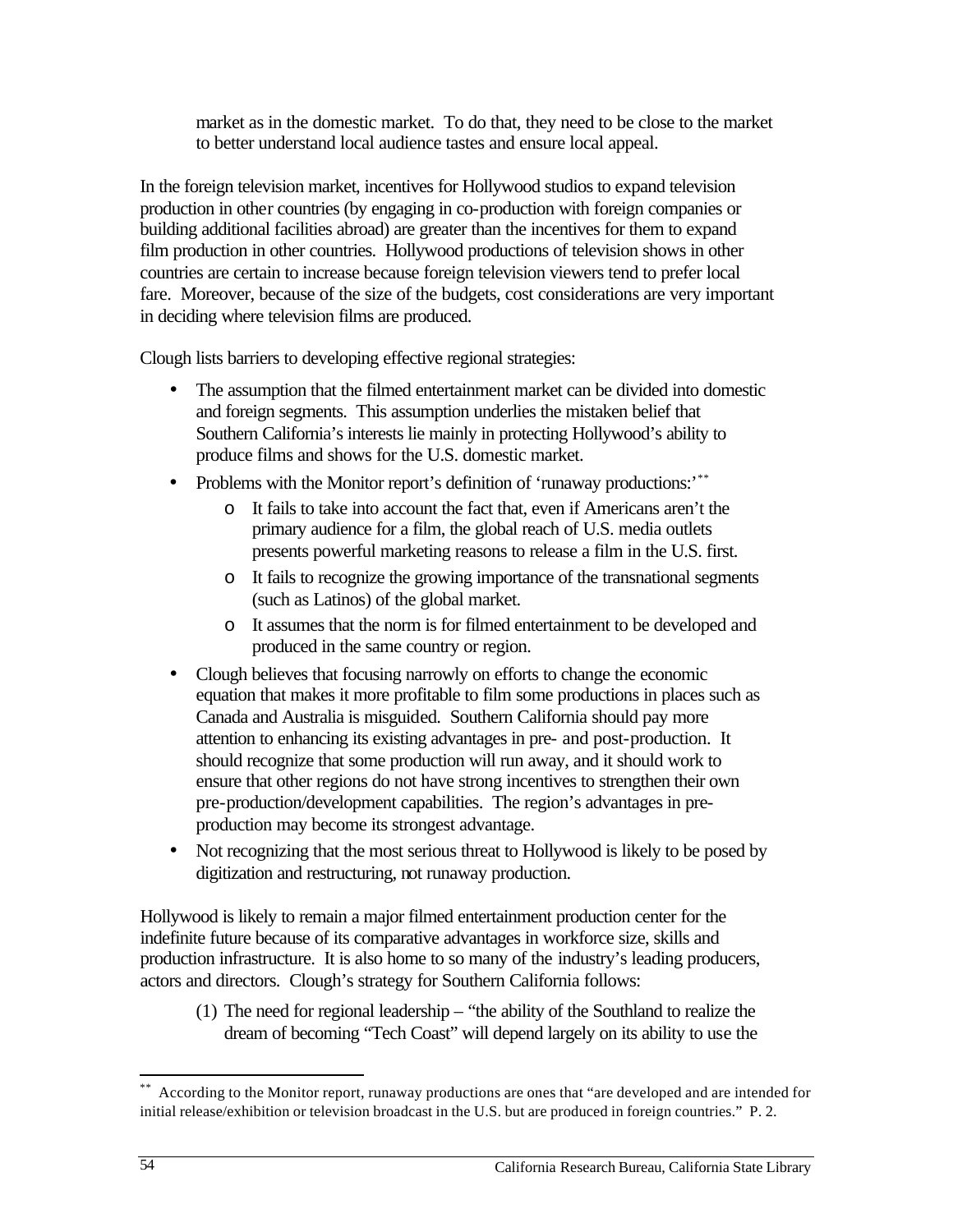comparative advantages created by its filmed entertainment cluster to compete with Silicon Valley, Greater Seattle, and other metropolitan regions in attracting the individuals and companies who will shape the new digital-global economy."95

- (2) Capitalize on Diversity: They need a coalition of the region's old downtown establishment and the new ethnic communities' leaders.
- (3) Establishing global partnerships.
- (4) Build a bridge to the Bay Area; and
- (5) Establish stronger ties to educational institutions.

Scott (2001) is optimistic about Hollywood's ability to remain the center of an increasingly complex and global industry: "There is every likelihood that Hollywood will continue indefinitely to lose certain kinds of production to one country or another, subject to the availability of adequate sound state facilities and crews at alternative locations. A dramatic parallel case can be found in the Los Angeles fashion industry. So far, runaway production has not seriously undermined the vitality of the Hollywood film industry, and it may well never become life threatening, at least in the more creative segments of the industry. This inference is based on a presumption (a) that Hollywood's towering competitive advantages in pre- and post-production work will continue and (b) that films requiring close supervisory control and complex customized inputs at all stages of production will continue to constitute a significant core of the industry's product range."96 Scott (2002) notes, however, that, "a new crisis may be in the making as runaway production continues to accelerate. Over a more distant time horizon, too, competitive conditions may well become more difficult for Hollywood production companies as new and revivified cultural-products agglomerations continue their rise in many different parts of the world."<sup>97</sup>

More pessimistic views about Hollywood's future as the center of the entertainment industry have been made by Aksoy and Robins<sup>98</sup> to the effect that "Hollywood is now everywhere… production now moves almost at will to find its most ideal conditions, and with it go skills, technicians and support services." Hozic<sup>99</sup> talks about "Hollywood's exodus into worldwide locations." Scott comments that these claims are "exaggerated and premature."100 Veron (1999) points out that this debate is fundamentally about whether geography matters. In other words, whether the geographic concentration of firms, resulting in low costs of negotiating and increasing returns, accounts for Hollywood's competitive advantage.<sup>101</sup>

Vogel (2001) explains the dominance of Hollywood, current and past, as a function of historical happenstance, technological development, availability of capital, application of marketing prowess, the large U.S. home market, culture, and the use of English. "Given these advantages it seems unlikely that the export dominance of the U.S. feature film business will be seriously eroded anytime soon. But in television, application of new technologies and the development of regional production skills suggest that the U.S. share will probably be reduced."<sup>102</sup>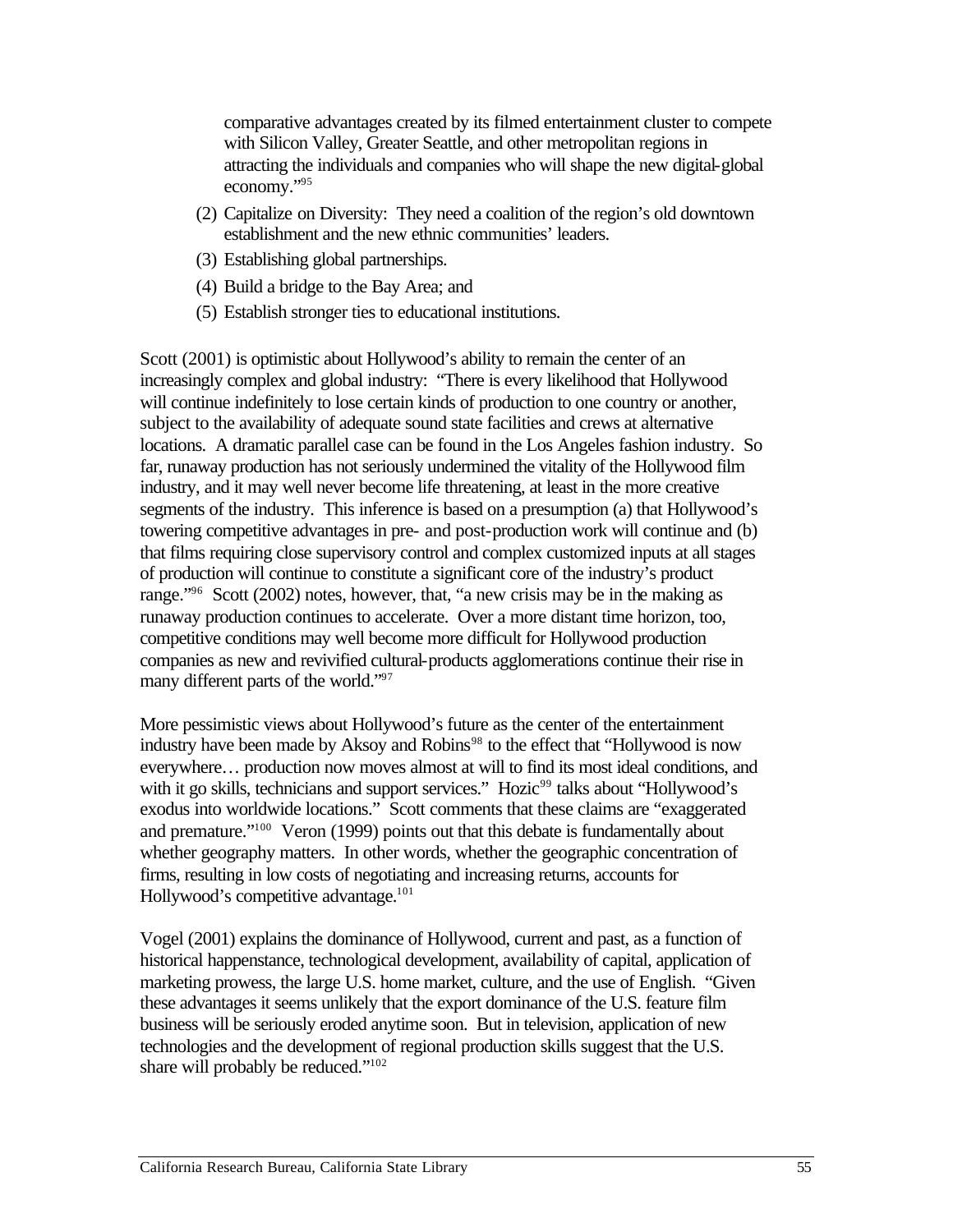In their study on the film industry and local economic development in Texas, Weinstein and Clower (2000) conclude that although the production of films and videos can generate significant direct and indirect economic benefits for communities, policymakers "should realize that the potential for growth in this industry outside California and New York is limited…. a careful assessment should be made before allocating scarce fiscal resources to lure the filmmaking business."103

A view from Europe: Comments from "The Strategic Development of the Irish Film and Television Industry 2000-2010," Industry Strategic Review Group, August 1999, p. 35.

"There are significant differences between the American industry and market and the industry in all other countries. The United States market is large, uni-lingual, and culturally more homogenous than Europe. It sustains a number of powerful 'Major' players as well as strong independent producers. The majors are highly diversified and integrated; their film activities benefit from synergies with related activities in media, publishing and other entertainment. U.S. films command some 80 percent of world market share in theatrical film and some 70 percent market share in television fiction."

"Though Europe is potentially a larger market for film entertainment, it is fragmented by comparison to the U.S., politically, culturally and linguistically. Its film production sector is also fragmented in spite of the fact that Europe possesses some media and publishing corporations (with film production interests) as large as their U.S. counterparts. American producers dominate European distribution and screen exhibition and their European sales are incremental to the more profitable U.S. market, where their dominance is more complete. In spite of signs of revival and some recent successes, Europe has failed to develop products with the same international audience appeal as the U.S. product. This has led to a situation whereby Europe, potentially the largest and most complex market in the world, is controlled by another market…. the relative rise and decline of different sectors and the impact of new technologies may have altered this picture somewhat and may alter it still further over the next few years. However the Review Group believes that there is no room for wishful thinking about the international structure of the industry."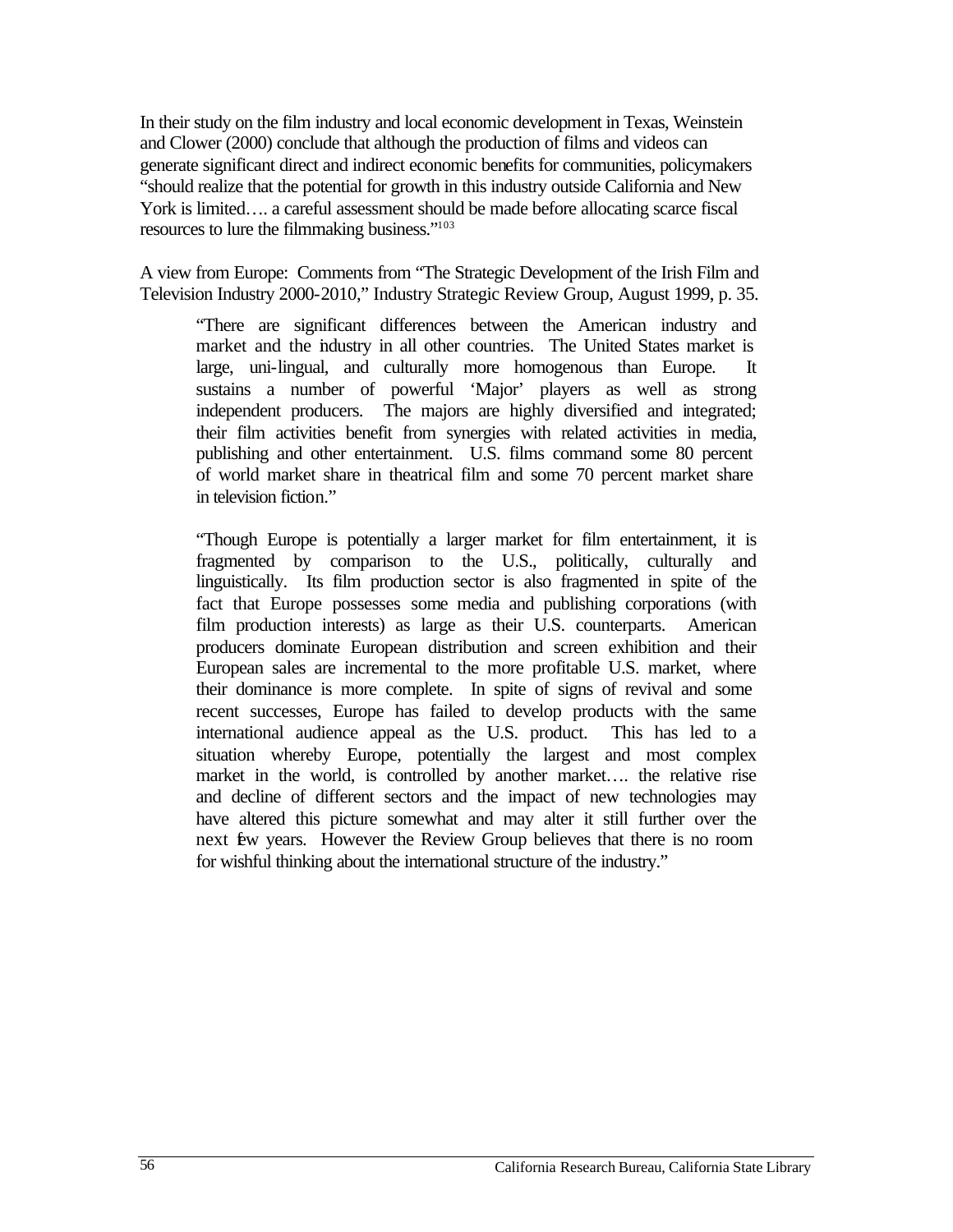# **III. SELECTED READING**

#### **REPORTS ABOUT THE U.S. FILM INDUSTRY:**

AC Nielsen EDI, Inc. FilmSource, http://www.entdata.com.

- Anderson, Arthur, LLP. *Economic Impact Study for the Chicago Film, Television and Commercial Economic Development Coalition*, September 1997.
- Boston Consulting Group. *Building New York's Visual Media Industry for the Digital Age – Findings and Recommendations*, New York: The Boston Consulting Group, Inc. June 6, 2000.
- Center for Continuing Study of the California Economy. *California Economic Growth*, Palo Alto: The Center, 1997, 1998, 1999, 2000, and 2001.
- Center for Entertainment Industry Data and Research. *The Migration of Feature Film Production from the U.S. to Canada Year 2000 Production Report, Los Angeles:* The Center, December 2001, http://www.ceidr.org.
- Entertainment Industry Development Corporation (EIDC). *MOWs A Three-Year Study: An Analysis of Television Movies-of-the-Week, 1997-98, 1998-99, and 1999-2000*, Los Angeles: Entertainment Industry Development Corporation, 2001, http://www.eidc.com.
- Entertainment Industry Development Corporation (EIDC). *EIDC Annual Report, 2000 01*, Los Angeles: Entertainment Industry Development Corporation, January 2002, http://www.eidc.com. Also available: 1998-99 and 1999-00.
- Katz, Stephen, and Associates (SKA) of Los Angeles, *1999 Motion Picture and Movie of the Week Production Survey*, 2000.
- Los Angeles Economic Development Corporation (LAEDC). *2001-2002 Economic Forecast and Industry Outlook for the Los Angeles Five-County Area Mid-Year Update*, Los Angeles: The Corporation, July 2001. http://www.laedc.org.
- Corporation, February 2002*.* http://www.laedc.org. Los Angeles Economic Development Corporation (LAEDC). *2002-2003 Economic Forecast and Industry Outlook for Los Angeles County,* Los Angeles: The
- Los Angeles Economic Development Corporation (LAEDC). *Film Industry Profile, Los Angeles County*, Los Angeles: The Corporation, September 2001. http://www.laedc.org.
- LARTA. *Hollywood Unstrung 2: The Emerging Digital Challenge, D-Cinema and Beyond*, Los Angeles: LARTA, 2001*.*
- Marwick, Peat, *Economic Impact Study of the Film Industry in California*, California Chamber of Commerce, California Film Commission, February 1990.
- MGT of America, Inc. *An Economic Assessment of the Florida Film and Entertainment Industry*, Tallahassee, Florida: MGT of America, Inc., December 2000.

*.*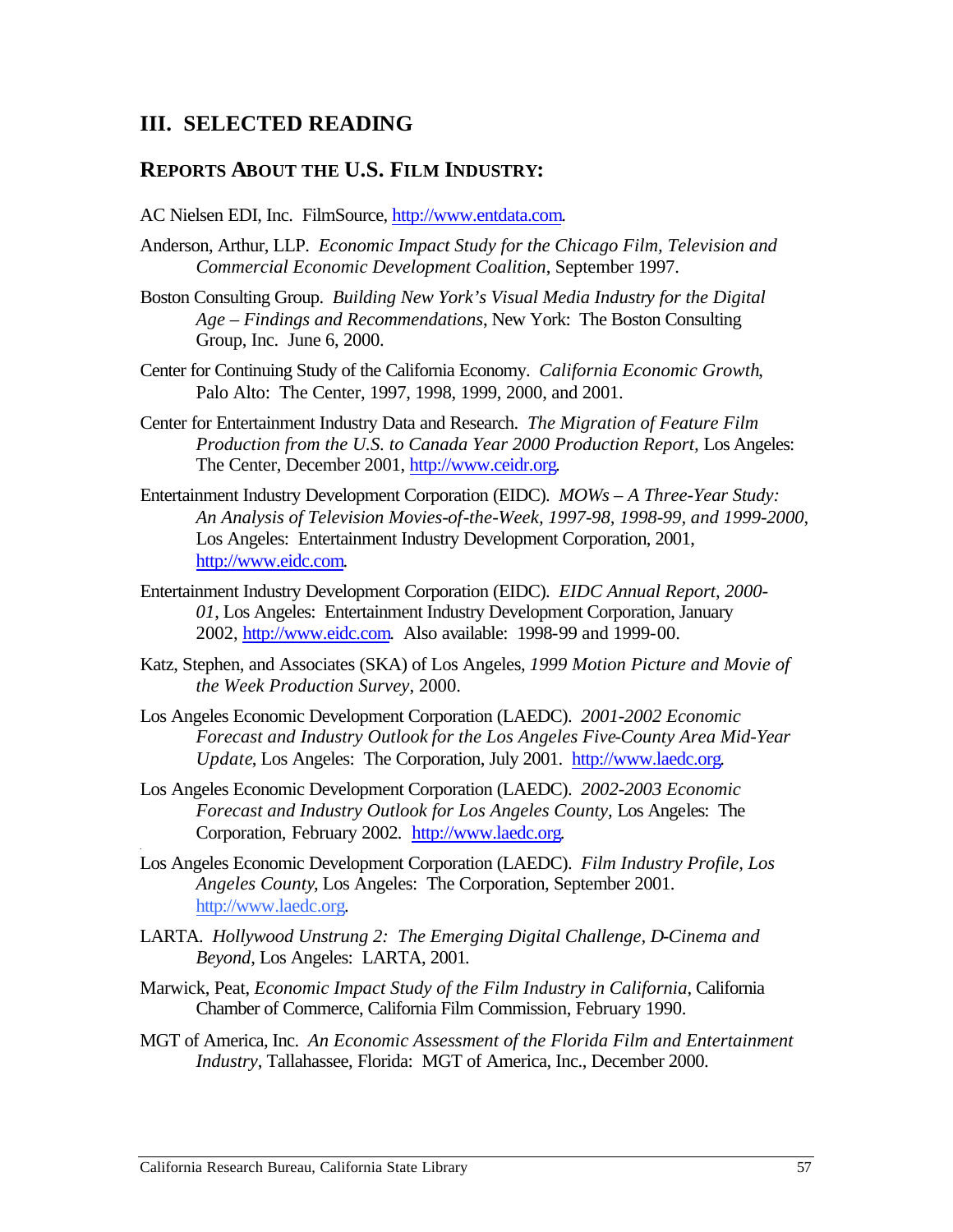- Milken Institute, *California 2001 The State of the State Conference*, Los Angeles: The Milken Institute, November 6, 2001.
- Milken Institute, *California and Los Angeles Economy Impact Study: Assessment of Post-September 11 Economic Conditions,* Los Angeles: The Milken Institute, November 6, 2001.
- Milken Institute and Sebago Associates, *The Impact of Potential Movie and Television Industry Strikes on the Los Angeles Economy*, Los Angeles: The Milken Institute and Sebago Associates, Inc., April 2001.
- Missouri Department of Economic Development, Research and Planning. *Film Industry Tax Incentives,* October 2000. http://www.ecodev.state.mo.us/research/industry/tourism/pdf/filmtaxoct2000.pdf.
- Monitor Company, *U.S. Runaway Film and Television Production Study Report*, Santa Monica: The Monitor Company, California Group, July 1999. http://www.sag.org/PDF/runawayALL.pdf.
- Motion Picture Association of America (MPAA), Inc. *State of the Industry: The Economic Impact of the Entertainment Industry on California*, Los Angeles: The Association, California Group, 1998.
- MPAA Worldwide Economic Research, *2000 U.S. Economic Review*, available on-line at http://www.mpaa.org.
- Public Affairs Coalition of the Alliance of Motion Picture and Television Producers, "The Economic Impact of Motion Picture, Television and Commercial Production in California," Los Angeles: The Alliance, 1994.
- San Diego Association of Governments (SANDAG), "San Diego Regional Employment Clusters, Engines of the Modern Economy," *Info Update*, San Diego: The Association, August 2001, no. 1.
- San Fernando Valley Economic Research Center, *Report of Findings on the San Fernando Valley Economy 2000-2001*, Northridge: California State University Northridge, November 2000.
- Suhler, Veronis, *2001 Communications Industry Forecast and Report*, New York: Veronis Suhler, Media Merchant Bank, October 2001.
- U.S. Department of Commerce, *The Migration of U.S. Film and Television Production*, Washington, D.C.: The Department, final on-line version, March 2001. http://www.ita.doc.gov/media/migration11901.pdf.
- UCLA Anderson Forecast, *The UCLA Anderson Forecast for the Nation and California*, Los Angeles: UCLA Anderson, September and December 2001, March 2002.
- Wilson, William, and Chad Coadlier, "A Review of the Monitor Group Report on the Economic Multiplier for the U.S. Film and Television Production Spending," *Ernst & Young LLP*, May 2000.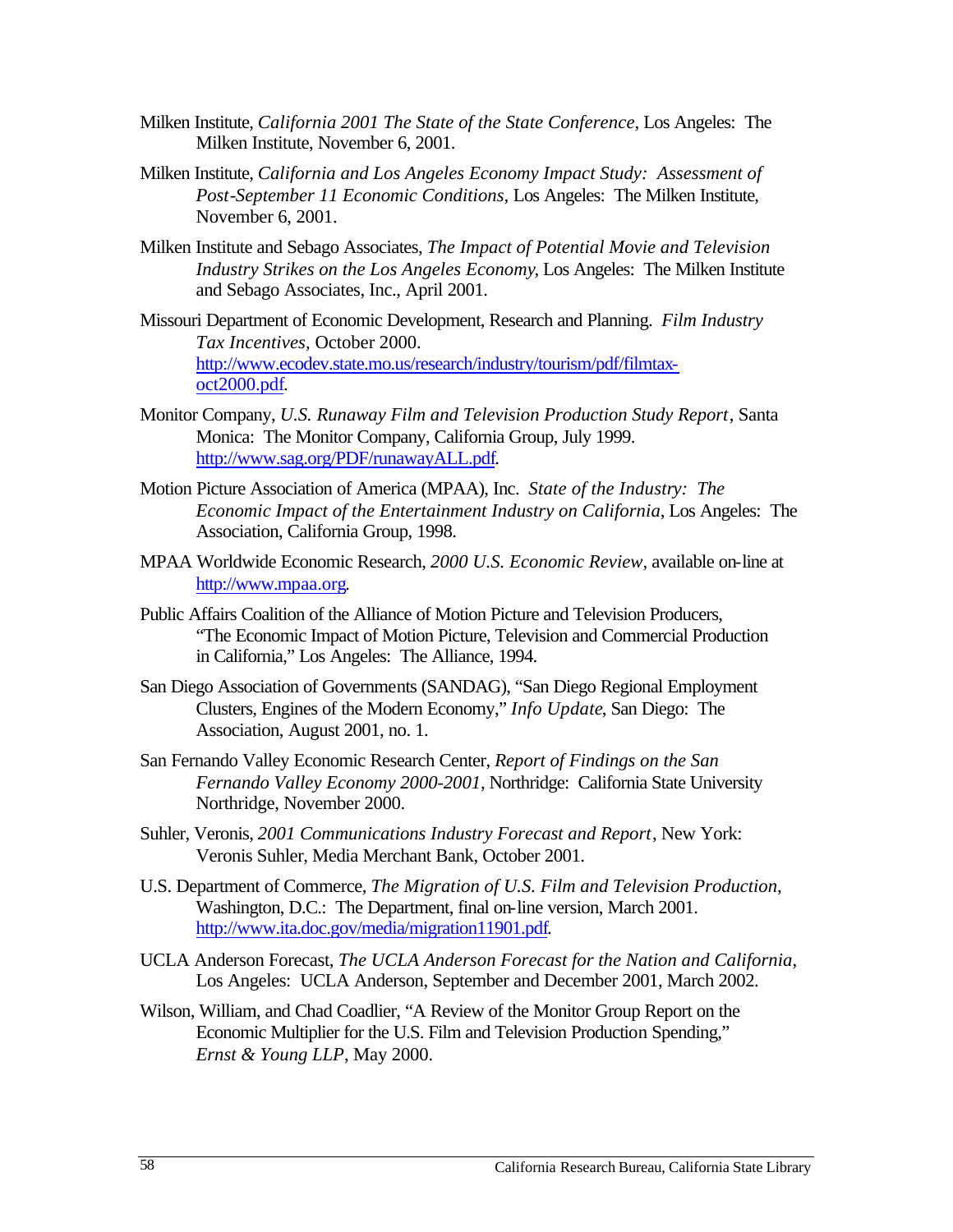## **REPORTS ON FOREIGN COUNTRY FILM PRODUCTION:**

- Audiovisual Federation of IBEC, *The Economic Impact of Film Production in Ireland 1998*.
- Australian Film Commission, *National Production Survey 1998/1999*, 25.
- British Columbia Film Commission, "Breakdown of 1999 Productions Shot in British Columbia," March 1999, http://www.bcfilmcommission.com/filminfo.break99.htm.
- British Columbia Film Commission, "Quick Facts About the BC Motion Picture Industry," http://www.bcfilmcommission.com/filminfo/qfbcmpi.htm.
- Canadian Heritage, "The Government of Canada Announces its New Feature Film Policy," News Release, http://www.pch.gc.ca/culture/cult-ind/film-video.htm.
- Canadian Film and Television Production Association (CFTPA) and l'Association des Producteurs de Films et de Television du Quebec in conjunction with PricewaterhouseCoopers, *The Canadian Film and Television Production Industry; Profile 2001*, Montreal, Ontario, Ottawa and Vancouver: PricewaterhouseCoopers, February 2001. http://www.cftpa.ca/publications/profile2001-english.pdf.
- Canadian Film and Television Production Association (CFTPA) and l'Association des Producteurs de Films et de Television du Quebec in conjunction with PricewaterhouseCoopers, *The Canadian Film and Television Production Industry; Profile 2002,* Montreal, Ontario, Ottawa and Vancouver: PricewaterhouseCoopers, February 2002. http://www.cftpa.ca/publications/profile2002-english.pdf.
- Dell, Michael F., et al., *The Ernst and Young Guide to International Film Production: An Overview of Business Incentives and Tax Matters*, New York: Ernst and Young LLP, 2001 Edition.
- Film Industry Strategic Review Group, *The Strategic Development of the Irish Film and Television Industry, 2000-2010*, Dublin, Ireland: Dept. of Arts, Heritage, Gaeltacht and the Islands, August 1999. http://www.iftn.ie/strategyreport/.
- Irrera, Connie, "Canada Opportunities in Film Industry IMI991014 Market Research Reports: International Market Insights (IMI)," USDOC, International Trade Administration, October 14, 1999.
- Johnson, Jennifer, "Australia Film Production ISA980401," Market Research Reports: Industry Sector Analyses (ISA), USDOC, International Trade Administration, April 1, 1998, 5, www.stat-usa.gov.
- Ontario Film Development Corporation, *Film and Television Overview*, http://www.ofdc.on.ca.
- Zitzerman, David B., et al., "Location Canada: A Guide to Producing in Canada and Doing Business with Canadians," Toronto, Goodman Phillips and Vineberg, March 2000.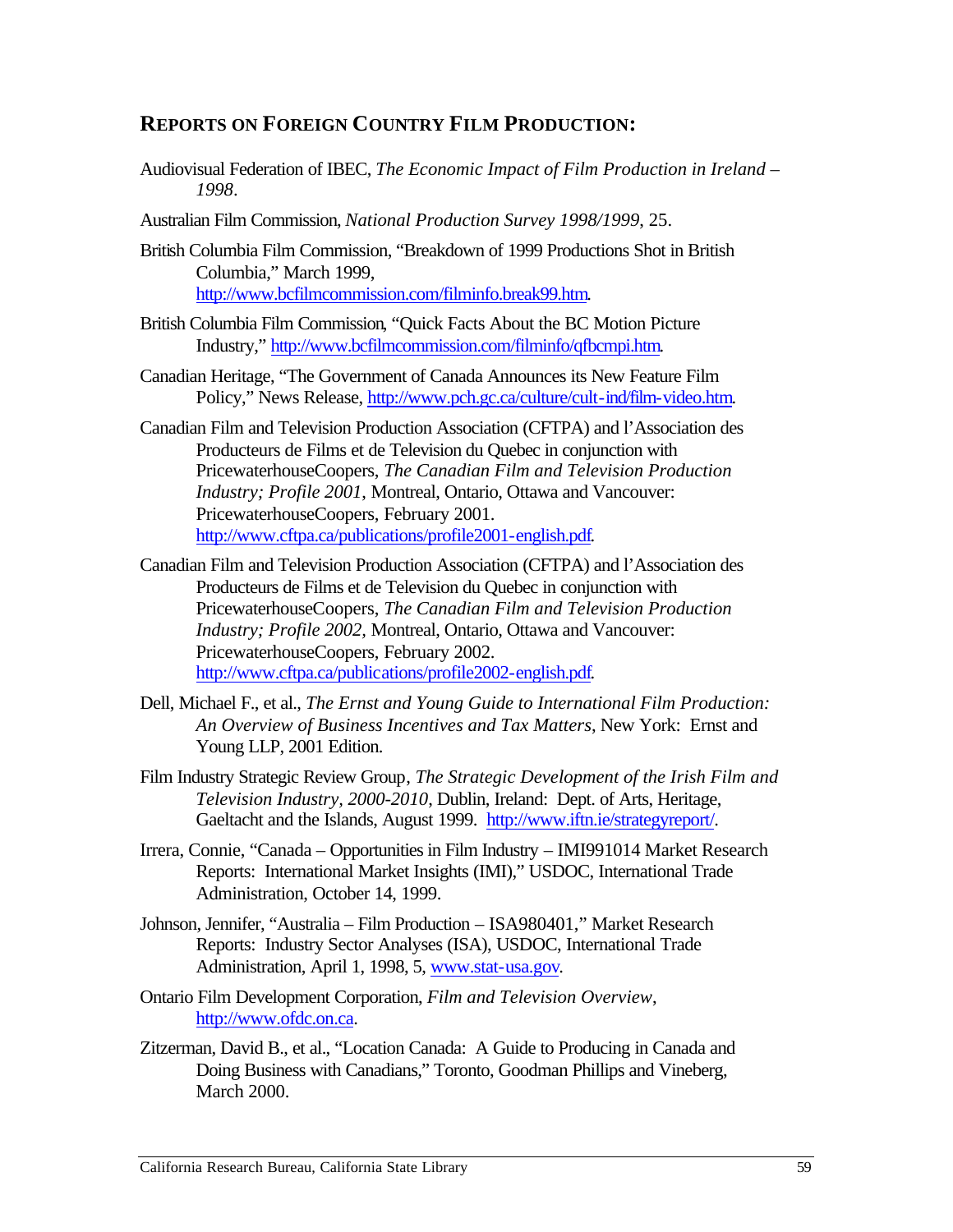#### **ACADEMIC ARTICLES:**

- Acheson, Keith, and Christopher J. Maule. "Understanding Hollywood's Organization and Continuing Success," *Journal of Cultural Economics* 18 (1994), 271-300.
- Aksoy, Asu, and Kevin Robins. "Hollywood for the 21<sup>st</sup> Century: Global Competition for Critical Mass in Image Markets," *Cambridge Journal of Economics* 16 (1992), 1-22.
- Anderson, C., *Hollywood TV: The Studio System in the Fifties*, Austin, Texas: University of Texas Press, 1994.
- Balio, Tino. "A Major Presence in All of the World's Important Markets: The Globalization of Hollywood in the 1990s," in Steve Neale and Murray Smith, eds., *Contemporary Hollywood Cinema*, London and New York: Routledge, 1998.
- Baron, Joyce. "The Motion Picture Production Industry: Impact of 'Runaway Production' to Canada," *The UCLA Anderson Forecast for the Nation and California*, Los Angeles: UCLA Anderson Forecast (June 2000), California 2.1 2.9.
- Blackstone, Erwin A., and Gary W. Bowman. "Vertical Integration in Motion Pictures," *Journal of Communication* (Winter 1999) 123-139.
- Christopherson, Susan, and Michael Storper. "The City as a Studio; the World as a Back Lot: The Impact of Vertical Disintegration on the Location of the Motion Picture Industry," *Environment and Planning D: Society and Space* 4 (1986) 305-320.
- Christopherson, Susan, and Michael Storper. "The Effects of Flexible Specialization on Industrial Politics and the Labor Market: The Motion Picture Industry," *Industrial and Labor Relations Review*, 42, no. 3 (April 1989) 331-347.
- Clough, Michael. "Can Hollywood Remain the Capital of the Global Entertainment Industry?" Los Angeles: Pacific Council on International Policy (September 2000).
- Coe, Neil M. "On Location: American Capital and the Local Labour Market in the Vancouver Film Industry," *International Journal of Urban and Regional Research* 24.1 (March 2000) 79-94.
- DeFillippi, Robert J., and Michael B. Arthur. "Paradox in Project-Based Enterprise: The Case of Film Making," *California Management Review* 40, no. 2 (Winter 1998) 125-139.
- Herman, Edward, and Robert McChesney. *The Global Media: The New Missionaries of Global Capitalism,* London and Washington: Cassell, 1997.
- Hill, John. "British Film Policy," In Albert Moran, ed., *Film Policy, International, National, and Regional Perspectives,* New York: Routledge (1996) 101-113.
- Hill, John. "Policy Rhetorics of an Imaginary Cinema," In Albert Moran, ed., *Film Policy, International, National, and Regional Perspectives,* New York: Routledge (1996) 114-127.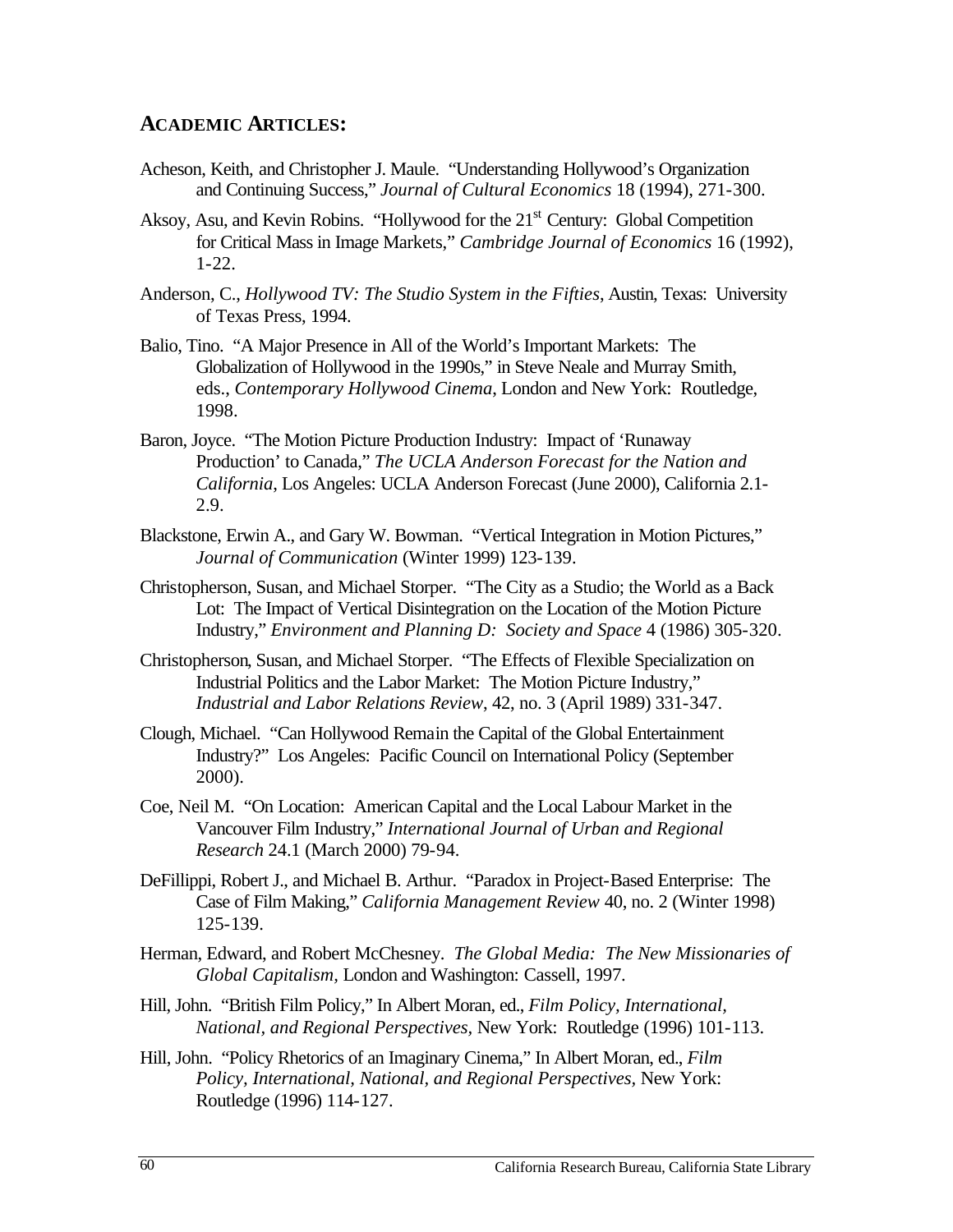- Hozic, Aida A. *Hollyworld: Space, Power and Fantasy in the American Economy*, Ithaca: Cornell University Press, 2001.
- Hozic, Aida A. "Uncle Sam Goes to Siliwood: of Landscapes, Spielberg, and Hegemony," *Review of International Political Economy* 6 (1999), 289-312.
- International Monetary Fund Staff. "Globalization: Threat or Opportunity?" *Issues Brief* (April 12, 2000). http://www.imf.org/external/np/exr/ib/2000/041200.htm.
- Kipen, David. "Planet Hollywood: The Death of the American Film," *World Policy Journal XIV*, no. 2 (Summer 1997) 59-66.
- Porter, Michael. "Clusters and the New Economics of Competition," *Harvard Business Review* (November-December 1998) 77-90.
- Schatz, Thomas. "The Return of the Hollywood Studio System," in Eric Barnouw et al., *Conglomerates and the Media*, New York: The New Press, 1997.
- Scott, Allen J. "From Silicon Valley to Hollywood," In Hans-Joachim Braczyk, Philip Cooke, and Martin Heidenreich, eds. *Regional Innovation Systems: The Role of Governances in a Globalized World,* Los Angeles: University of California (1998) 136-162.
- Scott, Allen J. "A New Map of Hollywood and the World," Los Angeles: Center for Globalization and Policy Research, School of Public Policy and Social Research, UCLA, Unpublished (2001). To be published in *Regional Studies*, 2002.
- Scott, Allen J. "A New Map of Hollywood and the World," *The UCLA Anderson Forecast for the Nation and California*, Los Angeles: UCLA Anderson Forecast (March 2002), California 3.1-3.9.
- Storper, Michael, and Susan Christopherson. *The Changing Organization and Location of the Motion Picture Industry, Research Report*, Los Angeles: Graduate School of Architecture and Urban Planning, UCLA (October 1985).
- Storper, Michael. "The Rise and Fall of Mass-Production Methods in Hollywood," *The Regional World*, New York: The Guilford Press, 1997, Chapter 4.
- Véron, Luc. "The Competitive Advantage of Hollywood Industry," Los Angeles: The Center for International Studies, School of International Relations, University of Southern California (March 1999). Columbia international affairs online working papers at http://www.ciaonet.org/.
- Vogel, Harold L. *Entertainment Industry Economics: A Guide for Financial Analysis.*  Cambridge: Cambridge University Press (2001).
- Weinstein, Bernard L., and Terry L. Clower. "Filmed Entertainment and Local Economic Development: Texas as a Case Study," *Economic Development Quarterly* 14, no. 4 (2000) 384-394.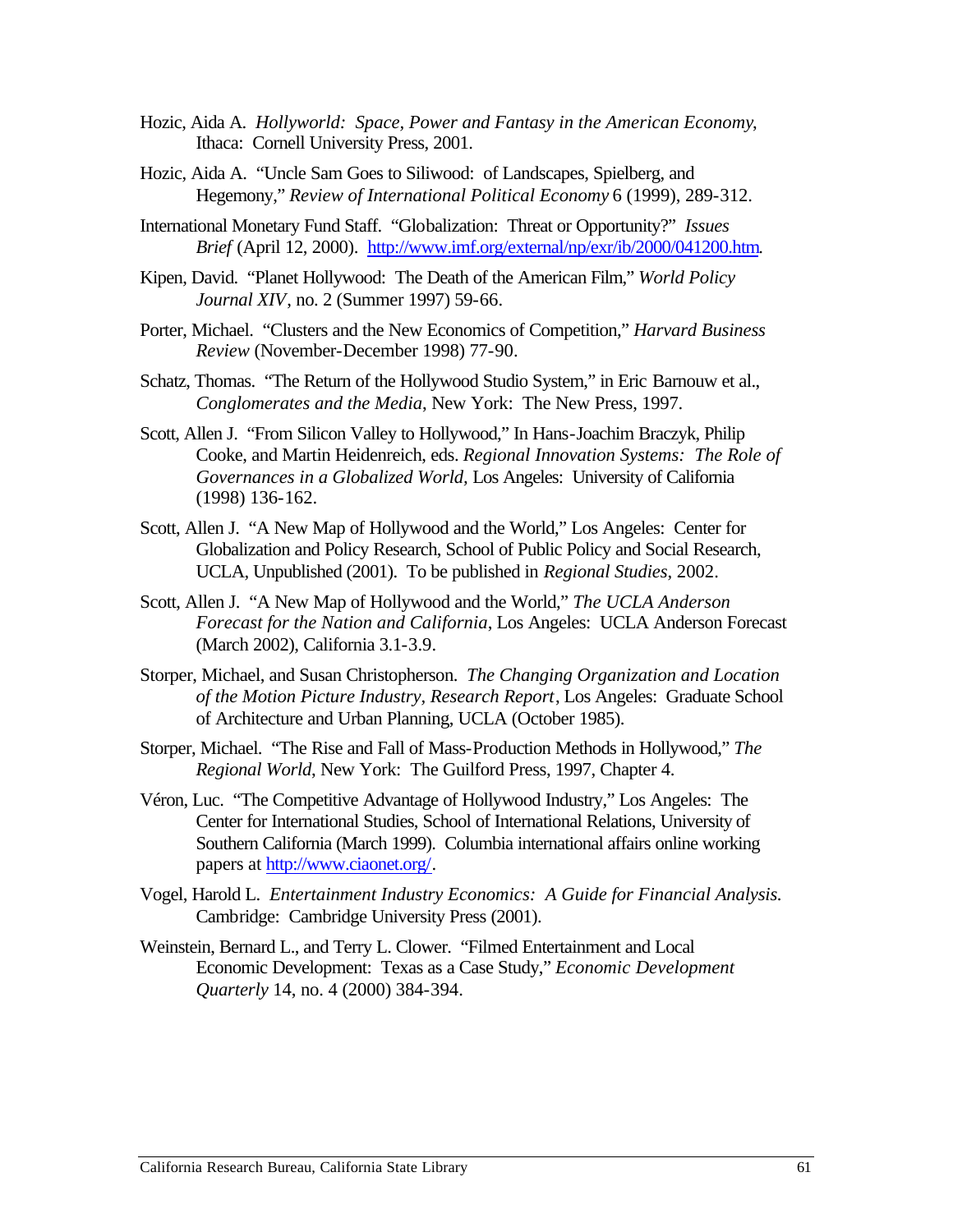#### **NEWS ARTICLES:**

- Argy, Stephanie. "'Only in L.A.' is Worldwide Post Opinion," *Variety*, November 15 23, 1997.
- Baillie, Russell. "Rules Could Stifle Next Blockbuster," *The New Zealand Herald*, December 12, 2001.
- Bates, James, and Robyn Dixon. "Hollywood is Beating a Path to Australia," *Los Angeles Times Business*, July 11, 1999, C17.
- Bates, James. "In Local Economy, Hollywood is Star," *Los Angeles Times*, January 18, 1998.
- Bates, James. "Making Movies and Moving On," *Los Angeles Times*, January 19, 1998.
- Brinsley, John. "Eyes Wide Shut," *Los Angeles Business Journal*, August 2-8, 1999, 12.
- Canada, Ministry of Small Business, Tourism and Culture. "B.C. Film Production Tops \$1 Billion," News Release, February 8, 2000.
- Cassidy, John. "The Comeback," *The New Yorker*, California Issue, February 23 and March 2, 1998.
- Dawtrey, Adam. "U.K. Pic Investment Up 35 Percent in 1999," *Variety*, February 7, 2000, 25.
- Denitto, Emily. "NY Film Boom Skids to Half After 5 Years: Hollywood Cuts, Canadian Incentives Fuel Slowdown, First Layoffs Appear," *Crain's New York Business*, July 5, 1999, 1.
- *Film US.* A report on production and economic activity by Film U.S. members.
- *Filmcrew,* "Runaway Productions: Looking for Answers," Issue 26, 1999.
- Garvey, Megan. "'Runaway' Productions Petition to be Withdrawn," *Los Angeles Times*, January 11, 2002.
- Geitner, Paul. "EU Bank to Help European Media," *Associated Press*, December 19, 2000.
- Gentleman**,** Jeffrey. "Trying to Keep the Movies from Moving, Runaway Film Production Issue is National, Congressman says," *Los Angeles Times*, Valley Edition, January 20, 2000.
- Gibbons, Fiachra. "Tax Could Make Film Industry a Sleepy Hollow," *The Guardian*  (Manchester), February 7, 2000, 6.
- James, Ryan. "Action Heats Up in the Film Biz War," *The Toronto Sun*, August 29, 1999.
- Kotkin, Joel. "Runaway Productions Pose Challenge for Hollywood," *Los Angeles Times*: Sunday Opinion, April 25, 1999.
- Kotkin, Joel. "Slow Fade in the Studies," *Los Angeles Times*: Sunday Opinion, August 6, 1995.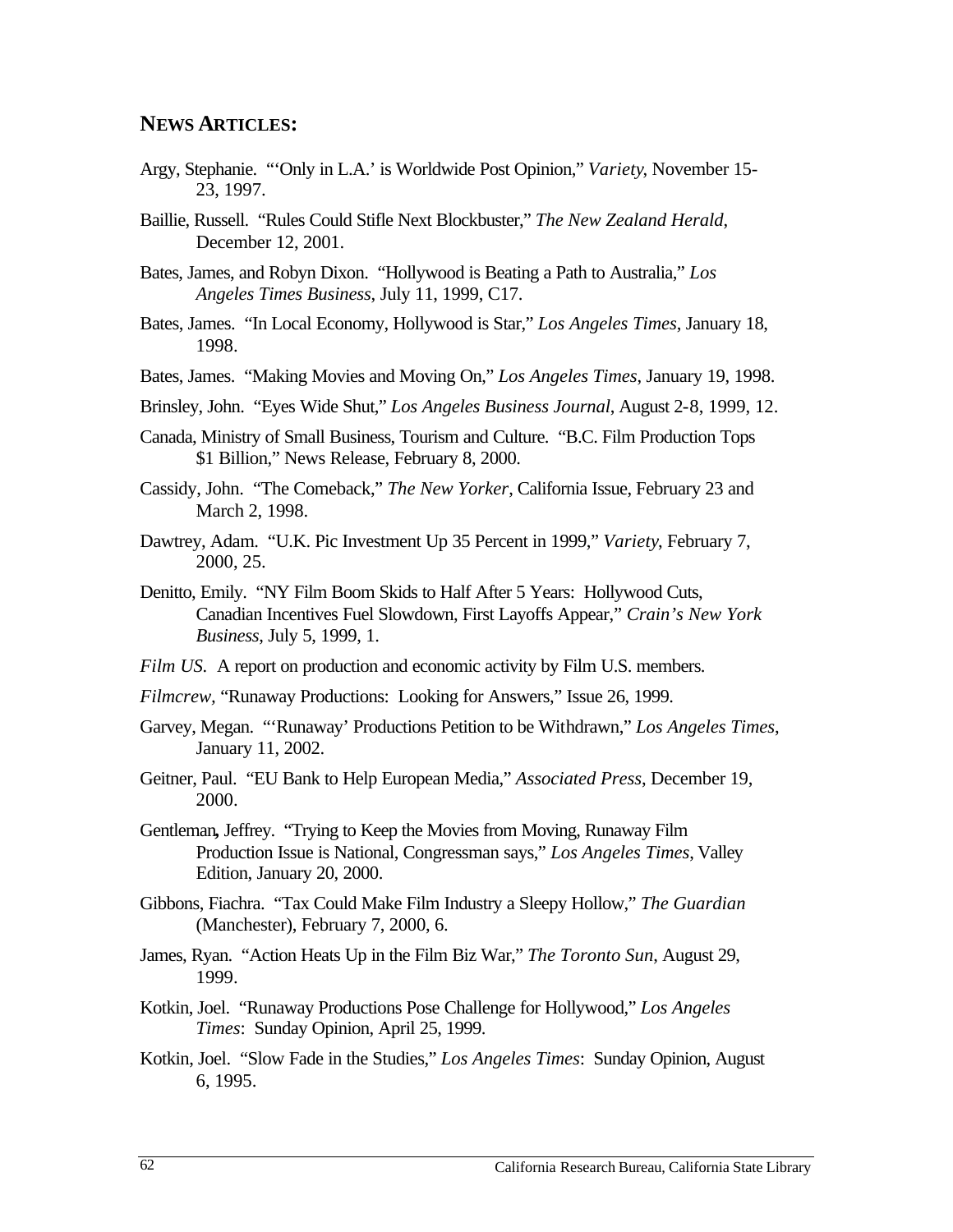- Leovy, Jill. "Show Business Fills the Aerospace Employment Gap in Burbank," *Los Angeles Times*, January 18, 1998.
- Louisson, Simon. "We've Got a Ticket to Ride," *The Evening Post* (Wellington), December 12, 2001, p. 30.
- Madigan, Nick. "Flight or Fight: Industry Gears Up to Keep Production in Area," *Variety*, November 22-28, 1999.
- Madigan, Nick. "H'wood Fights the Jitters," *Variety*, February 1-7, 1999.
- Marder, Keith. "The Truth is Out Here: 'The X-Files Groovin' after Movin' to L.A.," *Daily News* of Los Angeles, November 8, 1998.
- McNary, Dave. "U.S., Canada Film-Production Brouhaha Advances a Frame," *Daily News* (Los Angeles), B1.
- Miller, Matthew. "Don't Panic Over Runaway Production. Do Something!" *Shoot*, July 16, 1999, 27.
- Norquay, Kevin. "Global push for NZ to cash in on Lord of the Rings," *The New Zealand Herald*, January 10, 2002.
- Ontario Film Development Corporation. "Ontario Film and Television Production Reaches New Heights in 1999," News Release, January 26, 2000.
- Orlando Film and Television Commission. "Film and Television Industry has Yet Another Solid Year in Metro Orlando," February 17, 2000.
- Orwall, Bruce, and John Lippman. "Cut! Hollywood, Chastened by High Costs, Finds a New Theme: Cheap – Major Studios are Making Fewer Movies – for Less; Will 'Mr. Limpet' Swim? – Becoming Costner-Conscious," *Wall Street Journal*, April 12, 1999, A1.
- Orwall, Bruce, and John Lippman. "Managers & Managing: Hollywood Studios Face Glut of Movies for Release in 2002," *Wall Street Journal Europe,* October 18, 2001.
- Pollack, Andrew. "Rising Costs Pushing Film Production Abroad," *New York Times*, June 25, 1999.
- Samson, Alan. "Jackson's Tax Loophole Gain Won't Cost Government Money," *The Dominion* (Wellington), December 22, 2001, p. 5.
- Scott, Steve. "The Morphing Economy," *California Journal*, July 1997.
- Stevens, Elizabeth Lesly, and Ronald Grover. "The Entertainment Glut," *Business Week*, February 16, 1998.
- Tusher, Will. "High Labor Costs Hold Key to Runaway Filming," *Daily Variety*, June 5, 1990, 3, 17.
- Vagnoni, Anthoni. "Escape From New York: Commercial Production Moves West," *The Hollywood Reporter*, Commercial Production Special Report, 1989.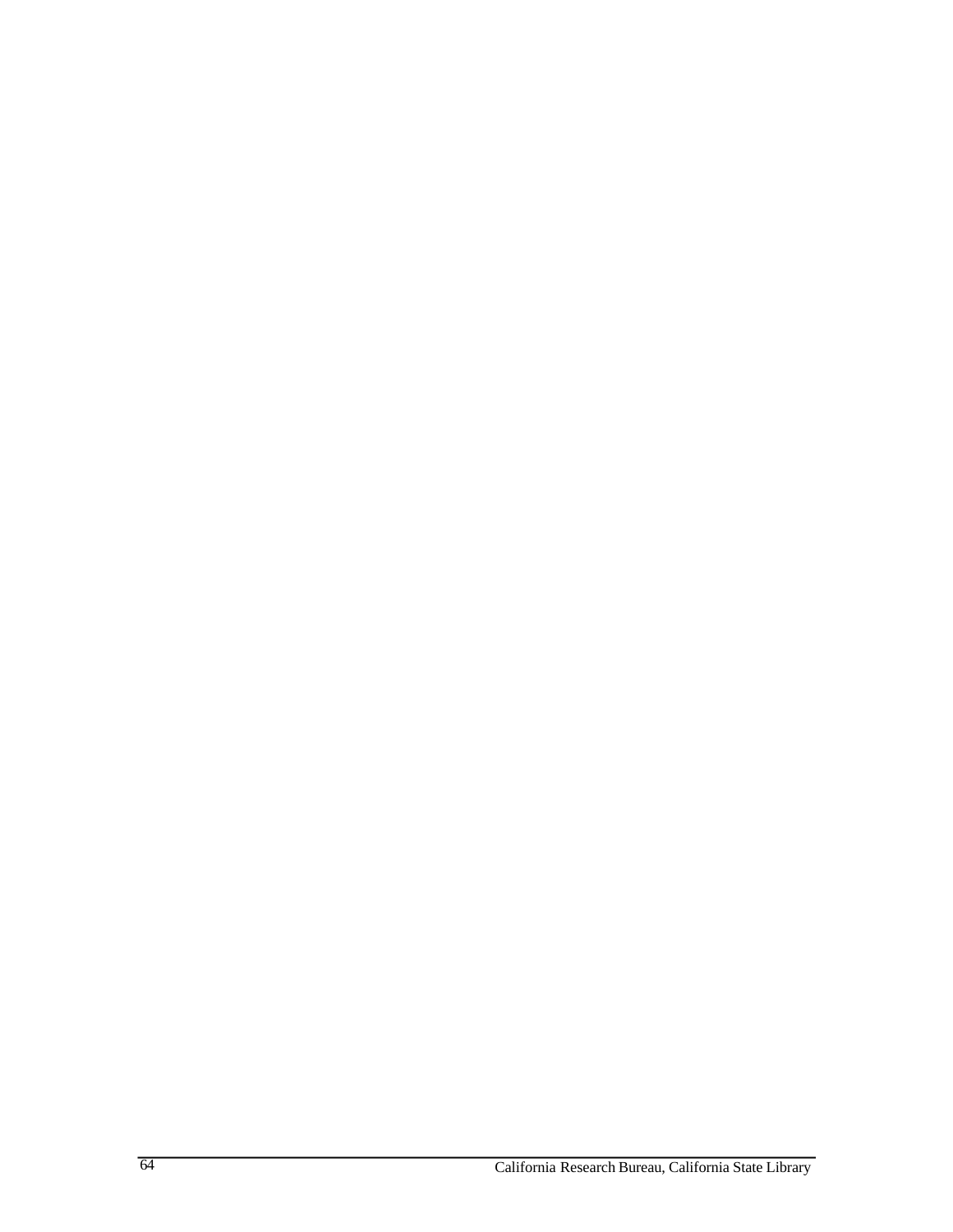# **APPENDIX A**

## **EMPLOYMENT ESTIMATES**

Data sources and estimates for establishment-based employment statistics are compared in this Appendix. Data sources are divided into survey sources and universe counts. Estimates for motion picture production employment in 1996 are compared.

Tables listing various employment estimates between 1996 and 2001 follow the text. Table A1 describes categories of workers included by each data source. Subsequent tables present employment estimates first using the narrowest definitions of motion picture production (Table A2), then the motion picture industry (Table A3) and finally, the entertainment and multimedia industries (Table A4). Table A5 shows the correspondence between the old 1987 SIC codes and the new 1997 NAICS codes. Using NAICS, motion picture production employment is lower because most services allied to motion picture production were classified into other industries. Table A6 shows 1999 production data for all states using the narrower NAICS definition. Chart A1 compares employment estimates from Table A2 for motion picture production. Chart A2 compares the broader estimates for the motion picture industry, the entertainment industry, and the multimedia industry from Tables A3 and A4.

## **SURVEY DATA**

**(1)** The **Current Employment Statistics (CES)** survey is a national survey that summarizes monthly employment, hours and earnings data from a sample of employer payroll records. The Employment Development Department (EDD) conducts the survey in California and supplies the U.S. Bureau of Labor Statistics (BLS) with the data. The EDD survey is part of a national monthly survey of 390,000 employers. EDD data are reported by place of work and exclude self-employed persons, unpaid family members, domestics, volunteers and those involved in labor-management trade disputes.

These data are timely but use 1987 Standard Industrial Classifications (SIC), which are outdated.\* These include establishments that produce, distribute and exhibit motion pictures as well as productions for television or other media using film, tape or other means. The label, "Motion Picture Employment," generally refers to the entire industry (SIC 78), while "Motion Picture Production Employment" refers only to the production end of the business (SIC 781). Production is further broken down into production alone (SIC 7812) and services allied to production (SIC 7819). CES data underestimate the number of people working in the motion picture industry because they exclude most freelance workers, who are usually self-employed and work by the project. In 1996, the CES estimate of the number of California workers in motion picture production jobs (SIC 781) was 127,400.

 $\overline{a}$ \* CES will convert to the new North American Industry Classification System (NAICS 2002) definitions in June 2003.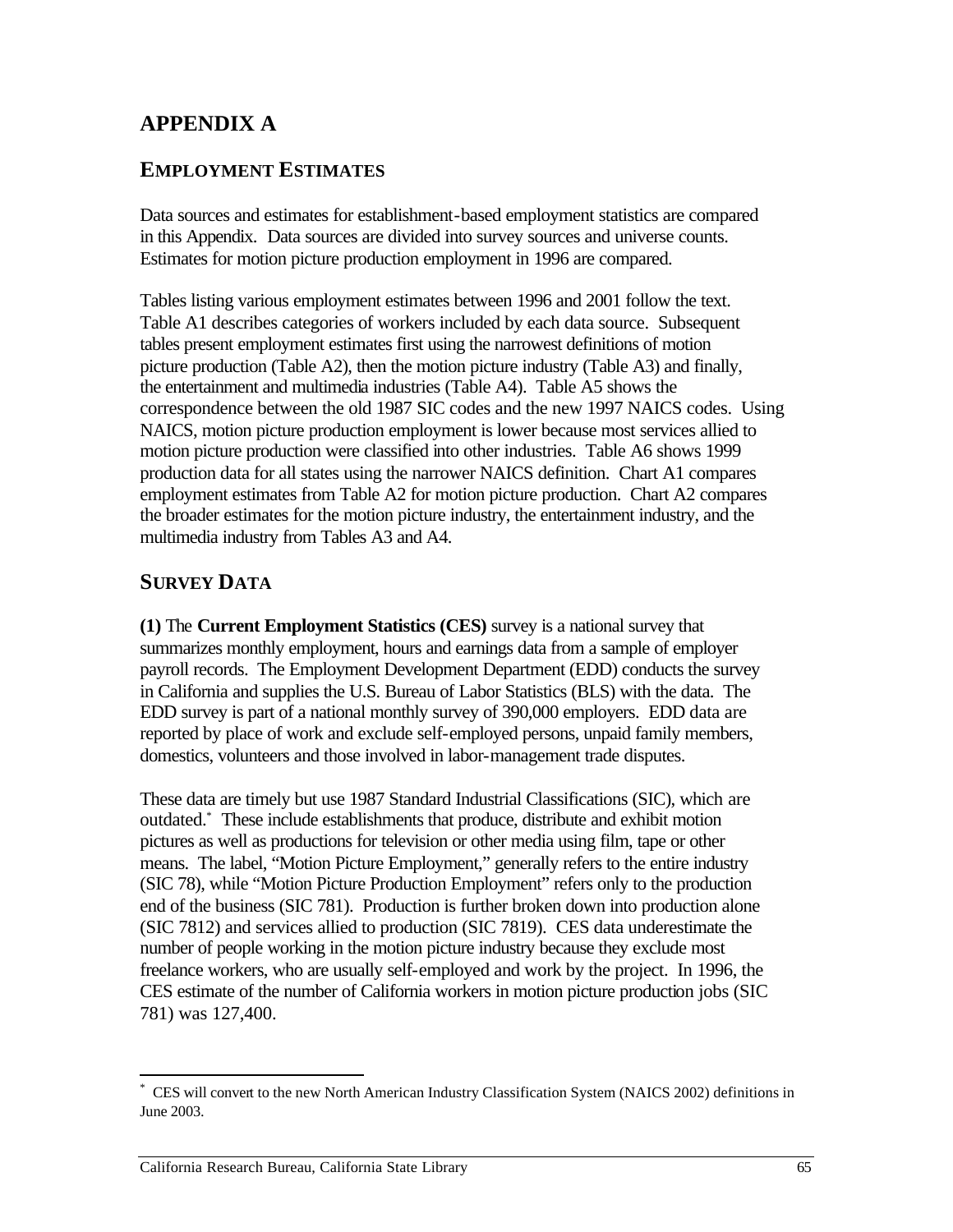Several organizations suggest methods to adjust CES employment data to compensate for the underestimate problem. Two examples are CCSCE and LAEDC, which both increase official employment statistics by a given percentage. While a percentage adjustment provides a better idea of the size of motion picture employment at any point in time, it does not provide an estimate of omitted workers that is independent of official estimates. If the percentage adjustment is the same across time, then adjusted data will rise or fall along with the official statistics.

**(1a)** The **Center for the Continuing Study of the California Economy (CCSCE)**  estimates that "There are probably 50 self-employed jobs for every 100 wage and salary jobs."104 Using this adjustment, CCSCE would increase the CES jobs estimate by 50 percent and estimate approximately 191,000 workers in motion picture production in 1996. Adjusted employment numbers are not presented in CCSCE tables.

**(1b)** The **Los Angeles County Economic Development Corporation (LAEDC)** adjusts for the underestimate by increasing the CES estimate a little less than 90 percent. The LAEDC adjustment factor was derived using information from the 1998 MPAA survey. Using this method, motion picture production employment in 1996 would have been 240,750 workers. LAEDC publishes adjusted employment figures for Southern California in their *Film Industry Profile*, September 2001.

**(2)** The **Motion Picture Association of America (MPAA)** compiled 1996 data from its own survey and released a report in 1998 entitled, *Survey of the Industry: The Economic Impact of the Entertainment Industry on California*. The entertainment industry is defined by the MPAA as the manufacture of motion pictures, television and commercials. The MPAA definition does not include music videos, still commercial photography, documentary films or industrial films. All these other film-related projects can include the same workers employed in motion pictures, television and commercials. However, since they were not included in the surveys conducted by MPAA, total industry employment was underestimated. The MPAA survey also excludes part-time workers, and many of the fees and payments made by major studios and television networks. An update of this report is scheduled for release in April 2002.

The major studios and participating networks provided full-time employment data to the MPAA. The California Employment Development Department (EDD) provided data on employees of specialized suppliers and services directly allied to the production industry. These included such facilities as film labs, special effects and digital studios, location services, prop and wardrobe houses, research services and film stock houses, videotape duplicating services and stage rental facilities.

Full-time equivalent freelancers were identified by entertainment payroll companies, entertainment unions and guilds, and health benefits plans. Data from payroll companies identified workers who were not members of a union or guild. The health benefits plans identified those workers who earned full benefits, and were therefore considered full-time workers. Since many workers do not work full-time, the total number employed in the entertainment industry is underestimated.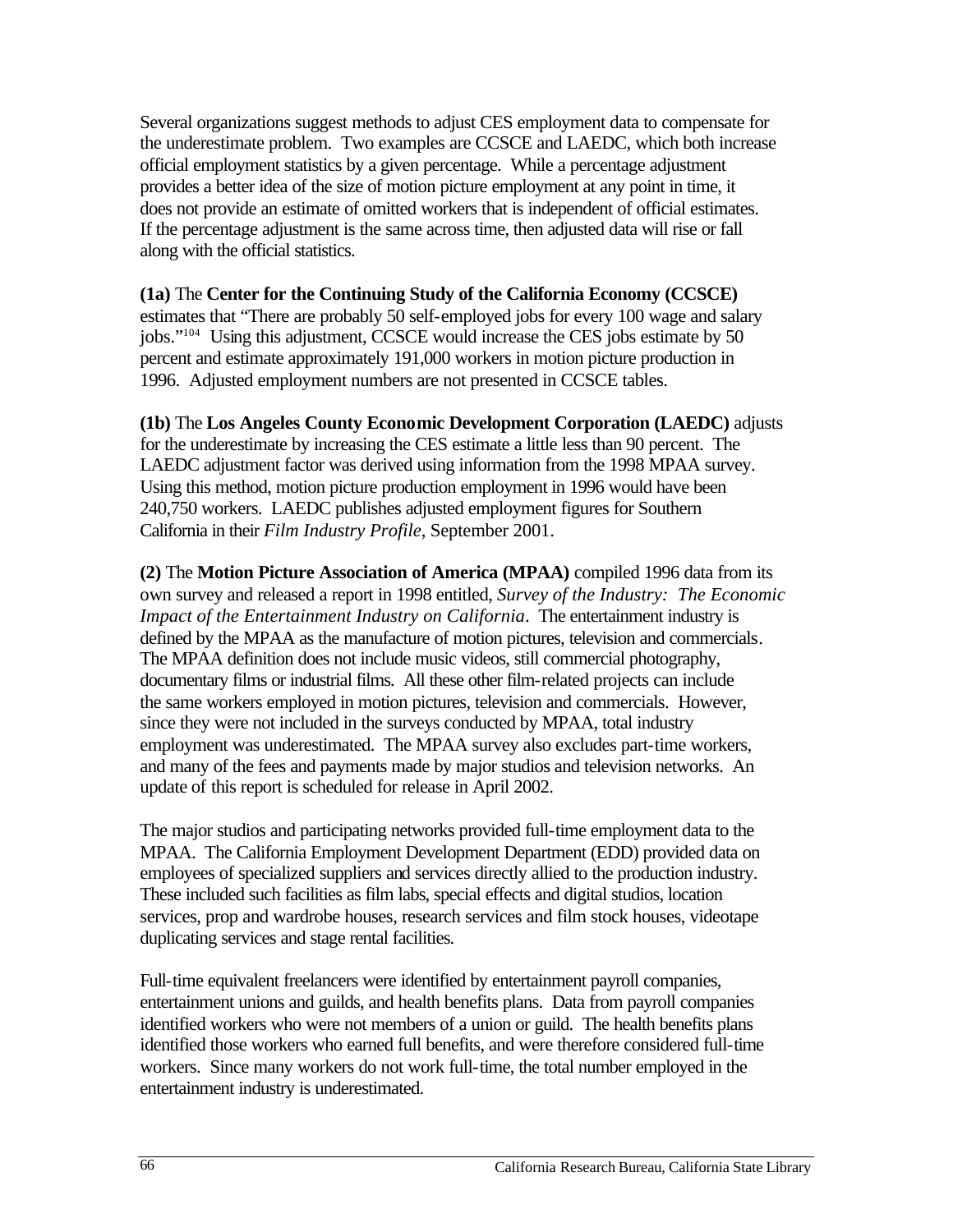Participants in the 1998 Motion Picture Association of America survey:

- • *Studios and Networks*: The Walt Disney Company, Metro-Goldwyn-Mayer, Inc. Paramount Pictures, Sony Pictures Entertainment, Twentieth Century Fox Film Corp., Universal Studios, Inc., Warner Bros., ABC, Inc., CBS Broadcasting, Inc., Wilshire Court Productions.
- • *Payroll Companies*: Axium Entertainment Services, Cast & Crew Entertainment Services, Entertainment Partners.
- • *Unions and Guild/Producer-Union Health Plans*: Directors Guild of America, Motion Picture Industry Pension and Health Plan, Screen Actors Guild, Writers Guild of America.
- *Other Groups*: Alliance of Motion Picture and Television Producers, California Film Commission, Entertainment Industry Development Corp., California Employment Development Dept., Labor Market Information Division, Los Angeles Economic Development Corporation.

MPAA estimates for entertainment industry employment in 1992 and 1996 are shown in Table A4.105 Direct employment estimates are given for 1996: 226,000 full-time workers in California. This total was computed by adding the full-time staff of 76,900, the secondary staff of 3,000, the primary freelance pool of 123,000, and the secondary freelance group of 23,100.106 CES estimates from EDD are used as a baseline for the MPAA direct employment estimates.

In addition to direct employment, the MPAA estimated indirect employment in other industries generated from movie production activities. When indirect employment estimates of 233,000 to 253,100 California jobs are added to the direct estimates, total motion picture production employment in 1996 exceeded 450,000. To calculate indirect employment, the MPAA methodology did not apply the same adjustment factor in both 1992 and 1996 to the direct employment estimates. The employment factor implied by the 1996 numbers was slightly over 100 percent: one job directly counted stimulated about one indirect job. The employment factor implied by the 1992 numbers was about 134 percent: one direct job stimulated about 1.34 indirect jobs.

On a percentage basis, Canadian estimates of the indirect employment factor in the film and television production industry are higher than the estimates done by the MPAA, LAEDC, and CCSCE (see Chart 15). $107$  PricewaterhouseCoopers estimates that each direct job created by the production industry results in the creation of an additional 1.6 indirect jobs (a factor of 160 percent). Their methodology for estimating jobs was reviewed in 2001 and, as a result, estimates for 1998 and 1999 were increased.

# **UNIVERSE COUNT DATA**

**(3)** The **Covered Employment and Wages Program (CEW/ES-202)** is a cooperative program involving the U.S. Bureau of Labor Statistics (BLS) and the State Employment Security Agencies. The CEW/ES-202 program produces a comprehensive tabulation of employment and wage information for workers covered by state unemployment insurance (UI) laws and federal workers covered by the Unemployment Compensation for Federal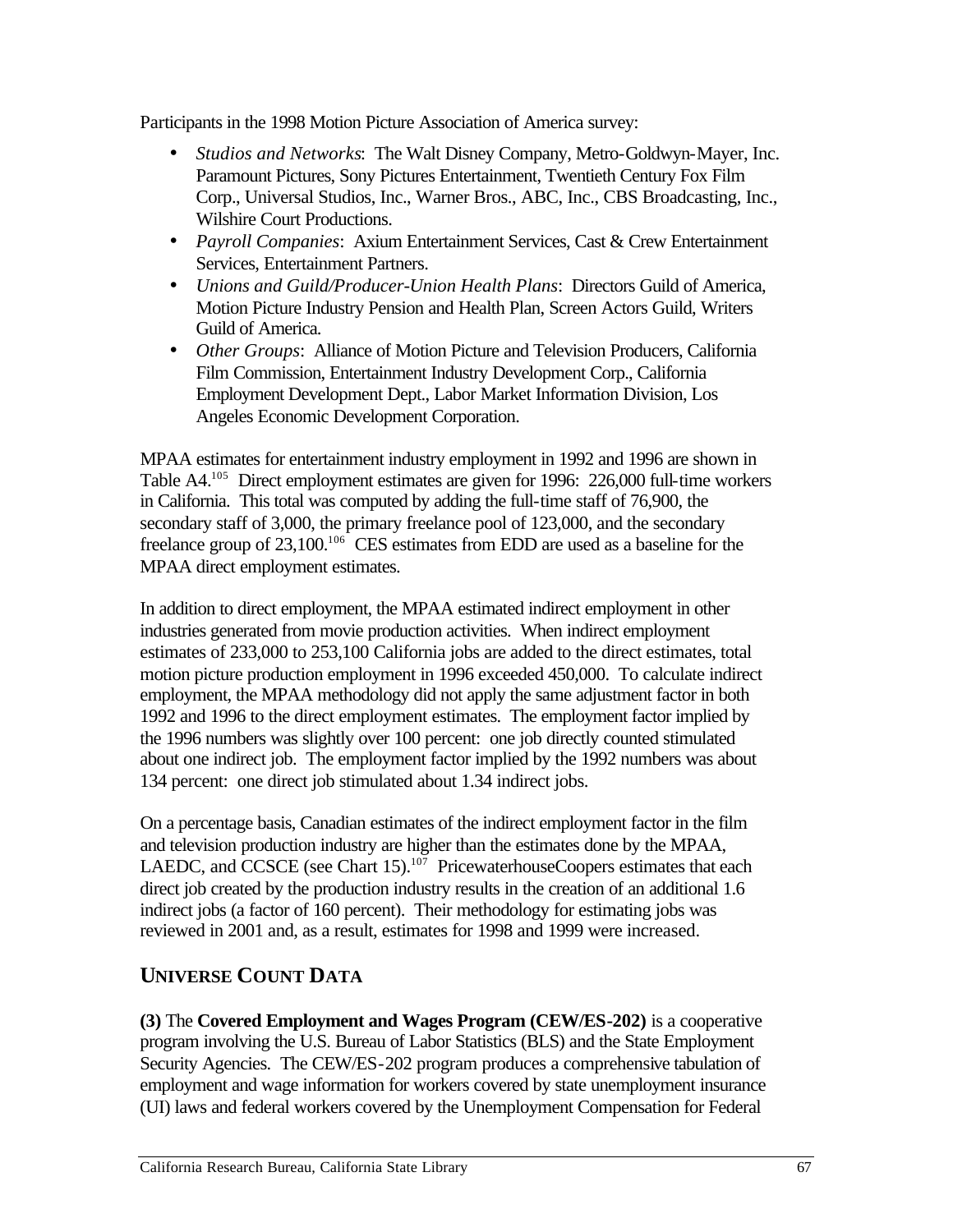Employees program. The CEW/ES-202 is an employer-reported measure of employment and is associated with filled jobs and place of work. A person holding two jobs is counted twice. These data serve as an input to many BLS programs and are used as the benchmark source for employment by the CES program. The CES program uses outside sources to benchmark employment for industries not subject to UI laws. The UI administrative records collected under the CEW/ES-202 program serve as a sampling frame for BLS establishment surveys.

How many U.S. workers were not covered by unemployment insurance in 1999? In the private sector, those not included were: 0.2 million wage and salary agricultural employees; 1.3 million self-employed farmers; 8.8 million self-employed nonagricultural workers; 0.5 million domestic workers; 0.1 million unpaid family workers; and 0.2 million workers covered by the railroad unemployment insurance system.

The CEW/ES-202 estimate for motion picture production employment (SIC 781) in 1996 was 134,837 persons, very close to the CES estimate of 127,400 jobs (Table A2).

 payroll in the pay period including March 12, but exclude self-employed individuals.† **(4) County Business Patterns (CBP)** give detailed statistics for employment, payroll, and firm size, using data from the administrative records of the Business Registrar, the Census Bureau's file of all known single- and multi-establishment companies. For employment figures, CBP include full-time and part-time employees who are on the CBP data are not timely (CBP data using the NAICS 1997 definitions are currently available only for 1998 and 1999), but they are useful for studying the economic activity of small areas and analyzing economic changes over time.‡

Down to the 4-digit SIC code, the CBP and CEW data sources categorize workers differently (Table A2). For example, using CEW numbers in 1997, production alone had 97,614 workers (SIC 7812), which was three times more workers than services allied to production, 35,393 (SIC 7819). Using CBP numbers, employment in services, 125,935 workers (SIC 7819), was four times larger than production alone, 31,791 (SIC 7812).

Comparability of CBP data over time is affected by changes in industry definitions. For motion picture employment, the continuity of CBP data was broken most recently in 1997, when the data series switched from using 1987 SIC definitions to using 1997 NAICS definitions. The new NAICS codes place the motion picture industry in the information sector along with publishing, sound recording, broadcasting, television, and information services. For motion picture production, NAICS codes are not broadly comparable with the old SIC codes. Only one narrow category, SIC 7812 (movie production alone), is comparable to NAICS 51211 (movie and video production). For 1999, CBP data by state for employment, payroll and number of establishments in NAICS 51211 are shown in Table A6. Establishment data are also available by size of establishment. The last column in Table A6 shows small establishments, those with 1-9

 $\overline{a}$ 

 $\dagger$  Other excluded categories, less relevant to the motion picture industry, are employees of private households, railroad employees, agricultural production employees, and most government employees.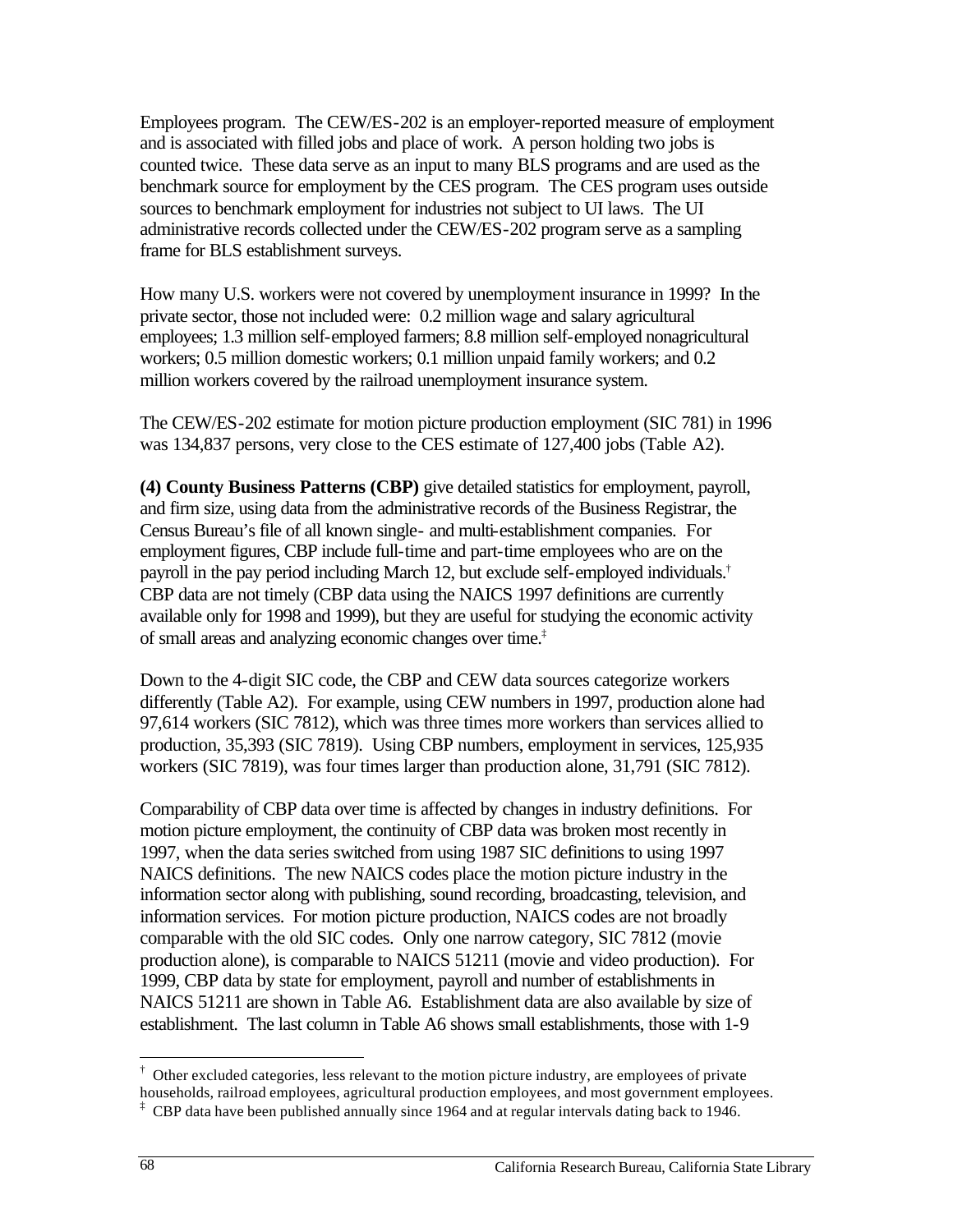employees. Nationally and in California, almost 90 percent of these motion picture production firms had fewer than ten employees.

In 1996, CBP data show 170,834 workers in motion picture production (SIC 781), higher than the CES estimate (127,400 workers) and the CEW estimate (134,837 workers).

**(5)** Like CBP data, **U.S. Economic Census data** are tabulated from universe files and are not sample data. However, definitional and coverage differences affect the direct comparison of CBP and census data. Different sources are also used: the 1997 Economic Census generally uses respondent-reported data, while the CBP uses the administrative record for small establishments. Census employment data are a useful benchmark every five years, but are not timely estimates like monthly survey data.

For 1997, the Economic Census reported 49,762 workers in motion picture and video production. If post-production employment were added, the total would be 65,117 workers. These estimates are much smaller than the 1996 SIC-based estimates for production because most services allied to motion picture production have been reallocated to other industries.§

# **NARROWER DEFINITIONS THAN THE MOTION PICTURE INDUSTRY**

Employment estimates for the motion picture industry are shown in Table A3. Often, motion picture employment numbers are aggregated for production, distribution and video rentals, but exclude exhibition. Examples of this aggregation are shown on Table A4 for three different data sources (CEW/ES-202, CBP, and the U.S. Economic Census).

## **BROADER DEFINITIONS THAN THE MOTION PICTURE INDUSTRY**

Since the film industry is broader than just movie, television and video production, film statistics are often presented with other entertainment and multimedia numbers. Examples are shown in Table A4. Using 1997 NAICS categories, LAEDC calculates a category "Motion Picture/TV Production & Distribution Industry" with 141,452 workers in 1997.<sup>108</sup> CCSCE combines movie production and distribution with amusements and hotels to obtain a "tourism and entertainment category" with 534,500 workers in 1997.

An example of the "multimedia industry" is found on the California Technology, Trade and Commerce Agency (CTTC) website,\*\* which includes the following information:

The multimedia industry combines the industries of computer technology, entertainment (which includes movies and videos) and software. These are all "knowledge-based," high-wage industries with a high value added during manufacture. Most multimedia firms are based in Los Angeles and

1

<sup>§</sup> Workers previously classified in SIC 7819 are now distributed between NAICS 334612, 512191, 512199, 532220, 532490, 541214, 561310, and 711510.

http://www.commerce.ca.gov/ California Technology, Trade and Commerce Agency (CTTC). The multimedia industry has no set definition but is estimated here as a combination of the following SIC codes: 357, 3663, 3679, 481, 483, 484, 4899, 5045, 7371, 7372, 781.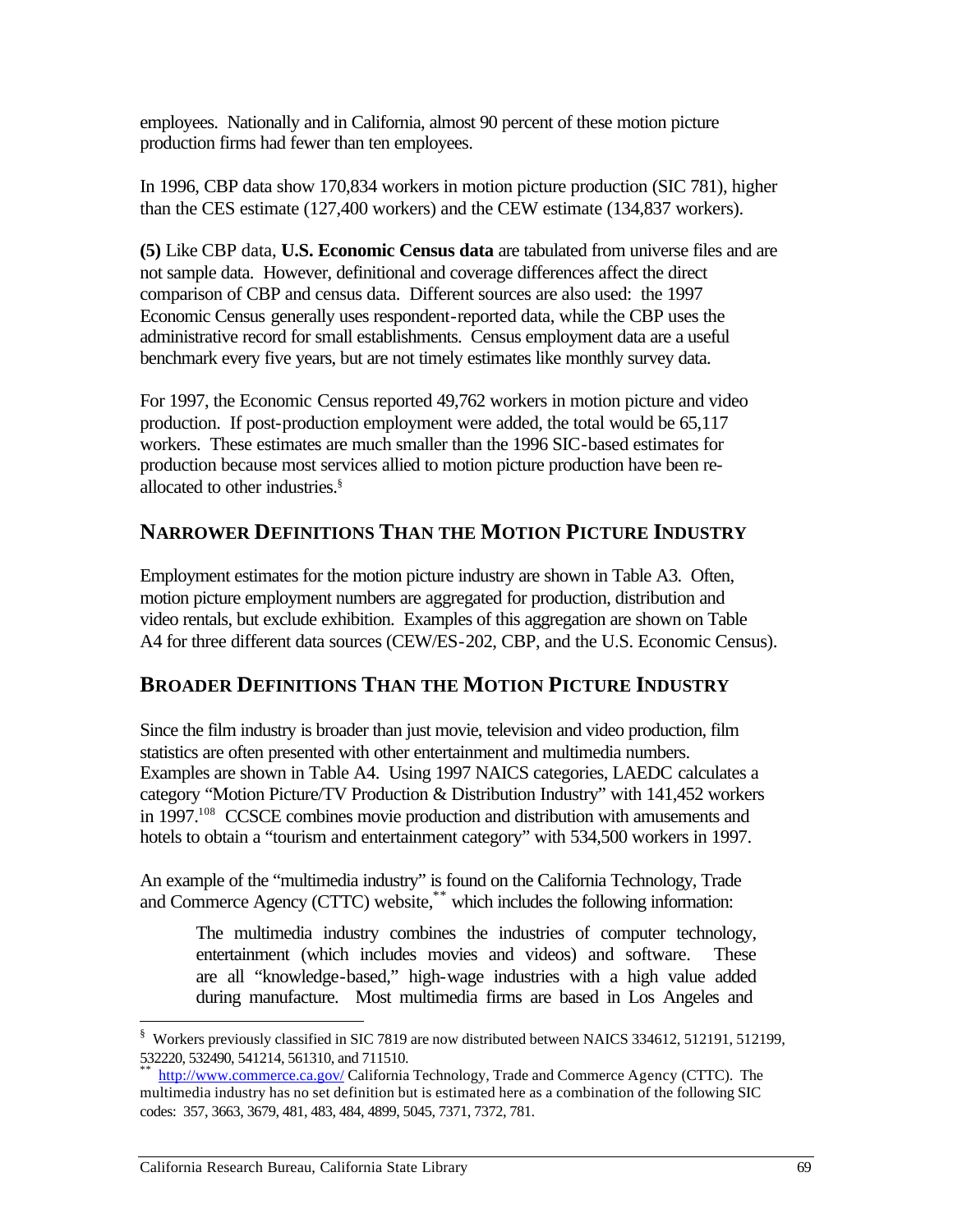from \$38,900 in cable television to \$73,200 for prepackaged software. as multimedia employ a combined total of about 580,000 people.<sup>109</sup> the San Francisco Bay: Hollywood provides the content and Silicon Valley provides the technology. CTTC calculates that California is home to more than 16 percent of the nation's multimedia establishments and 21 percent of the employment. The big leaders are motion pictures and computers with 42 percent and 29 percent, respectively, of the nation's total multimedia firms. Multimedia jobs pay a high average wage, ranging From From telectrical telephone is the specialized skills in computer-generated animation for movies can expect jobs paying around \$75,000. Employment is difficult to determine with currently available data. All of the industries defined here However, these industries vary as to multimedia activity.

Using the CTTC definition of multimedia, estimates for employment using CEW/ES-202 data range from 597,286 workers in 1997 to 727,986 in 2000.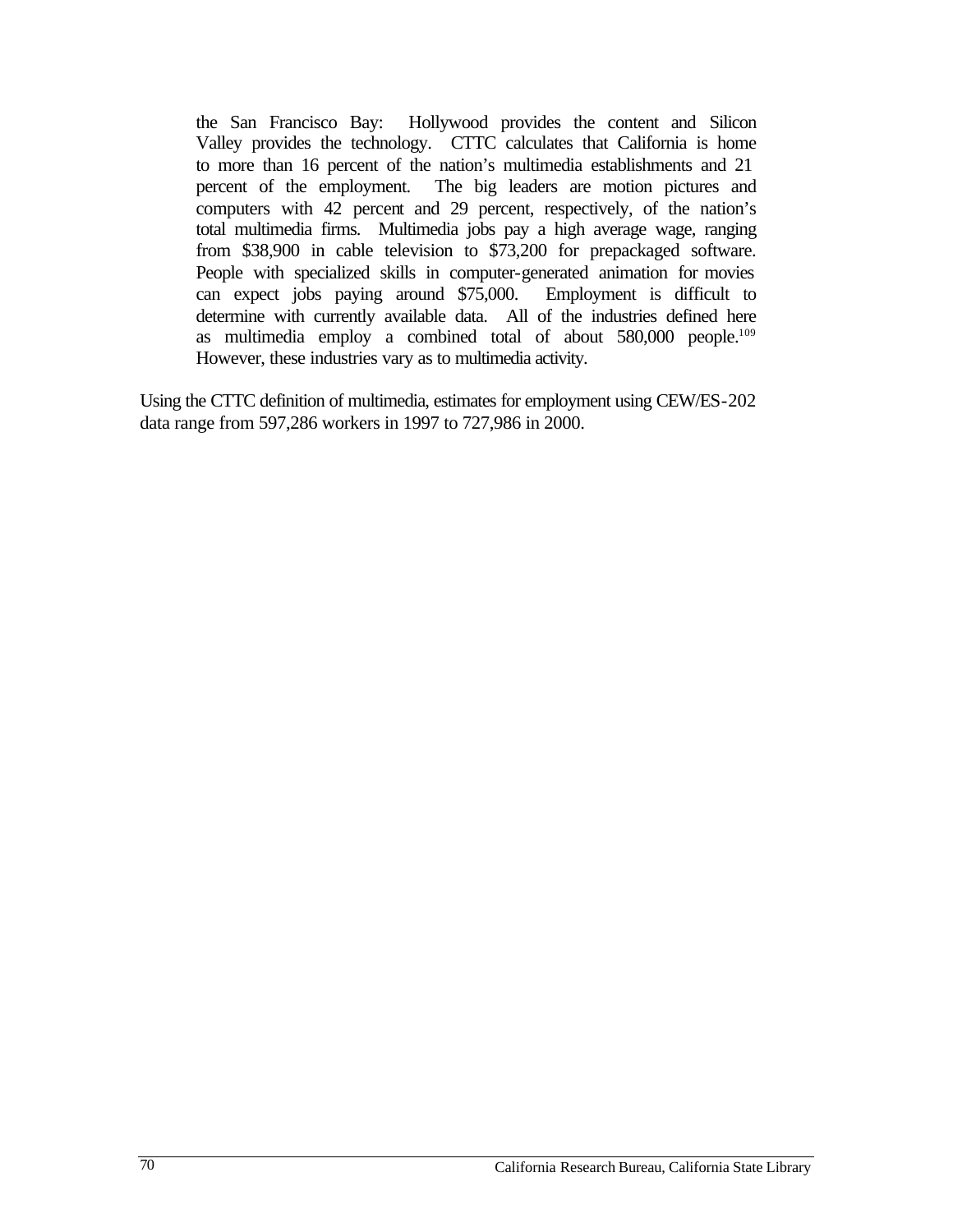| Data Sources for Establishment-based Employment Estimates |                                                           |                                            |                                                        |                                     |                                                                  |                              |                     |  |
|-----------------------------------------------------------|-----------------------------------------------------------|--------------------------------------------|--------------------------------------------------------|-------------------------------------|------------------------------------------------------------------|------------------------------|---------------------|--|
| <b>CES</b><br>1.                                          |                                                           |                                            |                                                        |                                     | Current Employment Statistics, California Employment Development |                              |                     |  |
|                                                           |                                                           |                                            |                                                        |                                     | Dept. (EDD), and the U.S. Bureau of Labor Statistics (BLS)       |                              |                     |  |
| 1a. CCSCE                                                 | Center for the Continuing Study of the California Economy |                                            |                                                        |                                     |                                                                  |                              |                     |  |
| 1b. LAEDC                                                 |                                                           |                                            | Los Angeles Economic Development Corporation           |                                     |                                                                  |                              |                     |  |
| <b>MPAA</b><br>2.                                         |                                                           |                                            | Motion Picture Association of America                  |                                     |                                                                  |                              |                     |  |
| $\overline{3}$ .<br><b>CEW ES-202</b>                     | (BLS)                                                     |                                            |                                                        |                                     | Covered Employment and Wages, U.S. Bureau of Labor Statistics    |                              |                     |  |
| <b>CBP</b><br>4.                                          |                                                           |                                            | County Business Patterns, U.S. Census Bureau           |                                     |                                                                  |                              |                     |  |
| 5.<br>Economic Census                                     |                                                           |                                            | U.S. Economic Census, U.S. Census Bureau               |                                     |                                                                  |                              |                     |  |
|                                                           | $\mathbf{1}$<br><b>CES</b>                                | 1a<br><b>CCSCE</b><br>Adjust<br><b>CES</b> | 1 <sub>b</sub><br><b>LAEDC</b><br>Adjust<br><b>CES</b> | $\overline{2}$<br><b>MPAA</b><br>98 | 3<br><b>CEW</b><br>ES-202                                        | $\overline{4}$<br><b>CBP</b> | 5<br>Econ<br>Census |  |
| sample data                                               | yes                                                       | yes                                        | yes                                                    | yes                                 | no                                                               | no                           | no                  |  |
| reference period                                          | $12^{th}$ of                                              | $12^{th}$ of                               | $12^{th}$ of                                           |                                     | $12^{th}$ of                                                     | March                        | March               |  |
|                                                           | month                                                     | month                                      | month                                                  |                                     | month                                                            | $12^{\text{th}}$             | $12^{\text{th}}$    |  |
| date of change from SIC to<br><b>NAICS</b>                | 2003                                                      | 2003                                       | 2003                                                   |                                     | 2001                                                             | 1998                         | 1997                |  |
| frequency                                                 | monthly                                                   |                                            |                                                        |                                     | quarterly                                                        | annual                       | 5 years             |  |
| Workers included:                                         |                                                           |                                            |                                                        |                                     |                                                                  |                              |                     |  |
| wage/salary: full time                                    | yes                                                       | yes                                        | yes                                                    | yes                                 | yes                                                              | yes                          | yes                 |  |
| wage/salary: part time                                    | yes                                                       | yes                                        | yes                                                    | no                                  | yes                                                              | yes                          | yes                 |  |
| temporary/intermittent                                    | yes                                                       | yes                                        | yes                                                    | no                                  | yes                                                              | yes                          | yes                 |  |
| self-employed                                             | no                                                        | yes                                        | yes                                                    | yes                                 | no                                                               | no                           | no                  |  |
| Federal government (civilian)                             | yes                                                       | yes                                        | yes                                                    | no                                  | yes                                                              | no                           | no                  |  |
| farm                                                      | no                                                        | no                                         | no                                                     | no                                  | some                                                             | no                           | no                  |  |
| domestic                                                  | no                                                        | no                                         | no                                                     | no                                  | some                                                             | no                           | no                  |  |
| railroad                                                  | no                                                        | no                                         | no                                                     | no                                  | no                                                               | no                           | no                  |  |
| unpaid family                                             | no                                                        | no                                         | no                                                     | no                                  | no                                                               | no                           | no                  |  |
| Proprietors and partners in<br>unincorporated business    | no                                                        | no                                         | no                                                     | no                                  | no                                                               | no                           | no                  |  |

**Table A1**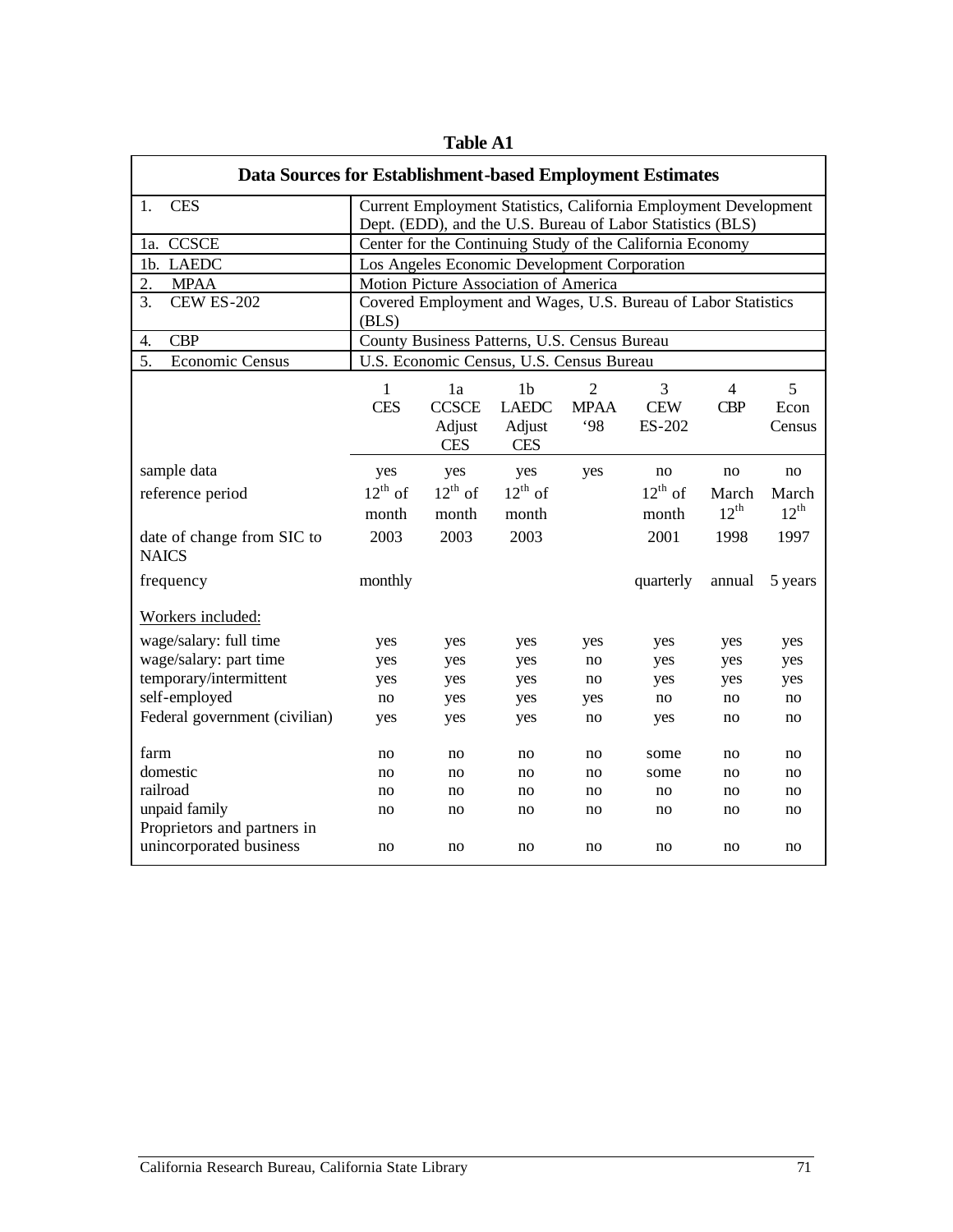**Table A2** 

| <b>EMPLOYMENT ESTIMATES for</b><br><b>MOTION PICTURE PRODUCTION in CALIFORNIA</b> |                                                                                                                                                                                                                                                |                    |                                                                                                                                                              |                    |                            |                    |                    |                    |                    |
|-----------------------------------------------------------------------------------|------------------------------------------------------------------------------------------------------------------------------------------------------------------------------------------------------------------------------------------------|--------------------|--------------------------------------------------------------------------------------------------------------------------------------------------------------|--------------------|----------------------------|--------------------|--------------------|--------------------|--------------------|
|                                                                                   | Source                                                                                                                                                                                                                                         |                    | Description                                                                                                                                                  | 1996               | 1997                       | 1998               | 1999               | 2000               | 2001e              |
|                                                                                   | <b>SAMPLE DATA</b>                                                                                                                                                                                                                             |                    |                                                                                                                                                              |                    |                            |                    |                    |                    |                    |
|                                                                                   |                                                                                                                                                                                                                                                | 1987 SIC           |                                                                                                                                                              |                    |                            |                    |                    |                    |                    |
| 1                                                                                 | <b>CES</b><br>Monthly                                                                                                                                                                                                                          | 781                | Motion picture production & services                                                                                                                         | 127,400            | 141,200                    | 147,100            | 150,600            | 149,000            | 142,800            |
| 1a                                                                                | CCSCE method                                                                                                                                                                                                                                   |                    | Adjust CES data: add self-employed workers                                                                                                                   |                    |                            |                    |                    |                    |                    |
|                                                                                   |                                                                                                                                                                                                                                                | 781                | Motion picture production & services<br>Self-employed (50% of SIC 781)                                                                                       | 127,400<br>63,700  | 141,200<br>70,600          | 147,100<br>73,550  | 150,600<br>75,300  | 149,000<br>74,5000 | 142,800<br>71,400  |
|                                                                                   |                                                                                                                                                                                                                                                |                    | Motion picture production & services<br><b>ADJUSTED</b>                                                                                                      | 191,100            | 211,800                    | 220,650            | 225,900            | 223,500            | 214,200            |
| 1 <sub>b</sub>                                                                    | LAEDC method                                                                                                                                                                                                                                   |                    | Adjust CES data: add workers classified in other industries who primarily are engaged<br>in film-related activities as well as workers who are self-employed |                    |                            |                    |                    |                    |                    |
|                                                                                   |                                                                                                                                                                                                                                                | 781                | Motion picture production & services<br>Adjustment $(89\% \text{ of } SIC 781)^3$                                                                            | 127,400<br>113,348 | 141,200<br>125,626         | 147,100<br>130,875 | 150,600<br>133,989 | 149,000<br>132,565 | 142,800<br>127,050 |
|                                                                                   |                                                                                                                                                                                                                                                |                    | Motion picture production & services<br><b>ADJUSTED</b>                                                                                                      | 240,748            | 266,826                    | 277,975            | 284,589            | 281,565            | 269,850            |
|                                                                                   |                                                                                                                                                                                                                                                |                    | UNIVERSE COUNT - Universe defined as all establishments covered by unemployment insurance                                                                    |                    |                            |                    |                    |                    |                    |
|                                                                                   |                                                                                                                                                                                                                                                | 1987 SIC           |                                                                                                                                                              |                    |                            |                    |                    |                    |                    |
| 2                                                                                 | CEW <sup>1</sup>                                                                                                                                                                                                                               | 7812               | Motion picture & video production                                                                                                                            | 87,370             | 97,614                     | 92.965             | 91,212             | 90,475             |                    |
|                                                                                   | ES-202<br>Quarterly                                                                                                                                                                                                                            | 7819<br>781        | Services allied to production<br>Motion pictures production & services                                                                                       | 47,467<br>134,837  | 35,393<br>133,007          | 52,658<br>145,622  | 62,560<br>153,772  | 62,312<br>152,787  |                    |
|                                                                                   |                                                                                                                                                                                                                                                |                    | UNIVERSE COUNT – Universe defined as all establishments                                                                                                      |                    |                            |                    |                    |                    |                    |
|                                                                                   |                                                                                                                                                                                                                                                | 1987 SIC           |                                                                                                                                                              |                    |                            |                    |                    |                    |                    |
|                                                                                   |                                                                                                                                                                                                                                                | $7812^2$           |                                                                                                                                                              |                    |                            |                    |                    |                    |                    |
| 3                                                                                 | County<br><b>Business</b>                                                                                                                                                                                                                      | 7819               | Motion picture & video production<br>Services allied to production                                                                                           | 52,670<br>118,123  | 31,791<br>125,935          | 29,632             | 34,698             |                    |                    |
|                                                                                   | Patterns                                                                                                                                                                                                                                       | 781                | Motion picture production & services                                                                                                                         | 170,834            | 157,731                    |                    |                    |                    |                    |
|                                                                                   | Annual                                                                                                                                                                                                                                         | 1997 NAICS         |                                                                                                                                                              |                    |                            |                    |                    |                    |                    |
|                                                                                   | County                                                                                                                                                                                                                                         | $51211^2$          | Motion picture & video production                                                                                                                            |                    |                            | 29,632             | 34,698             |                    |                    |
|                                                                                   | <b>Business</b>                                                                                                                                                                                                                                | 51219              | Postprod & other movie & video industries                                                                                                                    |                    |                            | 14,552             | 15,674             |                    |                    |
|                                                                                   | Patterns<br>Annual                                                                                                                                                                                                                             |                    | <b>TOTAL</b>                                                                                                                                                 |                    |                            | 44,184             | 50,372             |                    |                    |
|                                                                                   |                                                                                                                                                                                                                                                | 1997 NAICS         | <b>UNIVERSE COUNT - Universe defined as all establishments</b>                                                                                               |                    |                            |                    |                    |                    |                    |
| 4                                                                                 | Economic<br>Census<br>Every 5 years                                                                                                                                                                                                            | $51211^2$<br>51219 | Motion picture & video production<br>Postprod & other movie & video industries<br><b>TOTAL</b>                                                               |                    | 49.762<br>15,355<br>65,117 |                    |                    |                    |                    |
|                                                                                   | $2$ SIC 7812 = NAICS 51211                                                                                                                                                                                                                     |                    | <sup>1</sup> CEW data source: 1996 data, <i>Employment and Wages, Annual Average</i> , U.S. B.L.S.; 1997-2000 data, http://www.bls.gov/cew/                  |                    |                            |                    |                    |                    |                    |
|                                                                                   |                                                                                                                                                                                                                                                |                    | <sup>3</sup> 89% factor from LAEDC, Film Industry Profile 2001, p.9. For 2000, LA: (LAEDC estimate = 255.3) / (CES estimate 135.1) = 1.89.                   |                    |                            |                    |                    |                    |                    |
|                                                                                   | Note: Milken Institute employment estimates for 2000 add about 40,000 workers (independent contractors and self-<br>employed workers) to CEW ES-202 official estimates to adjust for the underestimate. <sup>110</sup> CCSCE (2001) California |                    |                                                                                                                                                              |                    |                            |                    |                    |                    |                    |

*Economic Growth* used a CES estimate of 154,000 in 2000. This has been revised by EDD to 149,000.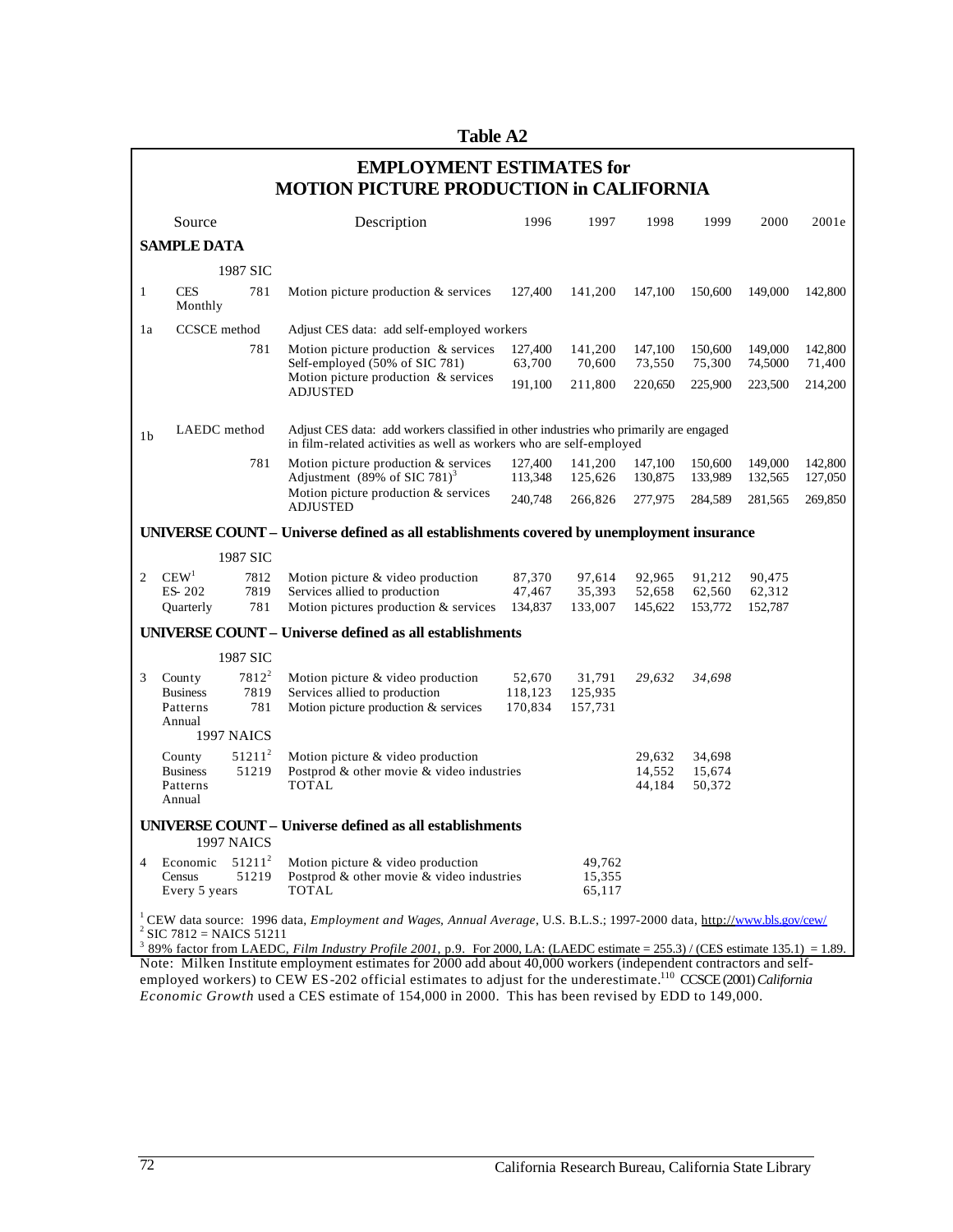|                | <b>Table A3</b>                                                                     |                                          |                                                                                                                                                                                                       |                                                 |                                                  |                                                 |                                                 |                                                 |                   |  |
|----------------|-------------------------------------------------------------------------------------|------------------------------------------|-------------------------------------------------------------------------------------------------------------------------------------------------------------------------------------------------------|-------------------------------------------------|--------------------------------------------------|-------------------------------------------------|-------------------------------------------------|-------------------------------------------------|-------------------|--|
|                | <b>EMPLOYMENT ESTIMATES for the</b><br><b>MOTION PICTURE INDUSTRY in CALIFORNIA</b> |                                          |                                                                                                                                                                                                       |                                                 |                                                  |                                                 |                                                 |                                                 |                   |  |
|                | Source                                                                              |                                          | Description                                                                                                                                                                                           | 1996                                            | 1997                                             | 1998                                            | 1999                                            | 2000                                            | 2001              |  |
|                | <b>SAMPLE DATA</b>                                                                  |                                          |                                                                                                                                                                                                       |                                                 |                                                  |                                                 |                                                 |                                                 |                   |  |
|                |                                                                                     | 1987 SIC                                 |                                                                                                                                                                                                       |                                                 |                                                  |                                                 |                                                 |                                                 |                   |  |
| $\mathbf{1}$   | <b>CES</b><br>Monthly                                                               | 781<br>78x                               | Motion picture production & services<br>Other motion pictures                                                                                                                                         | 127,400<br>42,500                               | 141,200<br>42,100                                | 147,100<br>43,000                               | 150,600<br>44,500                               | 149,000<br>42,800                               | 142,800<br>42,300 |  |
|                |                                                                                     | 78                                       | Motion picture & video industries<br><b>TOTAL</b>                                                                                                                                                     | 169,900                                         | 183,300                                          | 190,200                                         | 195,100                                         | 191,800                                         | 185,100           |  |
|                |                                                                                     |                                          | UNIVERSE COUNT - Universe defined as all establishments covered by unemployment insurance                                                                                                             |                                                 |                                                  |                                                 |                                                 |                                                 |                   |  |
| $\overline{c}$ | <b>CEW</b><br>ES-202<br>Quarterly                                                   | 781<br>782<br>783<br>784<br>78           | Motion picture production & services<br>Motion picture distribution & services<br>Motion picture theaters (exhibition)<br>Video tape rental<br>Motion picture & video industries                      | 134,837<br>5,192<br>19,189<br>16,162<br>175,380 | 133,007<br>5,665<br>20,101<br>16,887<br>175,660  | 145,622<br>4,423<br>20,599<br>18,298<br>188,942 | 153,772<br>3,991<br>21,413<br>19,279<br>198,455 | 152,787<br>4,098<br>19,138<br>19,301<br>195,324 |                   |  |
|                |                                                                                     |                                          | <b>TOTAL</b>                                                                                                                                                                                          |                                                 |                                                  |                                                 |                                                 |                                                 |                   |  |
|                |                                                                                     |                                          | <b>UNIVERSE COUNT - Universe defined as all establishments</b>                                                                                                                                        |                                                 |                                                  |                                                 |                                                 |                                                 |                   |  |
|                |                                                                                     | 1987 SIC                                 |                                                                                                                                                                                                       |                                                 |                                                  |                                                 |                                                 |                                                 |                   |  |
| 3              | County<br><b>Business</b><br>Patterns<br>Annual                                     | 781<br>782<br>783<br>784<br>78           | Motion picture production & services<br>Motion picture distribution & services<br>Motion picture theaters (exhibition)<br>Video tape rental<br>Motion picture & video industries<br><b>TOTAL</b>      | 170,834<br>9,598<br>19,594<br>11,686<br>212,187 | 157,731<br>32,798<br>18,500<br>14,863<br>223,896 |                                                 |                                                 |                                                 |                   |  |
|                |                                                                                     | 1997 NAICS                               |                                                                                                                                                                                                       |                                                 |                                                  |                                                 |                                                 |                                                 |                   |  |
|                | County<br><b>Business</b><br>Patterns                                               | 51211<br>51212<br>51213<br>51219<br>5121 | Motion picture & video production<br>Motion picture & video distribution<br>Motion picture & video exhibition<br>Postprod & other movie & video industries<br>Motion picture & video industries TOTAL |                                                 |                                                  | 29,632<br>21,647<br>22,572<br>14,552<br>88,403  | 34,698<br>22,677<br>21,760<br>15,674<br>94,809  |                                                 |                   |  |
|                |                                                                                     |                                          | <b>UNIVERSE COUNT - Universe defined as all establishments</b>                                                                                                                                        |                                                 |                                                  |                                                 |                                                 |                                                 |                   |  |
| 4              | U.S.<br>Economic<br>Census<br>Every<br>5 years                                      | 51211<br>51212<br>51213<br>51219<br>5121 | Motion picture & video production<br>Motion picture & video distribution<br>Motion picture & video exhibition<br>Postprod & other movie & video industries<br>Motion picture & video industries TOTAL |                                                 | 49,762<br>6,934<br>19,554<br>15,355<br>91,605    |                                                 |                                                 |                                                 |                   |  |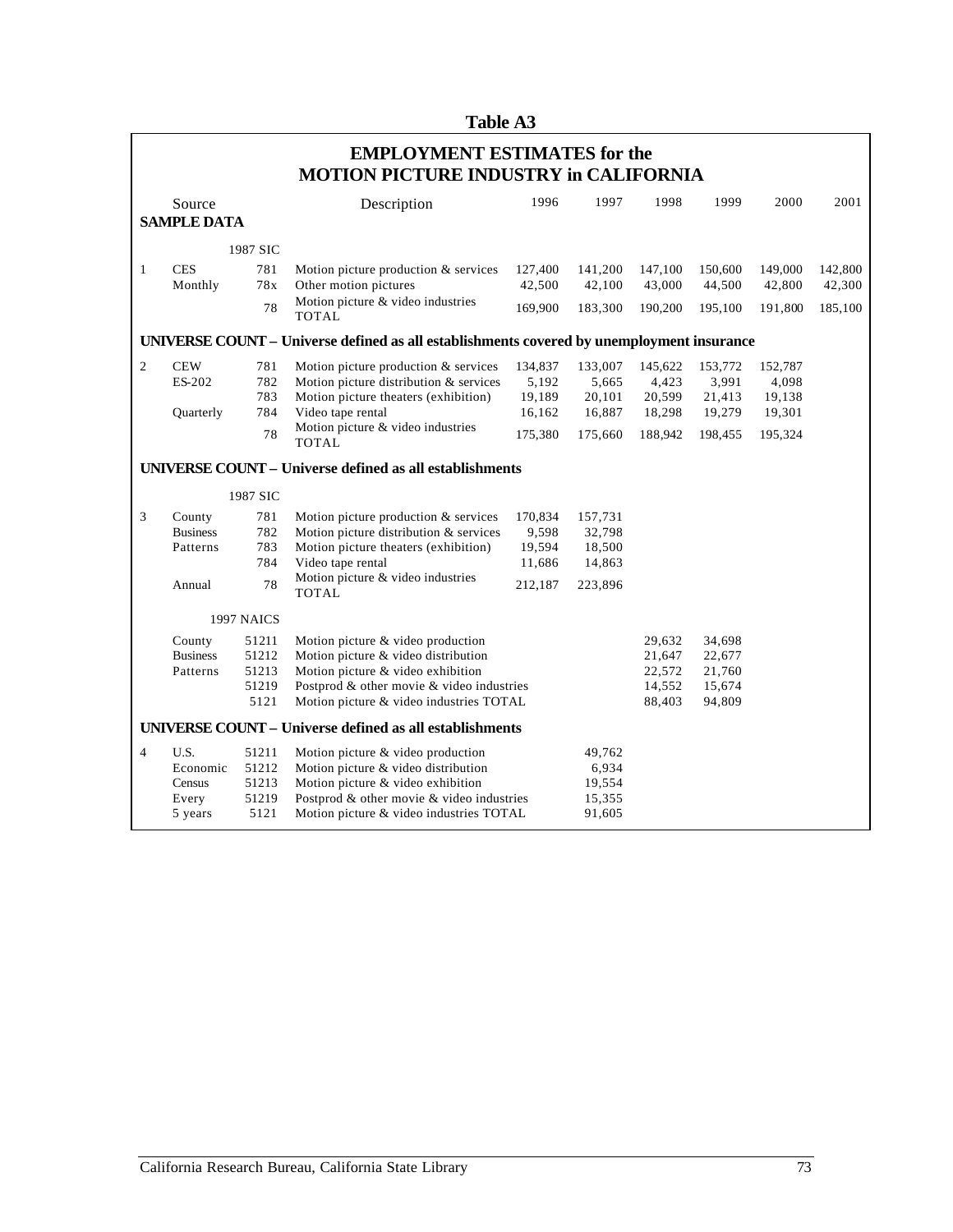| anıe |  |
|------|--|
|------|--|

## **ENTERTAINMENT, and MULTIMEDIA INDUSTRIES in CALIFORNIA EMPLOYMENT ESTIMATES for Other Definitions of the MOTION PICTURE,**

|        |                                       |            |                                                                     | 1997              | 1998              | 1999              | 2000              |
|--------|---------------------------------------|------------|---------------------------------------------------------------------|-------------------|-------------------|-------------------|-------------------|
|        |                                       |            | NARROWER DEFINITIONS THAN THE MOTION PICTURE INDUSTRY               |                   |                   |                   |                   |
|        | (exclude Exhibition)                  |            |                                                                     |                   |                   |                   |                   |
|        |                                       | 1987 SIC   |                                                                     |                   |                   |                   |                   |
| 2a     | <b>CEW ES-202</b>                     | 781        | Motion Picture Production                                           | 133,007           | 145,622           | 153,772           | 152,787           |
|        |                                       | 782        | Motion Picture Distribution                                         | 5,665             | 4,423             | 3,991             | 4,098             |
|        |                                       | 784        | Video Tape Rental                                                   | 16,887            | 18,298            | 19,279            | 19,301            |
|        |                                       |            | $Production + Distribution + Video$                                 | 155,559           | 168,343           | 177,042           | 176,186           |
|        |                                       | 1997 NAICS |                                                                     | Census            | <b>CBP</b>        | <b>CBP</b>        |                   |
| 3a     | <b>County Business</b>                | 51211      | Motion picture & video production                                   | 49,762            | 29,632            | 34,698            |                   |
|        | Patterns                              | 51212      | Motion picture & video distribution                                 | 6,934             | 21,647            | 22,677            |                   |
| 4a     | <b>Economic Census</b>                | 51219      | Postprod & other movie & video industries                           | 15,355            | 14,552            | 15,674            |                   |
|        |                                       |            | Production + Distribution + Postproduction                          | 72,051            | 65,831            | 73,049            |                   |
|        |                                       |            | <b>BROADER DEFINITIONS THAN THE MOTION PICTURE INDUSTRY</b>         |                   |                   |                   |                   |
|        |                                       |            |                                                                     |                   |                   |                   |                   |
| 5      | LAEDC method                          | 5121       | Motion picture & video industries                                   | 91,605            |                   |                   |                   |
|        | "Motion                               | 51312      | Television broadcasting*                                            | 15,976            |                   |                   |                   |
|        | Picture/TV                            | 5132       | Cable networks and program distribution                             | 20,243            |                   |                   |                   |
|        | Production &                          | 7114       | Agents/managers for artists, athletes,                              |                   |                   |                   |                   |
|        | Distribution                          |            | entertainers, & other public figures                                | 4,604             |                   |                   |                   |
|        | Industry"                             | 7115       | Independent artists, writers & performers                           |                   |                   |                   |                   |
|        |                                       |            |                                                                     | 9,025             |                   |                   |                   |
|        | <b>Economic Census</b>                |            | <b>TOTAL</b>                                                        | 141,453           |                   |                   |                   |
|        |                                       |            |                                                                     |                   |                   |                   |                   |
|        |                                       | 1987 SIC   |                                                                     |                   |                   |                   |                   |
| 6      | CCSCE method                          | 70         | Hotels                                                              | 180,800           | 187,000           | 196,800           | 199,000           |
|        | "Tourism &                            | 781, 782   | Motion picture production and distribution                          | 147,700           | 148,100           | 155,500           | 153,800           |
|        | Entertainment"                        | 79         | Amusements                                                          | 206,000           | 197,000           | 210,400           | 210,400           |
|        | Published                             |            | <b>TOTAL</b>                                                        | 534,500           | 532,100           | 562,700           | 563,200           |
|        | annually                              |            |                                                                     |                   |                   |                   |                   |
|        | CES data, Jan-Oct                     |            |                                                                     |                   |                   |                   |                   |
|        | or Jan-Nov                            |            |                                                                     |                   |                   |                   |                   |
| $\tau$ | Ca TT&C                               | 357        | Computers and office equipment                                      | 94,872            | 95,921            | 98,631            | 98,587            |
|        | method:                               |            |                                                                     |                   |                   |                   |                   |
|        | "Multimedia                           | 3663       | Radio, television & satellite communications<br>equipment           | 15,972            | 16,287            | 18,558            | 19,104            |
|        | Industry"<br>Data source:             | 3679       | Satellite home antennas                                             | 33,637            | 34,880            | 32,494            | 33,521            |
|        |                                       |            |                                                                     |                   |                   |                   |                   |
|        | <b>CEW ES-202</b><br>(Ca. Technology) | 481<br>483 | Telephone<br>Radio and television broadcasting                      | 104,015<br>26,558 | 111,687<br>27,900 | 122,252<br>27,851 | 127,429<br>29,730 |
|        | Trade and                             | 484        |                                                                     |                   |                   |                   | 25,924            |
|        | Commerce uses                         | 4899       | Cable and other pay-per-view television<br>Satellite earth stations | 19,144<br>5,340   | 19,966<br>5,673   | 23,053<br>4,398   | 3,890             |
|        | <b>County Business</b>                | 5045       | Computers, peripherals and software                                 | 55,227            | 59,356            | 65,720            | 61,506            |
|        | Patterns data for                     | 7371       | Computer programming services                                       | 60,748            | 66,679            | 82,464            | 112,285           |
|        | these calculations                    | 7372       | Prepackaged software                                                | 48,766            | 54,038            | 58,076            | 63,193            |
|        |                                       | 781        | Motion picture production and services                              | 133,007           | 145,622           | 153,772           | 152,787           |
|        | on their website)                     |            | <b>TOTAL</b>                                                        | 597,286           | 638,009           | 687,269           | 727,986           |
|        |                                       |            |                                                                     |                   |                   |                   |                   |
| 8      | <b>MPAA</b>                           |            | Direct Employment                                                   | 1992              | 1996              |                   | 2000              |
|        | "Entertainment Industry"              |            | Primary full-time, wage/salary                                      |                   | 76,900            |                   |                   |
|        | 1998 report, 1996 survey              |            | Secondary staff                                                     |                   | 3,000             |                   | New               |
|        | 1994 report, 1992 survey              |            | Primary freelance pool                                              |                   | 123,000           |                   | Report            |
|        |                                       |            | Secondary freelance pool                                            |                   | 23,100            |                   | Expected          |
|        |                                       |            | Direct employment TOTAL                                             | 164,000           | 226,000           |                   | in April          |
|        |                                       |            | Indirect employment                                                 | 220,000           | 233,000 - 253,100 |                   | 2002              |
|        |                                       |            | Direct + Indirect Employment TOTAL                                  | 384,000           | 459,000 - 479,100 |                   |                   |

**\***Radio broadcasting (NAICS 51311) could also be included, adding another 11,000 workers in 1997.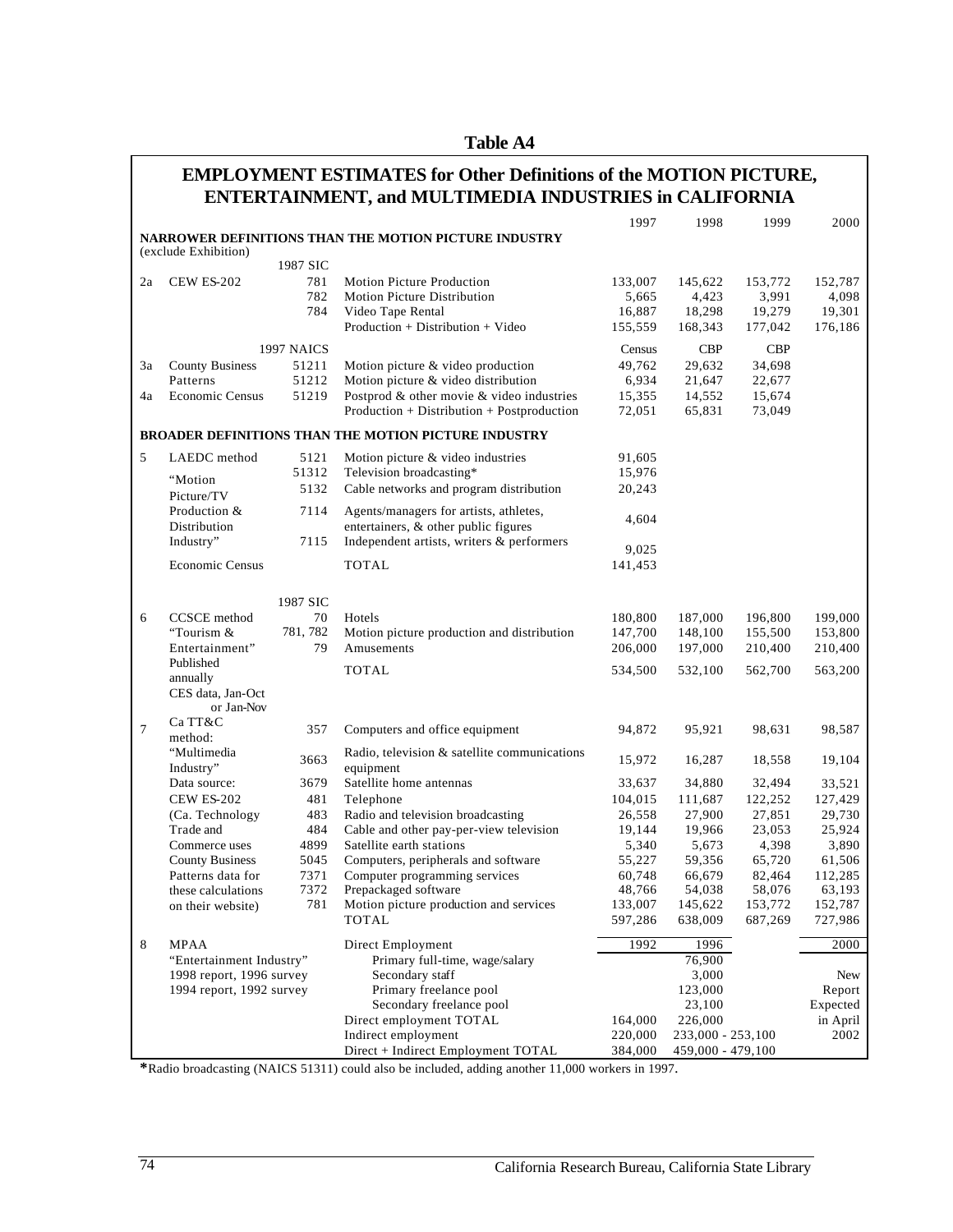#### **Table A5**

#### **Codes for Motion Picture Production 1987 Standard Industrial Classification (SIC) and 1997 North American Industrial Classification System (NAICS)**

## **Bridge between 1987 SIC and 1997 NAICS**

| <b>SIC</b>   |                                        |      | <b>NAICS</b> |                           |
|--------------|----------------------------------------|------|--------------|---------------------------|
|              | Motion picture production $&$          |      |              |                           |
| 781          | allied services                        |      |              |                           |
|              | Motion picture & video tape            |      |              | Motion picture & video    |
| 7812         | production                             | 100% | 51211        | tape production           |
|              |                                        |      |              | Prerecorded CD (except    |
|              | Service allied to motion picture       |      |              | software), tape, and      |
| 7819         | production                             | 42%  | 334612       | record reproducing        |
|              |                                        |      |              | Teleproduction & other    |
|              |                                        | 42%  | 512191       | postproduction services   |
|              |                                        |      |              | Service allied to motion  |
|              |                                        | 88%  | 512199       | picture production        |
|              |                                        | 3%   | 53222        | Wardrobe rental           |
|              |                                        |      |              | Motion picture            |
|              |                                        | 6%   | 53249        | equipment rental          |
|              |                                        | 30%  | 541214       | Talent payment services   |
|              |                                        | 1%   | 56131        | <b>Casting bureaus</b>    |
|              |                                        |      |              | Independent motion        |
|              |                                        |      |              | picture production artist |
|              |                                        | 23%  | 71151        | $&$ technicians           |
|              | Bridge between 1997 NAICS and 1987 SIC |      |              |                           |
| <b>NAICS</b> |                                        |      | <b>SIC</b>   |                           |
|              | Motion picture & video                 |      |              | Motion picture & video    |
| 51211        | production                             | 100% | 7812         | tape production           |
|              | Postproduction & other motion          |      |              |                           |
| 51219        | picture & video industries             |      |              |                           |
|              | Teleproduction & other                 |      |              | Services allied to motion |
| 512191       | postproduction services                | 29%  | 7819         | picture production        |
|              | Other motion picture & video           |      |              | Services allied to motion |
| 512199       | industries                             | 6%   | 7819         | picture production        |
|              |                                        |      |              | Services allied to film & |
|              |                                        | 6%   | 7829         | video distribution        |
|              |                                        |      |              |                           |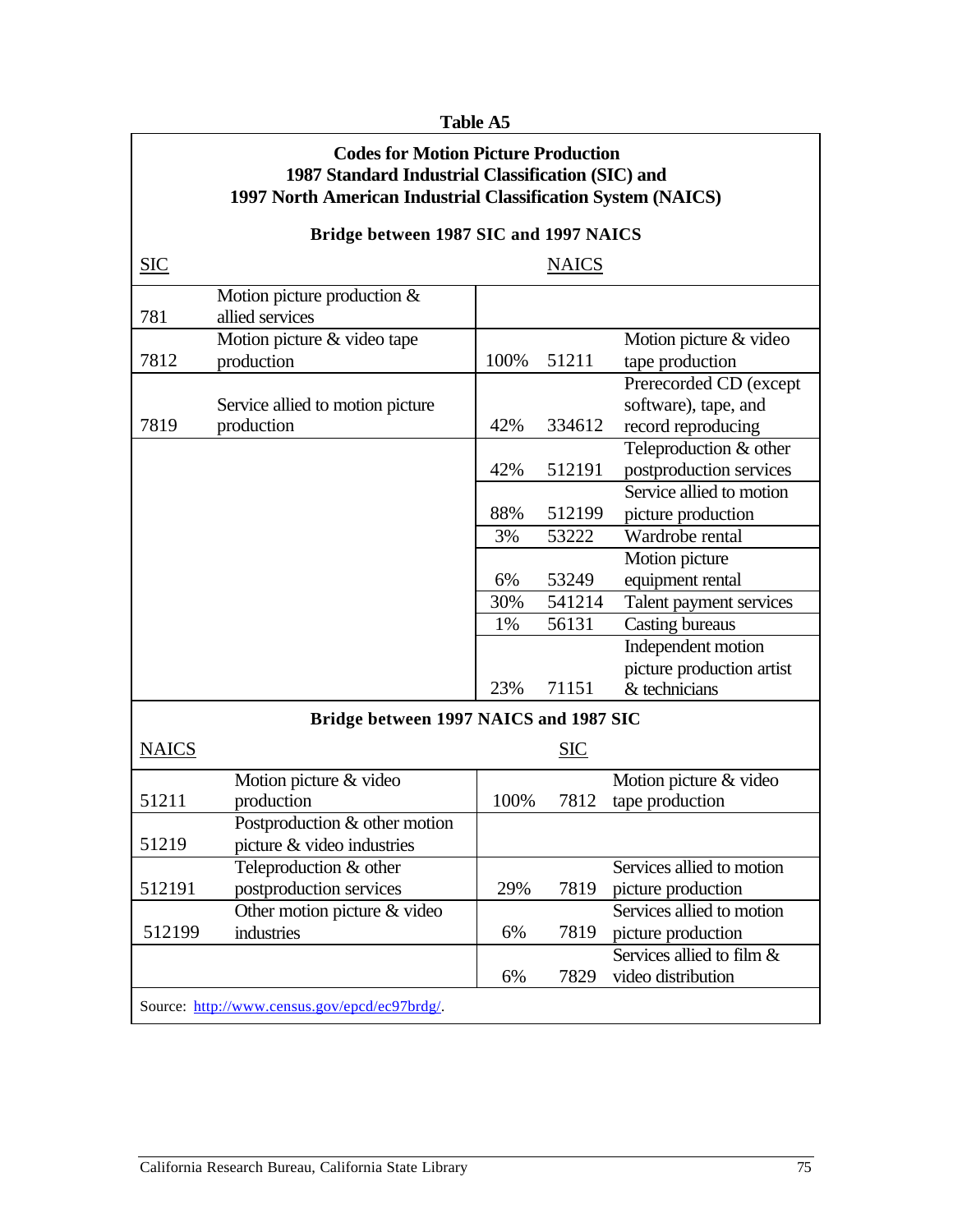| <b>Motion Picture and Video Production (NAICS 51211) 1999</b> |                                                                                                      |                |                               |                       |                                    |                |                                |  |
|---------------------------------------------------------------|------------------------------------------------------------------------------------------------------|----------------|-------------------------------|-----------------------|------------------------------------|----------------|--------------------------------|--|
|                                                               |                                                                                                      |                | <b>Annual</b>                 |                       |                                    |                | <b>Establishments</b>          |  |
|                                                               | Number of<br><b>Employees</b>                                                                        | <b>Rank</b>    | <b>Payroll</b><br>$(\$1,000)$ | <b>Rank</b>           | Number of<br><b>Establishments</b> | <b>Rank</b>    | with $1-9$<br><b>Employees</b> |  |
|                                                               |                                                                                                      |                |                               |                       |                                    |                |                                |  |
| <b>United States</b>                                          | 72,505                                                                                               |                | 5,301,296                     |                       | 9,796                              |                | 8,644                          |  |
| Alabama                                                       | 170<br>20-99                                                                                         | 30<br>35       | 5,226                         | $\overline{27}$<br>34 | 42<br>12                           | 30<br>45       | 38<br>12                       |  |
| Alaska<br>Arizona                                             | 524                                                                                                  | 22             | (D)<br>19,198                 | 20                    | 98                                 | 20             | 83                             |  |
| Arkansas                                                      | 100-249                                                                                              | 27             | (D)                           | 34                    | 34                                 | 34             | 29                             |  |
| California                                                    | 34,698                                                                                               | $\mathbf{1}$   | 3,600,204                     | $\mathbf{1}$          | 3,817                              | $\mathbf{1}$   | 3,405                          |  |
| Colorado                                                      | 865                                                                                                  | 15             | 27,983                        | 18                    | 160                                | 12             | 145                            |  |
| Connecticut                                                   | 1,031                                                                                                | 9              | 77,729                        | 6                     | 109                                | 19             | 101                            |  |
| Delaware                                                      | 20-99                                                                                                | 35             | (D)                           | 34                    | 17                                 | 41             | 17                             |  |
| District of Columbia                                          | 711                                                                                                  | 19             | 36,081                        | 16                    | 76                                 | 25             | 62                             |  |
| Florida                                                       | 2,742                                                                                                | $\overline{4}$ | 120,712                       | 3                     | 475                                | 3              | 432                            |  |
| Georgia                                                       | 1,217                                                                                                | 8              | 55,999                        | 9                     | 198                                | 7              | 183                            |  |
| Hawaii                                                        | 100-249                                                                                              | 27             | (D)                           | 34                    | 46                                 | 28             | 41                             |  |
| Idaho                                                         | 20-99                                                                                                | 35             | (D)                           | 34                    | 9                                  | 47             | 9                              |  |
| Illinois                                                      | 1,943                                                                                                | 6              | 105,528                       | 4                     | 356                                | $\overline{4}$ | 321                            |  |
| Indiana                                                       | 300                                                                                                  | 26             | 10,002                        | 26                    | 64                                 | 26             | 57                             |  |
| Iowa                                                          | 100-249                                                                                              | 27             | (D)                           | 34                    | 31                                 | 35             | 25                             |  |
| Kansas                                                        | 139                                                                                                  | 32             | 3,407                         | 32                    | 36                                 | 33             | 33                             |  |
| Kentucky                                                      | 81                                                                                                   | 36             | 2,709                         | 33                    | 22                                 | 38             | 19                             |  |
| Louisiana                                                     | 156                                                                                                  | 31             | 4,440                         | 28                    | 43                                 | 29             | 39                             |  |
| Maine                                                         | 20-99                                                                                                | 35             | (D)                           | 34                    | 26                                 | 37             | 24                             |  |
| Maryland                                                      | 761                                                                                                  | 17             | 37,157                        | 15                    | 169                                | 11             | 153                            |  |
| Massachusetts                                                 | 1,023                                                                                                | 10             | 46,636                        | 10                    | 185                                | 9              | 165                            |  |
| Michigan                                                      | 500-999                                                                                              | 11             | (D)                           | 34                    | 188                                | 8              | 169                            |  |
| Minnesota                                                     | 627                                                                                                  | 21             | 25,835                        | 19                    | 149                                | 14             | 133                            |  |
| Mississippi                                                   | 20-99                                                                                                | 35             | (D)                           | 34                    | 14                                 | 43             | 13                             |  |
| Missouri                                                      | 437                                                                                                  | 24             | 13,172                        | 23                    | 95                                 | 21             | 83                             |  |
| Montana                                                       | 20-99                                                                                                | 35             | (D)                           | 34                    | 17                                 | 41             | 15                             |  |
| Nebraska                                                      | 20-99                                                                                                | 35             | (D)                           | 34                    | 13                                 | 44             | 13                             |  |
| Nevada                                                        | 229                                                                                                  | 28             | 10,249                        | 25                    | 58                                 | 27             | 53                             |  |
| New Hampshire                                                 | 100-249                                                                                              | 27             | (D)                           | 34                    | 27                                 | 36             | 25                             |  |
| New Jersey                                                    | 1,460                                                                                                | 7              | 75,409                        | 7                     | 216                                | 6              | 200                            |  |
| New Mexico                                                    | 109                                                                                                  | 34             | 4,386                         | 29                    | 34                                 | 34             | 32                             |  |
| New York                                                      | 9,179                                                                                                | $\overline{2}$ | 526,727                       | $\overline{c}$        | 1,352                              | 2              | 1,111                          |  |
| North Carolina                                                | 467                                                                                                  | 23             | 15,239                        | 22                    | 125                                | 17             | 116                            |  |
| North Dakota                                                  | $0-19$                                                                                               | 37             | (D)                           | 34                    | $\overline{4}$                     | 48             | 4                              |  |
| Ohio                                                          | 3,228                                                                                                | 3              | 66,911                        | 8                     | 142                                | 15             | 124                            |  |
| Oklahoma                                                      | 182                                                                                                  | 29             | 4,097                         | 31                    | 40                                 | 31             | 34                             |  |
| Oregon                                                        | 959                                                                                                  | 13             | 41,879                        | 13                    | 91                                 | 22             | 78                             |  |
| Pennsylvania                                                  | 965                                                                                                  | 12             | 44,129                        | 11                    | 180                                | 10             | 165                            |  |
| Rhode Island<br>S. Carolina                                   | 20-99                                                                                                | 35<br>$27\,$   | (D)                           | 34                    | 19                                 | 40             | 19                             |  |
| South Dakota                                                  | 100-249                                                                                              | 35             | (D)                           | 34                    | 38                                 | 32<br>46       | 32<br>9                        |  |
|                                                               | 20-99                                                                                                |                | (D)                           | 34<br>14              | 11<br>124                          |                |                                |  |
| Tennessee                                                     | 863<br>2,496                                                                                         | 16             | 39,188                        |                       | 331                                | 18             | 104<br>289                     |  |
| Texas                                                         |                                                                                                      | 5              | 103,181                       | 5                     |                                    | 5              |                                |  |
| Utah<br>Vermont                                               | 641<br>120                                                                                           | 20<br>33       | 15,277<br>4,155               | 21<br>30              | 81<br>21                           | 23<br>39       | 69<br>18                       |  |
| Virginia                                                      | 957                                                                                                  | 14             | 42,866                        | 12                    | 156                                | 13             | 133                            |  |
| Washington                                                    | 728                                                                                                  | 18             | 32,519                        | 17                    | 139                                | 16             | 116                            |  |
| West Virginia                                                 | 20-99                                                                                                | 35             | (D)                           | 34                    | 15                                 | 42             | 13                             |  |
| Wisconsin                                                     | 377                                                                                                  | 25             | 12,425                        | 24                    | 80                                 | 24             | 70                             |  |
| Wyoming                                                       | 20-99                                                                                                | 35             | (D)                           | 34                    | 11                                 | 46             | 11                             |  |
|                                                               |                                                                                                      |                |                               |                       |                                    |                |                                |  |
|                                                               | Source: U.S. Census Bureau, County Business Patterns. (D) Denotes data withheld to avoid disclosure. |                |                               |                       |                                    |                |                                |  |

**Table A6**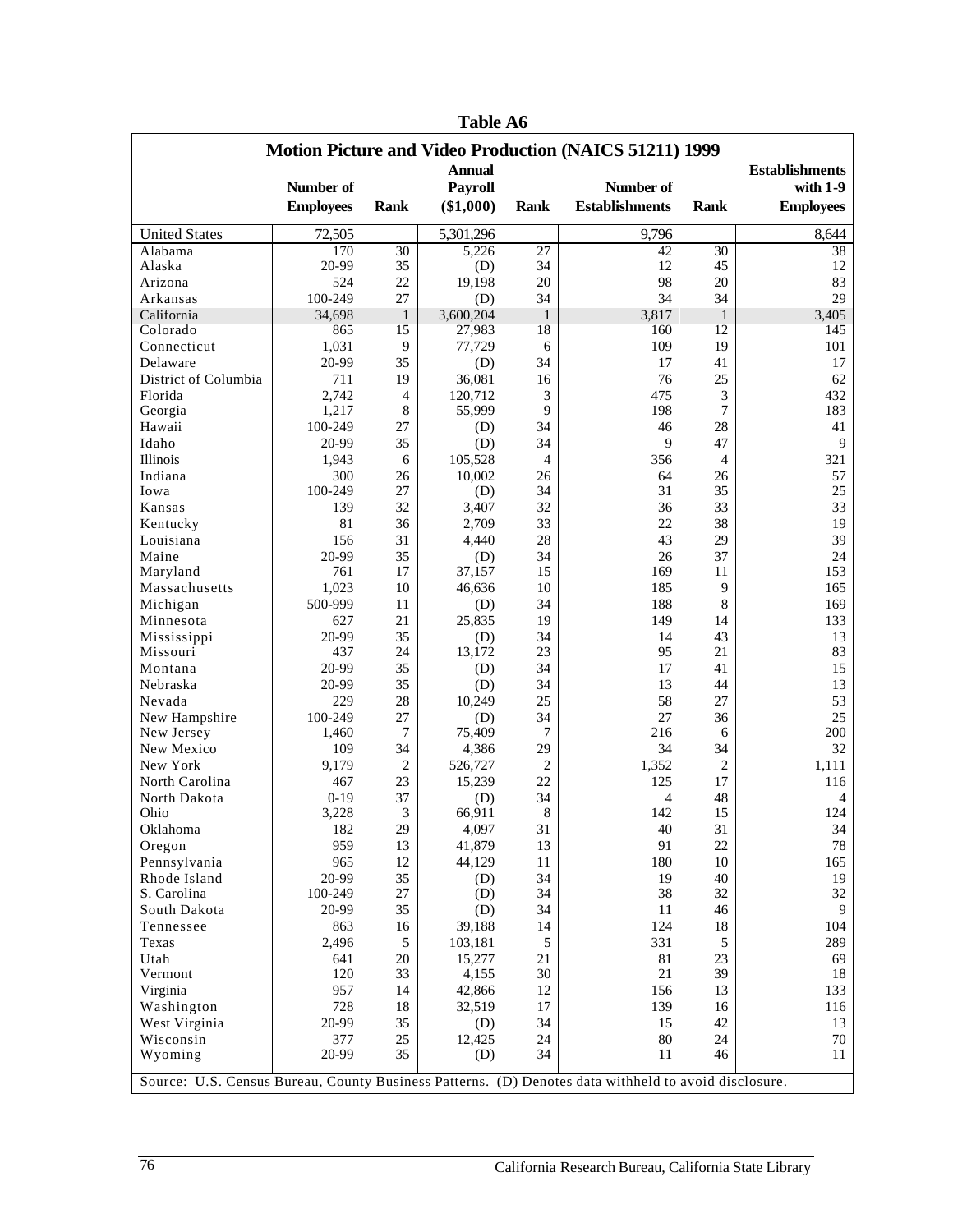

 **Chart A2** 

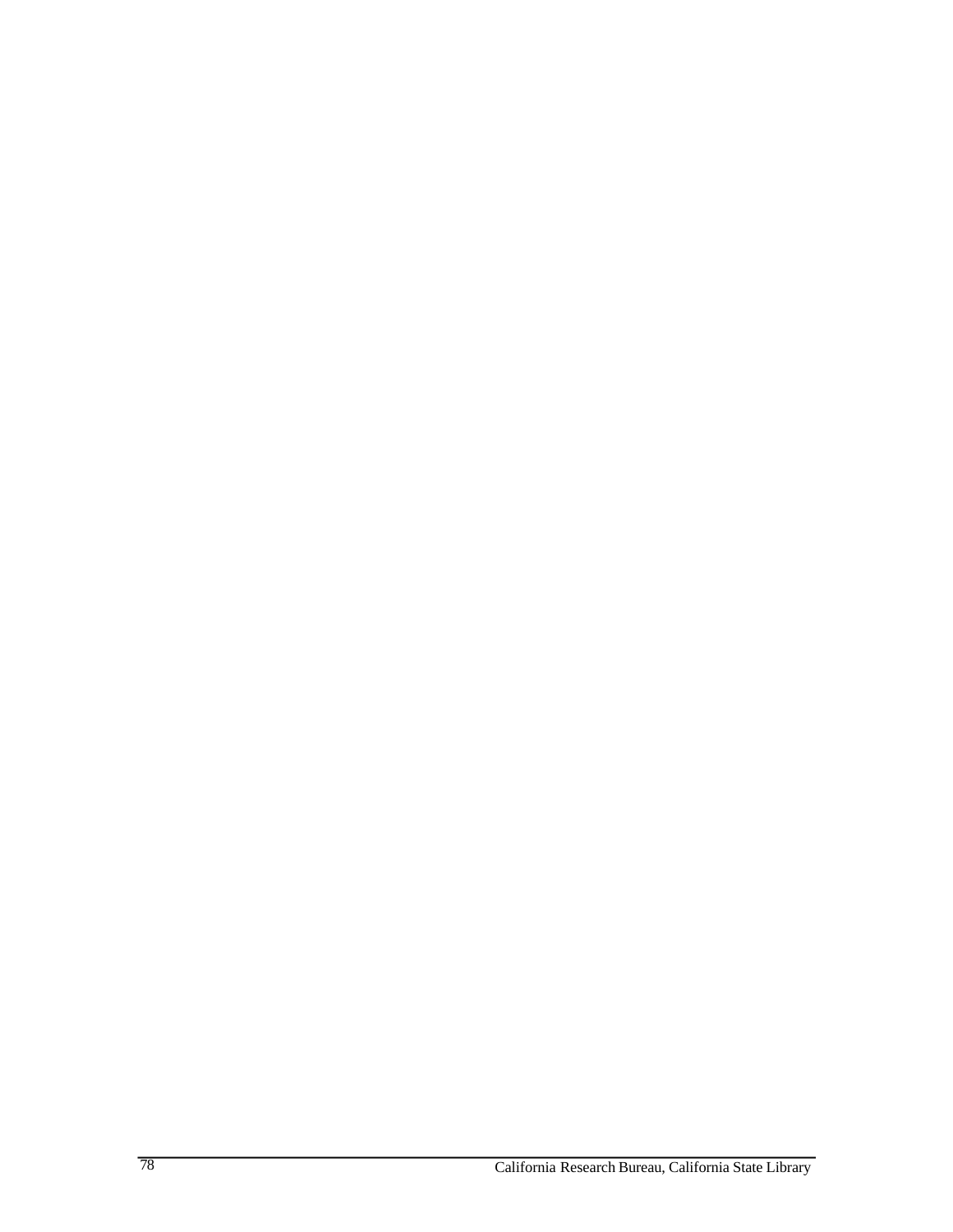# **APPENDIX B**

## **DATA SOURCES FOR FILM INDUSTRY STATISTICS**

#### *Employment Data*

Current Employment Statistics: U.S. Bureau of Labor Statistics, http://www.bls.gov/ces/home.htm. California Employment Development Department, http://www.calmis.ca.gov/htmlfile/subject/indtable.htm.

These are official employment estimates from EDD.

Covered Employment and Wages: U.S. Bureau of Labor Statistics, http://www.bls.gov/cew/home.htm. California Employment Development Department, http://www.calmis.ca.gov/file/es202/cew-select.htm. CEW ES 202 data are not official employment data from EDD.

County Business Patterns (employment, payroll and number of establishments) U.S. Census Bureau, http://www.census.gov/epcd/cbp/view/cbpview.html.

1997 Economic Census: U.S. Census Bureau, http://www.census.gov/epcd/www/econ97.html.

#### *Output:*

California Department of Finance, *California Statistical Abstract*, October 2001, Section D, Tables D-2 and D-3. http://www.dof.ca.gov/HTML/FS\_DATA/stat-abs/sec\_D.htm.

#### *Forecasts:*

California employment forecasts (EDD) http://www.calmis.ca.gov/file/indproj/latb2.htm.

The UCLA Anderson Forecast for the Nation and California, Los Angeles: UCLA, March 2002, Table 5, California B-7.

Center for the Continuing Study of the California Economy, Palo Alto: The Center.

U.S. employment and output forecasts

Berman, Jay M. "Employment outlook: 2000-10, Industry output and employment projections to 2010," *Monthly Labor Review*, U.S. Bureau of Labor Statistics, Office of Occupational Statistics and Employment Projections, November 2001, Table 3, p. 46. http://www.bls.gov/opub/mlr/2001/11/contents.htm.

#### *Multipliers:*

Planting, Mark A., and Peter D. Kuhbach. "Annual Input-Output Accounts of the U.S. Economy, 1998," *Survey of Current Business,* December 2001, pp. 41-70. (http://www.bea.gov go to industry accounts, articles)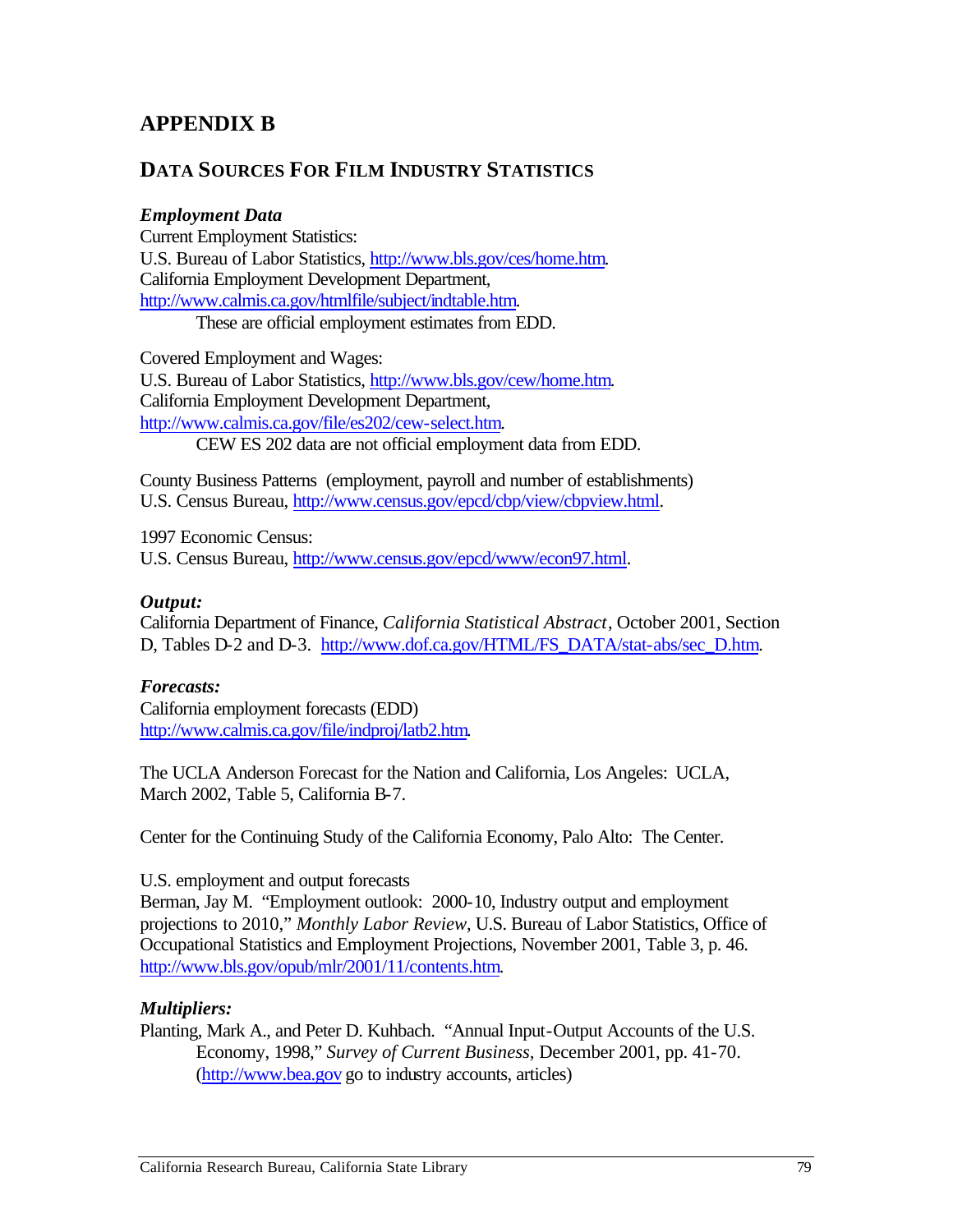#### *Export data, Film and Video Rentals, Sales through Affiliates, U.S. spending in Canada on Movie Production*:

Total sales of U.S. filmed entertainment to foreign buyers can be estimated as the sum of (1) the cross-border sales of film rights between a U.S. seller and a foreign buyer abroad, and (2) the sales of rights to a foreign buyer by a majority-owned foreign affiliate of a U.S. company,<sup>111</sup> http://www.bea.gov/bea/di/1001serv/intlserv.htm and www.bea.doc/bea/di1.htm.

- (1) Data on Cross-border Sales of Film and Video Rentals for 1997-2000: Bureau of Economic Analysis (BEA), U.S. International Services, Cross Border Trade, *Survey of Current Business*, November 2001, Table 5, pp. 76-83.
- (2) Data on Sales Through Affiliates for 1998: Bureau of Economic Analysis, U.S. International Services, Sales of Services to Foreign Persons by U.S. MNC's Through Their Nonbank MOFA's SIC-Based Industry of Affiliate by County of Affiliate, 1998, *Survey of Current Business*, November 2001, Table 9.1, p. 93.

To estimate how much U.S. filmmakers spend on production in Canada: When a U.S. company makes a movie in Canada, payments to Canadians are a U.S. import of services. When these payments are made to unaffiliated companies, they are reported as trade data in the *Survey of Current Business*, Table 1, Private Services Trade by Type, "Miscellaneous disbursements." The detailed data for motion pictures are not published, but are available on request from BEA. "Disbursements to fund production costs of motion pictures" and "Disbursements to fund production costs of broadcast program material other than news" are two of seven categories reported under "Miscellaneous disbursements."112

#### *Canadian Employment Data*:

- Statistics Canada, *Annual Estimates of Employment, Earnings and Hours*, on CD-ROM (72F0023XCB).
- Statistics Canada, *Labour Force Survey,* on CD-ROM (71F0004XCB) Labour Force Historical Review.

#### California Film Commission

Feature film starts are defined as the date a production begins shooting (that may include principal photography or effects). A production is only counted once, even if it shoots in two separate calendar years. If a film shoots in two years, the film is counted the first year it begins production. For this report, a 'start' is defined as meaning the feature shot either partially or completely within a state. These data reflect any feature that was created directly for theatrical release. Data are scrutinized to remove documentaries, straight to video, student, director's reels, and those films that will never make it into large distribution. The data attempt to track English-speaking films only. Because very few of these feature films are filmed entirely outside English-speaking countries, only Australia, Canada, the U.K. and the U.S. are listed in the country starts.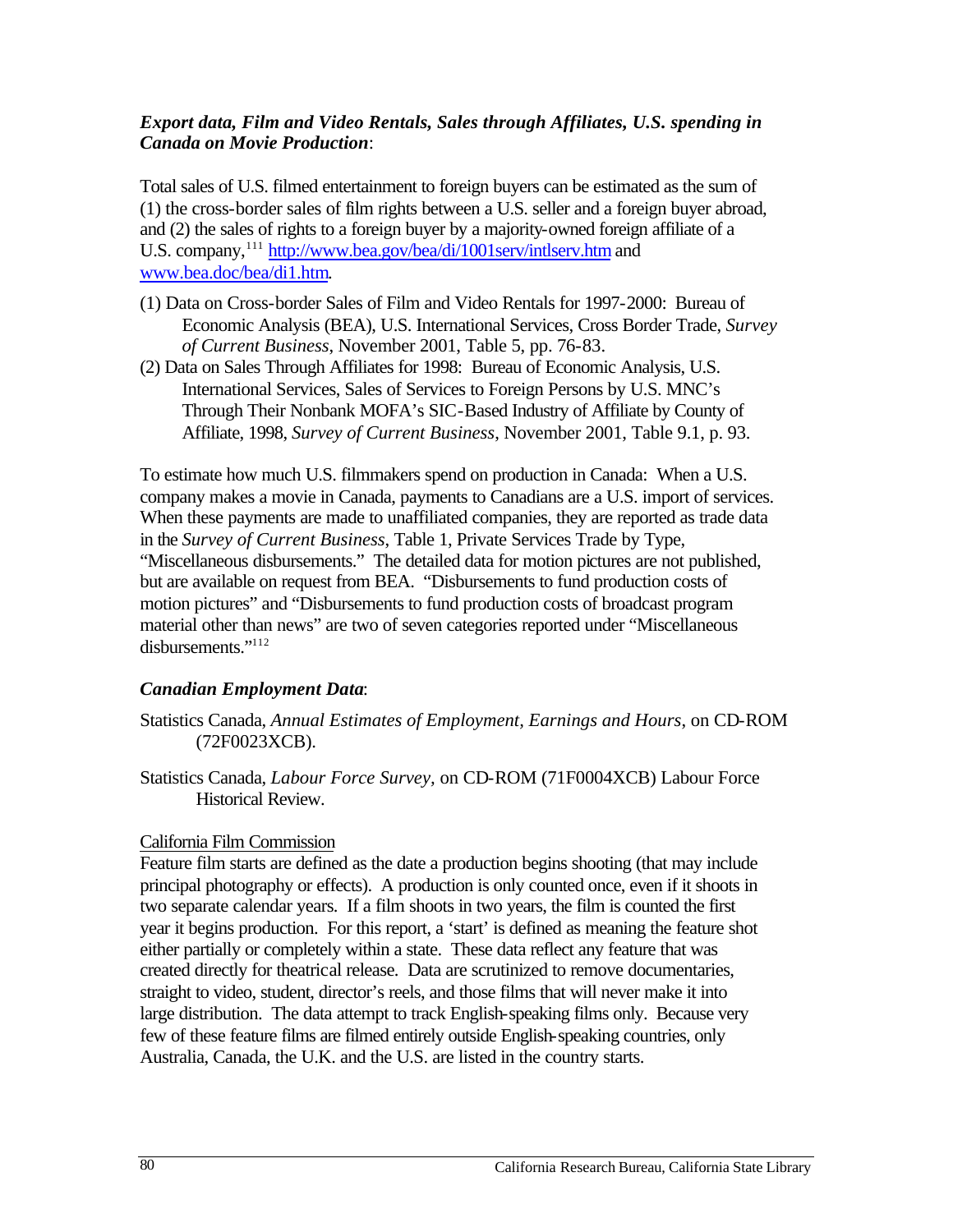include Internet research, film commission verification, etc. The data are collected from various sources, including entertainment trade publications, association, organization and union publications, industry magazines, and non-industry newspapers, film liaisons throughout California, the United States and the Internet. Each production, when possible, is confirmed by phone, fax or other source. Other sources

California First program are also tracked. In addition, the California Film Commission collects data on permits issued and production days for filming on state properties. Projects associated with the Film

#### Motion Picture Association of America (MPAA)

publications used in this report are available on-line at www.mpaa.org.<br>ACNielsen EDI, Inc. The MPAA publishes an annual *U.S. Economic Review* that tracks various film industry statistics including releases, box office receipts, industry costs, ratings, etc. The MPAA

Founded in 1976, ACNielsen EDI provides continuous tracking of box-office receipts from more than 45,000 movie screens in 11 countries. On a daily basis, ACNielsen EDI collects data from approximately 32,000 screens in the United States, Canada, the United Kingdom, Germany, Spain, and France. Its products range from daily box office reports to customized research. Its database, FilmSource, is available on-line at www.entdata.com and www.acnielsen.com.

#### Steve Katz and Associates/ECO 2000 of Los Angeles

Data are collected from trade publications, production reports, casting information, state and regional film offices, and personal contacts. These data tally all known productions with budgets, permits, titles, crew and other industry indications for the number of weeks shot on specific locations, regardless of whether the production was released. The data track productions with multiple shooting locales, including those filmed both in the U.S. and Canada that may be double-counted. Katz is a board member of The Entertainment Coalition of the United States (ECO) Group, an industry think tank dedicated to promoting alternative production wage scales as a means of retaining film production in Los Angeles and throughout the U.S.

#### Center for Entertainment Industry Data and Research (CEIDR)

CEIDR was recently founded by Mark A. Rosenthal, president of Raleigh Enterprises, and Steven Katz, Academy Award winner, to track production data world-wide. Its film release data are based on the lists "The Top 250 Films of 1998, 1999, 2000" as compiled by Anthony D'alessandro and published on the website Variety.com. In addition, all films that grossed domestically more than \$500,000 were included if their budget could be found. Excluded were animated films, large-format films, and films released in Canada but not in the U.S. If a film had multiple production locations, the principal location was determined by where production ran the longest. The release year is defined as December  $15<sup>th</sup>$  through December  $14<sup>th</sup>$  of the following year.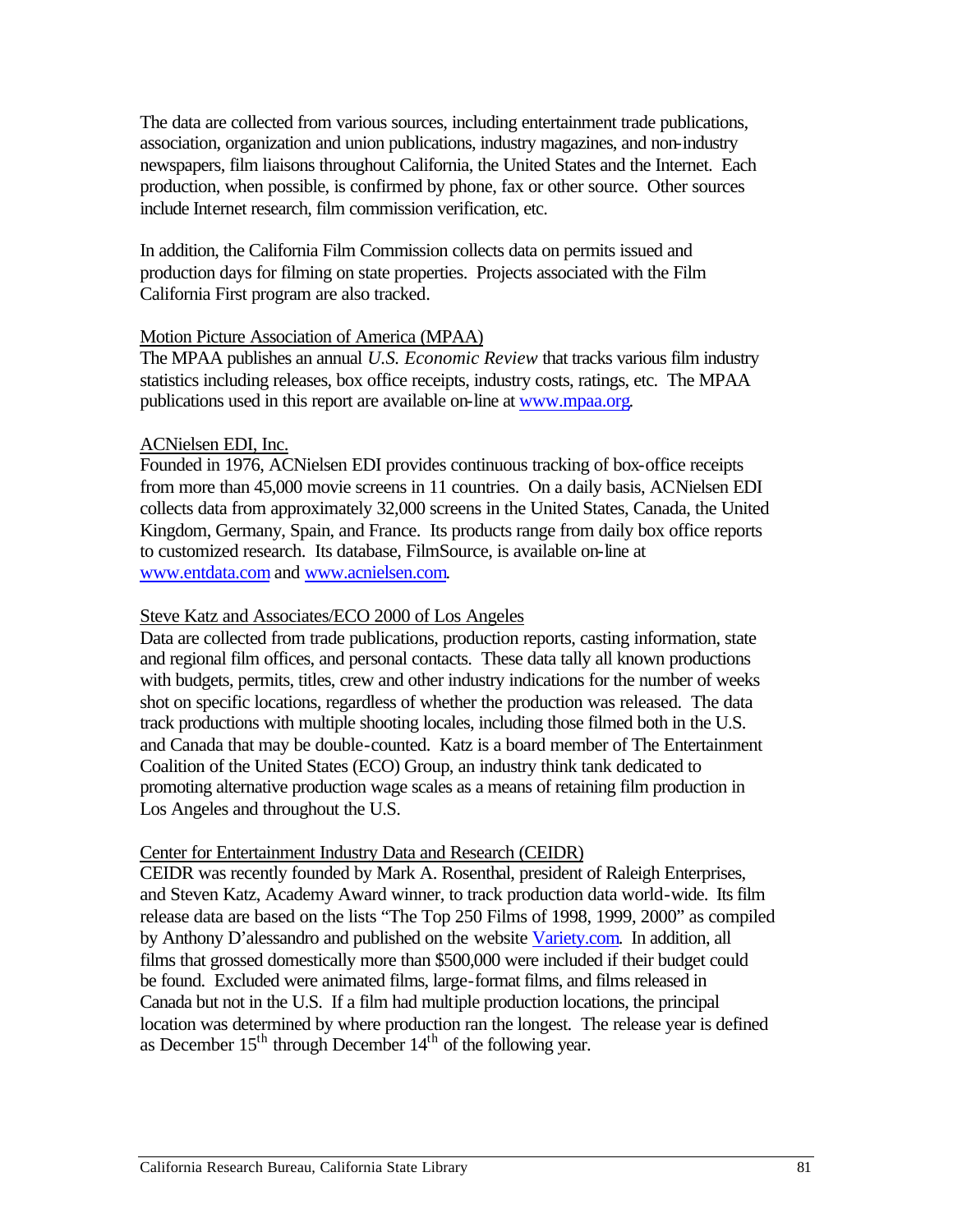#### Entertainment Industry Development Corporation (EIDC)

The EIDC, a non-profit agency formed by Los Angeles City and County, issues permits and promotes film production in the Los Angeles area. EIDC obtained listings of all movies aired by television and cable networks that produced original movies for the 1999-2000 television season. Companies contacted included ABC, CBS, NBC, UPN, A&E, The Disney Channel, Fox Family Channel, HBO, Lifetime, Showtime, The Movie Channel, TBS, TNT and USA. Titles shot previous to the 1999-2000 television season were eliminated from the analysis. To determine where films were produced, EIDC requested filmographies and cross-referenced lists from various state and local film offices in the United States and Canada. EIDC also contacted studios and individual production companies requesting location information relating to titles. In cases of film acquisitions, location information may have been unavailable, possibly resulting in an undercount of about five to ten titles.

How do data collected by EIDC compare with the Katz and Associates data? The methodology is similar, but EIDC data only show those movies that were aired by television and cable networks. Data collected by Katz concentrate on the number of weeks in production during 1998 and 1999, as opposed to productions filmed for that season, and include titles that were not aired.

#### Monitor Company

The Monitor Company (also called the Monitor Group) is a management-consulting firm. Its feature-length and television program database (1990-1998) used to quantify the scope of U.S. runaway productions has a broad range of sources: The Hollywood Reporter, Variety, Baseline, SAG/DGA databases, Internet Movie Data Base (IMDB). Monitor used a number of sequential criteria to determine the runaway status of productions, for example: Did the production involve a U.S. production company and/or have an English language title, use English-language directors/actors, have an American writer and/or American producer, have its first release in the U.S.? Monitor used setting/plot information or input from producers to determine whether the production was a creative runaway as opposed to an economic runaway. More than 70 interviews with a crosssection of production industry participants were conducted.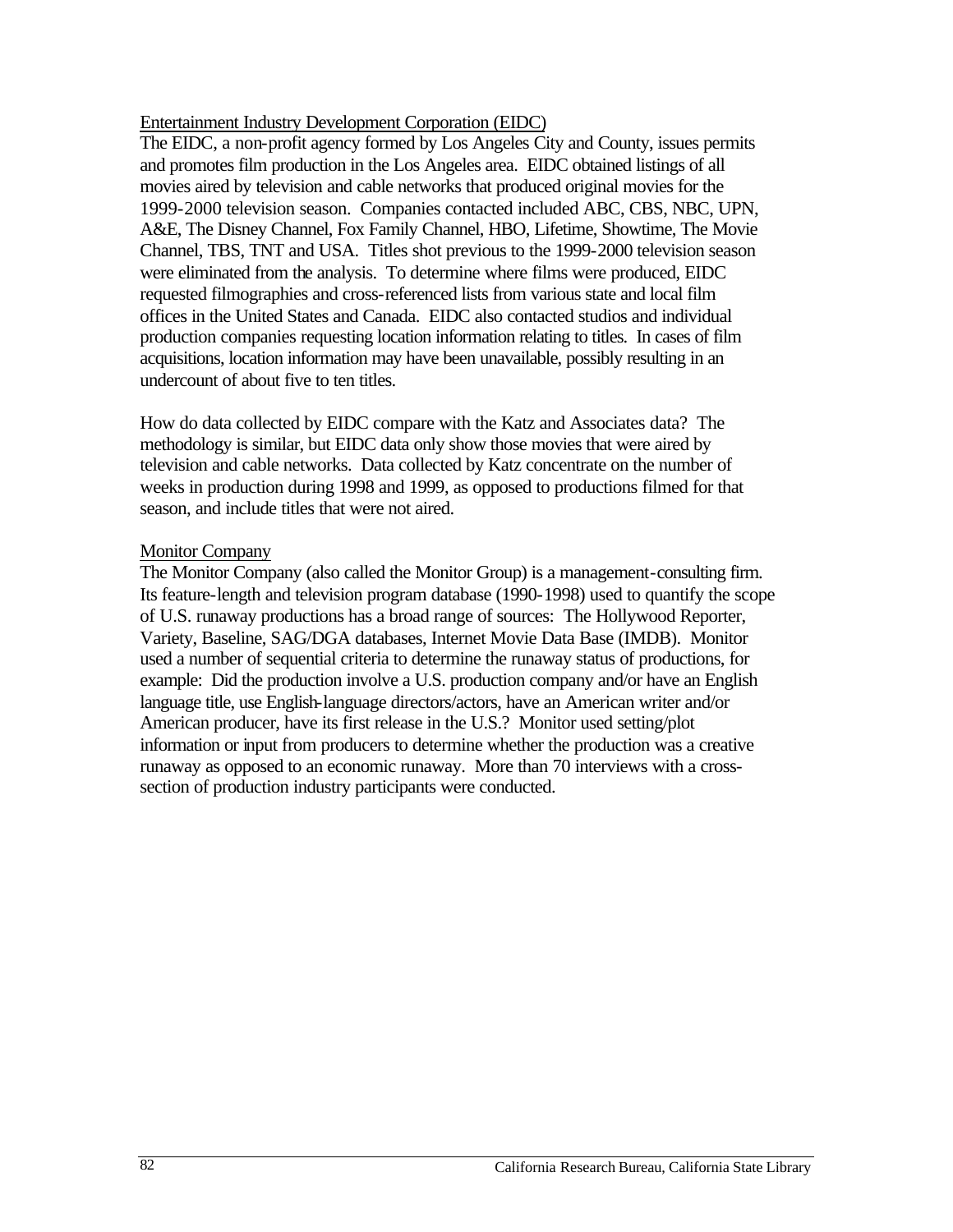# **APPENDIX C**

## **MULTIPLIER ESTIMATES**

Economists calculating the multiplier to apply to the film industry come up with vastly different numbers; most range from 1.724 to 3.6.

- The lowest of these multipliers is 1.724, which the Department of Commerce's Bureau of Economic Analysis computed for "amusements and recreational services" in the National Income and Product Accounts. This number represents the 1998 output produced by all industries in order to provide one dollar of amusements services to GDP.<sup>113</sup> In 1996, the amusements multiplier was 1.798.
- The Monitor Group used a multiplier of 3.1 for wages and a multiplier of 3.6 for goods and services in its report on runaway production. These numbers are taken from RIMS II model, created by the Bureau of Economic Analysis. RIMS II stands for Regional Input-Output Modeling System II.<sup>114</sup>
- Ernst & Young questioned Monitor's use of the RIMS II multiplier, asserting that more appropriate multipliers are  $1.99$  for California and  $3.02$  for the U.S.<sup>115</sup>
- Arthur Anderson Economic Consulting used a multiplier of 2.12 for income and labor effects in its study of independent filmmaking, done for the American Film Marketing Association.<sup>116</sup>
- Economics Research Associates used multipliers of 2.33 for output and 2.61 for earnings effects in its study of television commercials in Chicago.<sup>117</sup>
- The Boston Consulting Group's June 2000 study of traditional media business in New York City surveyed all aspects of media spending, from pre- to postproduction and all types of media. The study showed that traditional media direct spending was about \$5 billion per year and total direct and indirect spending was about \$10 billion. This assumed a multiplier of  $2.0^{118}$
- The Center for Entertainment Data and Research (CEIDR) estimated that a \$610 million increase in Canadian film production in the year following the enactment of their tax incentives would produce over \$2 billion in economic activity. CEIDR used a multiplier of 3.3.119
- The 1988 study by KPMG Peat Marwick commissioned by the California Film Office used an economic multiplier of 2.69 for the motion picture industry.<sup>120</sup> The study also found that each dollar spent in production outside of California actually costs the state four dollars in revenue and each job passed on to other locations means six lost jobs in the state.<sup>121</sup> In other words, the multiplier effect of each dollar spent in production outside California is equivalent to four in terms of revenue and six in terms of employment. These multipliers are very high.

The 1998 Motion Picture Association of America (MPAA) report did not use economic multiplier methodology to calculate the total economic impact of the film industry in California. However, the total MPAA economic impact of \$27.5 billion is 2.1 times larger than the \$13.1 billion direct economic impact estimated by the Bureau of Economic Analysis in 1996 (see Table 1). The implied multiplier was  $2.1^{122}$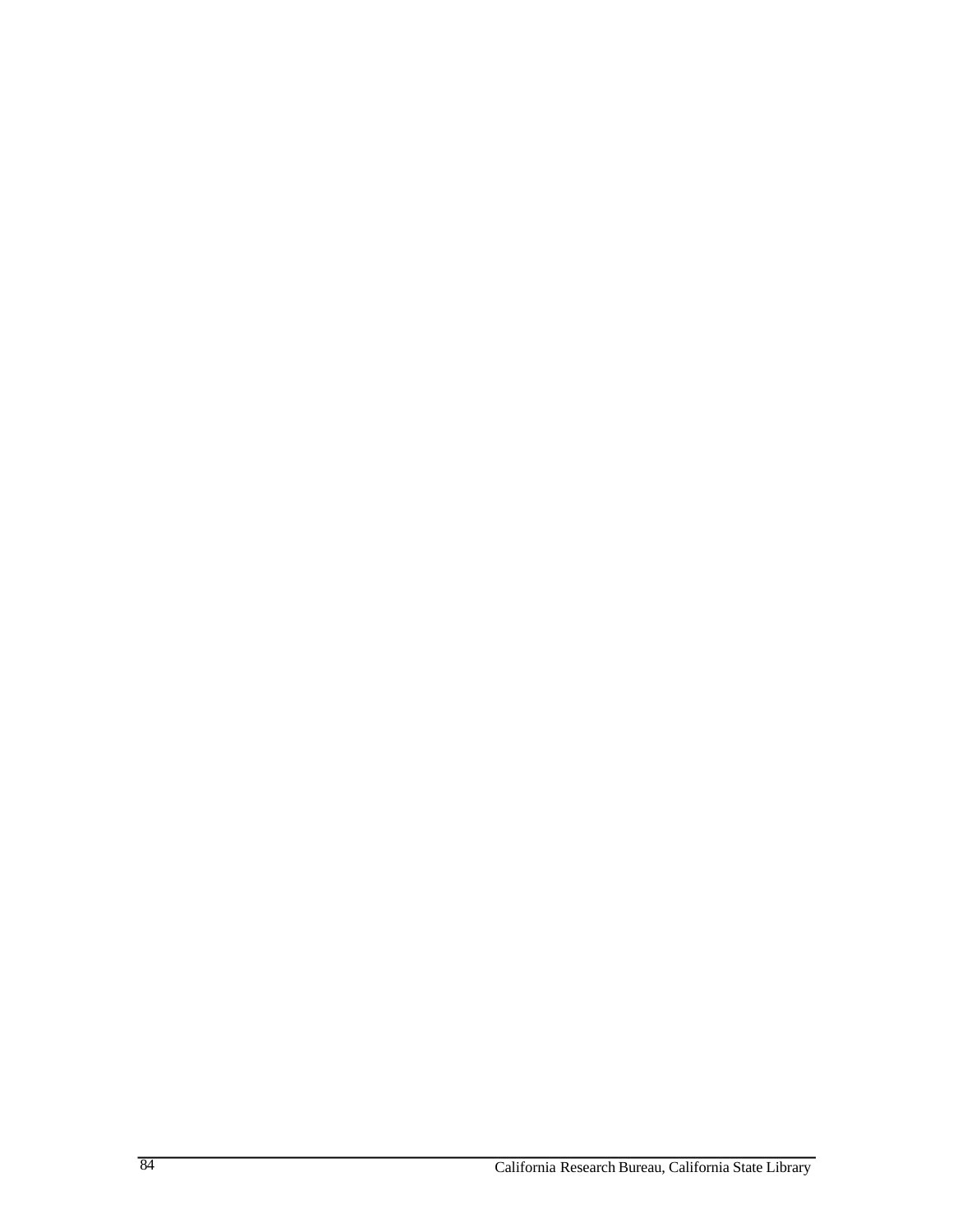# **APPENDIX D**

## **ECONOMIC IMPACT METHODOLOGY**

## **Four methods to estimate economic impact:**

#### **Method 1 - Payroll Estimates Approach**

Motion Pictures Association of America (MPAA), "State of the Industry: The Economic Impact of the Entertainment Industry on California," 1998, pp. 25-37.

a) **Payroll expenditures** – (\$12 billion)

The MPAA report estimated wages of above-the-line and below-the-line workers using a payroll survey of networks and member studios. It supplemented that survey with information from payroll companies, independent studios, suppliers, guilds, and pension and health care providers.

- b) **Direct vendor expenditures** (\$12.4 billion) Vendor expenditures to California suppliers were collected using primary data from major studios and networks.
- c) **Indirect vendor expenditures** (\$3.1 billion)

For films and television, secondary vendor expenditure estimates were based on an analysis of average 1996 motion picture costs provided by survey participants. For films, this analysis showed that 60 percent of a motion picture production budget was spent on payroll and the remaining 40 percent on vendor expenditures. For television, these percentages were 70 percent for payroll and 30 percent for vendors. Assuming vendor expenditures are a fixed percentage of total spending, secondary vendor expenditures are calculated. Indirect vendor expenditures are the sum of secondary vendor expenditures for films and television, plus vendor expenditures for commercials.

| <b>Indirect Vendor Expenditures</b>                    |             |         |             |  |  |  |  |  |
|--------------------------------------------------------|-------------|---------|-------------|--|--|--|--|--|
| (millions of dollars)                                  |             |         |             |  |  |  |  |  |
|                                                        | Total       |         | Vendor      |  |  |  |  |  |
|                                                        | Expenditure | Percent | Expenditure |  |  |  |  |  |
| Secondary data for films and television                |             |         |             |  |  |  |  |  |
| Film production not attributable to in-house           |             |         |             |  |  |  |  |  |
| studio production or negative pick-ups                 | \$2,200     | 40%     | \$880       |  |  |  |  |  |
| Non-captured network television production             | \$1,660     | 30%     | \$498       |  |  |  |  |  |
| Basic cable networks                                   | \$913       | 30%     | \$274       |  |  |  |  |  |
| Total secondary vendor expenditures                    |             |         | \$1,652     |  |  |  |  |  |
| Commercials                                            |             |         |             |  |  |  |  |  |
| Vendor expenditures for commercials                    |             |         | \$1,478     |  |  |  |  |  |
| \$3,130<br>Total indirect vendor expenditures          |             |         |             |  |  |  |  |  |
| Source: MPAA, "State of the Industry" 1998, pp. 32-36. |             |         |             |  |  |  |  |  |

**Table D1**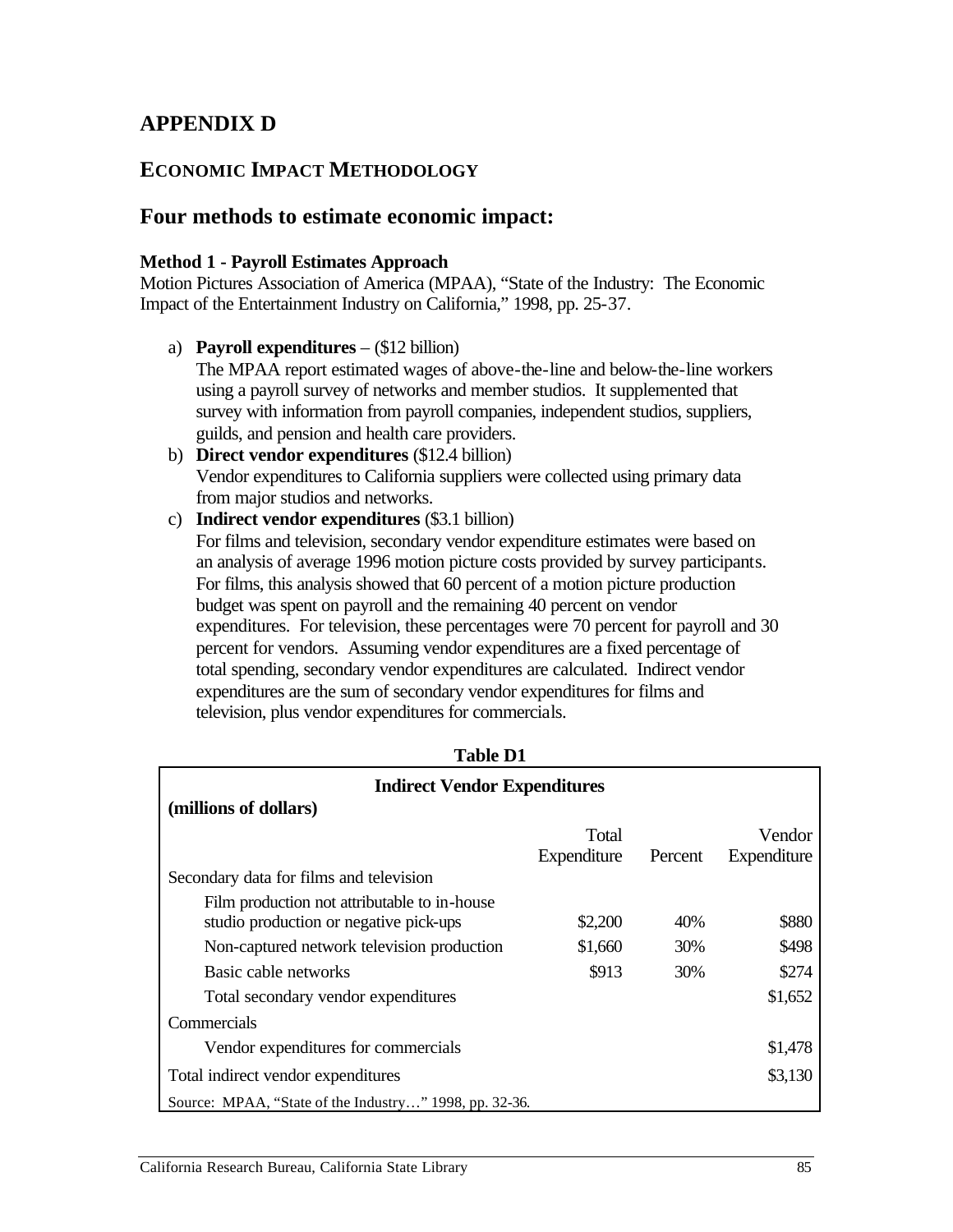d) **Total economic impact** (\$27.5 billion) is the sum of

- total payroll expenditures (\$12 billion)
- direct vendor expenditures (\$12.4 billion)
- indirect vendor expenditures (\$3.1 billion)

**Method 2** – **Multiplier Approach – U.S. Economic Impact of Runaway Production**  Monitor Company, "U.S. Runaway Film and Television Production Study Report," 1999, pp. 11-16.

- a) **Total direct production expenditures** of U.S. runaways (\$4.0 billion) Calculate direct spending using actual or estimated budgets for each production. Build off existing data such as principal filming location days to estimate full production value chain, including pre/post production, non-permitted commercial shooting.
- b) **Direct spending recaptured by the U.S.** (\$1.2 billion) Direct expenditures need to be adjusted because not all production took place outside the U.S. and some wages were paid to U.S. talent.
- c) **Direct spending lost (**\$2.8 billion) After payments to U.S. companies and workers were deducted, a total production cost net of spending returned to the U.S. (direct spending lost from the U.S.) was obtained.
- d) **Indirect spending lost Multiplier Effect (**\$5.6 billion) The multiplier effect is the indirect economic impact of lost spending. Multipliers were applied to certain components of the direct spending figures using different U.S. Bureau of Economic Analysis multipliers for labor (3.1) and output (3.6): \$5.6 billion =  $(\$0.85$  billion of wages and salaries multiplied by 3.1) + (\$0.88 billion of goods and services multiplied by 3.6)
- e) **Tax revenue lost (**\$1.9 billion)

Monitor Group used average actual tax rates to calculate the tax revenue effects of lost production expenditures.

- f) **Total economic impact** \$10.3 billion is the sum of
	- direct spending lost  $$2.8$  billion = \$4.0 billion \$2.8 billion)
	- indirect spending lost (\$5.6 billion)
	- tax revenue lost  $(1.9 \text{ billion})^*$

 $\overline{a}$ 

The tax revenue is 'lost' from the point of view of the U.S. government but not from the U.S. as a whole.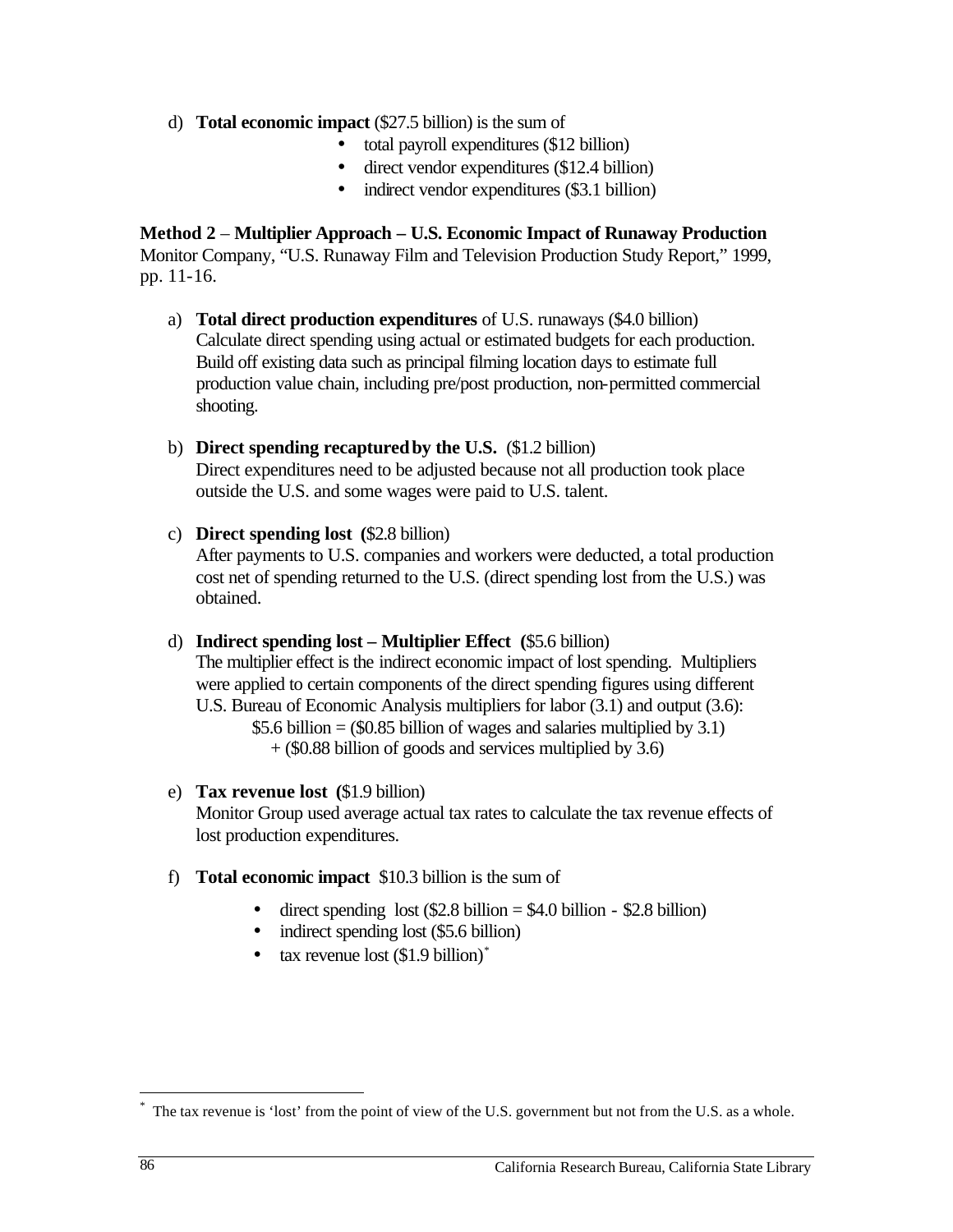#### **Chart D1**



## **Method 3 – Production Expenditures**

Direct economic impact is often measured using production expenditures. The economic impact data from the Entertainment Industry Development Corporation in Los Angeles use this methodology.

#### **Method 4 – Sample Production Budgets**

Direct economic impact can also be calculated using estimated spending through the analysis of sample budgets. An example of economic impact data using this methodology is the \$2 billion estimate of U.S. filmmaker spending in Canada done by the U.S. Department of Commerce using sample budgets from Stephen Katz & Associates.<sup>123</sup> The number of films in each budget class (small-, medium- and large-budget films) was multiplied times the average cost of a film in that budget class to produce estimated production expenditures.

Additional reference: The June 2000 report by the Boston Consulting Group, Building New York's Visual Media Industry for the Digital Age, pages 13 and 33-37, has a good explanation and set of examples using New York data for Methods 1, 3, and 4.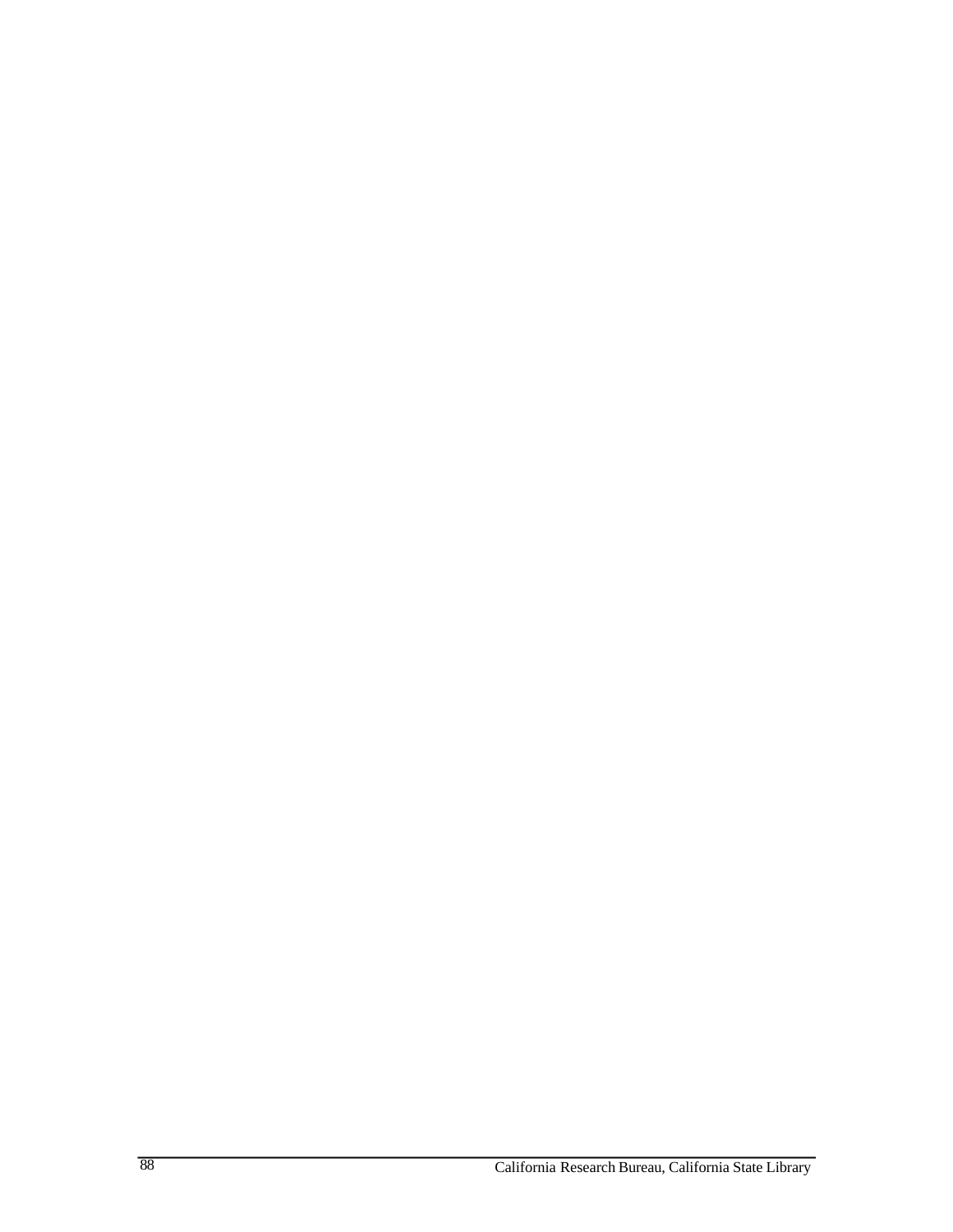# **APPENDIX E**

## **FINANCING AND TAX INCENTIVES**

In this section, incentive programs in the 50 U.S. states and in five English-speaking countries (Canada, the United Kingdom, Australia, Ireland, and New Zealand) are described.

## **INCENTIVES AND MARKETING EFFORTS IN OTHER STATES**

Competition among numerous state and local film offices for film production is stiff. To document marketing efforts to attract film productions, each state's film commission website was visited. Most of the 50 websites advertise the following: their state film commission's services, their production guide and their film location spots. Many states, including California, have sophisticated, interactive film-location databases on-line. In addition to these common features, the following states advertised tax and financing incentives for a film producer to choose their state or pointed out characteristics of their state that would reduce film production costs.

#### **Alabama**

- Sales and use tax abatements for qualified productions.
- Lodging tax abatement for qualified productions. No sales tax for hotel accommodations after 30 days.<sup>124</sup>
- Permits are not required for filming in Alabama.

#### **Arizona125**

- Sales tax rebate  $-$  Arizona offers a 50 percent transaction privilege (sales) tax rebate to qualifying production companies for motion pictures, television/video, and commercial advertising productions filmed in Arizona. Production companies for feature films; telefeatures, music videos, documentaries and episodic television series must meet the expenditure threshold of \$1 million in qualified spending over a consecutive 12-month period. For commercial advertising, the threshold is \$250,000. Only purchased tangible goods and leased property can be claimed for refund.
- "Film in Arizona" Screenwriting Competition.
- Arizona/Sonora, Mexico announced first bi-national film partnership. (11/01).
- No state tax on lodging after 30 days.

#### **Arkansas**

Sales and use tax refund  $-$  Qualifying motion picture production businesses spending more than \$500,000 within six months or \$1 million within 12 months may receive a refund of state sales and use taxes paid on qualified expenditures incurred in the project.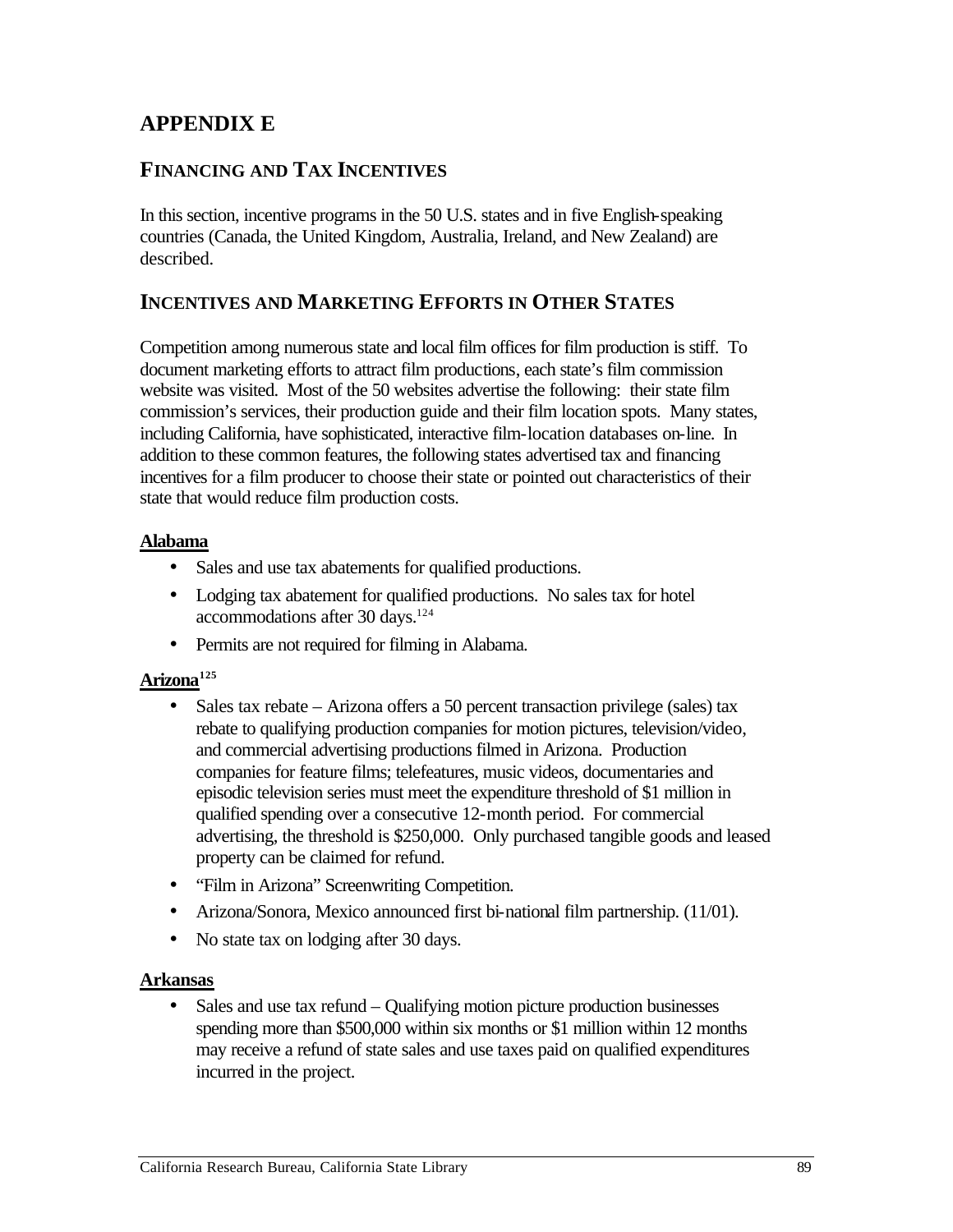## **California**

- Film California First A  $$45$  million program increasing California's competitive edge in attracting and retaining film projects. The fund amounts to \$15 million annually, and has been authorized for the 2000-2001 fiscal year. Qualified production companies will realize cost savings through the program's various reimbursement categories when filming on public property in California. Eligible film costs incurred after January 1, 2001 will be reimbursed under this three-year program.
- The Davis plan proposes a 15 percent wage-based tax credit for the first \$25,000 earned by workers on lower-budget projects. It would take effect in 2004 and is projected to save producers \$50 million the first year, \$80 million the second, and \$100 million by the third year. This plan was proposed in January 2002.
- Filming on State Property more than three dozen surplus state properties are being made available at little or no cost to the movie industry - No permit or site rental fees.
- Financial incentives for filming in California, including four percent sales tax exemption on the purchase or lease of post-production equipment for qualified persons. 126
- No state hotel tax on occupancy. Most California cities or counties that impose a local tax have a tax exemption for occupancies in excess of 30 days.
- No sales or use tax on production or post-production services on a motion picture or television film. No sales or use tax on services generally. Industry-specific services include writing, acting, directing, casting, and storyboarding.
- One-stop film office, free permits, no location fees for state properties.
- On-site California highway patrol and on-site California state fire marshal.

#### **Colorado**

• No hotel occupancy tax on hotel stays of 30 days or longer.

## **Connecticut**

- Property tax and sales and use tax exemption provides a five-year tax break for new and newly acquired equipment used in the production of motion picture, video and sound recordings.
- Fee-free shooting at most public locations and properties.
- No hotel occupancy taxes after 30 days.

## **Delaware** <sup>127</sup>

- No hotel occupancy taxes after 28 days.
- Advertises low production costs: no sales tax in Delaware and a low accommodations tax (eight percent). Other fees associated with production (property rental, lodging, support services) are reasonable when compared with the rest of the country.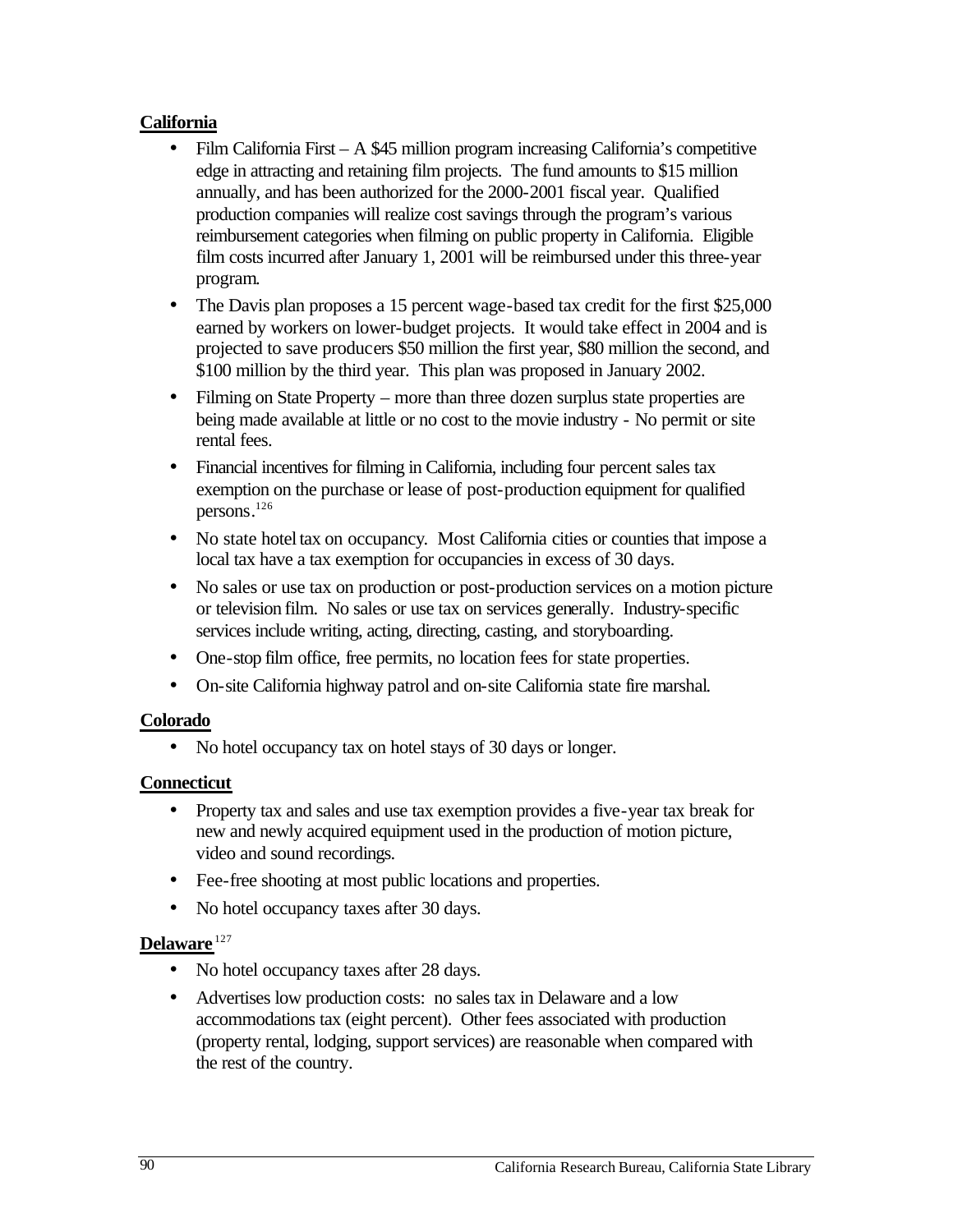### **Florida**

- As of  $1/1/01$ , Florida offers a special sales tax exemption for the entertainment production industry. This exemption is part of the Entertainment Industry Incentive bill, HB 743. Motion picture, video and sound recording equipment purchased or leased as an integral part of production activities is exempt from paying sales tax at the point of purchase. Master tapes, records and films are also tax exempt.
- No sales tax is due on the lease, rental or license to use any real property when used as an integral part of the performance of qualified production services.
- No tax on labor to produce a film, commercial or sound recording made for a company's own use.
- No tax on the lease of real property to a person providing food and drink concessionaire services within the premises of a movie theater.
- Miami-Dade County offers free permitting and assistance. Most county-owned facilities and properties do not charge location fees.
- Florida is a low-tax state with no personal income taxes, no tax on inventory or goods-in-transit and a low corporate income tax structure. Florida's per capita state tax collection consistently ranks below the national average. A tax climate that is as mild as the weather.
- Film and entertainment is targeted by Miami-Dade County as a strategic growth industry and has a number of incentive programs available. There are empowerment and enterprise zones, for example.

#### **Georgia**

- Point-of-purchase sales and use tax exemption applying to materials and even certain vehicle rentals. No waiting until the end of the year because it's point-of purchase. Effective 1/1/02.
- No fees for permits.

## **Hawaii**

• Refundable income tax credit of up to four percent of the costs incurred in Hawaii and up to  $7<sup>4</sup>$  percent of the transient accommodations costs incurred in production of a motion picture or television firm the budget of which reaches certain thresholds.

#### **Idaho**

• Waiver of hotel/motel taxes for stays of 30 days or more.

#### **Illinois**

• Motion Picture Financing Initiative, 11/16/00, an effort to bring "Hollywood to the Heartland." This is an interest rate-reduced loan program for borrowers involved in motion picture production, industrial films, and commercials. The Initiative is an extension of the Illinois Development Finance Authority's (IFDA) participation loan program. The IDFA board set aside \$500,000 for this program and IDFA's share of the participation loan is limited to \$100,000. Participating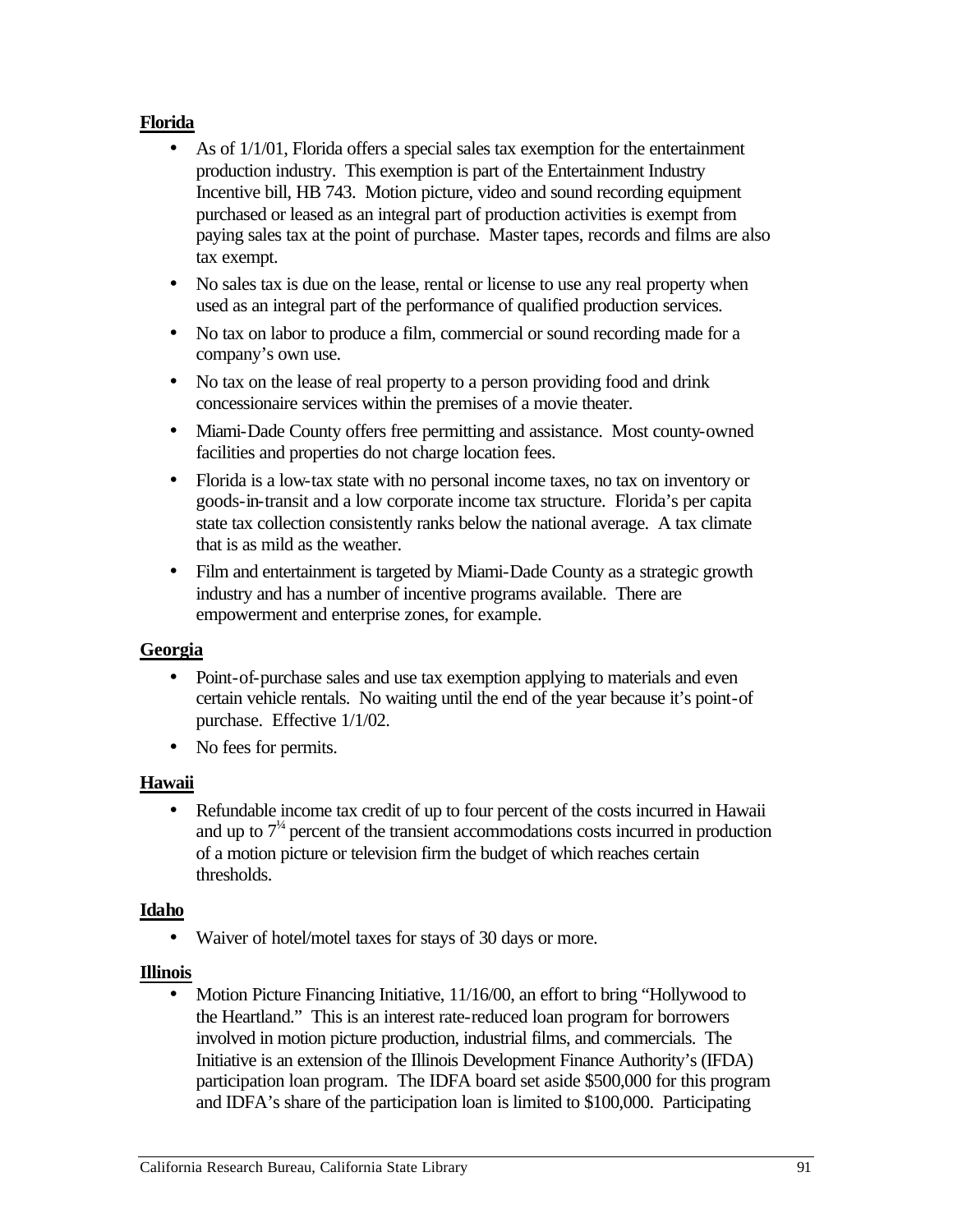Illinois banks must match IDFA's loan. Projects are to be produced and/or postproduced in Illinois to be eligible. Borrowers must demonstrate jobs created and retained, as well as any gross "multiplier" effects on the State's economy.**<sup>128</sup>**

- Exemption from hotel occupancy tax for stay of 30 days or more.
- Screenwriting Competition.

#### **Iowa**

- In most cases, permits are not necessary for filming.
- Special rates and services with an established group of hotels.
- No sales tax for hotel accommodations after  $30 \text{ days}$ .<sup>129</sup>

#### **Kansas**

• Sales tax reimbursement program.

#### **Kentucky**

• Sales tax rebate program – refund of sales and use taxes on expenditures made in connection with production by eligible companies.

#### Louisiana<sup>130</sup>

- No hotel occupancy taxes after 30 days.
- State sales and use tax refund on purchases made in connection with filming or production if purchase exceeds \$1 million or more in a 12-month period.

#### **Maine**

- Maine has organized a program that allows producers to borrow equipment for free from the state surplus division.
- Sales tax exemptions for certain equipment and machinery purchases.
- Fuel and electricity sales tax exemptions for 95 percent of cost of fuel and electricity used at production sites.
- Lodging taxes are reimbursed for stays of more than 28 consecutive days.
- Maine is currently researching both tax and rebate incentives, is redesigning its Internet database and production guide, and has new advertising programs.

#### **Maryland**

• Super state sales tax exemption for feature, TV, cable, commercial, and music video projects on sales, rentals and services. Effective 7/1/00.

#### **Massachusetts**

- Fee-free locations.
- Screenwriting competition and locations photo competition.

#### **Michigan**

• No incentives except hotel tax rebates after a stay of 30 days or more.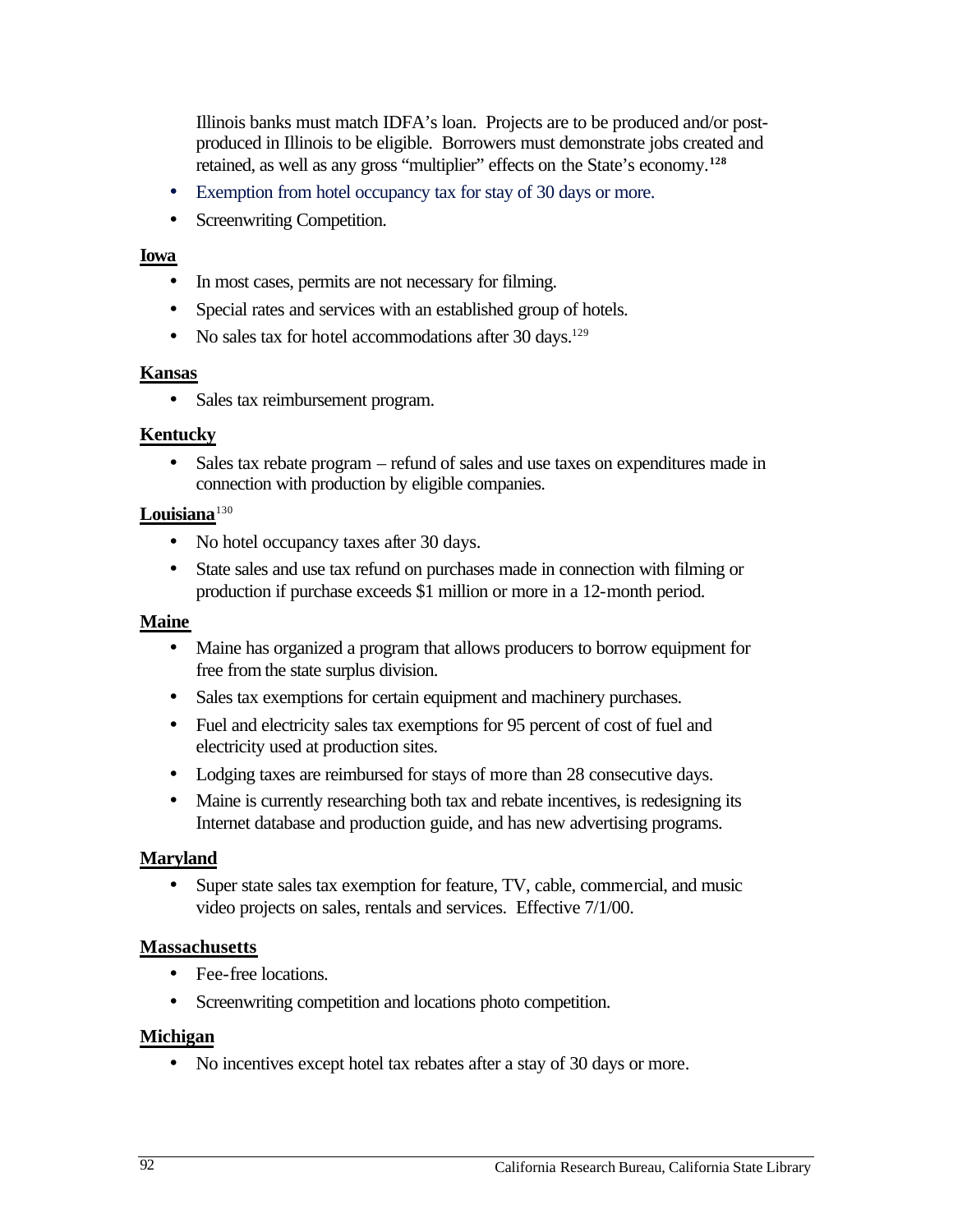#### **Minnesota**

- •Snowbate (formerly the "Film Jobs Fund") returns up to ten percent of documented Minnesota production expenses to producers of feature film TV movies, and TV series (\$100,000 cap per project). This rebate was increased from five percent in Summer 2001 and has already returned \$1.5 million in rebates in the first four years. This incentive is advertised as a "direct counteroffensive to Canadian subsidies."
- Sales tax exemption on commercials.

#### **Mississippi**

- Mississippi Motion Picture Incentive Program, established 7/1/99. No further details on-line. Please contact film office.
- No permits or fees for filming.
- •Filmmaking is considered manufacturing in Mississippi, which creates a no-tax situation on film, some building materials used in set construction, and some equipment.<sup>131</sup>

#### **Missouri**

 $\bullet$ Film Production Tax Credit - state income tax credits equaling up to 25 percent of the company's film expenditures in Missouri, not exceeding \$250,000 per project. To qualify: film production company must spend \$300,000 or more in Missouri in the making of the film.

#### **Montana**

- $\bullet$ The state advertises that, "Montana has no sales tax."
- •Vehicle licensing exemptions: out-of-state vehicles used exclusively in film production are exempt from licensing requirement for 180 consecutive days.
- Migratory equipment tax exemption.
- No accommodations tax if staying longer than 30 days.

#### **Nebraska**

- Screenwriting Contest.
- Few permits.

#### **New Hampshire**

- •Favorable tax structures: no sales, no property tax on machinery or equipment, no general personal income tax, no capital gains tax.
- •No general filming permits, except special arrangements to film on state lands. Low hassle filming.

#### **New Jersey**

- •Hotel stays of 90 or more consecutive days are exempt from occupancy tax.
- Sales tax exemptions for certain manufacturing/processing machinery and equipment. In urban enterprise zones, sales tax on non-exempt goods is reduced.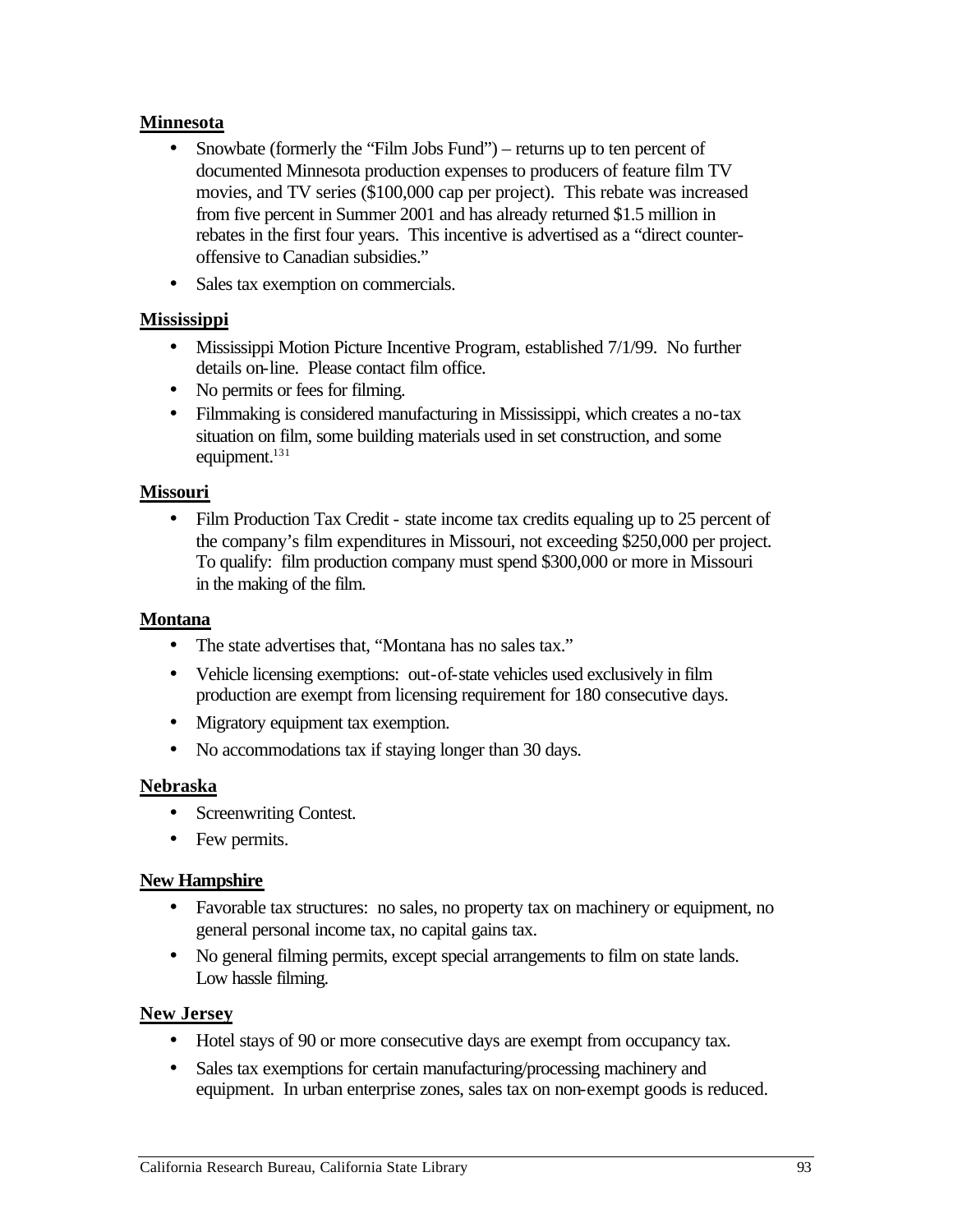## **New Mexico**

- •Gross Receipts Tax and Nontaxable Transaction Certificate (NTTC) Program for Film Production Companies – The gross receipts tax is imposed on the gross amount received by the seller for tangible goods, services, rentals and some intangibles including licenses. The deduction allows persons selling property and services or leasing property to "qualified production companies" to be free of the tax through the NTTC program. Effective 7/1/96 by New Mexico Legislature.
- What production goods and services can be freed from gross receipts taxes? "Production costs" include: the cost of a story or scenario to be used for a film/salaries of talent, management and labor (labor on payroll do not need the NTTC as their salaries are already exempt); set construction, wardrobe, accessories and related services; sound, lighting, and grip services; editing, rental of facilities and other equipment, and related and direct costs of producing a film.
- After 30 days, the four percent lodgers tax is waived for hotel patrons.<sup>132</sup>

## **New York City** (incentives advertised on-line)

- Sales tax breaks (exemptions) for the film industry for all production consumables and equipment rentals and purchases. In NYC, film production is considered a manufacturing activity, so producers are afforded all exemptions available to manufacturers. Both credits and refunds are advertised. •
- NYC theatre sales tax breaks (exemptions).
- • NYC tax cut on promotional materials and services. Certificate of exemption for purchases of promotional materials.

**New York City** (additional incentives described in Boston Consulting Group: *Building New York's Visual Media Industry for the Digital Age*, June 2000, Appendix).

- Free police, no fee locations, free parking, free permits.
- Low interest loans.
- P.I.L.O.T. programs, empowerment zone incentives.

#### **North Carolina**

- 83 percent tax break on the state's six percent sales and use tax on items purchased or rented for the making of films in North Carolina.
- Film Industry Development Account, created by the legislature in Summer 2000, to provide rebates to producers on expenditures for qualified in-state goods and services. When fully funded, the grants program will become part of an extremely aggressive filmmaking incentive package.
- •No-fee permitting for shooting on state property.

#### **Oklahoma**

 $\bullet$ •Oklahoma Film Enhancement Rebate Program, a 15 percent rebate on production dollars spent in Oklahoma. This program is often cited as the "Compete with Canada Film Act." Effective as of 7/1/01 (SB 674). Total fund availability (FY) \$2 million. No cap per individual project, no expenditure minimums, no interim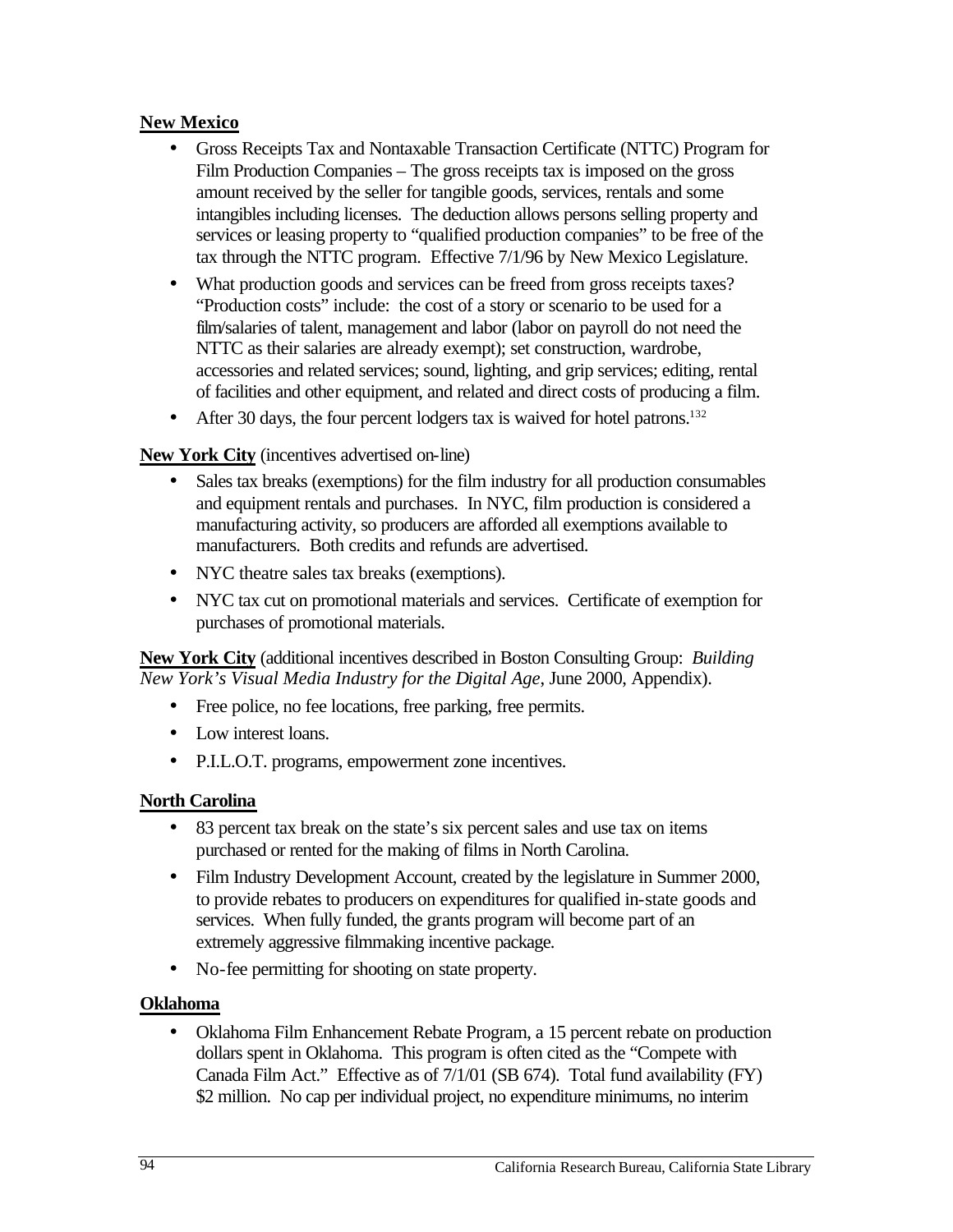statements. Authorized for ten years. Key points of the rebate program: "No other state offers this large an incentive."

- Oklahoma Sales Tax Rebate offers eligible motion picture and television production companies a state and local tax rebate on all goods and services used or consumed on any project shot in Oklahoma.
- "Oklahoma, a right-to-work state, now has the most innovative and aggressive financial incentives for filmmaking in the country." Hassle-free shooting environment. One of the most film-friendly states in the country.

#### **Pennsylvania**

- $\bullet$ •Tax-exempt Status - Film production companies are not subject to sales tax on "the sale at retail to or use by a producer of commercial motion pictures distributed to a national audience." The Pennsylvania Film Office will provide manufacturer's sales tax exemption certificates to production companies when production offices are opened. Effective 7/1/97.
- Free Use of State-Owned Property for the purpose of making commercial motion pictures except for extraordinary activities.
- •Philadelphia Film Office advertises exemption from hotel occupancy tax for visitors staying 30 days or more. Also, three police officers for free traffic control and security.

### **South Carolina**

Sales and Use Tax Exemption – Equipment and supplies used in the production of motion pictures and television are exempt from sales and use tax in S.C. One must obtain a certificate of exemption from the S.C. Dept. of Revenue. The certificate is issued to qualifying companies and the exemption is made at the point of purchase.

#### **Tennessee**

- $\bullet$ •Refund of sales and use tax to motion picture production companies located outside the state. The production company has to spend \$500,000 on taxable goods and services. The filming in Tennessee must be completed during a period of 12 months or less.
- •No permits are required to film within the borders of Tennessee except in Memphis, Nashville, and Davidson County and within state-owned facilities. No state fee for filming in Tennessee.

## **Texas**

 $\bullet$ Sales and use tax exemptions available to film/video producers – Under Texas law, motion picture producers are recognized as manufacturers, so they may claim 100 percent sales tax exemptions. Exemptions apply to state sales tax and local sales taxes. To claim the exemptions, fill out a tax exemption certification and give it to the vendor, so the vendor can document why the sales tax was not paid.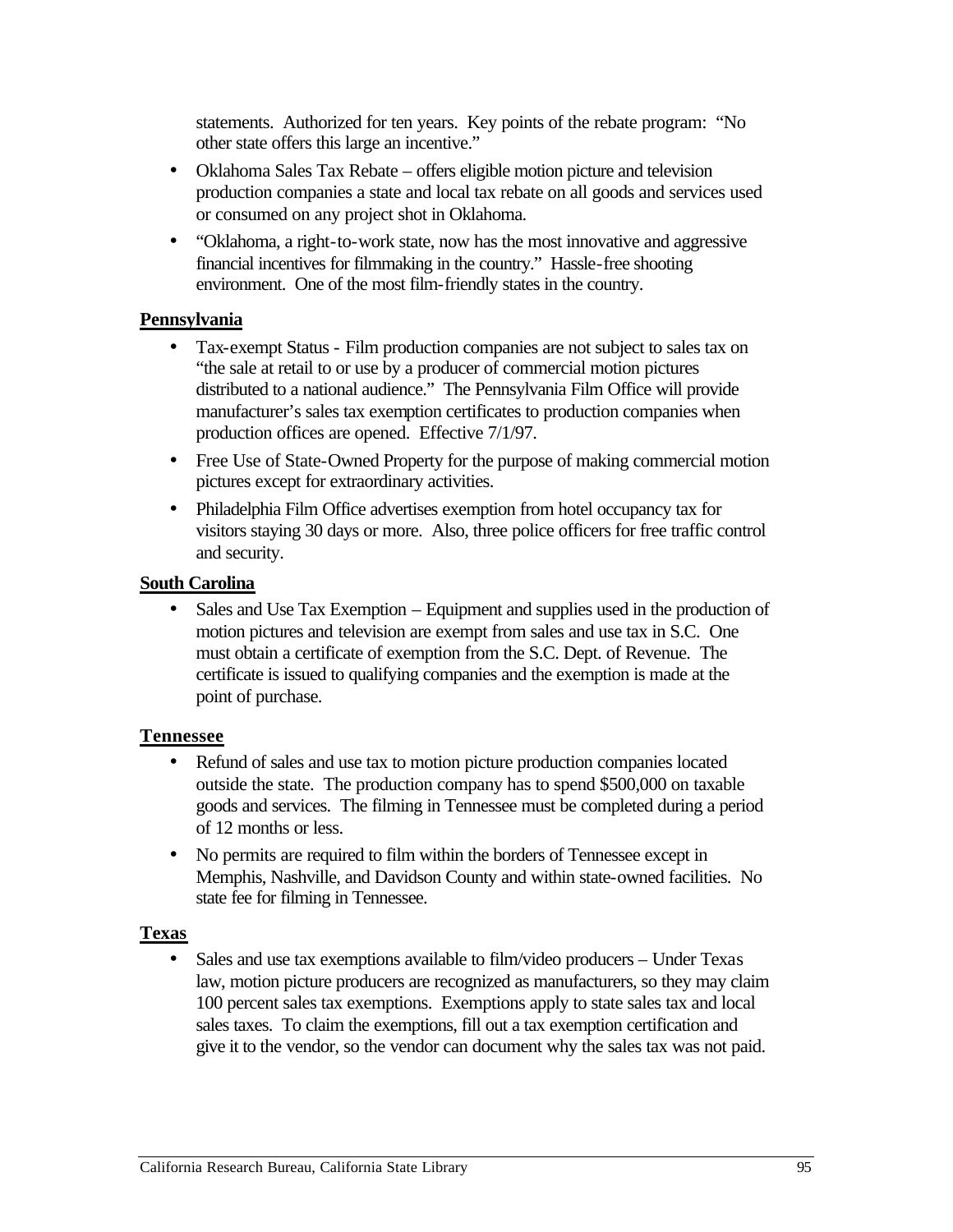- •Other tax exemptions that may apply to filmmakers: Hotel occupancy tax with stay of 30 consecutive days or more, sales tax rebate for fuel used off the road, Selling items (props, costumes, etc.).
- No formal permit is required to shoot in Texas.

## **Utah**

- •Transient room tax rebate for hotel stays of 30 consecutive days or more.
- •No statewide permitting required however many state-owned properties require permits.

#### **Vermont**

- $\bullet$ Sales tax incentive – some goods and services used in the making of a motion picture, television or commercial production are exempt from tax.
- Hotel tax exemption of stays of 31 days or more.
- Income tax for performers, limited to the amount the performer would pay in their home state had they worked there (if 0 percent, then none is owed; if Vermont's percent is less than their home state, then Vermont's rate is applicable).
- •Relaxed child labor laws when the work involves acting or performing in a motion picture, theatrical, television, or radio program.
- •Vermont is largely permit-free.

#### **Virginia**

- Sales and use tax exemption for filmmakers is available at the time of purchase.
- •Advertises its Los Angeles office.
- Hotel tax rebate for occupancies of more than 90 days.
- Many state-owned locations are available for filming free of location fees.

#### **Washington**

- •Hotels and car rental companies make special deals to accommodate the film business.
- State sales tax exemption on rental equipment and on the purchase of services. The exemption does not apply to the outright purchase of production equipment. Buyers use a retail sales tax exemption certificate.
- No state income tax.
- •Local, state and special use taxes off rental vehicles "used in production."
- Hotel/motel tax exemption with a stay of 30 consecutive days.
- $\bullet$ Seattle "one-stop shop" permitting; process/costs streamlined.
- •Washington State screenplay competition update.

#### **Wisconsin**

- No film permits, low-to-no location fees. Low food, lodging and amenities costs.
- "The most flexible child labor laws in the nation."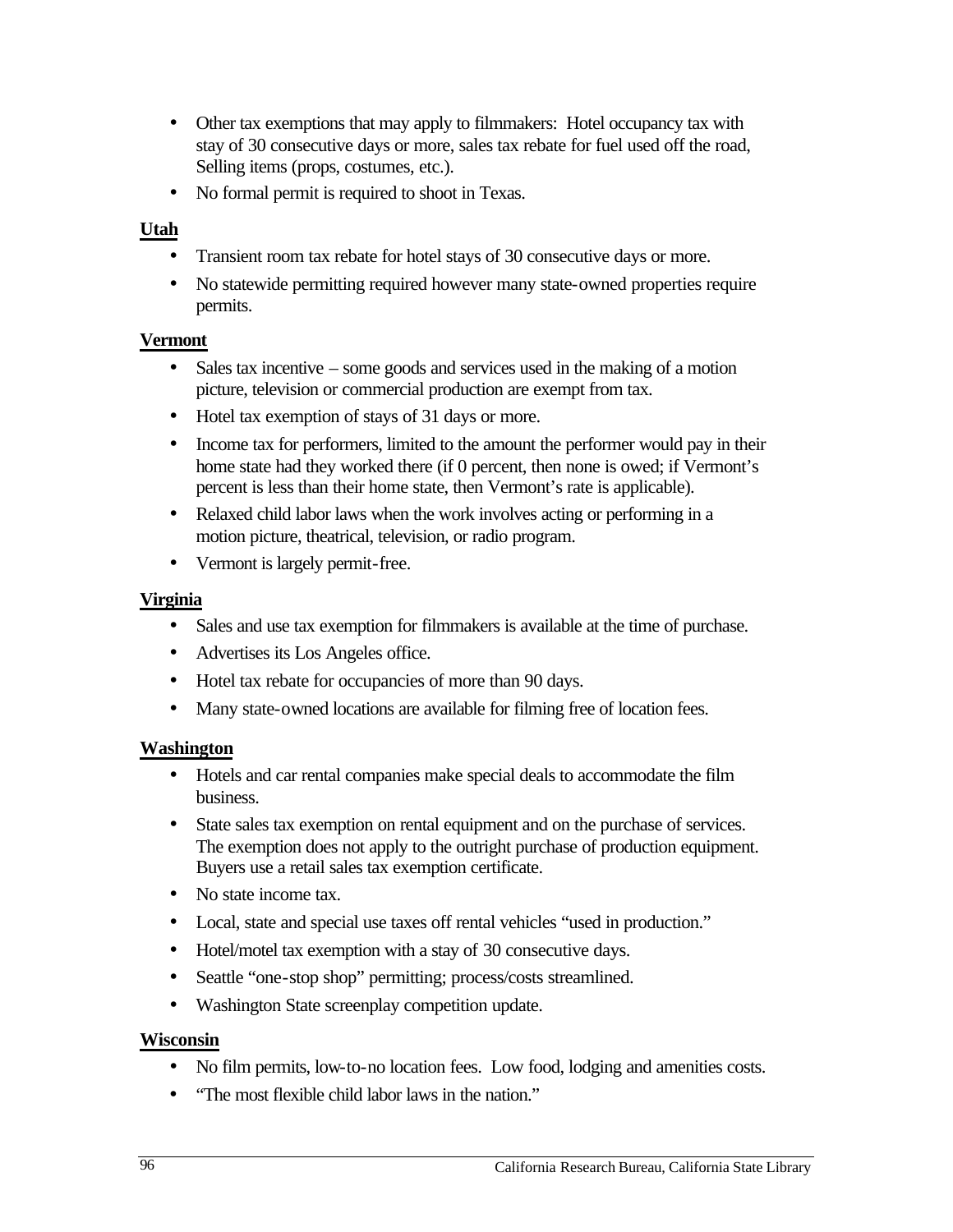#### **Wyoming**

- Film production incentive program a list of Wyoming businesses offering production companies filming in Wyoming a ten percent discount on productionrelated services including hotels/motels, restaurants, caterers, etc.
- •Tax incentive for film/video production companies in the form of a rebate of the three percent Wyoming state sales and use tax to any company that spends \$500,000 or more within any 12-month period.
- No state income tax.
- State parks and historic sites require a permit, but no fee.
- No tax paid on hotel rooms occupied for one month or more.<sup>133</sup>

## **Anecdotal Information from Other State's Websites:**

**Kansas** – The number of filming days has doubled since July 2000.

**Maine** – Maine has lost several projects to Canada recently. Since September 11, 2001, Maine has lost projects to the West coast. Maine supports federal legislation to keep projects in the U.S.

**Florida** – Metro Orlando Film and Television Commission.

- One of the largest film and television commissions in the nation.
- Despite increased competition from international markets, the industry had another solid year. In the past 12 years, Metro Orlando has grown from a \$2.5 million film and television production market to a \$402 million market.
- Economic Impact Study 1999 showed \$1.2 billion gross sales from local film, TV and commercial companies in the area.

#### **North Carolina**

- The number-three filmmaking state in the U.S. according to the U.S. Department of Commerce.
- North Carolina continues to experience a resurgence of independent, non-union feature film production.
- Since 1980, North Carolina has attracted nearly 600 feature films; six network television series, and more than \$5.5 billion in production revenue.

## **INCENTIVES AND MARKETING EFFORTS IN CANADA**

Most developed countries except the United States offer financing and tax incentives to attract film production. Some countries offer incentives to domestic producers only, while other countries target both domestic and foreign producers.

Canada, the nation to which most U.S. films have moved, offers extensive tax and financing incentives at both the federal and provincial levels. Feature film and typical television movie producers can reduce production costs by 25 percent or more by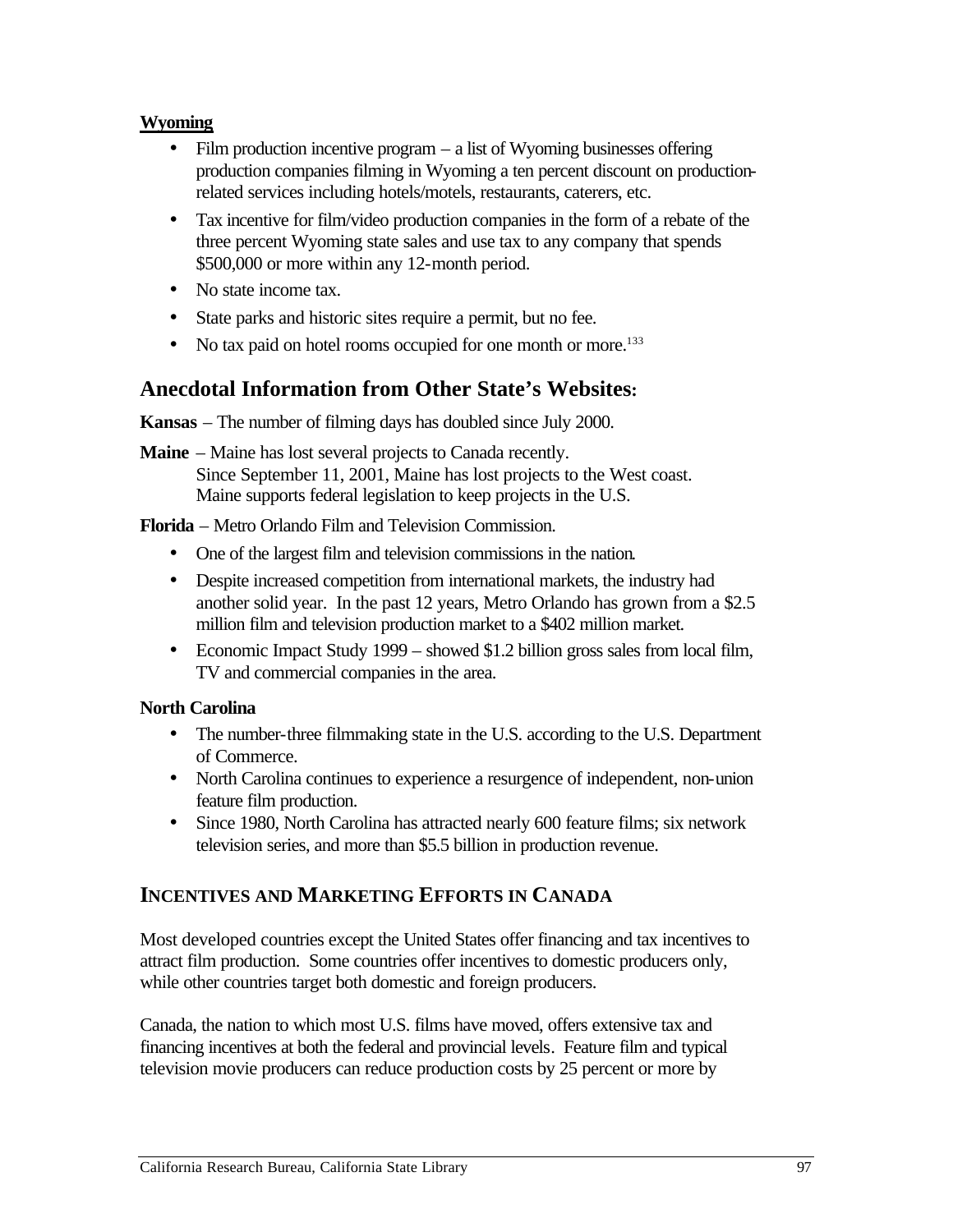shooting in Canada.<sup>134</sup> As a result, support for efforts to curb runaway production has grown in the United States.

Canadian officials have defended their incentive packages. At a recent Creative Coalition panel entitled "Made in America: The Plight of U.S. Film and Television Production," Canadian Consul General Colin Robertson asserted that Canada is not stealing production: All location decisions are made by the studios because it's good business. He also disputed the notion that Canada is the only country that gives production incentives, citing incentives by 41 U.S. states as well as every other country. Thirdly, he argued that Canada is not costing the U.S. jobs because the entertainment industry is the world's fastest-growing industry. Although panel members disputed his claims, they all agreed that if it weren't for Canada, some of their projects would never have been funded.<sup>135</sup>

In addition to tax incentives, American film workers have complained about Canadian cultural content policy. Canada has protected its cultural industries through tariffs, taxes, foreign investment restrictions, and content requirements. The United States has generally taken the position that the distribution of motion pictures should take place under existing trade arrangements, The General Agreement on Trade in Services. Other countries, notably Canada and France, have proposed exempting cultural industries from international trade rules. If motion picture production were classified as a manufacturing industry instead of a service industry, as some observers prefer, many of these issues would be resolved.<sup>136</sup>

U.S. film industry representatives believe Canada's protectionist measures should be addressed by international trade organizations. In December 2001, a petition for the imposition of countervailing duties against U.S. film and television productions shot in Canada was filed by a coalition of U.S. entertainment labor groups. This request was denounced by Hollywood's major studios, which prefer to see the federal tax credit bill enacted instead. The petition was withdrawn in January 2002, but reportedly will be resubmitted.

In October 2000, Canada introduced its new Feature Film Policy, "From Script to Screen." From 10/00 to 3/01, the Government of Canada will invest an additional \$15 million. Beginning in April 2001, the new investment will grow to \$50 million per year, doubling their annual investment in the industry from \$50 million to \$100 million.

As of November 5, 2001, Canada's federal government was looking to postpone the end of a lucrative financial incentive that benefits Hollywood producers shooting in Canada. The elimination of limited partnership tax shelters that benefit foreign producers might be delayed to April 1, 2002, rather than December 31, 2001, the original cancellation date.

Canadian tax refunds take a while to obtain. The Irish report comments that "Canadian tax schemes consist of a refundable tax credit. This is not seen to be very successful because of its 'backend-loaded' nature."137 The Monitor report also notes that payment of Canadian tax rebates can take up to a year. $138$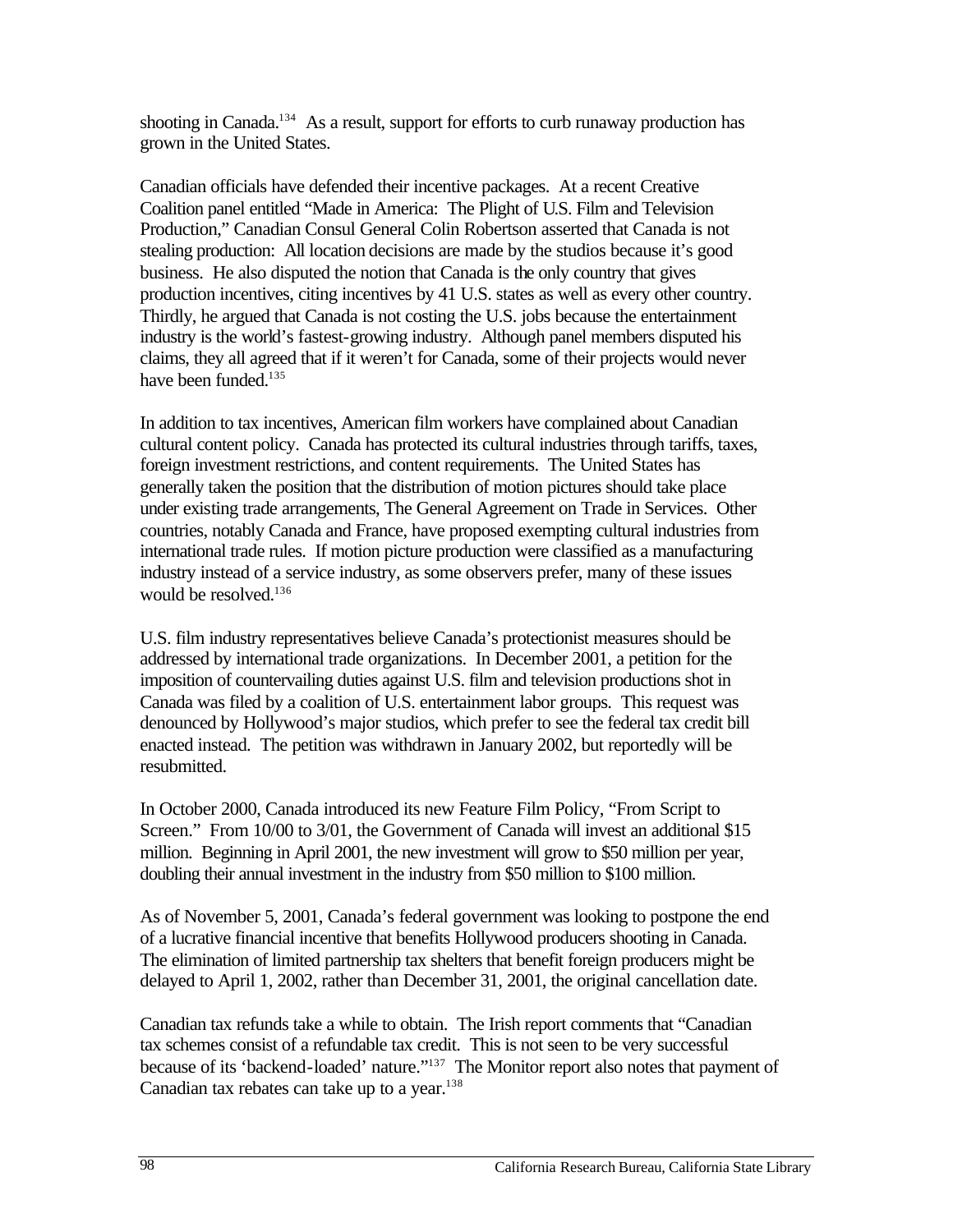#### **Canadian Incentive Programs - Sources**:

- •*The Ernst & Young Guide to International Film Production*, 2001.
- •U.S. Dept. of Commerce, *The Migration of U.S. Film and Television Production*, March 2001, Chapter 6.
- •Film Industry Strategic Review Group, *The Strategic Development of the Irish Film and Television Industry, 2000-2010*, August 1999, Chapter 9, State Incentives and Supports.
- •Research and Planning, Missouri Department of Economic Development, *Film Industry Tax Incentives,* 2000. (Their source: Bullock Entertainment Services).

#### **Federal Incentive Programs**

Tax Credit Programs are co-administered by Canadian Heritage through the Canadian Audio-Visual Certification Office (CAVCO) and Canada Customs and Revenue Agency (CCRA):

*Film or Video Production Service Tax Credit (PSTC)*: This refundable tax credit is equal to 11 percent of qualified Canadian labor expenditures incurred after October 1997, with no cap on the amount. Eligibility: Available to taxable corporations with a permanent establishment in Canada whose primary business is the production of film and videos. Production costs must be at least C\$1.0 million for a film, or C\$100,000 for a pilot or episode of less than 30 minutes, or C\$200,000 for an episode of more than 30 minutes.

*Canadian Film or Video Production Tax Credit (FTC)*: This refundable tax credit is equal to 25 percent of eligible labor costs, to a maximum of 12 percent of total production costs. Total production costs are reduced by provincial tax credits and other grants. Eligibility: Available to Canadian-controlled taxable corporations whose primary business is Canadian films and videos. A minimum of 75 percent of production costs must be paid to Canadian individuals and 75 percent of production must take place in Canada.

Public/Private Funding:

*Canadian Television Film (CTF) Fund*: The CTF operates two complementary funding programs: the License Fee program, administered by CTF, and the Equity Investment Program, administered by Telefilm Canada. The equity investment program, with a budget of C\$200 million per year, enhances the Canadian broadcasting and production sector's capacity to make and distribute television programming in the two official languages. CTF's revenue comes from various broadcasting undertakings. (Generally, foreign co-production companies cannot qualify for CTF funds.)

Public Funding: Telefilm Canada administers numerous funds. Examples are:

*Feature Film Fund:* Assists the development and production of English- and French-language feature films destined for theatrical release. It can fund a film project up to 49 percent of its budget, to a ceiling of C\$15 million.

*Multimedia Fund:* Supports the development, production, and marketing of educational and entertainment multimedia products intended for the general public.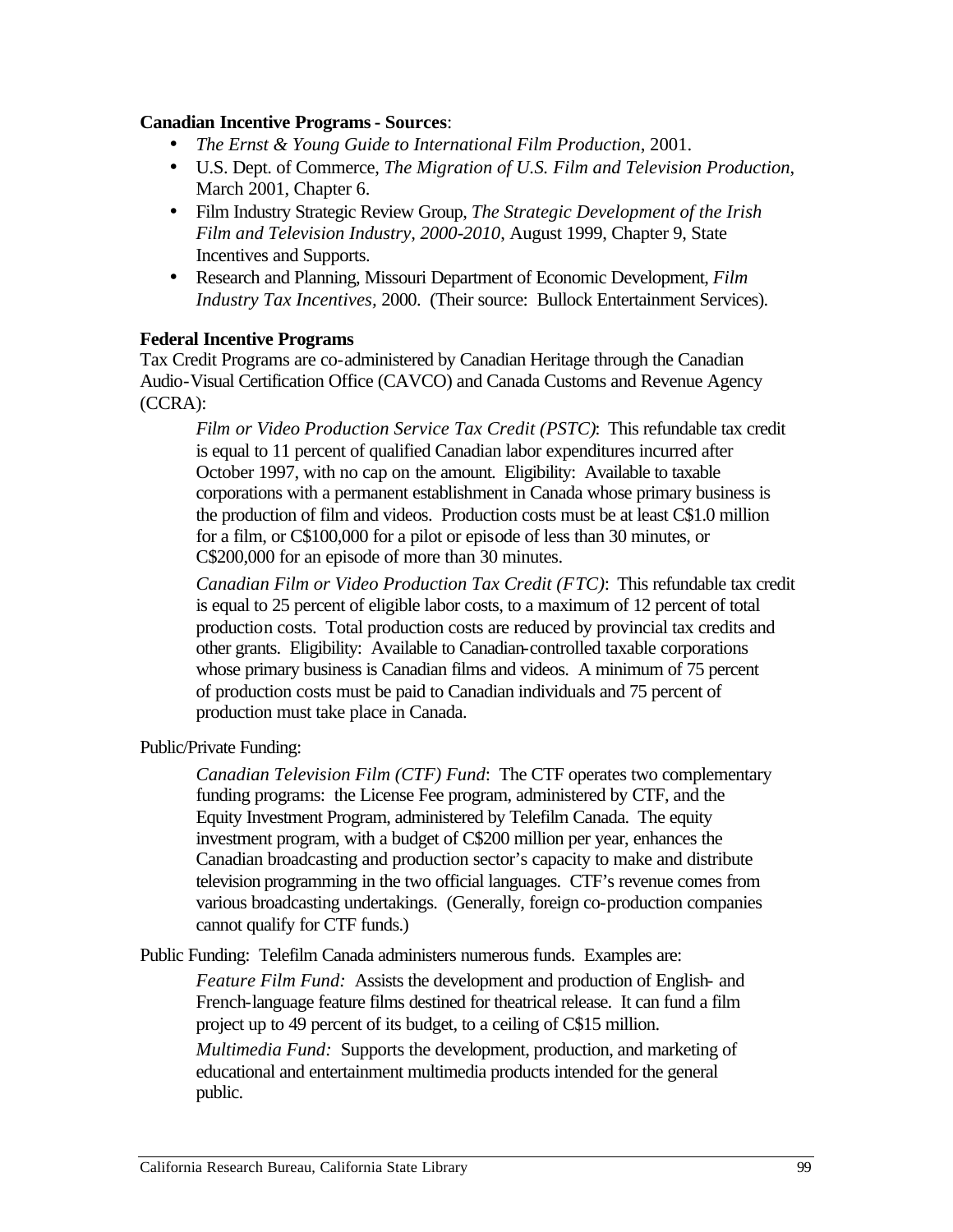*Feature Film Distribution Fund:* Aimed chiefly at recognized Canadian distributors, provides lines of credit for use in acquiring distribution rights to Canadian feature films.

*Versioning Assistance Fund:* Serves to make Canadian works widely accessible in French and English, providing up to 100 percent of dubbing costs.

*Canadian Production Marketing Fund:* Has two components: national (test marketing, launch, advertising and promotion) and international (promotional campaigns, advertising in specialized publications, marketing, etc.).

### **Provincial Incentive Programs**

### **Alberta**

*Film Project Grants:* Grants are offered up to C\$500,000 per project per year.

## **British Columbia**

 Production costs must be at least C\$1.0 million for a film, or C\$200,000 for an episode.*Film Production Services Tax Credit:* A credit of 11 percent of the labor costs paid to taxable Canadian residents and corporations. Taxable Canadian corporations or foreignowned corporations with permanent facilities in British Columbia are eligible.

 Canadian" by meeting four out of ten "Canadian content criteria." *"Certified Canadian" Film Incentive BC Tax Credit:* A tax credit of 20 percent of labor costs, which are capped at 48 percent of production costs. There is an additional 12.5 percent regional credit for doing principal photography outside of Vancouver. All claimants must be BC-based production companies and 75 percent of production and post-production must be done in British Columbia. The film must be "certified

## **Manitoba**

*Film Production Tax Credit:* Rebates 35 percent of approved Manitoba labor expenditures, up to a maximum of 22.5 percent of eligible production costs.

 *Winnipeg Film Incentive Package:* Free parking, waivers of permit and location fees. *Deeming Provision:* If there are no qualified production personnel available in Manitoba, production staff can be brought in from outside the province, as long as training is taking place. If so, salaries will be considered for the Film Production Tax Credit.

## **New Brunswick**

*Labor Incentive Tax Credit:* The credit is equal to 40 percent of wages paid to New Brunswick residents, up to a maximum of 50 percent of total production costs of a film. The eligible film production company must have permanent facilities in New Brunswick and less than C\$25 million in assets.

*Film Development & Production Assistance*: Up to C\$500,000 available per project to New Brunswick-controlled corporations.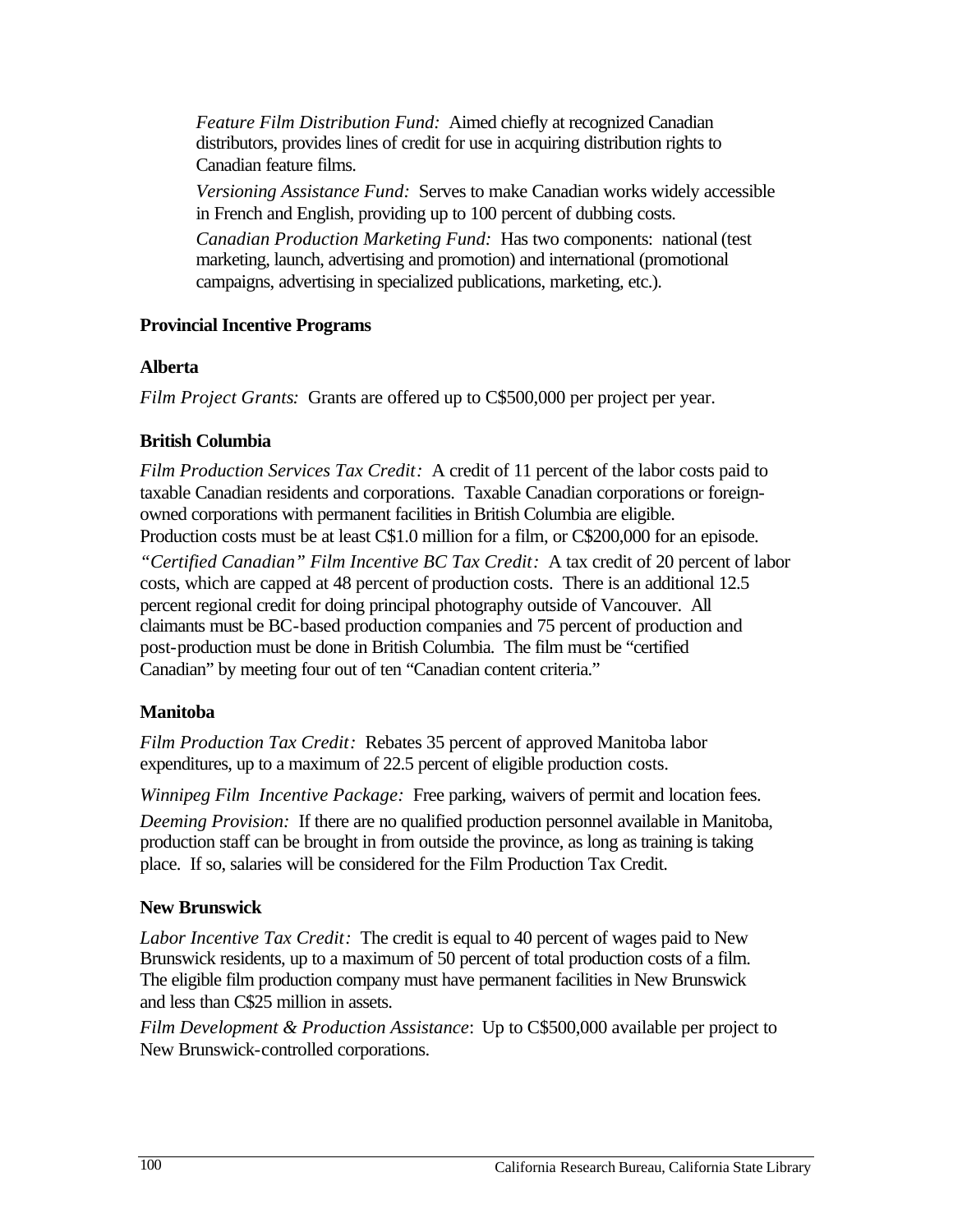#### **Newfoundland & Labrador**

Labor Tax Credit: The amount of the credit is 40 percent of eligible Newfoundland and Labrador labor expenditures, to a maximum of 25 percent of the total production costs. Eligible labor must be resident in Newfoundland/Labrador, though in some cases the residency requirement may be waived. There is an annual tax credit maximum of C\$1.0 million per project, and C\$2.0 million per associated group of corporations.

#### **Nova Scotia**

*Film Tax Credit:* For production in the Greater Halifax Region, the amount of the credit is 30 percent of eligible Nova Scotia labor expenditures, up to a maximum of 15 percent of total production costs. (Outside of the Halifax Region, this is 35 percent and 17.5 percent, respectively.) This credit is available only to Canadian taxable corporations with a permanent establishment in Nova Scotia.

#### **Ontario**

*The Ontario Film Development Corporation (OFDC):* administers a tax credit program worth an estimated C\$50 million a year. The OFDC administers four tax credits based on eligible Ontario labor expenditures.

*Ontario Film & Television Tax Credit:* A rebate of 20 percent on labor costs, available to Canadian-controlled, Ontario-based production companies.

 *Ontario Production Services Tax Credit:* An 11 percent refundable tax credit on Ontario labor costs, available to foreign-based and domestic productions. A bonus of three percent is provided for projects with at least five production days in Ontario, and at least 85 percent of production days outside of the Greater Toronto Area.

*Ontario Computer Animation & Special Effects Tax Credit:* A 20 percent rebate of qualifying labor expenditures. Available to Canadian or foreign-owned corporations.

*Ontario Interactive Digital Media Tax Credit:* This 20 percent refundable tax credit on labor costs is eligible for projects involving interactive digital media.

#### **Prince Edward Island (PEI)**

*Development Loan Programs:* Loans are available to qualifying companies that are provincially or federally incorporated and have headquarters on PEI. Though no tax credits for labor are offered, loans are available to finance development and production of film or video projects on PEI.

#### **Quebec**

 *Film Tax Credits:* An 11 percent refundable tax credit for film or television productions, applicable to labor costs. There is also a special 31 percent tax credit for certain labor expenditures related to computer animation and special effects. Minimum production costs are C\$100,000 for a 30-minute TV episode, C\$200,000 for a longer episode, and C\$1.0 million for a film production.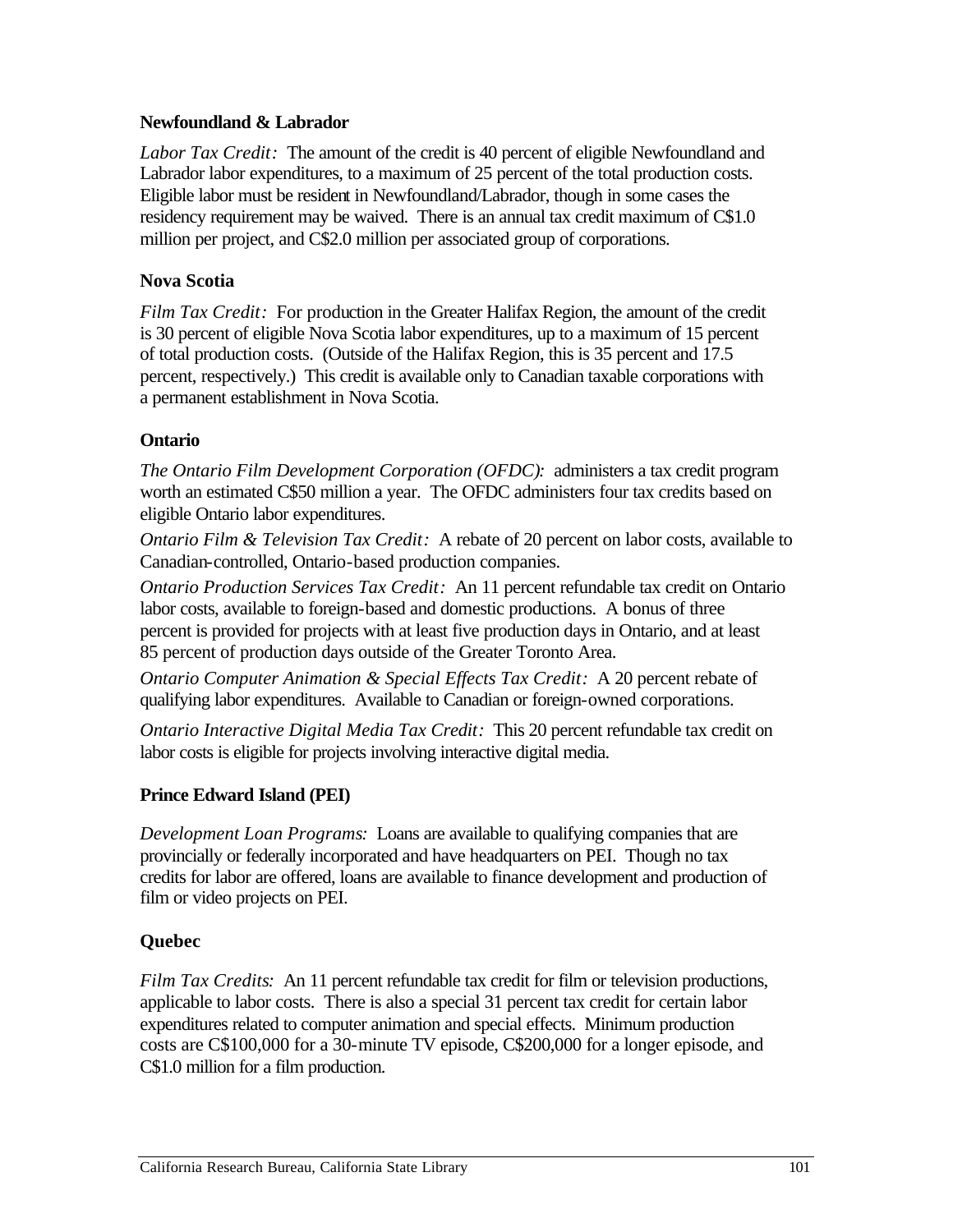cost of goods and services.*Refunds of Provincial Sales Tax:* A refund to non-residents of the 7.5 percent tax on the

 *Quebec City Film Incentives:* Granted to foreign film producers when billing for approximately 30 percent of the gross cost of municipal services provided.municipal services. This eliminates the 20 percent administration fee as well as

#### **Saskatchewan**

*Film Employment Tax Credit:* A rebate of 35 percent of total wages of all Saskatchewan labor, up to 50 percent of eligible production costs. There is an additional five percent bonus for Saskatchewan labor expenditures for productions based in smaller centers and rural areas.

*Deeming Provision:* If no qualified production personnel are available in Saskatchewan, production staff can be brought in from outside the province, as long as training is taking place. If this is the case, salaries will be considered for the Film Employment Tax Credit.

# **POLICIES AND MARKETING EFFORTS IN COUNTRIES OTHER THANCANADA**

The principal destinations of U.S. runaway production besides Canada are the United Kingdom, Ireland and Australia. These countries are all English speaking, have skilled workforces, have rapidly growing film markets, and offer a variety of incentive programs to the film industry. As an example, the debate over tax incentives is discussed within the context of the current production of *Lord of the Rings* in New Zealand. In this section, federal and selected regional incentive programs are described.

#### **United Kingdom**

In May 2000, a new government body, the Film Council, was launched to consolidate and manage U.K. government funding as a whole. The Film Council strategy is to move away from the so-called "additionality" rational of the lottery (lottery money had to be additional to other financing; this had the effect of supporting films that would not otherwise have been made). The Council's long-term strategy will focus on:

- encouraging British film companies to vertically integrate development, production and distribution in a way similar to Hollywood studios,
- increasing access to venture capital,
- addressing the industry's structural issues, and
- exploiting new technology.

The Council manages numerous funds: Premiere Production Fund, Development Fund, New Cinema Fund, and Film Training Fund. The Council supports various organizations: the British Film Commission, British Screen Finance, and the British Film Institute. The British Film Council also supports film production with funds from the lottery. The U.K. imposes no cultural requirement qualifications.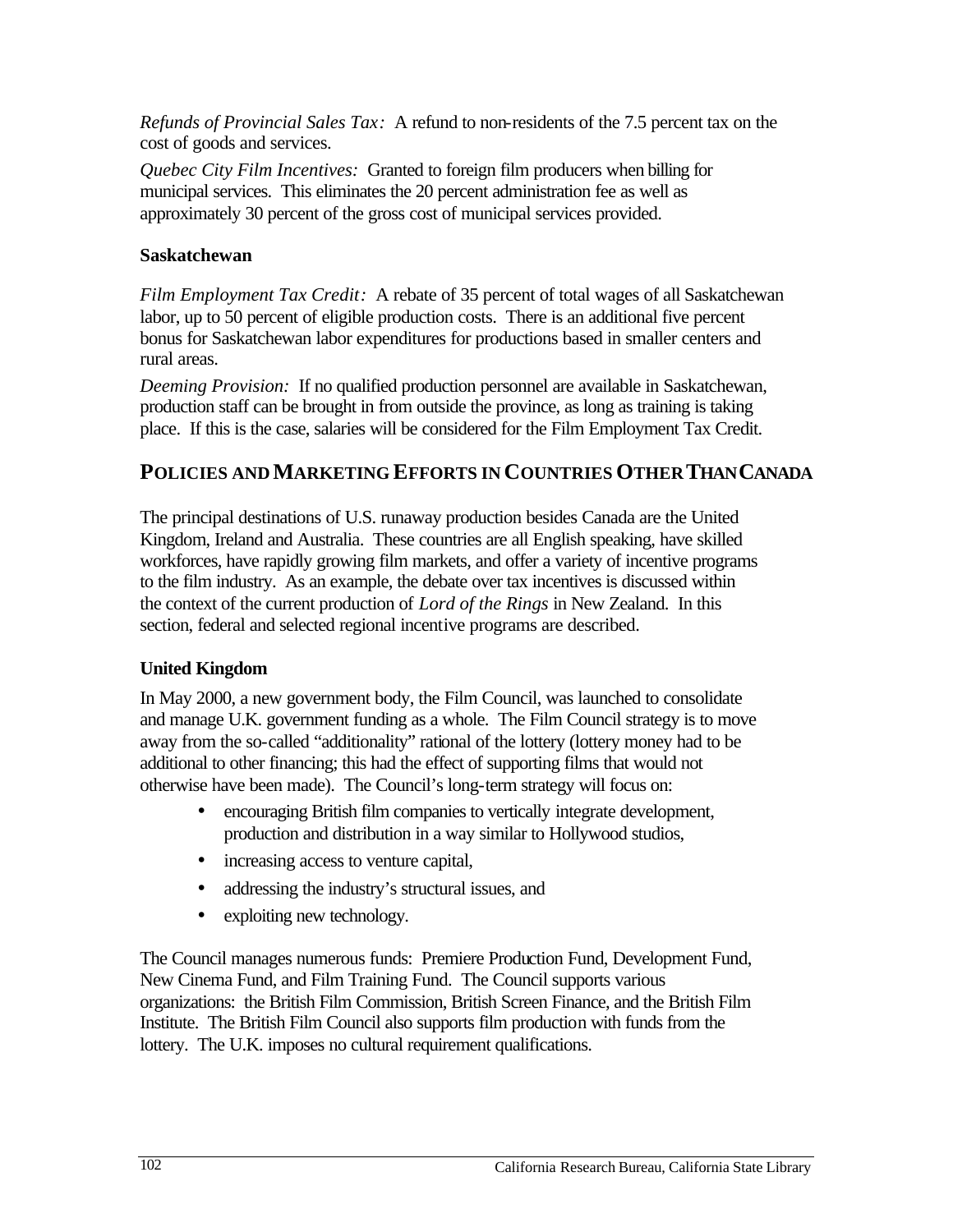Examples of Business and Tax Incentives in the United Kingdom:

*Alternative tax amortization methods* – Accelerated tax depreciation for qualifying British films. For example, a 100 percent tax write-off is available for British films with a total production expenditure of less than 15 million pounds.

*Sale and leaseback arrangements* have become a popular method for foreign productions that do not qualify for the 100 percent tax write-off. In a leaseback transaction, a nonqualifying foreign production company sells its film rights to a leasing company, which, in turn, leases back the film rights to the production company. The transaction allows the U.K. lessor to take advantage of tax relief; the benefits are divided between the U.K. partner and the foreign production company.

*Film partnerships* – individuals in the U.K. can invest in "British" films through partnerships, primarily to take advantage of the immediate 100 percent tax deduction at higher personal rates of tax.

#### **Australia**

Until recently, Australia's incentive system was aimed at domestic producers and offered few federal incentives to foreign producers. Federal Australian film incentives had requirements for Australian content (55 percent) as well as significant participation of Australian partners. On December 4, 2001, the Australian Federal Government introduced a new incentive for producers of foreign and larger budget films to be delivered in the form of a refundable tax offset. This is available to any foreign production shooting anywhere in Australia. The refundable tax offset is applied at a fixed rate of 12.5 percent of qualifying Australian expenditure on a film project. The key requirement for access to the incentive is a minimum Australian expenditure of \$15 million Australian dollars.

State-based incentives such as payroll tax rebates and exemptions to producers are numerous and are very attractive to foreign filmmakers. New South Wales (NSW), for example, is the most important center for film and television production in Australia and Sydney boasts state-of-the-art facilities at Fox Studios. Examples of incentives are:

*Film and Television Industry Attraction Fund – rebates to eligible "footloose"* productions.

*Payroll Tax Rebate at Fox Studios* – The NSW government has provided Fox Studios Australia with an incentive fund to attract production to Sydney. The fund is in the form of a payroll tax rebate.

*Regional Filming Fund* – This fund began operation on January 1, 2001, and was established to assist Australian productions that wish to film in regional NSW. Assistance will be considered for amounts up to 50 percent of the budgeted costs of filming in regional NSW, up to Aus\$100,000 per production, with a minimum of a one-week shoot in regional NSW to be eligible. To assist filmmakers to cover additional costs of shooting on locations outside the Sydney metropolitan area, Aus\$500,000 is available.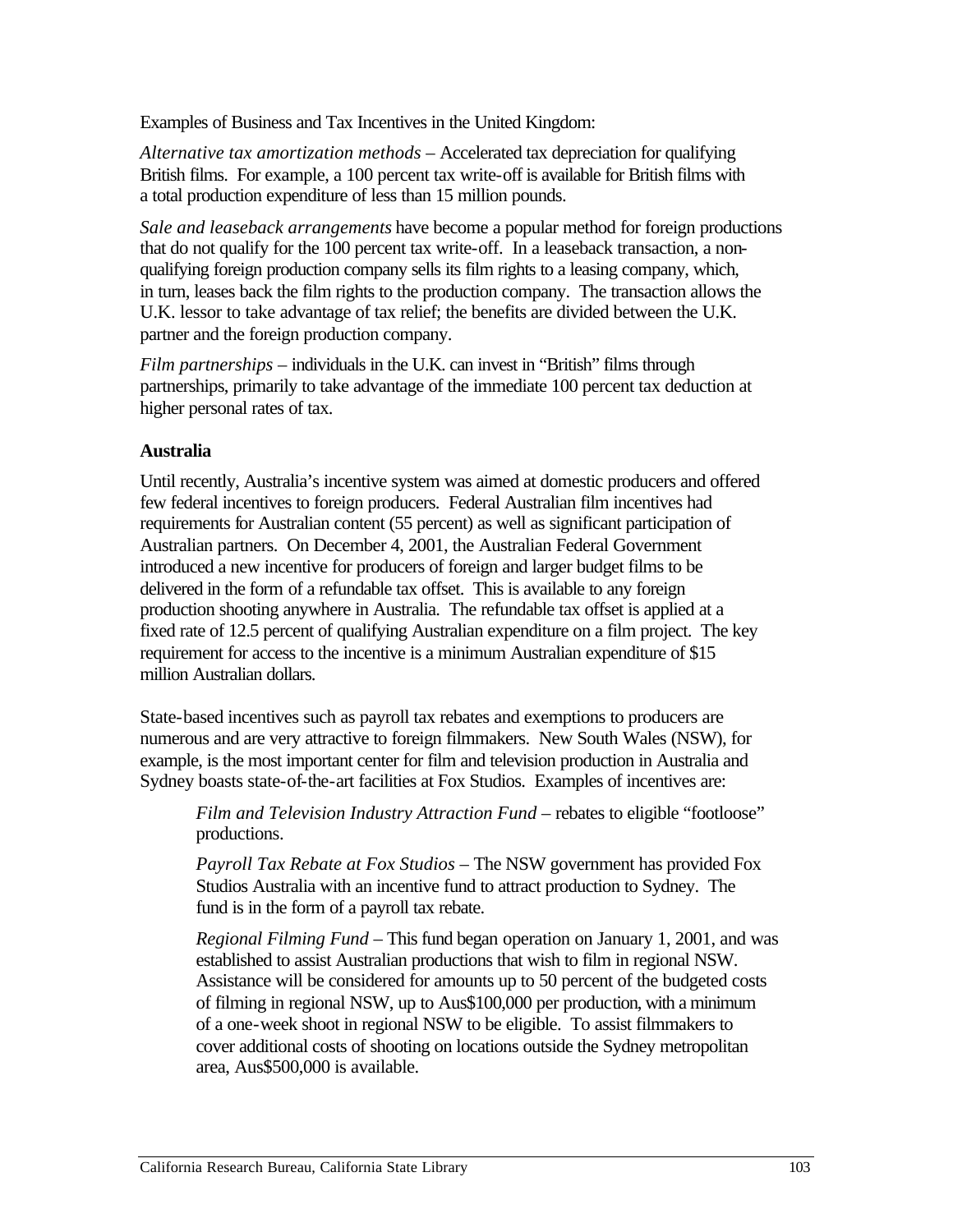#### **Ireland**

The primary modes of State support take the form of (1) tax incentives administered through the Department of Arts, Heritage, Gaeltacht and the Island and (2) soft loans administered through the Irish Film Board.

*Section 481* – A significant factor in the rapid growth of the Irish film industry has been the introduction of various tax incentives, most notably Section 481 of the Taxes Consolidation Act of 1997.<sup>139</sup> Section 481 (formerly called Section 35 financing) allows investors a non-refundable subsidy of up to 12 percent for film production. In the late 1990s, government support of Section 481 was erratic; it was being extended for only one year at a time. The Finance Act of 2000 extended the expiration date of the relief to April 5, 2005, for corporate and individual investors.

*Ten Percent Manufacturing Tax Rate* – The Irish corporate tax rate for nonmanufacturing is 24 percent, effective 1/1/2000. In cases where not less than 75 percent of the production work on a film is carried out in Ireland, the film will be treated as a manufactured product, and a ten percent effective tax rate is applied to any income arising from production of the qualifying film.

The importance of tax incentives in developing the Irish film industry is pointed out in the Irish report, *The Strategic Development of the Irish Film and Television Industry, 2000-2010*: "Most European countries together with Canada, Australia and New Zealand have had flourishing film industries at one time or another, and a long history in film. Government supports in European countries arose initially as a result of State policies to influence and shape national cultures, and, later, in response to competitive decline and the pressure of American competition. Few had the same advantages as the United States in terms of home market size and relative cultural homogeneity or the opportunity to develop powerful integrated companies.

The Review Group believes that the reasons for [state support] can be simply stated: Film and television is the most powerful contemporary means of cultural expression. Unlike many other forms of cultural expression, film production requires a substantial and viable production industry. This [Irish] embryonic industry has shown success and great promise during the 1990s. There is a wide degree of consensus, within and without the industry, that State tax incentives and other supports were a crucially important component in bringing about this success and that they have so far succeeded in their strategic intent…. for as long as competing countries support their film industries with large and varied State supports, then, to compete at all, Ireland must do the same, albeit not necessarily in the same way."140

#### **New Zealand**

Most New Zealand Film Commission funding and tax incentives pertain to "New Zealand" films and foreign producers cannot take advantage of them. However, conditions have been subject to legislative amendment and conditions are changeable.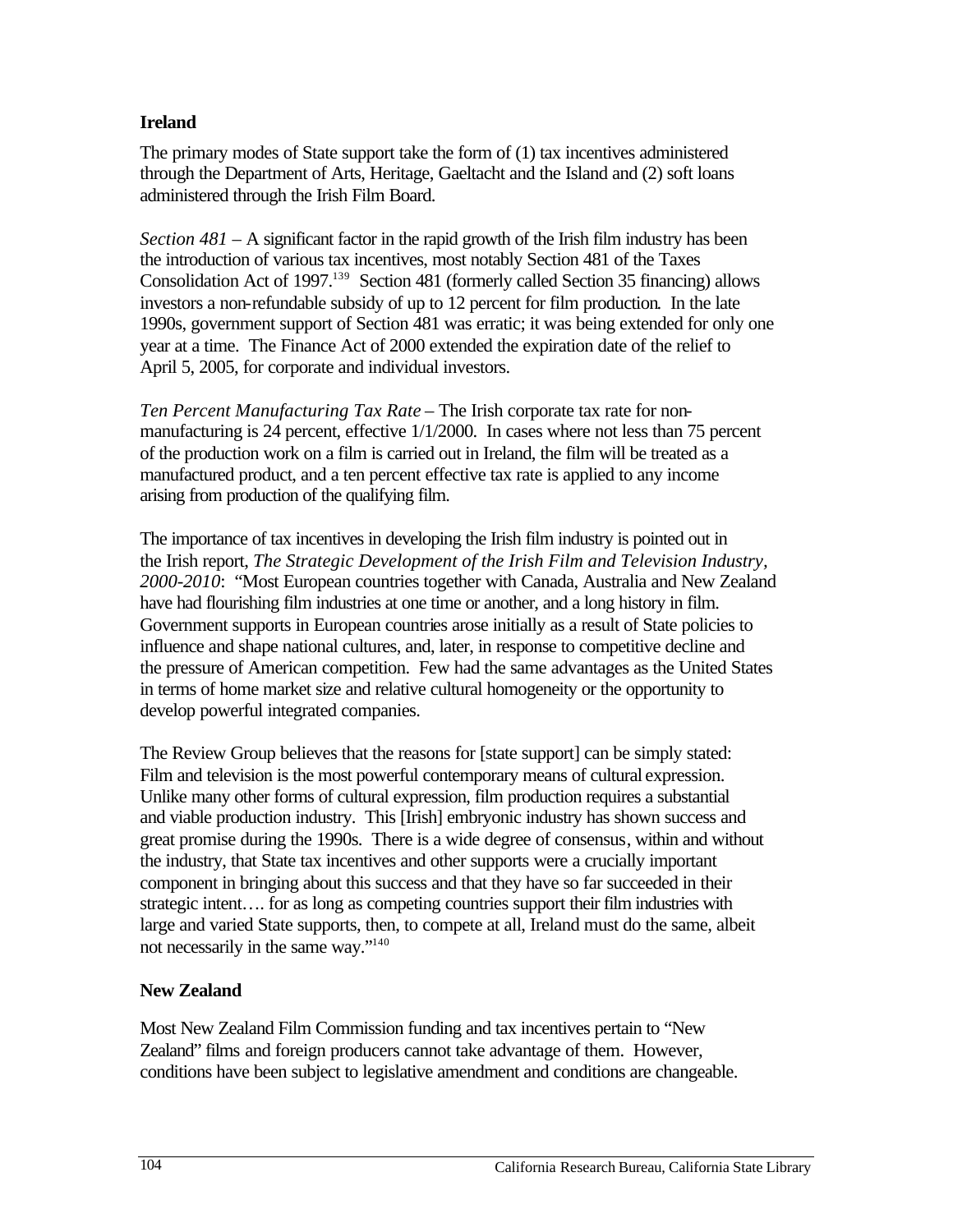A recent example of a U.S.-developed production that enjoyed New Zealand tax breaks is *Lord of the Rings,* which was filmed in New Zealand in 2001. Before the release of the movie in mid-December 2001, news articles revealed uneasiness among New Zealand policymakers that they had not negotiated a good enough deal with AOL Time-Warner's New Line Cinema. The film benefited from a tax loophole that allowed an up-front tax deduction for the entire movie cost, estimated at \$650 million, and most of the risk of the film was borne by New Zealand taxpayers. Finance Minister Michael Cullen stated that "it could cost half as much to give all 3.8 million Kiwis a free \$10 ticket than allow Hollywood to milk the New Zealand tax base as it has done."141

The large size of the tax incentives offered to the New Line Cinema sparked a debate in New Zealand as to whether movies should be supported so generously with taxpayer money over and above other private industries. One question is whether New Line Cinema would have chosen to shoot in New Zealand regardless of the tax incentives. Peter Jackson, the film's American director, reportedly had said pretty clearly that *Lord of the Rings* would not have been shot in New Zealand if not for the tax breaks. New Zealand does not have a particularly attractive tax environment and policymakers felt that to attract the foreign investment, the tax breaks were necessary.

After the successful release of *Lord of the Rings*, however, New Zealand officials have been rethinking their position and the New Zealand government recently closed the tax loophole for future productions. In addition to bemoaning the tax loophole closure, the *Lord of the Rings* producer, Barrie Osborne, has recently cited New Zealand's labor laws and its intent to limit filming of the country's highest mountain as possible hindrances to future major productions. According to Osborne, New Zealand labor laws do not clarify the right to terminate employment or contract with minimal notice. "It's not just tax breaks that international film-makers need to make more major productions in New Zealand," says Osborne.<sup>142</sup>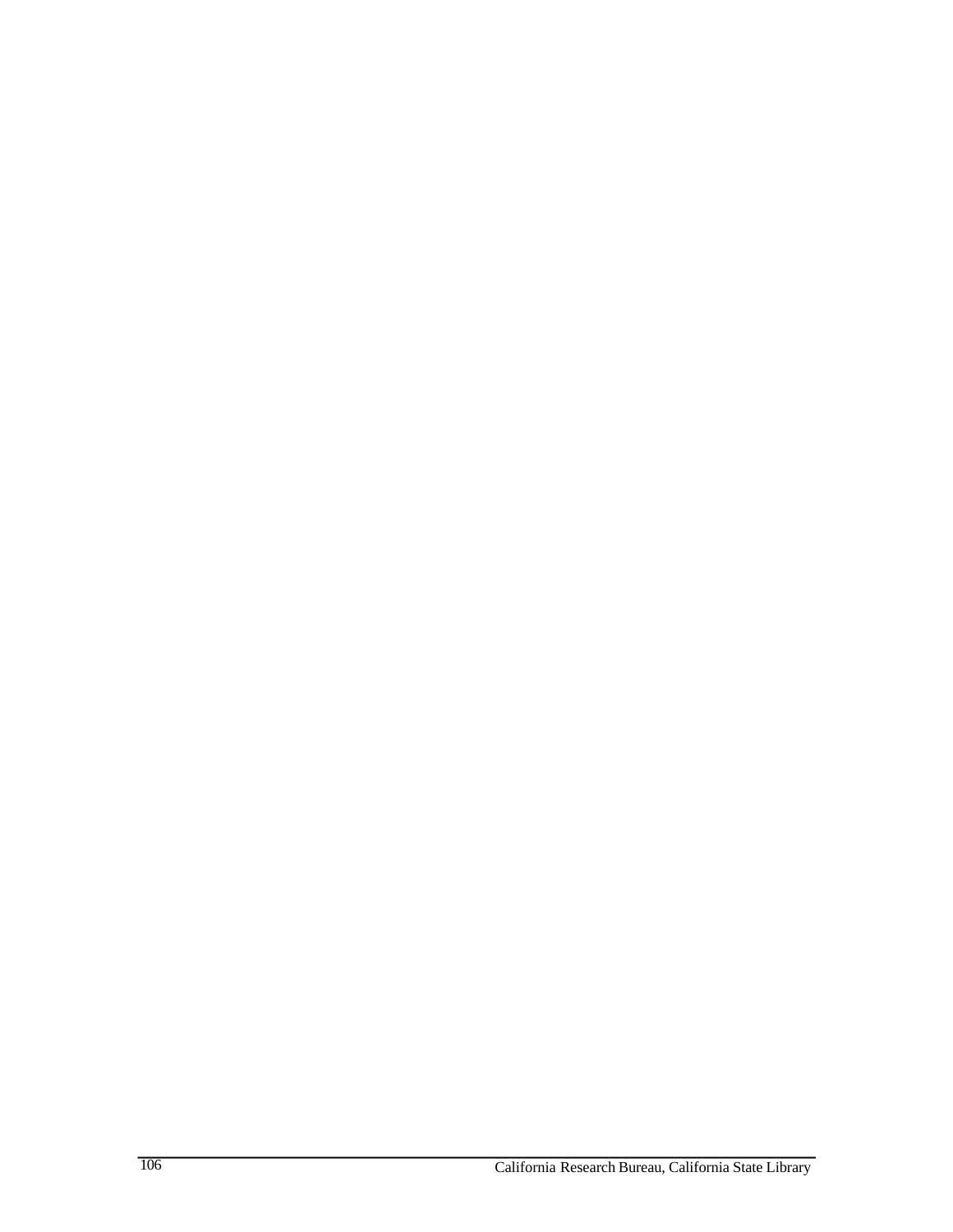# **APPENDIX F**

#### **FEDERAL AND CALIFORNIA LEGISLATION**

#### **FEDERAL LEGISLATION:**

Examples of recent federal legislation pertaining to the film industry, runaway production, or film industry costs and business climate are listed below. Only one of these bills became law (H.R.154, 5/26/00). There were no relevant bills in the 103rd Congress or the  $104<sup>th</sup>$  Congress.

*107th Congress (2001-2002)* 

#### **H.R. 3131**

United States Independent Film and Television Production Incentive Act of 2001 Latest Major Action: Referred to House committee on October 16, 2001 Sponsor: Rep. Dreier, David (introduced October 16, 2001)

(Co-Sponsor: Becerra, Berman, Bono, Condit, Dunn, Foley, Hart, Jefferson, John, Kolbe, Lantos, Lewis, Matsui, McCarthy, McIntyre, Price, Rangel, Schiff, Solis, Waxman, Weiner, and Weller)

*An act to amend the Internal Revenue Code of 1986 to establish an annual tax credit for 25 percent of up to the first \$25,000 of qualified wages paid or incurred per qualified U.S. independent film and television production. Increase the credit to 35 percent if the production is located in an area eligible for designation as a low-income community or eligible for designation by the Delta Regional Authority as a distressed county or isolated area of distress.* 

#### **S. 1278**

United States Independent Film and Television Production Incentive Act of 2001 Latest Major Action: Referred to Senate committee on July 31, 2001 Sponsor: Sen. Lincoln, Blanche (introduced July 31, 2001)

(Co-Sponsor: Boxer, Breaux, Cleland, Collins, Durbin, Feinstein, Helms,

Kennedy, Landrieu, Leahy, Santorum, Snowe, and Specter)

*An act to amend the Internal Revenue Code of 1986 to establish an annual tax credit for 25 percent of up to the first \$25,000 of qualified wages paid or incurred per qualified U.S. independent film and television production. Increases the credit to 35 percent if the production is located in an area eligible for designation as a low-income community or eligible for designation by the Delta Regional Authority as a distressed county or isolated area of distress.* 

# *106th Congress (1999-2000)*

#### **H.R. 154 RS**

Latest Major Action: Became Public Law: 106-206 on May 26, 2000 Sponsor: Rep. Hefley, Joel (introduced January 6, 1999) (Co-Sponsor: Udall)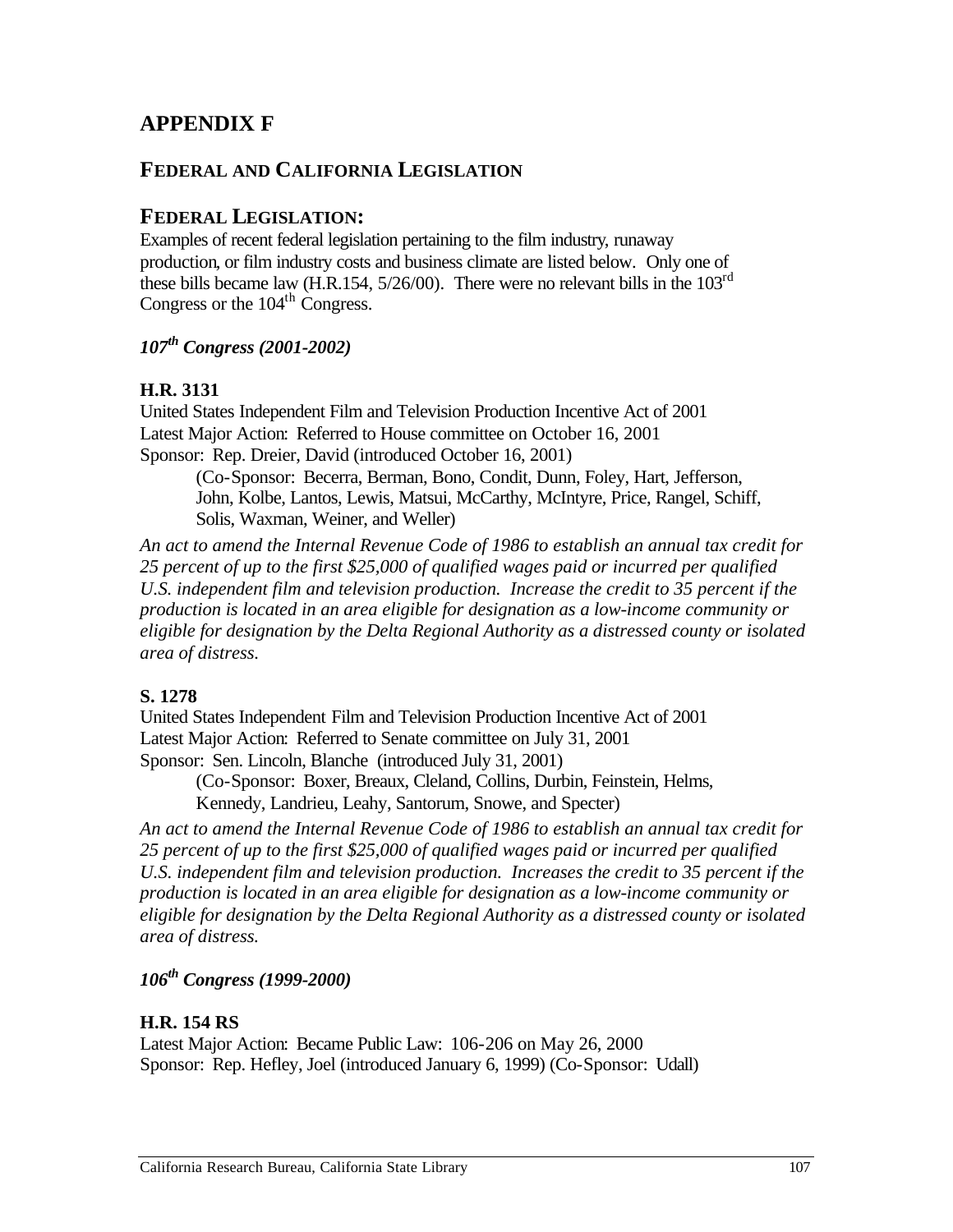*An act to provide for the collection of fees for the making of motion pictures, television productions, and sound tracks in National Park System and National Wildlife Refuge System units, and for other purposes.* 

#### **H.R. 2747**

Latest Major Action: Referred to House committee on August 5, 1999 Sponsor: Rep. English, Phil (introduced August 5, 1999) (Co-Sponsors: Foley and Weller)

*To amend the Internal Revenue Code of 1986 relating to the unemployment tax for individuals employed in the entertainment industry.* 

## **H.RES. 384**

Latest Major Action: Referred to House subcommittee on November 17, 1999 Sponsor: Rep. Weller, Jerry (introduced November 17, 1999)

(Co-Sponsors: Becerra, Berman, Bono, Buyer, Condit, English, Foley, Hayes, Kuykendall, Matsui, McIntyre, McKeon, and Rogan)

*Calling on the United States Trade Representative Charlene Barshefsky: to consider the*  issues of runaway film production and market access for American-filmed entertainment *as part of the discussion at the World Trade Organization (WTO) talks in Seattle; (2) to ensure that the United States enters into discussions with its trading partners and take steps to address issues that threaten employment and trade in the film industry; and (3) as a top U.S. priority at the WTO talks in Seattle, to make effective use of trade agreements to liberalize cultural content restrictions while addressing countries' cultural content and sovereignty concerns.* 

# *105th Congress (1997-1998)*

# **S. 1123**

Latest Major Action: Referred to Senate committee on July 31, 1997 Sponsor: Sen. Hatch, Orrin G. (introduced July 31, 1997)

(Co-Sponsors: Baucus, Boxer, d'Amato and Feinstein)

*To amend the Internal Revenue Code of 1986 relating to the unemployment tax for individuals employed in the entertainment industry.* 

# **H.R. 2993**

Latest Major Action: Referred to House committee on September 16, 1998 Sponsor: Rep. Hefley, Joel (introduced November 9, 1997)

(Co-Sponsors: Duncan, Skaggs, and Whitfield) *An act to provide for the collection of fees for the making of motion pictures, television productions, and sound tracks in National Park System and National Wildlife Refuge System units, and for other purposes.* 

<sup>\*</sup>  www.mpaa.org.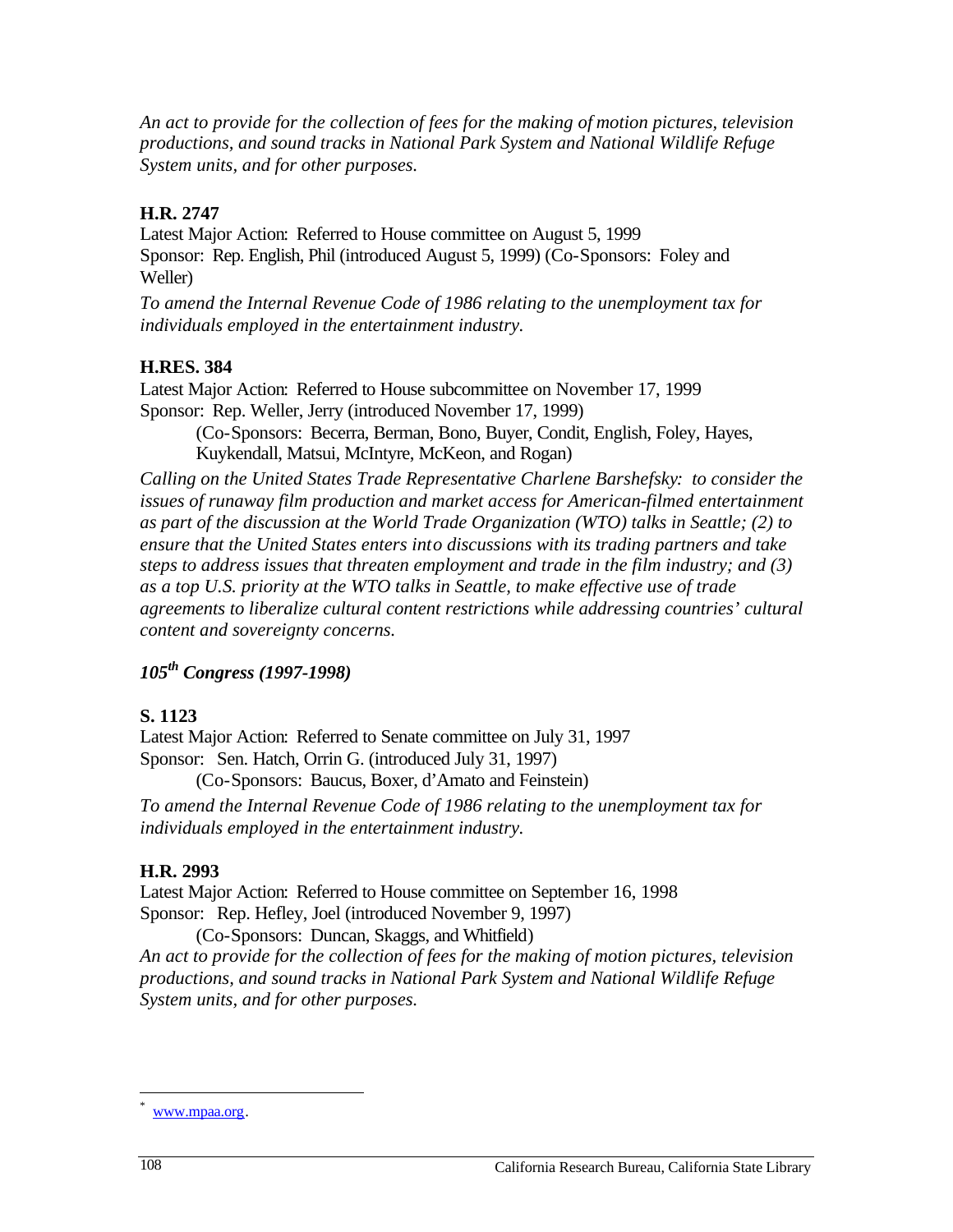# **CALIFORNIA LEGISLATION SUMMARY:**

**\*Bold indicates the bill was enacted.** 

# *2001-2002 Regular Session*

| AB 465         | Wyman                     | Income and corporation taxes: credits: film<br>production.                                               |
|----------------|---------------------------|----------------------------------------------------------------------------------------------------------|
| AB 502         | Frommer                   | California Film Finance Act.                                                                             |
| SB 301         | Scott                     | Film and television production.                                                                          |
|                | 1999-2000 Regular Session |                                                                                                          |
| AB 358         | Wildman, Kuehl            | Income and bank and corporation taxes: credit:                                                           |
|                |                           | qualified television programs and motion pictures                                                        |
| AB 385         | Knox                      | Taxation: Disclosure.                                                                                    |
| <b>AB</b> 484  | <b>Kuehl</b>              | Film California First Program.                                                                           |
| <b>AB 848</b>  | <b>Kuehl</b>              | <b>Coastal Development Permits; temporary,</b>                                                           |
|                |                           | nonrecurring movie, television & commercial<br>production sets.                                          |
| AB 1665        | Committee on Revenue      | Sales and Use Taxes: exemptions: property used in                                                        |
|                | and Taxation (Knox,       | teleproduction or post-production services.                                                              |
|                | Chair)                    |                                                                                                          |
| AB 1853        | Calderon                  | Cruelty.                                                                                                 |
| AB 2180        | Ashburn                   | California Film Development Act.                                                                         |
| AJR 23         | Runner                    | California Film industry.                                                                                |
| SB 1490        | Schiff                    | California Film Finance Act.                                                                             |
| <b>SB 2061</b> | <b>Schiff</b>             | <b>State Theatrical Arts Resources Partnership</b><br>established within the California Film Commission. |

# *1997-1998 Regular Session*

| <b>AB 298</b> | <b>Murray</b>           | Failure to disclose the origin of a recording or<br>audiovisual work. |
|---------------|-------------------------|-----------------------------------------------------------------------|
| <b>AB</b> 744 | <b>Washington</b>       | Employment of minors: entertainment industry.                         |
| AB 1062       | <b>Battin</b>           | Sales and use taxes: exemptions: teleproduction.                      |
| AB 2065       | Cardenas                | Cities: license fees.                                                 |
| AB 2427       | Knox, Wildman           | Sales and use taxes: exemptions: teleproduction.                      |
| H.R. 52       | Thompson                | Regulation of video rentals to minors.                                |
| SB 1396       | Knight, Haynes, Leslie, | Pupil instruction: motion picture.                                    |
|               | Monteith, Mountjoy      |                                                                       |

# *1995-1996 Regular Session*

| AB 534  | <b>Brulte</b>         | Disruption of film production.                     |
|---------|-----------------------|----------------------------------------------------|
| AB 885  | Archie-Hudson, Davis, | California Small Business Competitive Network Act, |
|         | Ducheny, Gallegos,    | 1995.                                              |
|         | Lee, Willard, Murray  |                                                    |
| AB 2622 | <b>Brulte</b>         | California Film Commission.                        |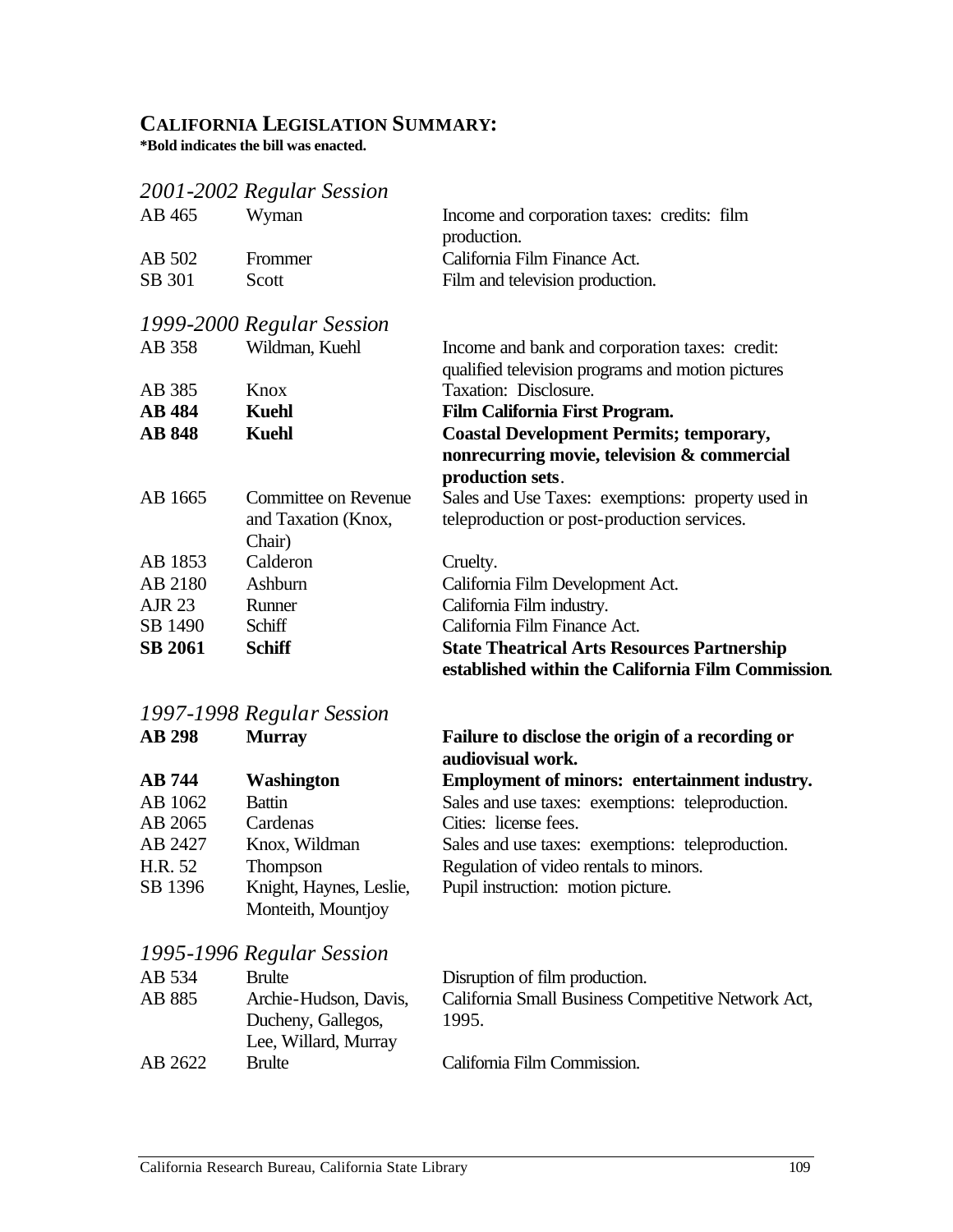| 1995-1996 Regular Session |                    |                                |  |
|---------------------------|--------------------|--------------------------------|--|
| SB 390                    | Rosenthal          | Disruption of film production. |  |
| SB 1315                   | Rosenthal, Lockyer | Nuisances: motion pictures.    |  |

# *1993-1994 Regular Session*

| AB 762         | Goldsmith     | Economic promotion.                      |
|----------------|---------------|------------------------------------------|
| AB 1429        | Polanco       | Enterprise zone: entertainment industry. |
| <b>AB</b> 1873 | <b>Moore</b>  | Commercial filming: permits.             |
| AB 2993        | <b>Brulte</b> | Disruption of film production.           |
| AB 3800        | <b>Brown</b>  | Film permit assistance.                  |
|                |               |                                          |

*Appendix G: December 9,1985 testimony - Assembly Committee on Economic Development and New Technologies, Sam Farr, Chairman.*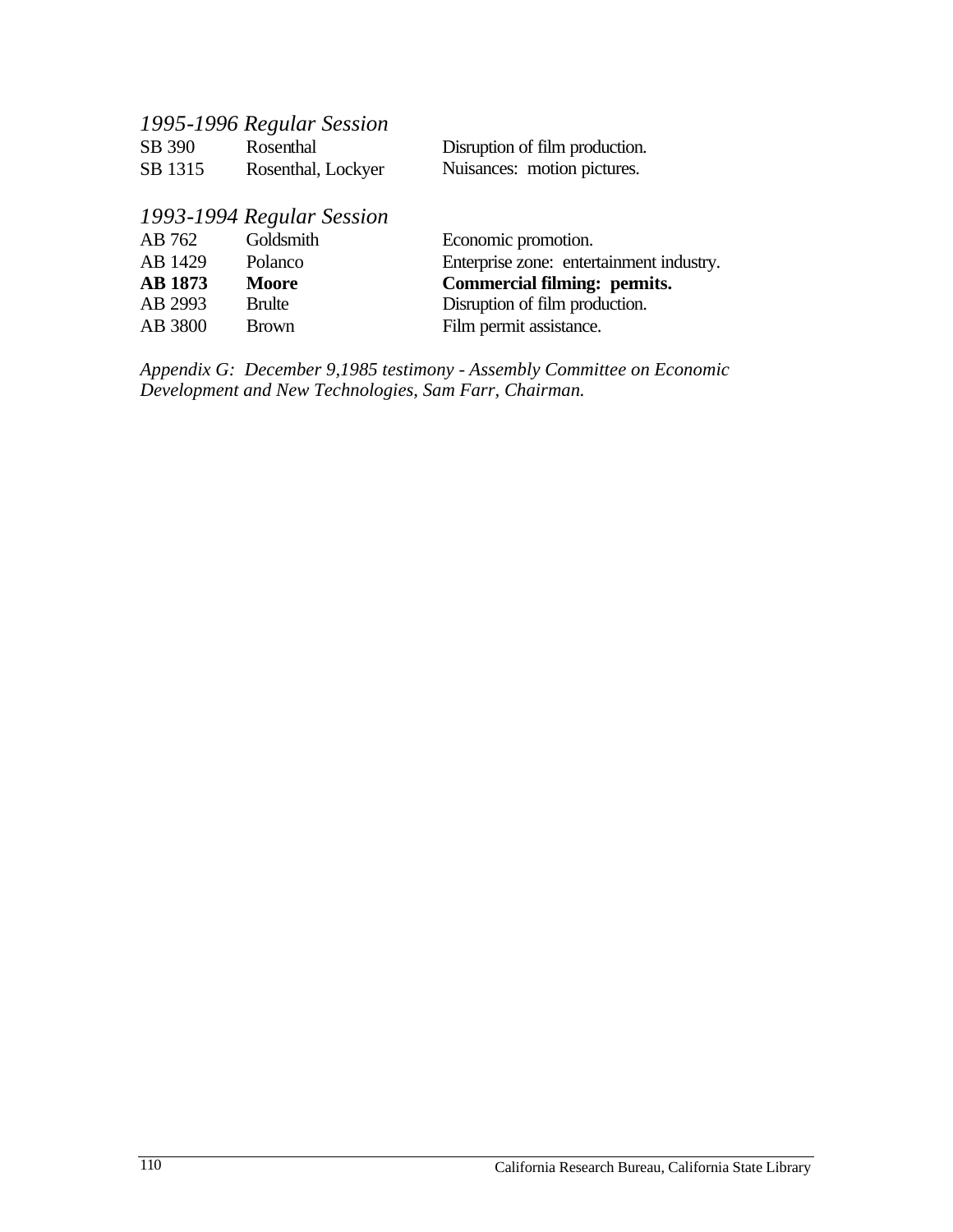### **CALIFORNIA LEGISLATION - DESCRIPTIONS OF EACH BILL:**  *2001-2002 Regular Session*

#### **AB 465** Wyman **Introduced 2/21/01**

- Income and corporation taxes: credits: film production.
- This bill would authorize a credit against tax laws (personal income, bank and corporation) for each taxable year in an amount equal to  $33^{1/3}$  percent of the amount paid or incurred during the taxable year for the costs of film production in this state.

#### **AB 502** Frommer Introduced 2/16/01, Amended 4/16/01, 4/25/01

- • California Film Finance Act.
- This bill would enact the California Film Finance Act, to require the Technology, Trade and Commerce Agency to administer a program to guarantee appropriate amounts of qualified loans for California films, as defined, made by film producers, as defined.
- It would require a film producer to provide a surety bond or completion guarantee in order to qualify for a loan guarantee. It would provide that the maximum loan amount guaranteed at any one time shall not exceed \$45,000,000.

#### **SB 301** Scott **Introduced 2/16/01**

- An act relating to film and television production.
- Existing law requires the Director of the Film Office to administer a "one-stop" permit process for applications for permission to use state-owned property for commercial motion pictures. The office is also required to be the permitting authority for the use of state employee services for this purpose and is authorized to establish fees not to exceed the actual cost of the affected state agency.
- This bill would make various findings and declarations of the Legislature regarding the film industry within the state, including that the Legislature is committed to enhancing the economic climate in California by keeping film industry jobs in this state.
- • Examples of the Legislature's findings and declarations.
- It is in the public interest to advance the filmed entertainment in California as part of an overall economic plan for the 21st century, and the filmed entertainment industry is deserving of the same governmental support as any other activity that creates jobs and contributes to this state's overall economic base.
- It is in the public interest to address the runaway film and television production from California.
- California's challenge is to meet the threat of competition for filming dollars from other states and countries by promoting and facilitating film production in California.
- In order to support its current filmed entertainment industry and foster and support its further expansion, California must commit additional public and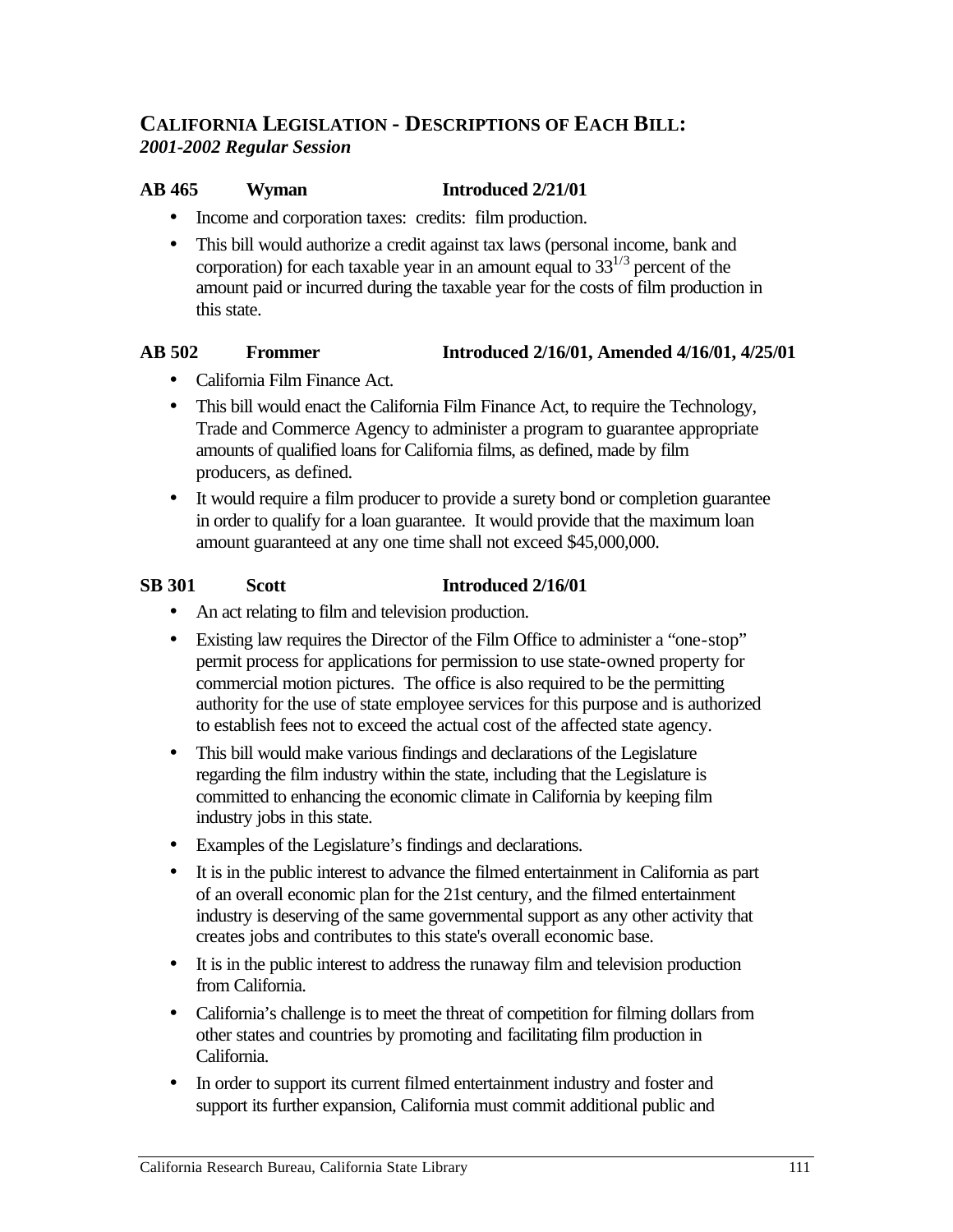private resources in a manner that will close the financial gap between California's filmed entertainment production within the state and filmed production outside California.

#### *1999-2000 Regular Session*

#### **AB 358 Wildman, Kuehl Introduced 2/11/99, Amended 5/10/99, 7/1/99, Amended in Senate 7/14/99**

- Income and bank and corporation taxes: credit: qualified television programs and motion pictures.
- This bill would, contingent upon the maintenance of certain foreign financial incentives for movie and television productions, authorize a credit against those taxes for each taxable and income year beginning on or after 1/1/00 and before 1/1/03, in an amount equal to ten percent of the total amount paid or incurred by the taxpayer during the taxable or income year for qualified wages and salaries paid by the taxpayer in connection with a qualified television program or motion picture, or musical scoring session, as provided.
- This bill would make that portion of the credit that is in excess of the taxpayer's tax liability refundable.

#### **AB 385 Knox Introduced 4/28/99, Amended 5/20/99, Amended in Senate 8/16/99**

- Taxation: Disclosure.
- This bill would permit, under specified conditions, the disclosure of tax information concerning any taxpayer to tax officials of a charter city.
- However, information may not be provided to the charter city for a taxpayer who identified his or her business or professional activity code for federal income tax reporting purposes as either 711510 (encompassing independent writers, artists, and performers), 711130 (encompassing musicians), or any successor code encompassing the same categories, unless…

#### **AB 484 Kuehl Chapter 699 Approved by the Governor 9/25/00**

- Film California First Program.
- (1) Existing law establishes the Film California First Program, which authorizes the Trade and Commerce Agency to pay and reimburse the film costs, as defined, incurred by a public agency, as defined.
- This bill would revise the definitions of the terms "film costs" and "public agency" for purposes of the program and would revise the procedures for state payment and reimbursement of those costs. It would provide that the exemption from specified provisions of the Administrative Procedure Act, and the authorization to adopt emergency regulations, shall apply instead to the procedures and guidelines promulgated by the California Film Commission within the agency.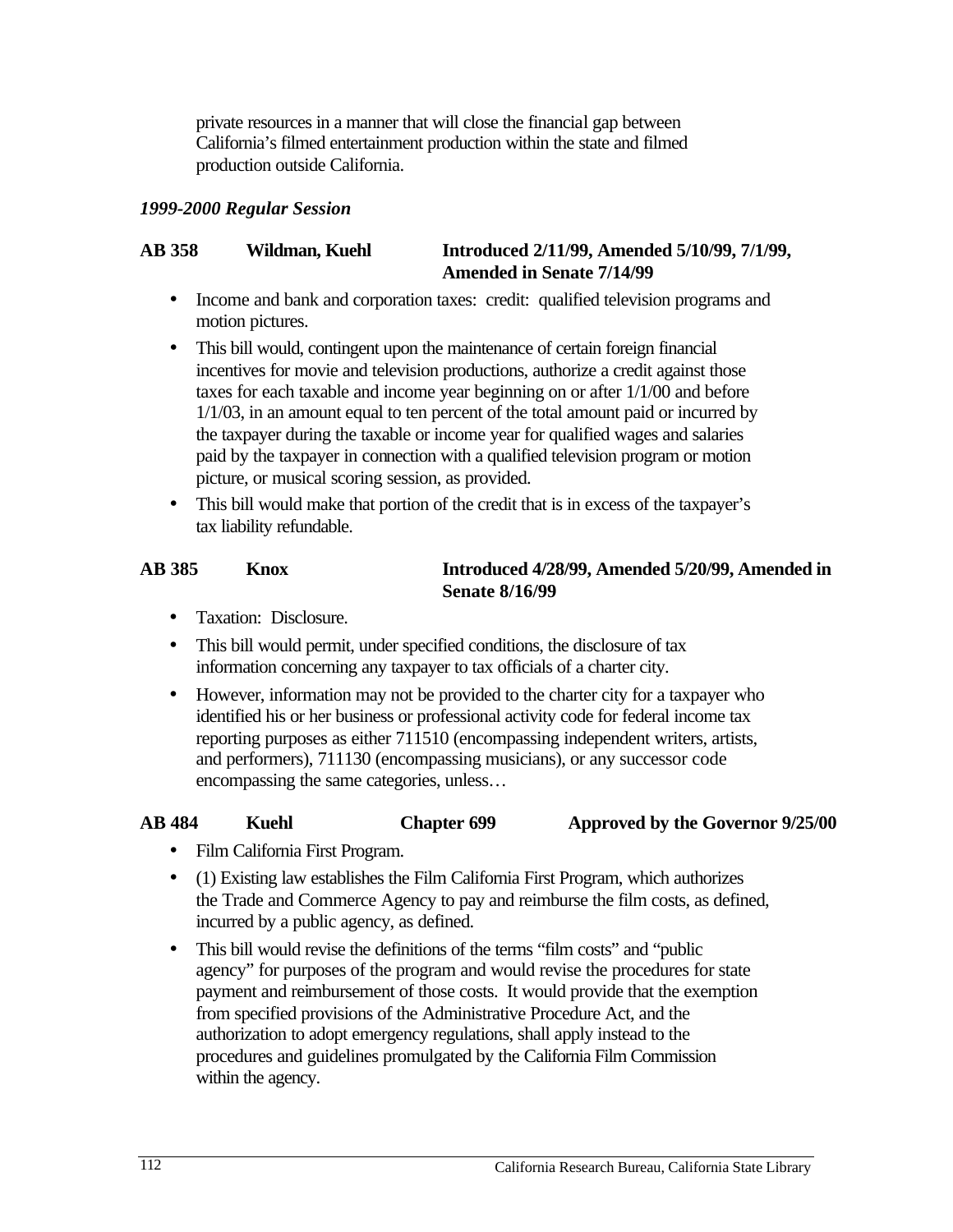• (2) Existing law required the California Film Commission to prepare an annual status report of the Film California First Program. This bill would require instead that the commission prepare annual preliminary reports to be submitted to the Joint Legislative Budget Committee, prior to the adoption of the annual Budget Act, and submit a final report to the committee no later than 1/1/04. It would require the commission, in consultation with specified state agencies, to contract with an independent audit firm or qualified academic expert to prepare a report to be submitted to the committee no later than 1/1/04.

#### **AB 848 Kuehl Chapter 491 Approved by the Governor 9/27/99**

- Coastal Development Permits; temporary, nonrecurring movie, television and commercial production sets.
- This bill would expedite the lawful construction of temporary, nonrecurring location sets for motion picture, television, and commercial production projects in the coastal zone. The governing body of a local government with a certified local coastal program may elect to designate the commission as the appropriate authority to process and issue a coastal development permit for a temporary, nonrecurring location set, if the production activity, including preparation, construction, filming, and set removal at the site will not exceed 190 days, in accordance with the following procedures.

#### **AB 1665 Committee on Revenue and Taxation (Knox, Chair Introduced 3/11/99, Amended 4/12/99, 4/29/99**

- Sales and Use Taxes: exemptions: property used in teleproduction or postproduction services.
- Current law provides various exemptions from the Sales and Use Tax, including an exemption for tangible personal property purchased for use by a qualified person, as defined, to be used primarily in teleproduction or post-production services, and tangible personal property used primarily to maintain, repair, measure, or test the property used in those services.
- Current law defines "qualified person" as any person that is primarily engaged in teleproduction or other post-production activities. This bill would instead, until January 1, 2007, define a "qualified person" as any person that is engaged in those teleproduction or other post-production activities.

#### **AB 1853 Calderon Introduced 2/7/00, Amended 3/20/00**

- Cruelty.
- This bill would prohibit any person who knowingly produces, prepares, makes, sells, buys, transports, delivers, or possesses any image, as specified, that depicts in any manner the intentional and malicious maiming, mutilating, torturing, or wounding of a live animal or human being, or the malicious and intentional killing of an animal or human being, as prohibited under existing law, if that maiming, mutilating, torturing, wounding, or killing of the animal or human being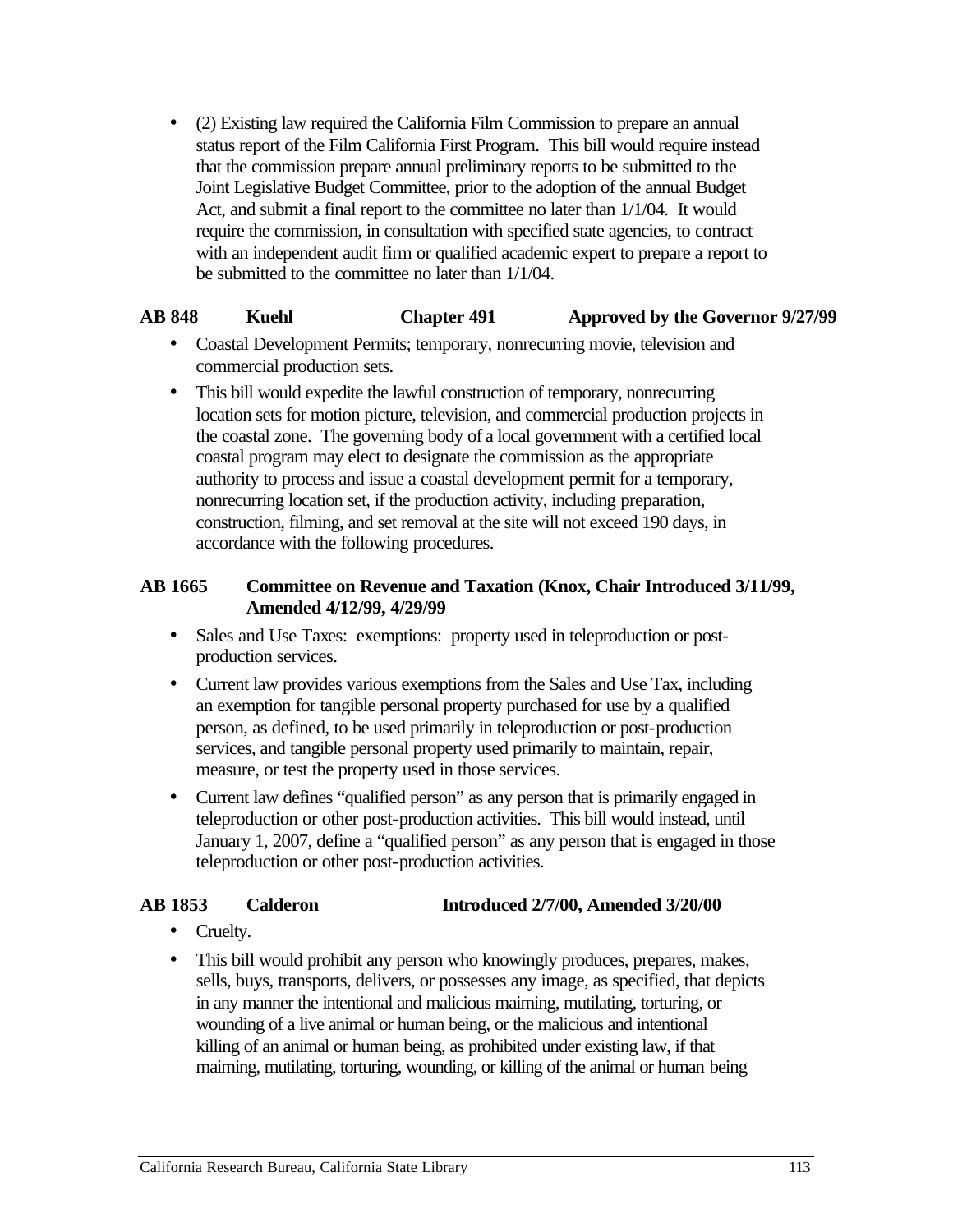actually occurred during the production of the depiction and for the purpose of producing the depiction.

#### **AB 2180 Ashburn Introduced 2/23/00**

- California Film Development Act.
- (1) Requires the Trade and Commerce Agency to administer a program to guarantee appropriate amounts of qualified loans for California films. It would require a California film producer to pay a guarantee fee and provide indemnity insurance in order to qualify for a loan guarantee. It would also prohibit more than an aggregate amount of \$50 million in guaranties from being outstanding at any one time.
- Establish the California Film Finance Fund in the State Treasury for the receipt of specified moneys received for the purposes of the program, and would continuously appropriate the moneys in the fund to the agency for use in administering the program. It would appropriate \$50 million from the General Fund to the California Film Finance Fund for the purposes of the program.
- Any person who signs an application or submits a document to the agency that he or she knows is false in any material respect with the intent of causing a loan guarantee to be issued is guilty of a misdemeanor. By creating a new crime, this bill would impose a state-mandated local program.
- (2) No reimbursements of local agencies for certain costs are required by this act for a specified reason.

#### **AJR 23 Runner Chapter 91 Filed with Secretary of State 9/1/99**

- California film industry.
- This measure would memorialize the President and the Congress of the United States to evaluate the relocation of film industry business to Canada and other foreign nations and to initiate trade-related legislation that would persuade the film industry to remain in California.

#### **SB 1490 Schiff Introduced 2/11/00, Amended 3/29/00**

- California Film Finance Act.
- (1) Requires the Trade and Commerce Agency to administer a program to guarantee appropriate amounts of qualified loans for California films. It would require a California film producer to provide indemnity insurance and a surety bond in order to qualify for a loan guarantee. It would also prohibit more than an aggregate amount of \$25 million in guarantees from being outstanding at any one time.
- Establish the California Film Finance Fund in the State Treasury for the receipt of specified moneys received for the purposes of the program, and would continuously appropriate the moneys in the fund to the agency for use in administering the program. It would appropriate \$25 million from the General Fund to the California Film Finance Fund for the purposes of the program.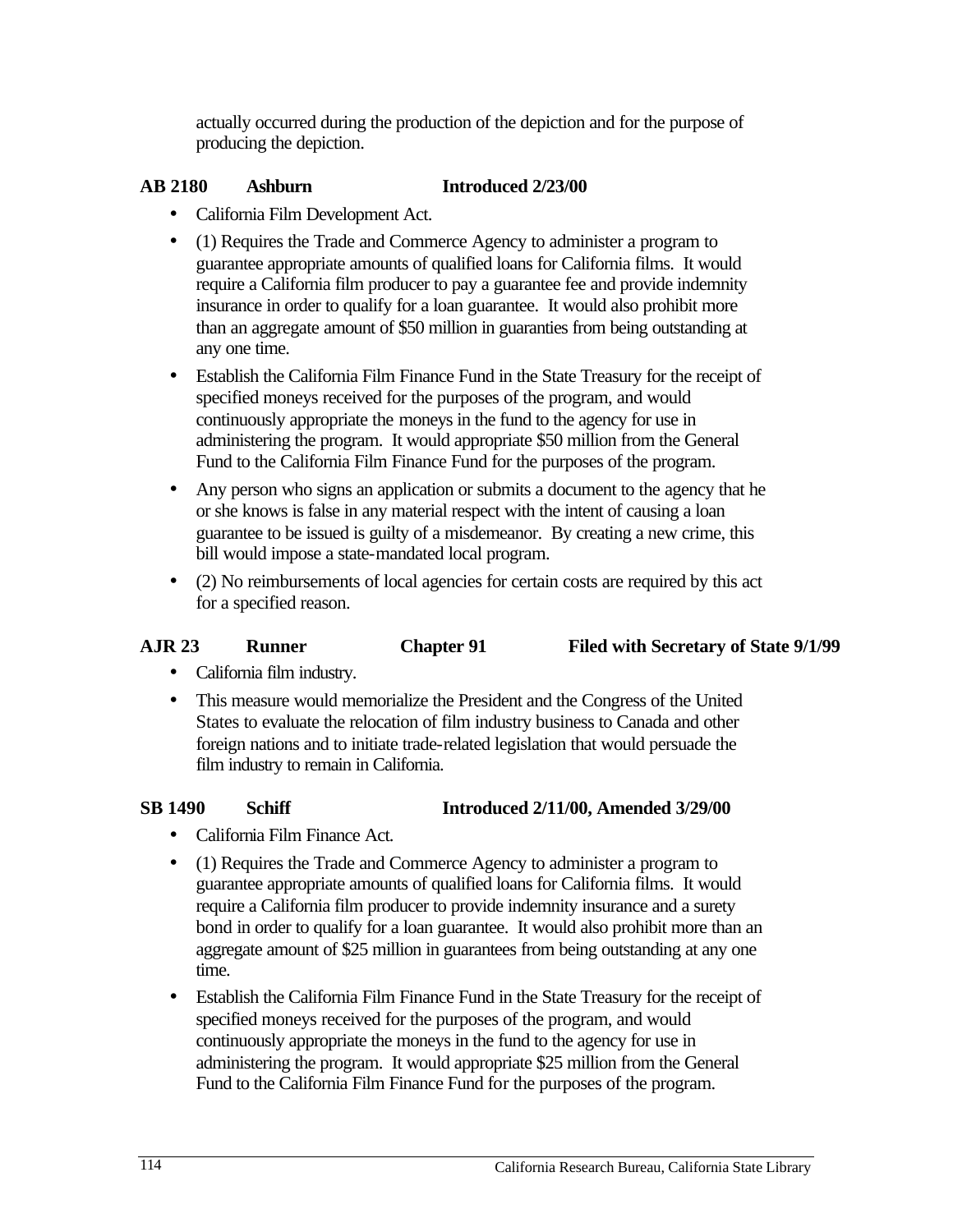- Any person who signs an application or submits a document to the agency that he or she knows is false in any material respect with the intent of causing a loan guarantee to be issued is guilty of a misdemeanor. By creating a new crime, this bill would impose a state-mandated local program.
- (2) No reimbursements of local agencies for certain costs are required by this act for a specified reason.

#### **SB 2061 Schiff Chapter 700 Approved by the Governor 11/25/00**

- State Theatrical Arts Resources Partnership established within the California Film Commission.
- The commission shall collaborate with the Department of General Services and other state agencies in identifying surplus state properties that may be available for use under the partnership.
- The commission shall list available properties for the use of filmmakers and location scouts at an interactive web site, with relevant information about the properties and instructions for contacting the commission and obtaining use of the properties.
- The state properties identified under the program shall be made available for film and television production at a nominal fee.

#### *1997-1998 Regular Session*

#### **AB 298 Murray Chapter 303 Approved by the Governor 8/18/97**

- Failure to disclose the origin of a recording or audiovisual work.
- Under existing law, a person is guilty of failure to disclose the origin of a recording or audiovisual work, punishable as a misdemeanor or a felony, when, for commercial advantage or private financial gain, he or she knowingly advertises or offers for sale or resale, or sells or resells, or causes the sale or resale, or rents or manufactures, or possesses for these purposes, any recording or audiovisual work, the outside cover box or jacket of which does not clearly and conspicuously disclose specified information.
- This bill instead would provide that a person is guilty of this crime when the cover, box, jacket, or label of the recording or audiovisual work does not clearly or conspicuously disclose the specified information. The bill would also make clarifying changes to related provisions. By changing the definition of an existing crime, this bill would impose a state-mandated local program.

#### **AB 744 Washington Chapter 239 Approved by the Governor 8/3/98**

- Employment of minors: entertainment industry.
- Existing law does not require that a medical certification be obtained for employment of an infant under the age of one month on a motion picture set.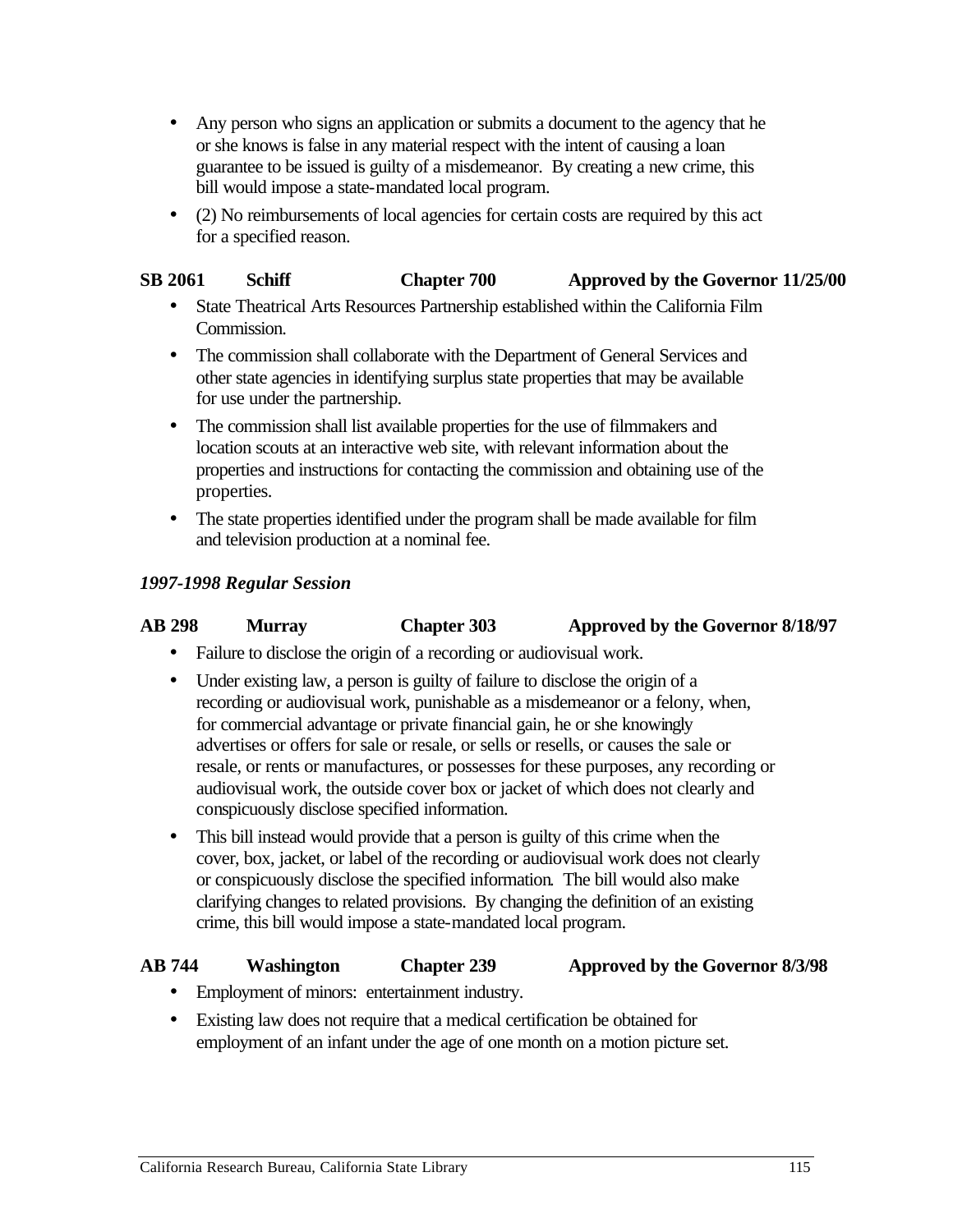- This bill would preclude employment on a motion picture set of an infant under the age of one month unless a prescribed certification is made by a physician and surgeon who is board-certified in pediatrics.
- The bill would make a violation of that provision a misdemeanor punishable by a fine of \$2,500 to \$5,000, by imprisonment in the county jail not exceeding 60 days or by both. Because the bill would add a new crime, the bill would impose a state-mandated local program.

# **AB 1062 Battin Introduced 2/27/97, Amended 5/1/97, 1/22/98**

- • Sales and use taxes: exemptions: teleproduction.
- The sales and use tax law imposes a tax on the gross receipts from the sale in this state of, or the storage, use, or other consumption in this state of, tangible personal property, and provides various exemptions from that tax.
- This bill would additionally exempt tangible personal property purchased for use by a qualified person, as defined, to be used primarily in teleproduction or post production services and in research and development, and specified tangible personal property used in connection therewith, as provided.
- This bill would take effect immediately as a tax levy, but its operative date would depend on its effective date.

#### **AB 2065 Cardenas (Co-author: Introduced 2/18/98, Amended 5/13/98, 5/19/98, Senator Rosenthal) Amended in Senate 6/24/98, 7/6/98, 7/14/98**

- Cities: license fees.
- Existing law authorizes the legislative body of a city to license for revenue and regulation, and to fix the license tax upon, every kind of lawful business transacted in the city, except as specified.
- This bill would prohibit the legislative body of a city or county, including a charter city, from imposing work permit requirements, requiring or imposing a regulatory license or registration requirement, or imposing a regulatory license fee or business tax on any *home-based* writer, musician, director, or *other* creative artist, as defined, under specified conditions, relating to working at his or her home.

# **AB 2427 Knox & Wildman Introduced 2/20/98, Amended 3/26/98**

- Sales and use taxes: exemptions: teleproduction.
- The sales and use tax law imposes a tax on the gross receipts from the sale in this state of, or the storage, use, or other consumption in this state of, tangible personal property, and provides various exemptions from that tax.
- This bill would additionally exempt tangible personal property purchased for use by a qualified person, as defined, to be used primarily in teleproduction or post production services and in research and development, and specified tangible personal property used in connection therewith, as provided.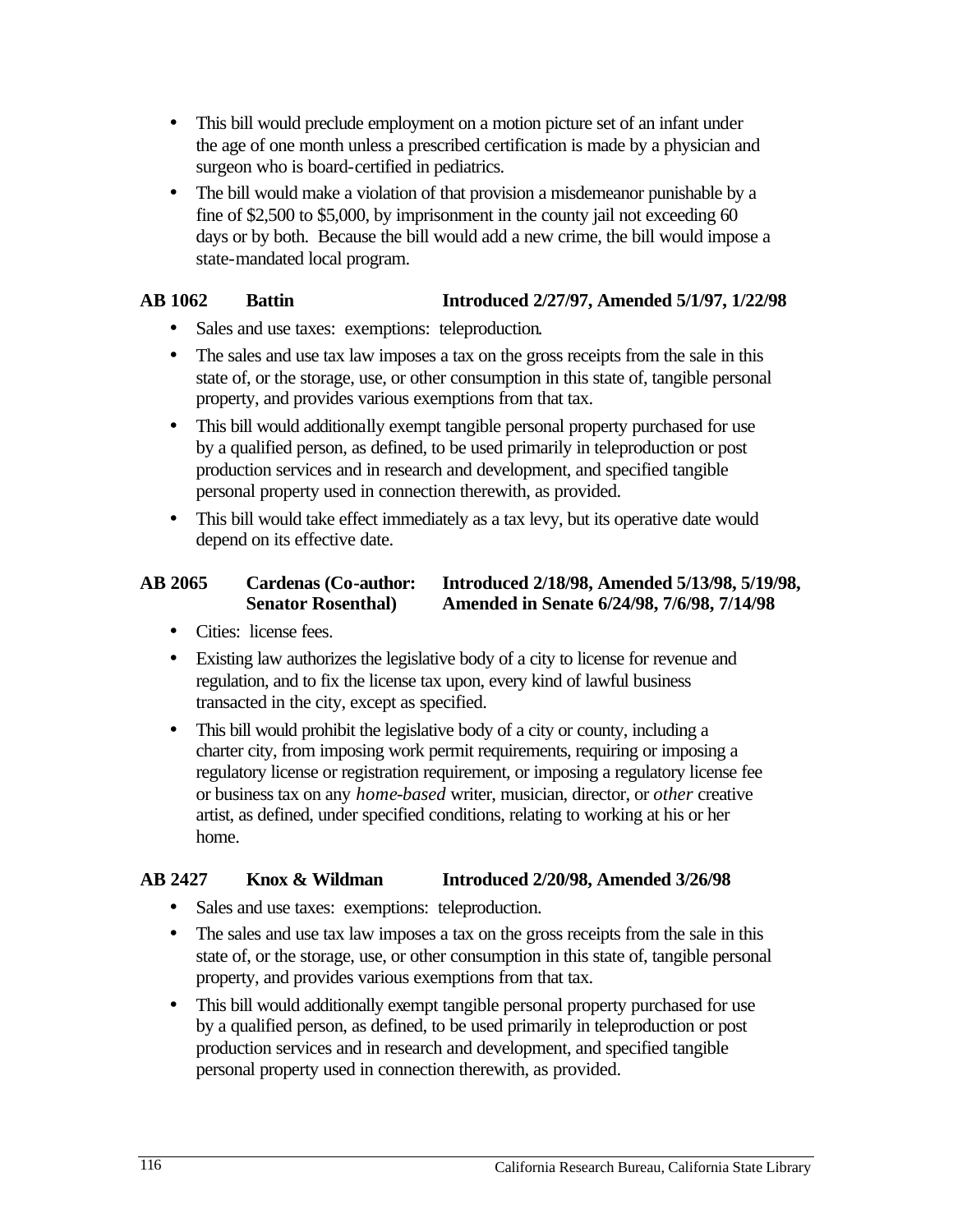• This bill would take effect immediately as a tax levy, but its operative date would depend on its effective date.

#### **H.R. 52 Thompson Introduced 2/13/98**

- Regulation of video rentals to minors.
- Resolved by the Assembly of the State of California that public libraries are requested to make every effort to identify the age of any person checking out a video who appears to be a minor and conform their check-out policies to the Motion Picture Association of America's rating system; and be it further resolved that the Chief Clerk of the Assembly shall transmit copies of this resolution to public libraries throughout the state.

#### **SB 1396 Knight, Haynes, Introduced 1/12/98, Amended 3/9/98, 4/13/98 Leslie, Monteith, Mountjoy**

- Pupil instruction: motion picture.
- This bill would require that when a motion picture will be viewed in public junior, middle, or high school class, that has been released to commercial theaters to be viewed by the general public the parent or guardian of each pupil enrolled in the class shall first be notified in writing of the motion picture to be viewed, and may request in writing that his or her child not view the motion picture.
- This bill would further provide that a pupil whose parent or guardian requests that the pupil not view the motion picture may not be subject to disciplinary action, academic penalty, or other sanction, and shall be provided with an alternative educational activity while the motion picture is being shown to the other pupils.

# *1995-1996 Regular Session*

#### **AB 534** Brulte **Introduced 2/17/95, Amended 4/25/95, Amended in Senate 7/13/95, 7/14/95**

- Disruption of film production.
- This bill would provide that any person who seeks direct personal monetary consideration from a production company in exchange for ceasing or promising not to engage in conduct or activity which would disrupt the production of any motion picture, film or similar audio-visual recording, as specified, shall be liable in civil damages of up to \$250 or three times the amount of the requested or obtained monetary consideration, whichever is greater, to the production company.
- The bill would also provide for a civil complaint to be issued to and served upon any such person by a uniformed private security officer who either witnessed the act or received a report from a third party who witnessed the act.
- The bill would require a person served with a complaint to provide his or her name and address to the uniformed private security officer for the purpose of completing service of the complaint; and would provide that upon filing the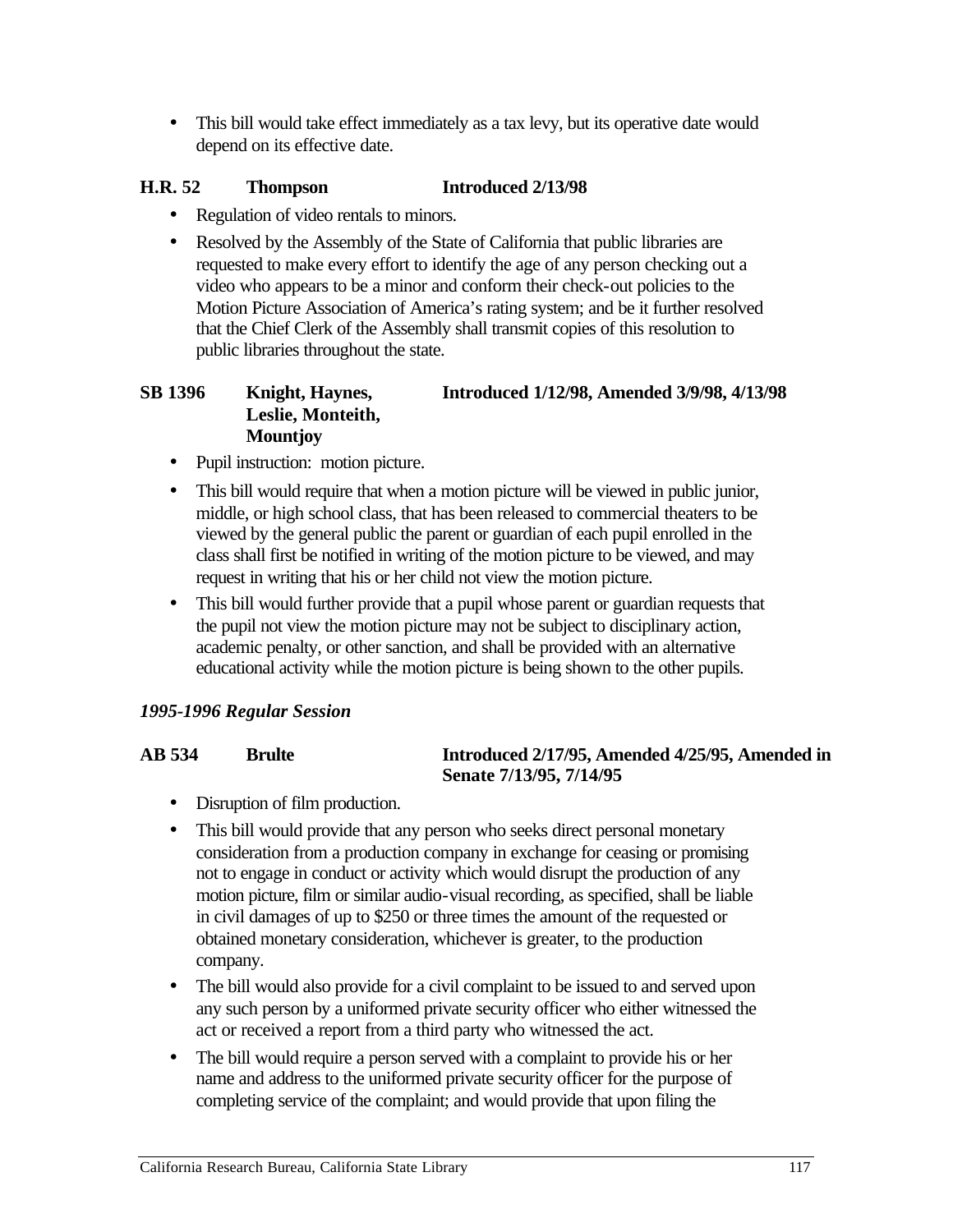complaint in court, the production company shall mail the court summons and a copy of the complaint to the offender, notifying that person of the court date and of his or her required attendance.

#### **AB 885 Archie-Hudson, Introduced 2/22/95, Amended 4/25/95 Davis, Ducheny, Gallegos, Lee, Willard Murray**

- California Small Business Competitive Network Act of 1995.
- This bill would, until January 1, 2000, establish the California Small Business Competitive Network Program in the California Small Business Development Center Program, to perform various activities in partnership with local government and other entities, including the development of a network broker training program to be offered by applicant public and private agencies, on a feefor-cost basis, to promote the formation and operation of small business networks in the state. It would, until that date, establish the Small Business Network Formation Loan Program within the program to provide loans or loan guarantees in specified amounts and according to specified criteria for the development of small business networks.
- This bill targets small businesses in "key industries," which includes traded sector industries, such as film and television technology, and multimedia production.

#### **AB 2622 Brulte Introduced 2/21/96**

- • California Film Commission.
- An act relating to economic development.
- This bill would express the intent of the Legislature that the California Film Commission should expand its mission to include economic development, tax and regulatory policy, and education and job training for traditional motion picture and television production, as well as production using new technology.

#### **SB 390 Rosenthal Introduced 2/14/95**

- Disruption of film production.
- This bill would make the deliberate disruption of film production an infraction punishable by a fine of at least \$50, but not more than \$100, for the first offense, and at least \$500, but not more than \$1,000, for each subsequent offense.
- By creating a new crime, this bill would impose a state-mandated local program.

## **SB 1315 Rosenthal and Introduced 3/6/95, Amended 5/15/95, Amended in Lockyer Assembly 7/11/95**

- Nuisances: motion pictures.
- This bill would provide that any person who seeks direct personal monetary consideration from a production company in exchange for ceasing or promising not to engage in conduct or activity which would disrupt the production of any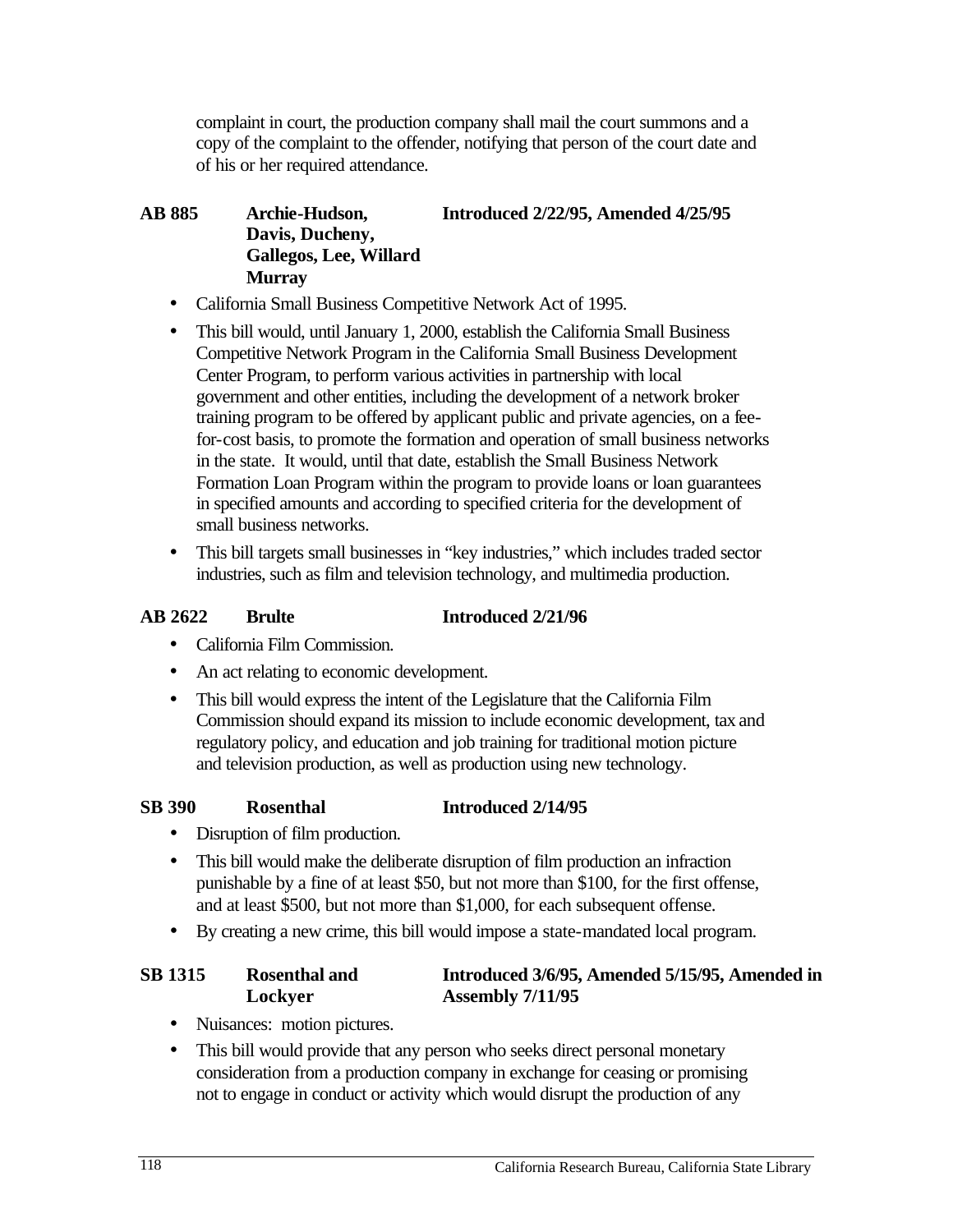motion picture, film or similar audio-visual recording, as specified, shall be liable in civil damages of up to \$250 or three times the amount of the requested or obtained monetary consideration, whichever is greater, to the production company.

- The bill would also provide for a civil complaint to be issued to and served upon any such person by a uniformed private security officer who either witnessed the act or received a report from a  $3<sup>rd</sup>$  party who witnessed the act.
- The bill would require a person served with a complaint to provide his or her name and address to the uniformed private security officer for the purpose of completing service of the complaint; and would provide that upon filing the complaint in court, the production company shall mail the court summons and a copy of the complaint to the offender, notifying that person of the court date and of his or her required attendance.

#### *1993-1994 Regular Session*

#### **AB 762 Goldsmith Introduced 2/24/93**

- Economic Promotion.
- This bill would establish the California Economic Promotion Act of 1993.

#### **AB 1429 Polanco Introduced 3/3/93, Amended 1/6/94**

- • Enterprise zone: entertainment industry.
- This bill would require Trade and Commerce Agency to establish an entertainment enterprise zone in Los Angeles County and require local agencies to establish specified fast track permitting procedures, thereby imposing statemandated costs on local agencies.

#### AB 1873 Moore **Introduced 3/5/93, Amended 5/10/93, 5/17/93, Amended in Senate 6/13/94, 6/30/94, 8/9/94, 8/19/94, Passed in Senate 8/23/94, Passed in Assembly 8/29/94. Approved by the Governor 9/20/94 Chapter 687**

- Commercial Filming: permits.
- Existing law provides that local agencies are encouraged to utilize uniform film permit provisions.
- This bill would authorize a city or county to adopt an ordinance or other regulation governing the issuance of permits to engage in the use of property for occasional commercial filming on location.
- This authorization shall not limit the discretion of a city or county to limit, condition, or deny the use of property for occasional commercial filming on location to protect the public health, safety, or welfare.
- These ordinances and regulations would not be subject to local zoning ordinances or land use regulations unless the filming ordinance or regulations so provides.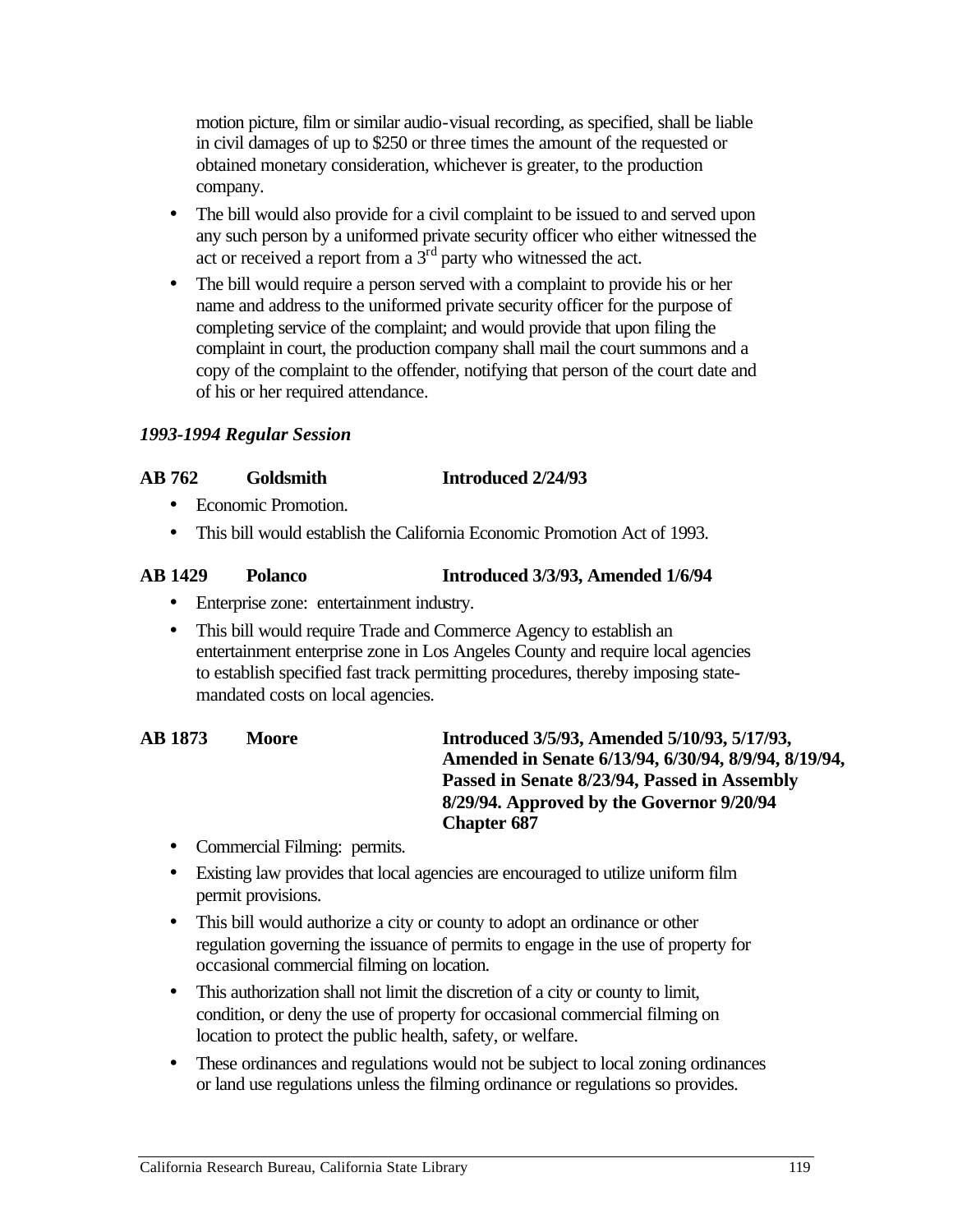#### **AB 2993 Brulte Introduced 2/18/94**

- Disruption of film production.
- This bill would make the deliberate disruption of film production an infraction punishable by a fine.

#### **AB 3800 Brown 11troduced 2/25/94**

- Film Permit Assistance.
- This bill would provide that technical assistance provided by the Office of Permit Assistance within the Trade and Commerce Agency may include assistance in revising a permit process for film permits to conform to the model process for granting film permits developed by the California Film Commission. It would also enact an expedited permit process within 12 months of receipt, instead of ten months.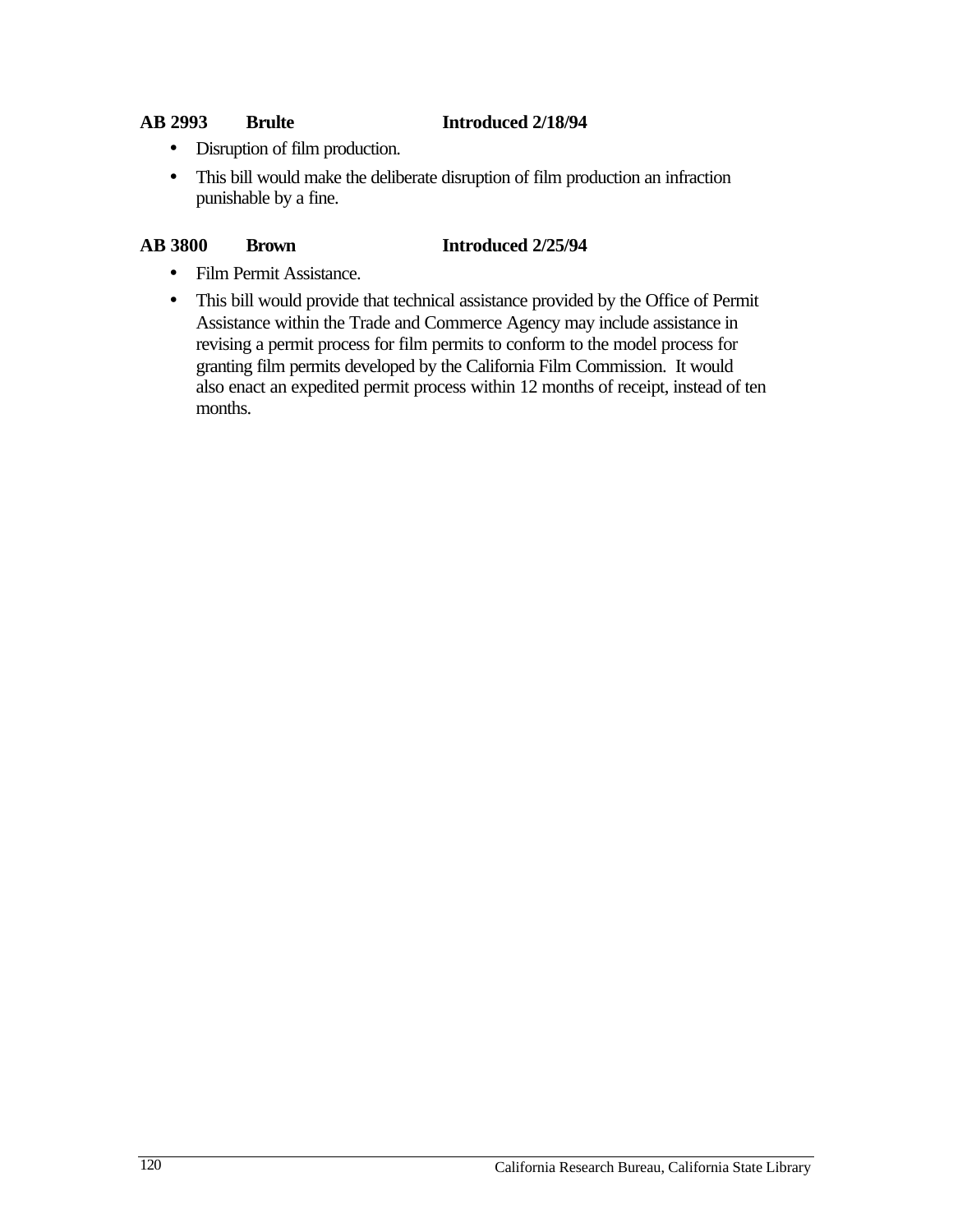# **APPENDIX G**

# **1985 INTERIM HEARING ON RUNAWAY PRODUCTION**

Assembly Committee on Economic Development and New Technologies December 9, 1985 Sam Farr, Chair

The issue of runaway production from California has been discussed in the legislature before. According to a report submitted to the Assembly Committee on Economic Development and New Technologies in 1985, evidence that California was experiencing "runaway film production" to other states and countries was increasing. This problem was costing the State of California and its local jurisdictions thousands of jobs and millions of dollars in potential tax revenue.

Some of the runaway production evidence cited at the hearing follows:

- (1) In 1984, California lost nearly \$1 billion of a total of \$5 billion in production revenue to other states.
- (2) Of the 165 feature films made in the U.S. in 1984, only 56 were shot entirely inside California, 29 were shot partially in California, and the remaining 80 were shot in other states.
- (3) Approximately 50 percent of all movies made for television were shot outside of California in the 1983-84 season.
- (4) California only produced 25-30 percent of all commercial advertisements shot nationwide, a \$600 million industry.

According to the California Film Office, in 1984 California lost the most feature film production to four states, New York, Arizona, Texas, and Florida. New York was perhaps California's most successful competitor. The New York City Mayor's Office of Film, Theater, and Broadcasting handled all location permits for the city, and coordinates all other services such as police and fire. The New York City Police Department had a special task force to be used exclusively for film production, which, like sanitation and fire protection services, was provided at no cost to the production company. In addition, the city had several fully equipped film studios and state-of-the-art post-production houses.

Texas was also a formidable competitor to California. The Texas film commission was established in 1971. There were no required permits or location fees in Texas.

In contrast to these findings, a controversial study completed earlier in 1985 by researchers at the UCLA Graduate School of Architecture and Urban Planning found that while 50-70 percent of motion pictures made by U.S. companies are filmed outside of California, California's overall share of employment, payroll and business establishments has actually been increasing since the early 1970s. The report finds that California's losses in actual production, which account for 10-30 percent of a film project's budget, have more than been made up by a growing concentration of post production, financing,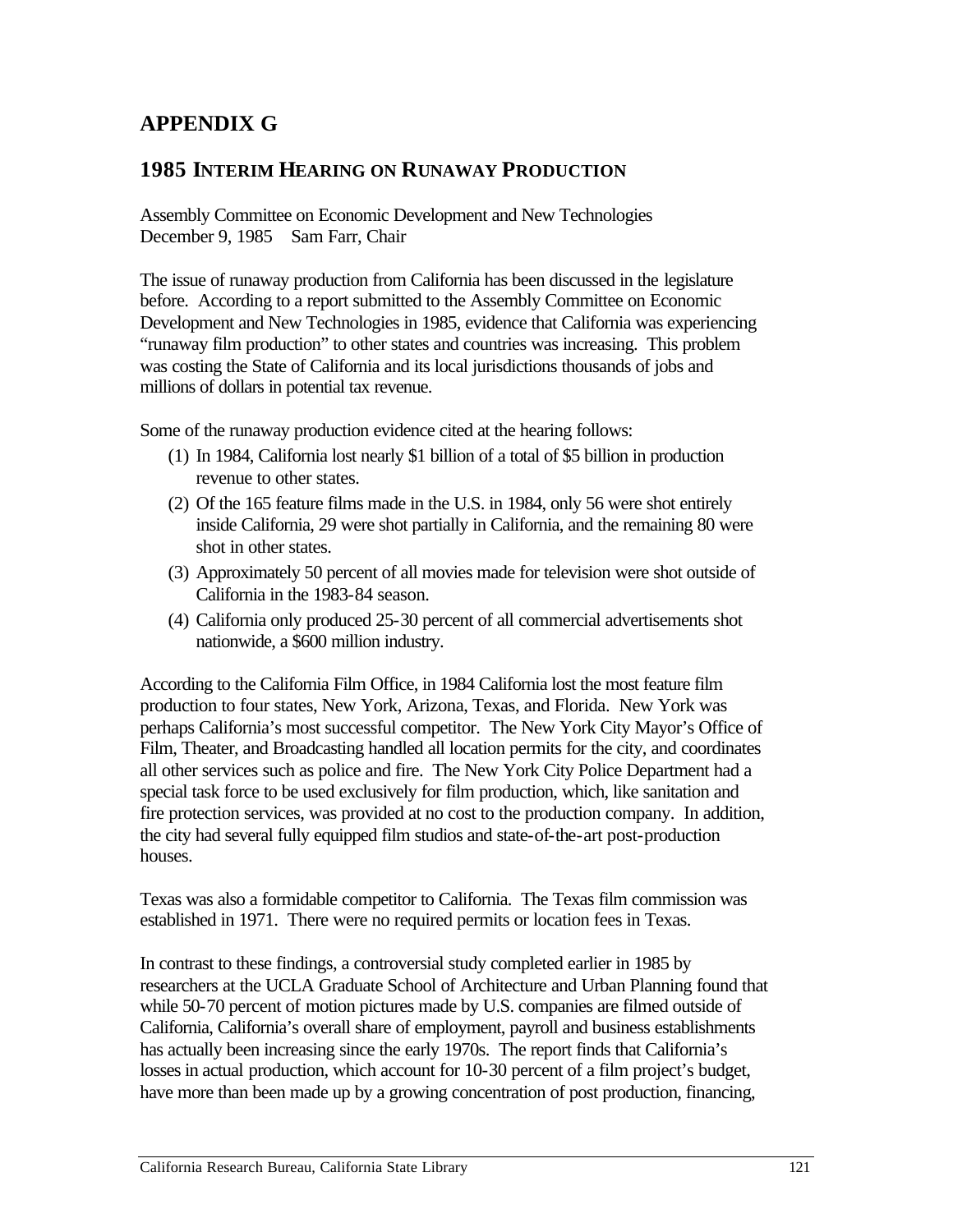and distribution activities, which account for the bulk of a film's budget. However, the report notes that these activities could also experience a shift to other states if those states are able to develop permanent skilled labor forces and specialized studio facilities. Several other states, most notably Florida and North Carolina, have begun to develop these resources.

#### **Selected Facts about Runaway Film Production**

- The entertainment industry directly employs 80,000 Californians and indirectly employs 150,000.
- Money spent on location in NYC has increased while locations money spent in the City of Los Angeles has decreased.
- •A **3.0 economic multiplier** may be used when determining the impact of a production dollar on location within a community. Each dollar spent on location shooting generates three additional dollars in associated expenditures in the community.

#### **Economic Impact Statistics:**

In 1984, 165 feature films were produced in the United States. Eighty of those films were shot entirely outside California; 24 films were shot partially outside California; and 56 were shot entirely inside California. Using an average film budget figure of \$9 million (with 1/3 of that spent on location), budget money lost to California in 1984 amounted to \$772.2 million.

An average feature film generates \$330,478 in sales and personal income tax to the state.

#### **Previous Research on Runaway Production**:

Assembly Committee on Economic Development and New Technologies, Sam Farr, Chairman, "The Flight of the Motion Picture Industry from California," Los Angeles, Museum of Science and Industry, October 11, 1983.

Senate Committee on Industrial Relations, Alan Short, Chairman, "A study of the Economic Condition of the Motion Picture Industry in California," February 3, 1972.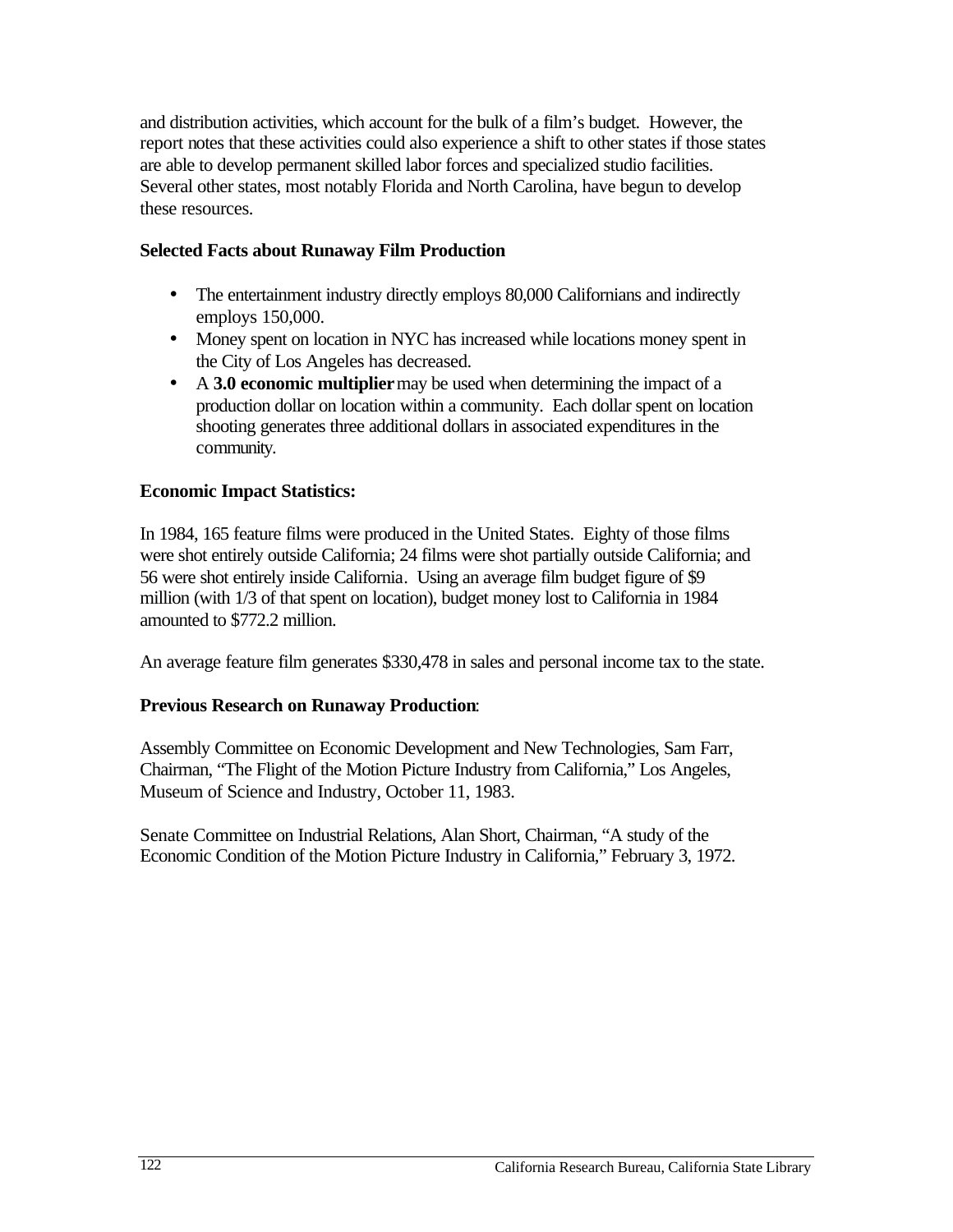# **ENDNOTES**

- 1 Richard Parsons, Time Warner President, October 1997, as cited in Michael Clough, "Can Hollywood Remain the Capital of the Global Entertainment Industry?" Pacific Council on International Policy, September 2000, p. 8.
- 2 The U.S. Bureau of Economic Analysis classifies the industries listed in Table 2 as minor industries except for retail trade, wholesale trade and construction, which are major industries.
- 3 Center for Continuing Study of the California Economy, *California Economic Growth 2001*, Palo Alto: The Center, various years 1997-2000. Note that 2000 employment figures reported here are estimates for the first ten months of 2000. Export industries are defined as the economic base in the CCSCE report.
- 4 Center for Continuing Study of the California Economy, *California Economic Growth 2001*, Palo Alto: The Center, pp. 5-33. Salary data are from 1999.
- 5 Motion Picture Association of America, *State of the Industry: The Economic Impact of the Entertainment Industry on California*, Los Angeles: The Association, California Group, 1998, p. 10.
- 6 The MPAA's numbers are from the California Film Commission. These figures do not match those in Table 9 because the California Film Commission revised this series since publication of the MPAA report.
- $\frac{7}{1}$  A 1998 survey by the Association of Independent Commercial Producers found that commercial expenditures reached \$4.5 billion nationwide in 1997. Source: Motion Picture Association of America, *State of the Industry: The Economic Impact of the Entertainment Industry on California*, 1998, p. 35.
- 8 Allen J. Scott, "A New Map of Hollywood and the World," *The UCLA Anderson Forecast for the Nation and California*, Los Angeles: UCLA, March 2002, Table 1, p. California-3.2. These film release data are from the Academy of Motion Picture Arts and Sciences, Annual Index to Motion Picture Credits. 9 Data Source: U.S. Census Bureau, County Business Patterns, NAICS 51211.
- 
- 
- <sup>9</sup> Data Source: U.S. Census Bureau, County Business Patterns, NAICS 51211.<br><sup>10</sup> Allen J. Scott, "A New Map of Hollywood and the World," UCLA, 2001, (unpublished), p. 14.<br><sup>11</sup> Allen J. Scott, "A New Map of Hollywood and th *Nation and California*, Los Angeles: UCLA, March 2002, p. California-3.4.
- <sup>12</sup> County Business Pattern data for SIC 7812 (Motion picture and video production alone) are matched by NAICS 51211 and thus are extended beyond 1997. Data for SIC 7819 (Services allied to motion pictures) have no corresponding NAICS code and cannot be continued after 1997.
- 13 Allen J. Scott, "From Silicon Valley to Hollywood, Growth and Development of the Multimedia Industry in California," UCLA, 1998.
- <sup>14</sup> Allen J. Scott, "A New Map of Hollywood and the World," UCLA, 2001, (unpublished), pp. 4-7.
- 15 Anderson, C., *Hollywood TV: The Studio System in the Fifties*, Austin, Texas: University of Texas Press, 1994 as cited in Scott, 2001. This point has been made by many authors, including Christopherson and Storper in various articles.
- <sup>16</sup> Harold L. Vogel, *Entertainment Industry Economics: A Guide for Financial Analysis. Cambridge:* Cambridge University Press, 2001, p. 41.
- <sup>17</sup> Allen J. Scott, "A New Map of Hollywood and the World," UCLA, 2001, (unpublished), pp. 14-15.
- <sup>18</sup> Harold L. Vogel, *Entertainment Industry Economics: A Guide for Financial Analysis. Cambridge:* Cambridge University Press, 2001, p. 41.
- 19 Motion Picture Association of America, *State of the Industry: The Economic Impact of the Entertainment Industry on California*, Los Angeles: The Association, California Group, 1998, p. 10.
- 20 U.S. Department of Commerce, *The Migration of U.S. Film and Television Production*, Washington, D.C.: The Department, March 2001, pp. 5-7.
- 21 MGT of America, *An Economic Assessment of the Florida Film and Entertainment Industry*, Tallahassee, Florida: MGT of America, Inc. December 31, 2000, pp. 2-68. The data cited are from U.S. Census Bureau, County Business Patterns, SIC 7812 and 7819.
- 22 Center for Continuing Study of the California Economy (CCSCE), *California Economic Growth*, Palo Alto: The Center, 2001, pp. 5-33.
- 23 UCLA Anderson Forecast, Los Angeles: UCLA Anderson, September 2001, Charts Forecast A-12.
- <sup>24</sup> LAEDC, 2001-2002 Economic Forecast & Industry Outlook for the Los Angeles Five-County Area Mid-Year Update, Los Angles: The Corporation, July 2001, pp. 51-52.
- <sup>25</sup> LAEDC, 2002-2003 Economic Forecast & Industry Outlook for Los Angeles County, February 21, 2002.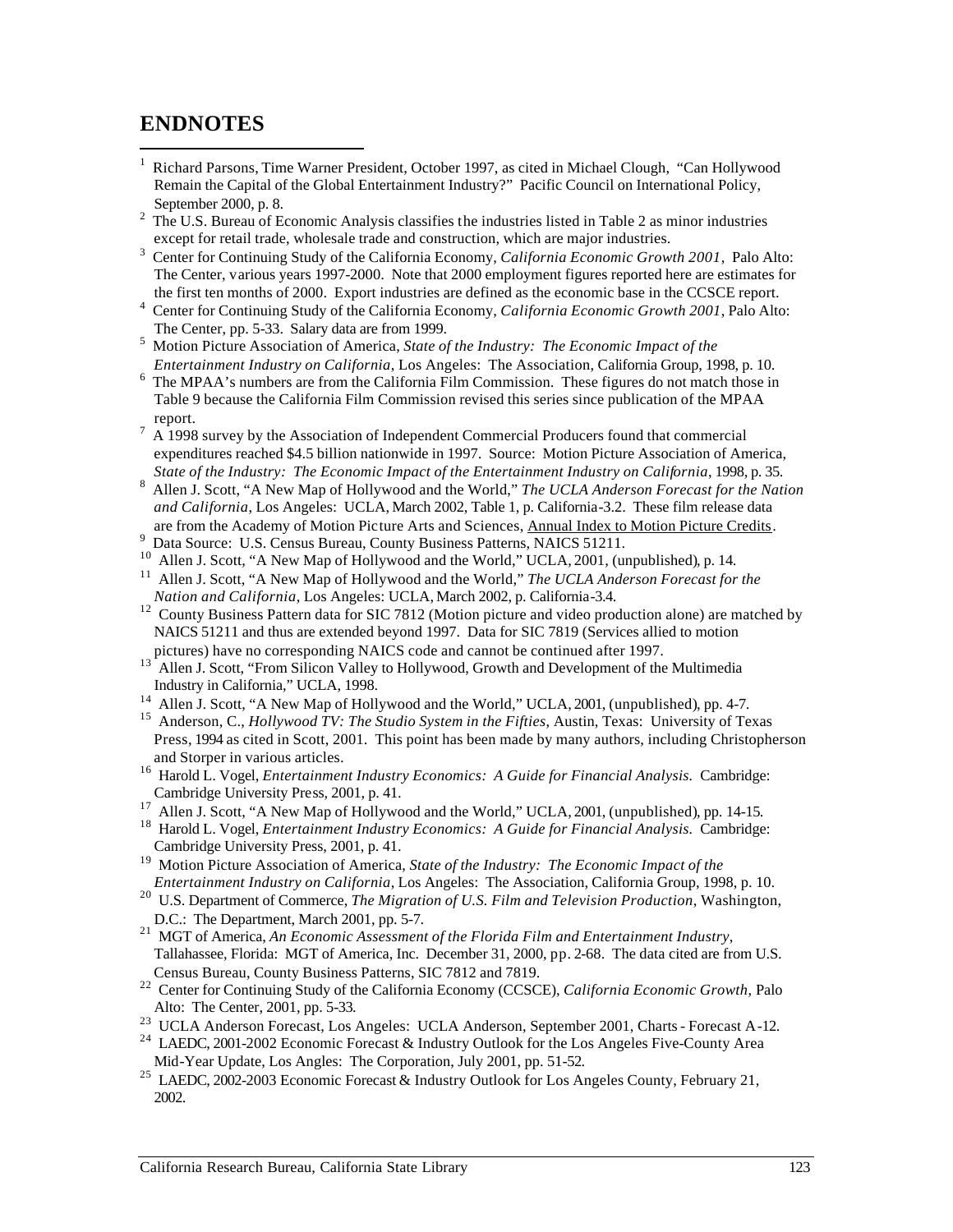- $\overline{a}$ <sup>26</sup> Harold L. Vogel, *Entertainment Industry Economics: A Guide for Financial Analysis. Cambridge:* Cambridge University Press, 2001, p. 56.
- 27 U.S. Department of Commerce, *The Migration of U.S. Film and Television Production*, Washington, D.C.: The Department, March 2001, p. 5 (at least \$18 billion) and p. 24 (\$17 billion in 1998). I could not match these estimates exactly using trade data. A \$15 billion estimate would be obtained by adding cross-border sales of film and video rentals (\$7.076 billion in 1998) plus sales of services to foreign persons by U.S. multinational companies through their foreign affiliates in the industry, "Motion pictures, including television, tape and film" (\$7.894 billion in 1998). Source: *Survey of Current Business*, November 2001.
- 28 MPAA, U.S. Economic Review, http://www.mpaa.org.
- <sup>29</sup> Published by Variety, at www.variety.com
- <sup>28</sup> MPAA, U.S. Economic Review, <u>http://www.mpaa.org</u>.<br><sup>29</sup> Published by *Variety*, at <u>www.variety.com</u><br><sup>30</sup> Center for Entertainment Industry Data and Research (CEIDR), "The Migration of Feature Film Production from the U.S. to Canada Year 2000 Production Report," Los Angeles: The Center, December 2001, pp. 8-9.
- <sup>31</sup> Entertainment Industry Development Corporation (EIDC), "MOWs A Three Year Study," Los Angeles: The Corporation, January 2001, p. 2.

- 33 U.S. Department of Commerce, *The Migration of U.S. Film and Television Production.* Washington, D.C.: The Department*,* March 2001, p. 34. Data are courtesy of Steve Katz.
- <sup>34</sup> Entertainment Industry Development Corporation (EIDC), *Annual Report 2000-01*, p. 16 and p. 18.
- 35 Entertainment Industry Development Corporation (EIDC), *Annual Report 2000-01*, p. 19. These numbers were estimated by LAEDC using 1997 Economic Census data as a base.
- 36 Entertainment Industry Development Corporation (EIDC), *Annual Report 1999-2000*, p. 13 and *Annual Report 2000-2001*, p. 19.
- D.C.: The Department*,* March 2001, p. 23. 37 U.S. Department of Commerce, *The Migration of U.S. Film and Television Production*, Washington,
- 38 EIDC Annual Report 2000-2001, p. 21.
- <sup>39</sup> Two multipliers were applied to the relevant subsets of the total direct spending lost to the U.S. in 1998, a goods and services multiplier of 3.6 and a wage and salary multiplier of 3.1. The multiplied effect totaled \$5.6 billion (\$0.88 billion of goods and services multiplied by 3.6 plus \$0.85 billion of wages and salaries multiplied by 3.1).
- 40 Arthur Anderson, LLP, "Economic Impact Study for Chicago Film, Television & Commercial Economic Development Coalition," September 1997 as cited in U.S. Department of Commerce, *The Migration of U.S. Film and Television Production*, March 2001, p. 22.
- 41 U.S. Department of Commerce, *The Migration of U.S. Film and Television Production*, Washington, D.C.: The Department, March 2001, p. 22.
- 42 LAEDC Economics, *Film Industry Profile, Los Angeles County*, 2001, p. 5.
- <sup>43</sup> LAEDC data use adjusted Current Employment Statistics data to reflect the undercount of people working in the film industry.
- <sup>44</sup> Milken Institute, "The Impact of Potential Movie and Television Industry Strikes on the Los Angeles Economy," Los Angeles: The Milken Institute, April 2001, p. 5. The employment figure uses adjusted CEW ES-202 data. Milken adds about 40,000 independent contractors and self-employed workers to adjust for employment underestimates of official figures.
- 45 San Fernando Valley Economic Research Center, *Report of Findings on the San Fernando Valley Economy 2000-2001*, Northridge: California State University Northridge, pp. 36-37.
- 46 Include SIC codes 4830,7313,781,782,79,27,484,783. These industries include radio, TV, motion pictures, cable, printing, publishing, motion picture theatres, videotape rentals, amusement & recreation services.
- 47 SANDAG, "San Diego Regional Employment Clusters, Engines of the Modern Economy," *Info Update*, August 2001, no. 1, p. 20.
- 48 Include SIC codes 4830, 7812, 7819,7922,7941,7992,7996,7999,8412,8522. Similar to the San Fernando Valley definition except, cable, printing and publishing are excluded.
- 49 Monitor Company, *U.S. Runaway Film and Television Production Study Report,* Santa Monica,
- California: The Monitor Company, California Group, July 1999, p. 2.
- $50$  Ibid.

<sup>32</sup> Ibid., p. 8.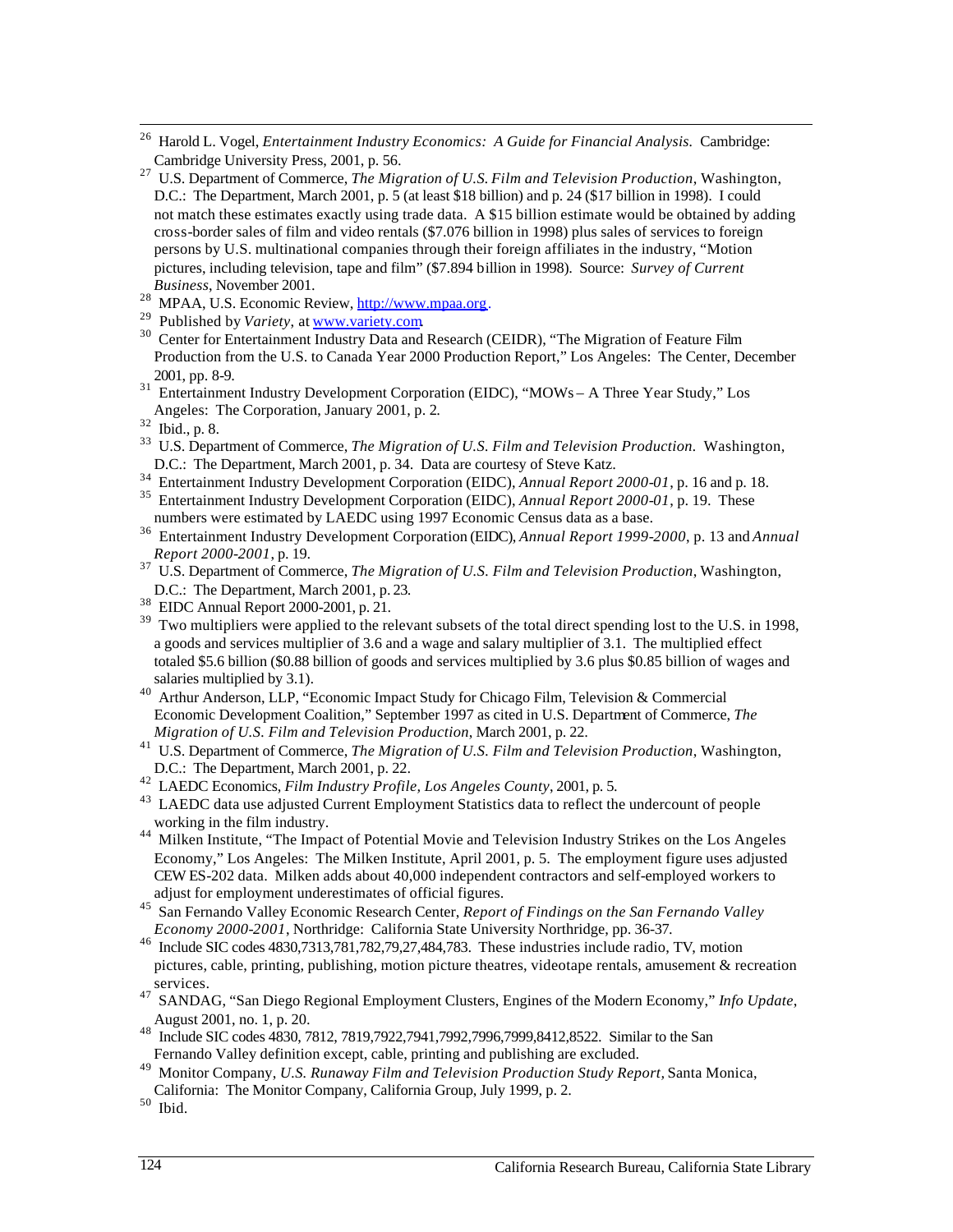- 51 IMF Staff, "Globalization: Threat or Opportunity?" *Issues Brief*, Washington D.C.: The IMF**,** April 12, 2000.
- <sup>52</sup> Richard Parsons, Time Warner President, October 1997 as cited in Michael Clough, "Can Hollywood Remain the Capital of the Global Entertainment Industry?" Los Angeles: Pacific Council on International Policy, September 2000, p. 8.
- 53 Michael Clough, "Can Hollywood Remain the Capital of the Global Entertainment Industry?" Los Angeles: Pacific Council on International Policy, September 2000, pp. 13-14.
- 54 Monitor Company, *U.S. Runaway Film and Television Production Study Report,* Santa Monica, California: The Monitor Company, California Group, July 1999, p. 24.
- <sup>55</sup> Michael Clough, "Can Hollywood Remain the Capital of the Global Entertainment Industry?" Los Angeles: Pacific Council on International Policy, September 2000, pp. 23-24.
- 56 Monitor Company, *U.S. Runaway Film and Television Production Study Report,* Santa Monica, California: The Monitor Company, California Group, July 1999, Exhibit 25, p. 24.
- 57 Aida Hozic, *Hollyworld: Space, Power and Fantasy in the American Economy*, Ithaca: Cornell University Press, 2001, pp. 114-116.
- <sup>58</sup>*Variety*, May 6, 1987.

- 59 Will Tusher, "High Labor Costs Hold Key to Runaway Filming," *Daily Variety*, June 5, 1990, 3, 17.
- 60 Harold L. Vogel, *Entertainment Industry Economics: A Guide for Financial Analysis.* Cambridge: Cambridge University Press, 2001, p. 83.
- <sup>61</sup> International Alliance of Theatrical Stage Employees, a labor union representing technicians, artisans and craft persons in the entertainment industry.
- $\overline{a}$ 62 Harold L. Vogel, *Entertainment Industry Economics: A Guide for Financial Analysis.* Cambridge: Cambridge University Press, 2001, pp. 80-83.
- <sup>63</sup>*Variety*, September 14, 1992 and Cones, J.W., *43 Ways to Finance Your Feature Film: A*  p. 56 as cited in Vogel, *Entertainment Industry Economics: A Guide for Financial Analysis.* Cambridge: *Comprehensive Analysis of Film Finance*, Carbondale, Illinois: Southern Illinois University Press, 1998, Cambridge University Press, 2001, p. 83.
- 64 Harold L. Vogel, *Entertainment Industry Economics: A Guide for Financial Analysis.* Cambridge: Cambridge University Press, 2001. The discussion in Vogel actually refers to a weak dollar, "Although there is some countervailing effect from the higher costs of shooting pictures in strong-currency countries and from maintaining foreign-territory distribution and sales facilities in such locations, a weakening dollar exchange rate will, on balance, noticeably improve movie industry profitability." p. 51.
- 65 Local film commissions are members of Film Liaisons in California, Statewide (FLICS).<br>http://commerce.ca.gov/state/ttca/ttca navigation.jsp?path=California+Film+Commission.
- <sup>66</sup> Bernard L. Weinstein and Terry L. Clower, "Filmed Entertainment and Local Economic Development: Texas as a Case Study," *Economic Development Quarterly*, vol. 14, no. 4, 2000, p. 390.
- 
- <sup>67</sup> Ibid. p. 391.<br><sup>68</sup> Right-to-work states are listed at  $\frac{http://www.nrtw.org/rtws.htm}{http://www.nrtw.org/rtws.htm}$
- <sup>69</sup> William Wilson and Chad Coadlier, "A Review of the Monitor Group Report on the Economic Multiplier for the U.S. Film and Television Production Spending," Ernst & Young LLP, May 2000 as cited in the U.S. Department of Commerce, *The Migration of U.S. Film and Television Production*, March 2001, p. 30. The Directors Guild of Canada was unwilling to send me a copy of this report. The report also provides details on the exact economic model used for evaluating the multiplier effect in the film and television industry.
- <sup>70</sup> PricewaterhouseCoopers, *Profile 2002*, Ottawa, Ontario, Vancouver and Montreal: PricewaterhouseCoopers, Exhibit 3, p. 19.
- 71 U.S. Department of Commerce, *The Migration of U.S. Film and Television Production*, Washington, D.C.: The Department, March 2001, p. 46.
- 72 U.S. Department of Commerce, *The Migration of U.S. Film and Television Production*, Washington, D.C.: The Department, March 2001, pp. 19-21.
- <sup>73</sup>*Survey of Current Business*, Nov. 2001, Table 1, Private Services by Type, "Miscellaneous Disbursements." Data for the subcategories are available from the BEA on request. "Disbursements to fund production costs of motion pictures" were \$207 million in 1996 and rose to \$355 million in 1999. For "Disbursements to fund production costs of broadcast program material other than news," payments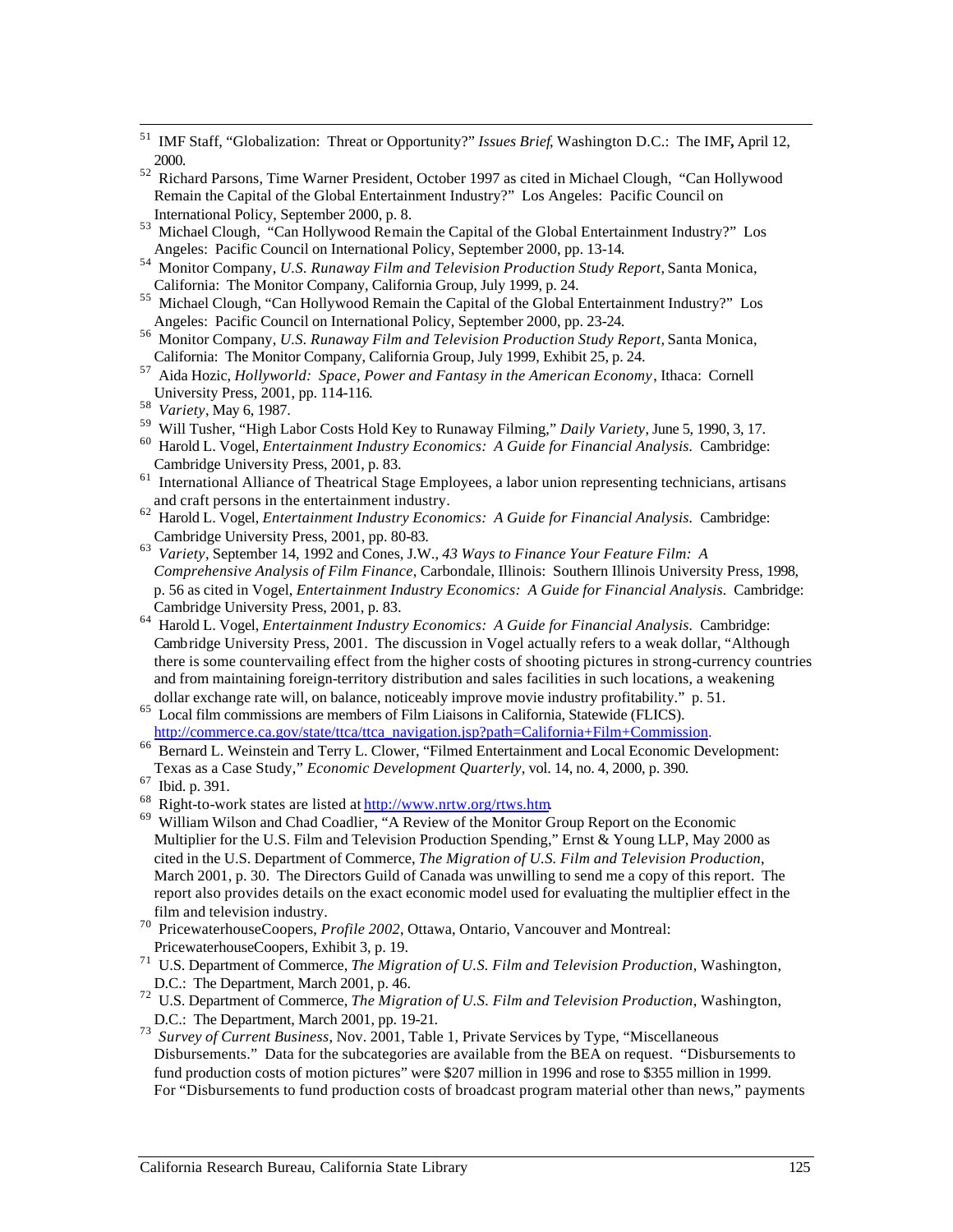report, March 2001, p. 19. were \$67 million in 1996 and \$278 million in 1999. As cited in the U.S. Department of Commerce

- report, March 2001, p. 19.<br><sup>74</sup> U.S. Department of Commerce, *The Migration of U.S. Film and Television Production*, Washington, D.C.: The Department, March 2001, p. 19. To obtain the \$630 million estimate, a number of assumptions were made. See the report for details.
- 75 U.S. Department of Commerce, *The Migration of U.S. Film and Television Production*, Washington, D.C.: The Department, March 2001, pp. 20-21. To obtain the \$2 billion estimate, a number of assumptions were made. See the report for details.
- 76 U.S. Department of Commerce, *The Migration of U.S. Film and Television Production*, Washington, D.C.: The Department, March 2001, p. 21.
- 77 U.S. Department of Commerce, *The Migration of U.S. Film and Television Production*, Washington, D.C.: The Department, March 2001, 24, p. 31.
- 78 Monitor Company, *U.S. Runaway Film and Television Production Study Report,* Santa Monica, California: The Monitor Company, California Group, July 1999, p. 15.
- 79 U.S. Department of Commerce, *The Migration of U.S. Film and Television Production*, Washington, D.C.: The Department, March 2001, p. 31.
- 80 Center for Entertainment Industry Data and Research, *The Migration of Feature Film Production from the U.S. to Canada Year 2000 Production Report,* Los Angeles: The Center, December 2001, p. 6.
- <sup>81</sup> The Chicago Film Office and the Illinois Film Office's "Report on Production and Economic Activity by Film U.S. Members" is cited in the U.S. Commerce report, *The Migration of U.S. Film and Television Production*, Washington D.C.: The Department, March 2001, p. 31.
- 82 Aida Hozic, *Hollyworld: Space, Power and Fantasy in the American Economy*, Ithaca: Cornell University Press, 2001, p. 120.
- 83 MGT of America, *An Economic Assessment of the Florida Film and Entertainment Industry*, 12-31-00, p. ii and pp. 2-67.
- 84 Aida Hozic, *Hollyworld: Space, Power and Fantasy in the American Economy*, Ithaca: Cornell University Press, 2001, p. 120.
- 85 Boston Consulting Group, *Building New York's Visual Media Industry for the Digital Age Findings and Recommendations*, New York: The Boston Consulting Group, Inc., June 2000, p. 20
- <sup>86</sup> The Hollywood Reporter, "Canada Could Extend Incentives," 11/5/01.
- 87 PricewaterhouseCoopers and the Canadian Film and Television Production Industry, *Profile 2001, An Economic Profile*, Ottawa, Ontario, Montreal and Quebec: PricewaterhouseCoopers, Exhibit 13, p. 27. Each direct job results in the creation of an additional 1.6 indirect jobs. Their methodology to calculate direct jobs was revised in *Profile 2002*. Direct job estimates were increased for 1998-99 and 1999-00.
- <sup>88</sup> Indirect jobs are often estimated as a percentage of direct jobs. The following are examples of the percentage factor used for indirect jobs: CCSCE (50 percent); LAEDC (89 percent); Canada, PricewaterhouseCoopers (160 percent). The MPAA did not estimate indirect jobs using a percentage markup methodology, but its implied markup was: MPAA 1996 (100 percent) MPAA 1992 (134  $\frac{1}{89}$  percent).
- 89 According to Statistics Canada, *Annual Estimates of Employment, Earnings and Hours*, Canadian employment in the motion picture industry (NAICS 5121) was 24,324 in 1991; 22,015 in 1992; 22,778 in 1993; 23,552 in 1994; 23,488 in 1995; 24,944 in 1996; 27,791 in 1997; 30,496 in 1998; 31,617 in 1999 and 34,180 in 2000.
- <sup>90</sup> CFTPA and APFTQ, *Profile 2002*, p. 32. There are several official sources for Canadian employment. Monthly *Labour Force Survey* estimates are also available.
- 91 Monitor Company, *U.S. Runaway Film and Television Production Study Report,* Santa Monica, California: The Monitor Company, California Group, July 1999, p. 27.
- 
- <sup>92</sup> LAEDC Economics, *Film Industry Profile, Los Angeles County*, 2001, p. 6.<br><sup>93</sup> EIDC, http://www.eidc.com/Coverage/Production Data/Shooting Days/shooting days.html.
- <sup>94</sup> Michael Clough, "Can Hollywood Remain the Capital of the Global Entertainment Industry?" Pacific Council on International Policy, September 2000, p. 14.

- $^{96}$  Allen J. Scott, "A New Map of Hollywood and the World," UCLA, 2001, (unpublished), pp. 22-23.
- 97 Allen J. Scott, "A New Map of Hollywood and the World," *UCLA Anderson Forecast*, p. California 3.8.

<sup>95</sup> Ibid., p. 29.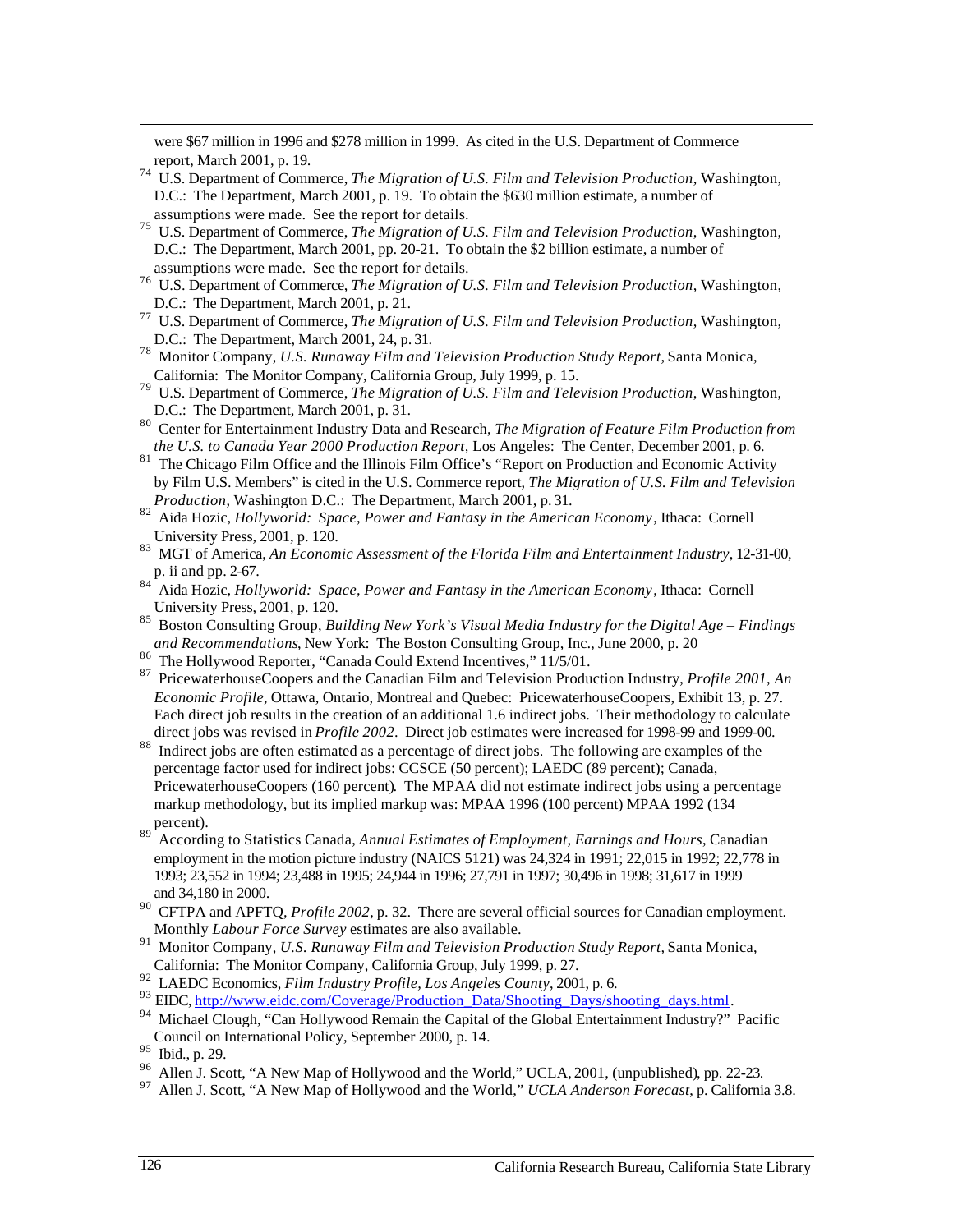- 98 Asu Aksoy and Kevin Robins. "Hollywood for the 21<sup>st</sup> Century: Global Competition for Critical Mass in Image Markets," *Cambridge Journal of Economics*, 1992, 16, p. 19.
- 99 Aida Hozic, *Hollyworld: Space, Power and Fantasy in the American Economy*, Ithaca: Cornell University Press, 2001, p. 153.
- <sup>100</sup> Allen J. Scott, "A New Map of Hollywood and the World," UCLA, 2001, (unpublished), p. 23.
- <sup>101</sup> Luc Veron, "The Competitive Advantage of Hollywood Industry," Los Angeles: University of Southern California, March 1999, p. 17. http://www.ciaonet.org.
- Southern California, March 1999, p. 17. http//www.ciaonet.org.<br><sup>102</sup> Harold L. Vogel, *Entertainment Industry Economics: A Guide for Financial Analysis.* Cambridge: Cambridge University Press, 2001, p. 58.
- <sup>103</sup> Bernard L. Weinstein and Terry L. Clower, "Filmed Entertainment and Local Economic Development: Texas as a Case Study," *Economic Development Quarterly*, vol. 14, no. 4, 2000, p. 393.
- 104 Center for Continuing Study of the California Economy (CCSCE), *California Economic Growth*, Palo Alto: The Center, 2001, pp. 5-33.
- <sup>105</sup> The 1992 data are from a 1994 report done by the Alliance of Motion Picture and Television Producers in conjunction with the MPAA entitled "The Economic Impact of Motion Picture, Television and Commercial Production in California."
- 106 Motion Picture Association of America, *State of the Industry: The Economic Impact of the Entertainment Industry on California*, Los Angeles: The Association, California Group, 1998, p. 29.

<sup>107</sup> Canadian Film and Television Production Association and l'Association des Producteurs de Films et de Television du Quebec in conjunction with PricewaterhouseCoopers, *Profile 2002, An Economic Profile*, 2001, p. 31.

- 108 LAEDC, *Film Industry Profile,* September 2001, p. 8. Radio broadcasting could also be included, adding another 11,000 workers in 1997.
- $109$  This is a 1993 estimate based on County Business Patterns data.
- 110 Milken Institute, *The Impact of Potential Movie and Television Industry Strikes on the Los Angeles Economy*, Los Angeles: The Milken Institute and Sebago Associates, Inc., April 2001, p. 5.
- 111 U.S. Dept. of Commerce, *The Migration of U.S. Film and Television Production*, Washington, D.C.: The Department, March 2001, p. 24.
- 112 Ibid., pp.18-19.
- <sup>113</sup> Peter D. Kuhbach and Mark A. Planting, "Annual Input-Output Accounts of the U.S. Economy, 1998," *Survey of Current Business*, December 2001, p. 70. Amusement and recreational services is industry number 76, which combines 1987 SIC 78 (motion pictures) with SIC 79 (amusement and recreation services).
- 114 Monitor Company, *U.S. Runaway Film and Television Production Study Report,* Santa Monica, California: The Monitor Company, California Group, July 1999, p. 12.
- 115 U.S. Department of Commerce, *The Migration of U.S. Film and Television Production*, Washington, D.C.: The Department, March 2001, p. 23.

118 Boston Consulting Group, *Building New York's Visual Media Industry for the Digital Age – Findings and Recommendations*, New York: The Boston Consulting Group, Inc., June 2000, p. 11.

- <sup>120</sup> This is a Type 1 multiplier estimated in a 1976 report by the California Department of Water Resources. This multiplier is higher than for most industries, reflecting the highly diffuse nature of film industry purchases.
- 121 Aida Hozic, *Hollyworld: Space, Power and Fantasy in the American Economy*, Ithaca: Cornell University Press, 2001, p. 117.
- $122$  In a footnote comparing direct and indirect employment estimates, the 1998 MPAA report claims to use "a Los Angeles County multiplier for the motion picture industry of 2.03 (California Trade and Commerce Agency). The multiplier used by the Alliance of Motion Picture and Television Producers and the Monitor Group for Los Angeles County in 1992 was 2.12." It is unclear whether this footnote refers to an implied multiplier for economic impact or whether it refers to the relationship between direct and total employment. Motion Picture Association of America, *State of the Industry: The Economic*

 $^{116}\,$  Ibid.

 $117$  Ibid.

<sup>119</sup> Center for Entertainment Industry Data and Research, *The Migration of Feature Film Production from the U.S. to Canada Year 2000 Production Report,* Los Angeles: The Center, December 2001, p. v.